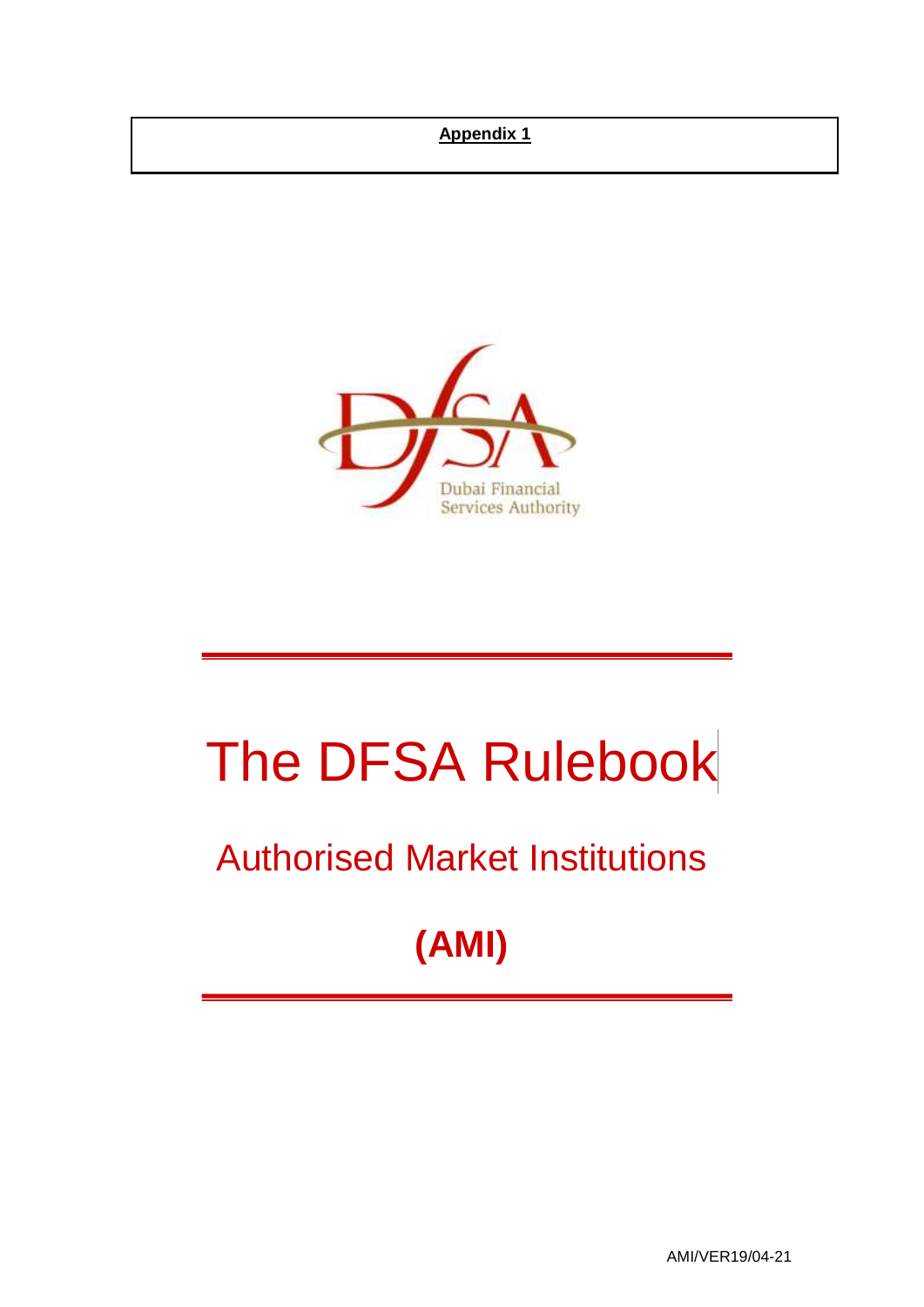| 1.                                                                                  | <b>APPLICATION, INTERPRETATION AND OVERVIEW 1</b>                |  |  |  |  |
|-------------------------------------------------------------------------------------|------------------------------------------------------------------|--|--|--|--|
| 1.1                                                                                 |                                                                  |  |  |  |  |
|                                                                                     |                                                                  |  |  |  |  |
| 2.                                                                                  | <b>APPLICATION FOR A LICENCE OR ENDORSEMENT  3</b>               |  |  |  |  |
| 2.1<br>2.2<br>2.3<br>2.4                                                            |                                                                  |  |  |  |  |
| 3.                                                                                  |                                                                  |  |  |  |  |
| 3.1<br>3.2<br>3.3                                                                   |                                                                  |  |  |  |  |
|                                                                                     |                                                                  |  |  |  |  |
| 4.                                                                                  |                                                                  |  |  |  |  |
| 4.1<br>4.2<br>4.3<br>4.4                                                            |                                                                  |  |  |  |  |
| 5.                                                                                  | <b>GENERAL LICENSING REQUIREMENTS APPLICABLE TO ALL</b>          |  |  |  |  |
| 5.1<br>5.2<br>5.3<br>5.4<br>5.5<br>5.6<br>5.7<br>5.8<br>5.9<br>5.10<br>5.11<br>5.12 |                                                                  |  |  |  |  |
| 6.                                                                                  | <b>ADDITIONAL LICENSING REQUIREMENTS FOR OPERATING</b>           |  |  |  |  |
| 6.1<br>6.2<br>6.3<br>6.4                                                            | Specifications relating to design and trading of Derivatives  45 |  |  |  |  |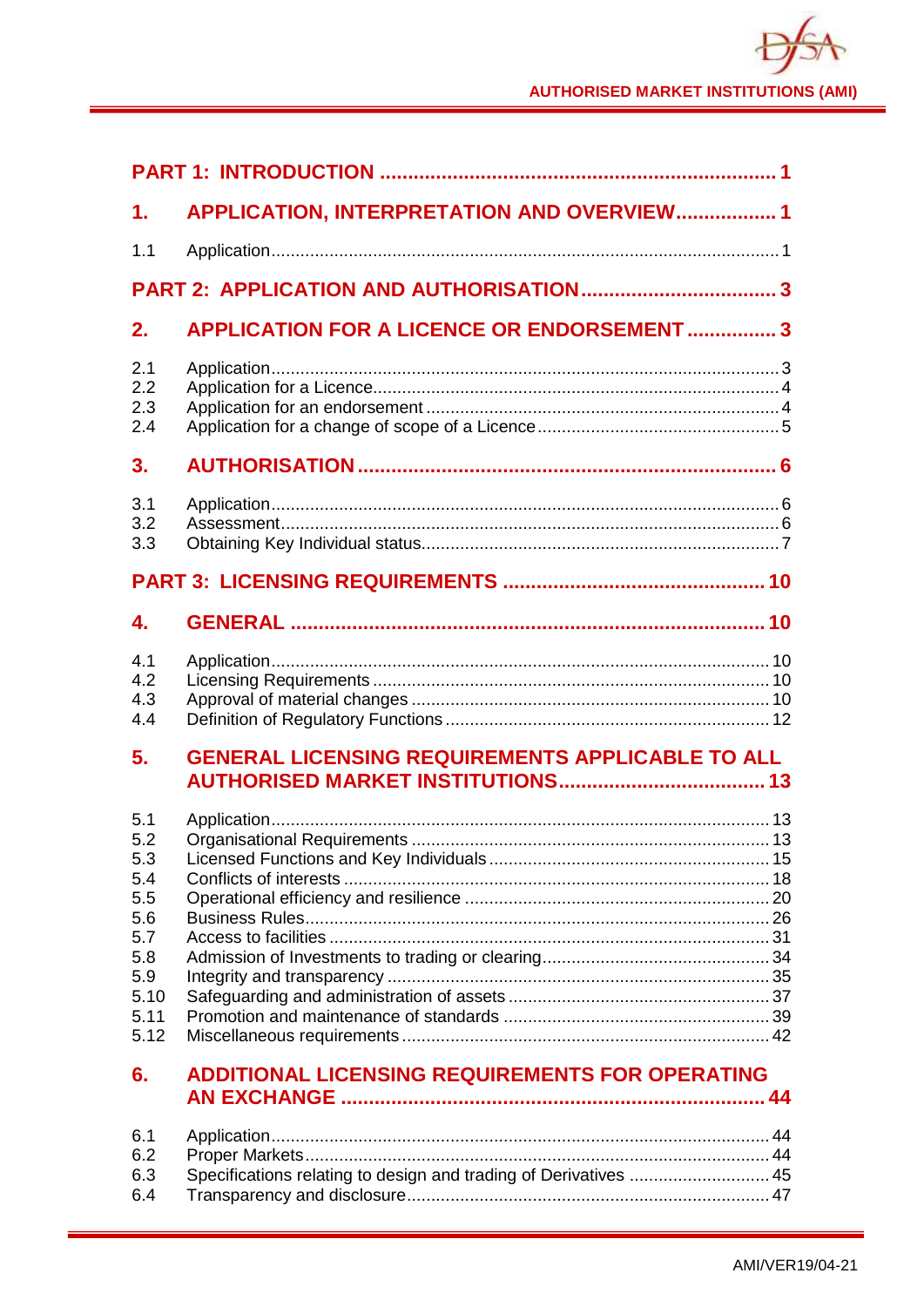| 6.5<br>6.6<br>6.7<br>6.8<br>6.9<br>6.10<br>6.11                                                     |                                                                                     |  |  |  |  |  |  |
|-----------------------------------------------------------------------------------------------------|-------------------------------------------------------------------------------------|--|--|--|--|--|--|
| 7.                                                                                                  | <b>ADDITIONAL LICENSING REQUIREMENTS FOR OPERATING A</b>                            |  |  |  |  |  |  |
| 7.1<br>7.2<br>7.3<br>7.4                                                                            |                                                                                     |  |  |  |  |  |  |
|                                                                                                     |                                                                                     |  |  |  |  |  |  |
| 8                                                                                                   |                                                                                     |  |  |  |  |  |  |
| 8.1<br>8.2                                                                                          |                                                                                     |  |  |  |  |  |  |
| 9                                                                                                   | <b>SUPERVISION OF AUTHORISED MARKET INSTITUTIONS81</b>                              |  |  |  |  |  |  |
| 9.1<br>9.2<br>9.3<br>9.4<br>9.5<br>9.6<br>9.7<br>9.8<br>9.9<br>9.10<br>9.11<br>9.12<br>9.13<br>9.14 | Public disclosures of decisions in relation to an Official List of Securities of an |  |  |  |  |  |  |
| 10                                                                                                  |                                                                                     |  |  |  |  |  |  |
| 10.1<br>10.2<br>10.3                                                                                | Withdrawal of a licence at an Authorised Market Institution's request 91            |  |  |  |  |  |  |
| 11                                                                                                  | <b>APPEALS FROM AUTHORISED MARKET INSTITUTION</b>                                   |  |  |  |  |  |  |
| 11.1                                                                                                |                                                                                     |  |  |  |  |  |  |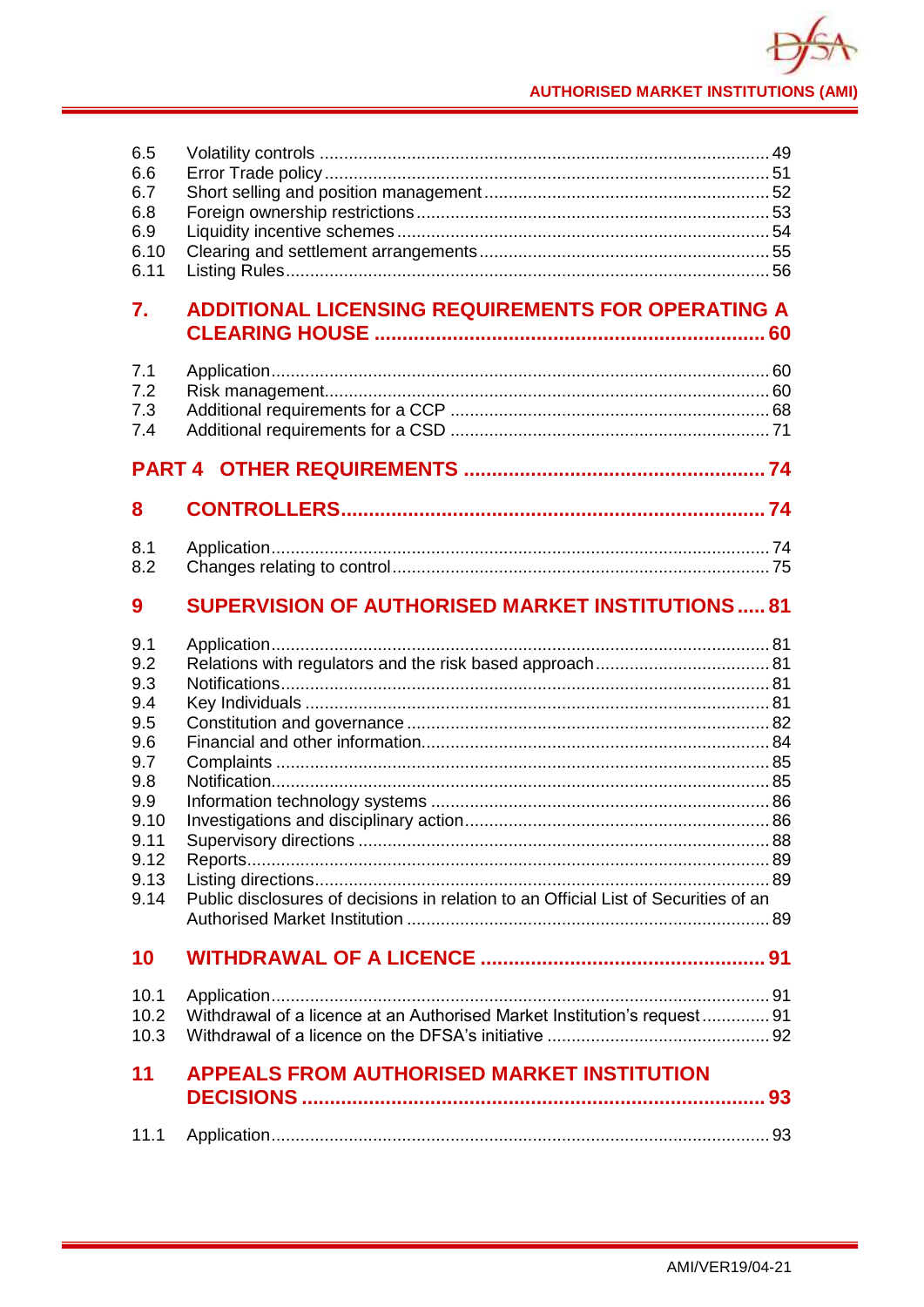|                      |  | 94 |  |
|----------------------|--|----|--|
| 12.1<br>12.2<br>12.3 |  |    |  |
|                      |  |    |  |
| A1.1                 |  |    |  |
|                      |  |    |  |
|                      |  |    |  |
|                      |  |    |  |
|                      |  |    |  |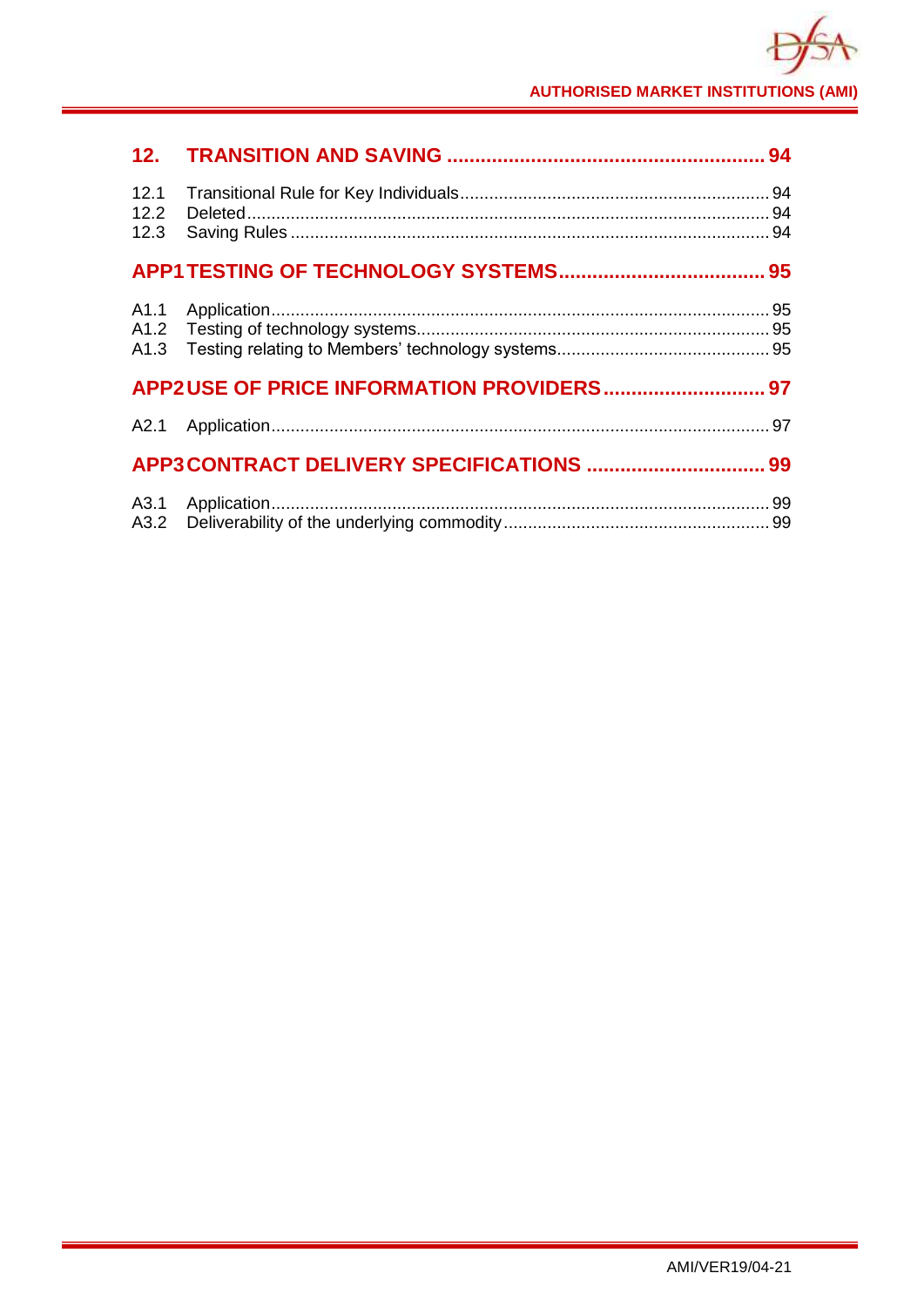# <span id="page-4-0"></span>**PART 1: INTRODUCTION**

# <span id="page-4-1"></span>**1. APPLICATION, INTERPRETATION AND OVERVIEW**

# <span id="page-4-2"></span>**1.1 Application**

- **1.1.1** (1) This module applies to:
	- (a) every Person who carries on, or intends to carry on, either or both of the Financial Services of Operating an Exchange or Operating a Clearing House in or from the DIFC;
	- (b) a Key Individual, or a Person intending to be a Key Individual, of a Person referred to in (a); and
	- (c) a Controller, or a Person intending to be a Controller, of a Person referred to in (a).
	- (2) This module also applies to an Authorised Market Institution where it:
		- (a) carries on, or intends to carry on, the Financial Service of Operating an Alternative Trading System to the extent that such activities constitute operating a Multilateral Trading Facility; or
		- (b) acts as a Trade Repository.
	- (3) This module does not apply to a Recognised Body.

# **1.2 Overview of the module**

# **Guidance**

# **The regulatory framework**

- 1. The Regulatory Law 2004 ("the Regulatory Law") and the Markets Law 2012 ("the Markets Law ") provide the framework for the licensing and supervision of Authorised Market Institutions and for taking regulatory action against those licensed institutions.
- 2. In particular, while Article 41 of the Regulatory Law prohibits a Person from carrying on Financial Services in or from the DIFC, Article 42 of that Law permits Persons duly authorised and Licensed to conduct Financial Services in providing their services.
- 3. The Markets Law establishes a framework in relation to how an Official List of Securities is maintained and administered by the Listing Authority. Either the DFSA, or an Authorised Market Institution where it has been granted an endorsement on its Licence to do so, may maintain an Official List of Securities.
- 4. The GEN module prescribes the Financial Services which may be carried on by an Authorised Firm or Authorised Market Institution and the detailed requirements that must be met by such firms. In addition, the GEN module also sets out the circumstances under which an Authorised Market Institution may be authorised to carry out certain functions by way of an endorsement on its Licence.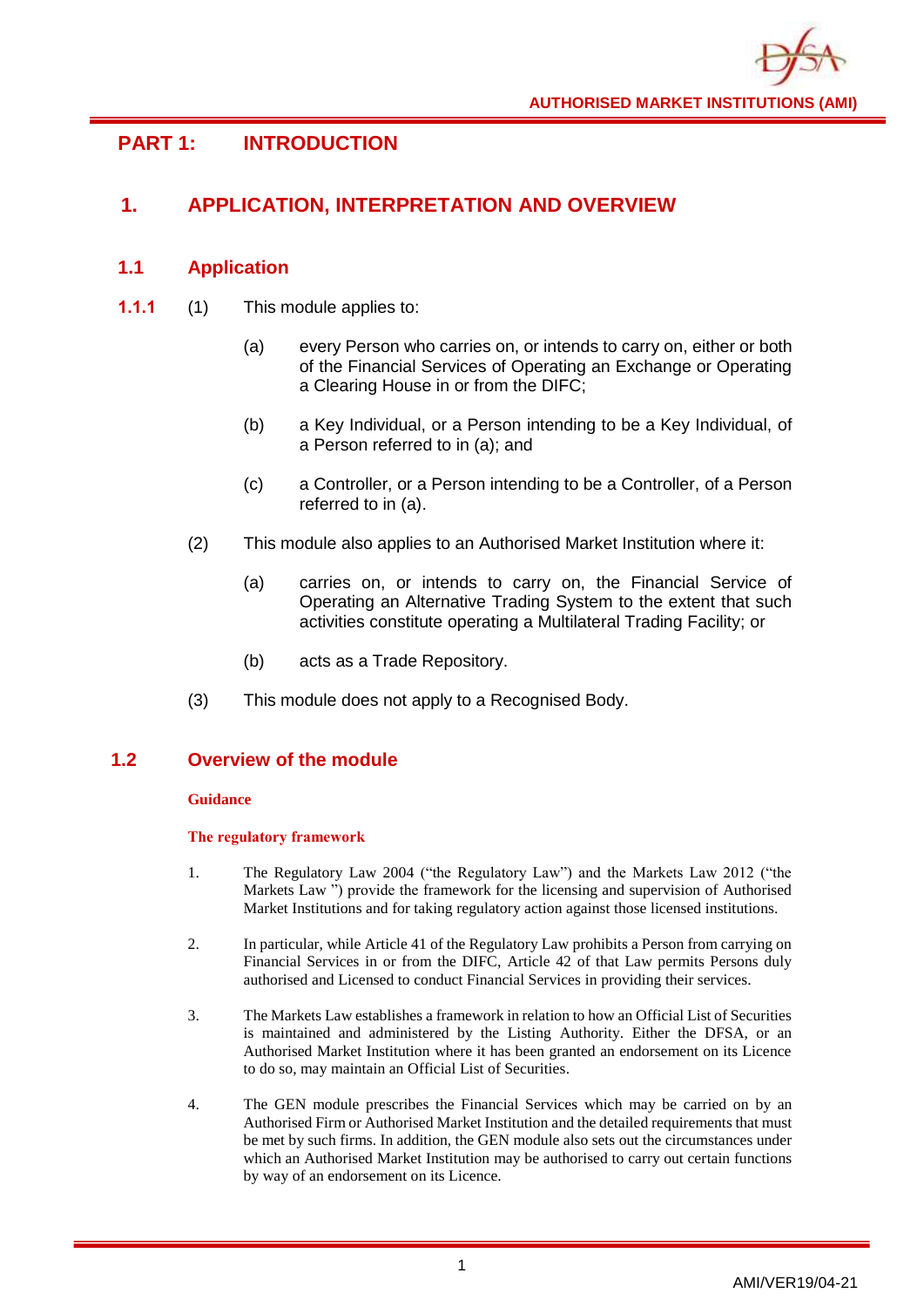**AUTHORISED MARKET INSTITUTIONS (AMI)**

5. The RPP Sourcebook contains, amongst other things, the detailed policies and procedures relating to how the DFSA exercises its licensing and supervisory functions relating to Authorised Market Institutions.

#### **The AMI module**

- 6. The AMI Module is comprised of four Parts containing 12 chapters and three Appendices.
- 7. Part 1 contains chapter 1, which sets out the application provisions and the overview of the AMI module.
- 8. Part 2 contains chapters 2 and 3. Chapter 2 sets out the requirements relating to application for a Licence to Operate an Exchange or Clearing House (or both) and an endorsement to operate a Multilateral Trading Facility or to maintain an Official List of Securities. Chapter 3 sets out the assessment of application related requirements, including application to obtain Key Individual status of an Authorised Market Institution.
- 9. Part 3 contains chapters 4, 5, 6 and 7. These chapters set out the substantive requirements (called the "Licensing Requirements") that must be met by a Person at the point of grant of a Licence to be an Authorised Market Institution and thereafter on an on-going basis. Chapter 4 contains the provisions which prescribe what the Licensing Requirements are, and the procedures an Authorised Market Institution must follow in order to make any material changes to the arrangements it has in place to meet the Licensing Requirements. Chapter 5 contains the Licensing Requirements that are common to both Exchanges and Clearing Houses. Chapter 6 contains the additional Licensing Requirements that are specific to Exchanges and chapter 7 contains the additional Licensing Requirements that are specific to Clearing Houses.
- 10. Part 4 contains chapters 8, 9, 10, 11 and 12. These chapters set out a range of miscellaneous provisions covering the requirements relating to the approval of Controllers of Authorised Market Institutions (chapter 8), the provisions governing the supervision of Authorised Market Institutions (chapter 9), the procedures for withdrawal of a Licence or endorsement (chapter 10), appeal procedures from the decisions of the DFSA (chapter 11) and the transitional provisions (chapter 12).
- 11. There are three Appendices, Appendix 1 contains the requirements relevant to testing of technology systems, Appendix 2 contains the requirements relating to the use of price information providers and Appendix 3 contains the contract delivery specifications applicable to Derivative contracts which require physical delivery.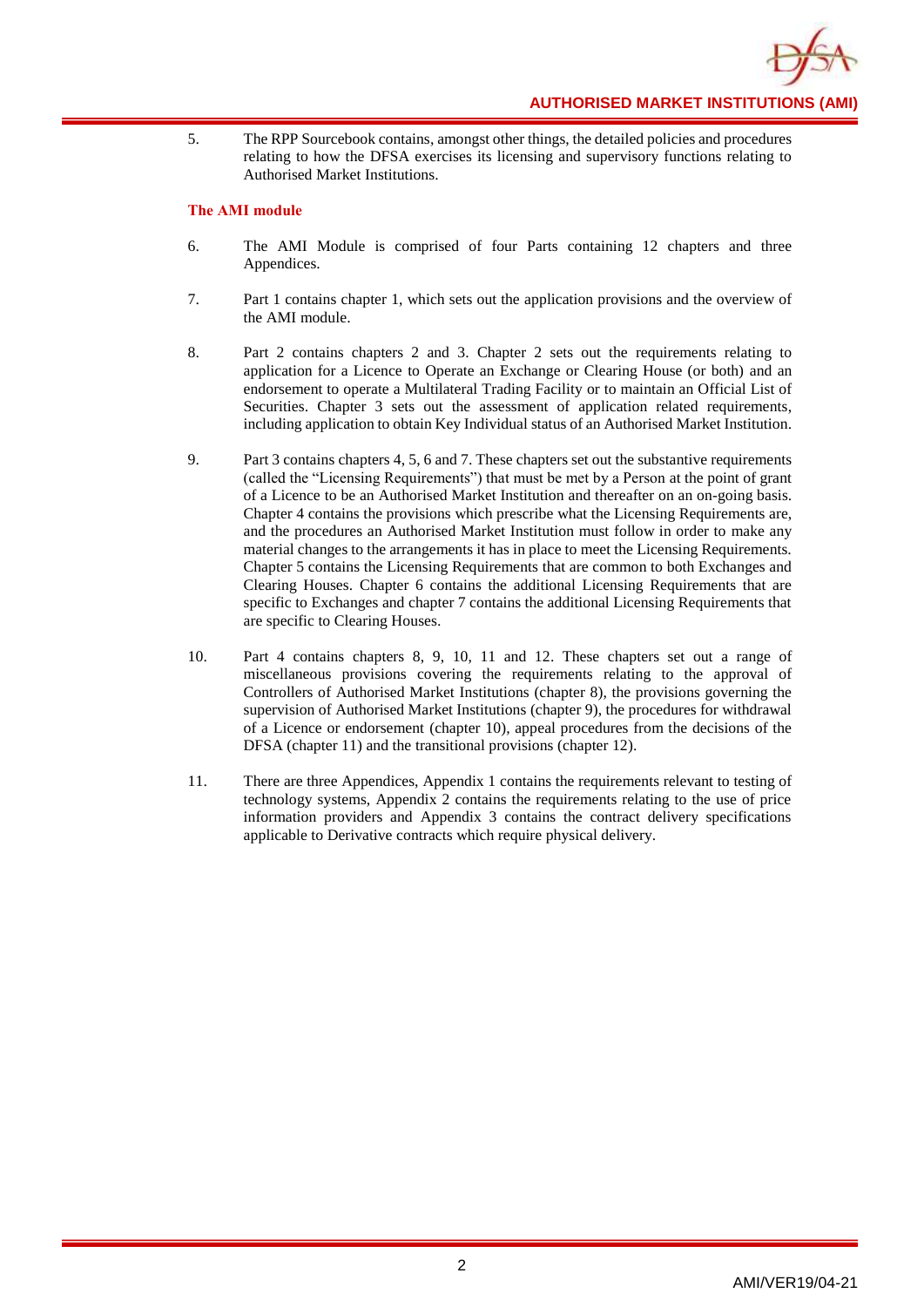

# <span id="page-6-0"></span>**PART 2: APPLICATION AND AUTHORISATION**

# <span id="page-6-1"></span>**2. APPLICATION FOR A LICENCE OR ENDORSEMENT**

# <span id="page-6-2"></span>**2.1 Application**

- **2.1.1** (1) This chapter applies to a Person who intends to carry on either or both of the Financial Services of Operating an Exchange or Operating a Clearing House in or from the DIFC.
	- (2) This chapter also applies to a Person referred to in (1), who intends to obtain an endorsement on its Licence to:
		- (a) carry on the Financial Service of Operating an Alternative Trading System to the extent that such activities constitute operating a Multilateral Trading Facility; or
		- (b) act as a Trade Repository.
	- (3) A Person who intends to carry on the Financial Services and activities referred to in (1) and (2) is referred to in this chapter as an "applicant" unless the context otherwise provides.
	- (4) This chapter also applies to an Authorised Market Institution applying to change the scope of its Licence, or where a condition or restriction has previously been imposed on its Licence, to have such a condition or restriction varied or withdrawn. Such an Authorised Market Institution may be referred to as an "applicant" in this chapter.

- 1. The activity of operating a Multilateral Trading Facility ("MTF") is an activity that falls within the definition of the Financial Service of Operating an Alternative Trading System (see GEN Rule 2.22.1). A Person needs to be Licensed as an Authorised Firm to carry on that Financial Service. However, pursuant to GEN Rule 2.2.12, a holder of a Licence to Operate an Exchange may also operate an MTF if it has obtained an endorsement on its Licence permitting it to do so.
- 2. Acting as a Trade Repository is not a Financial Service, and may be carried on by an Authorised Firm or Authorised Market Institution with an endorsement on its Licence permitting it to do so (see GEN Rule 2.2.13).
- 3. A new applicant for a Licence or an existing holder of a Licence may apply to have an endorsement on its Licence to operate a Multilateral Trading Facility or to maintain a Trade Repository.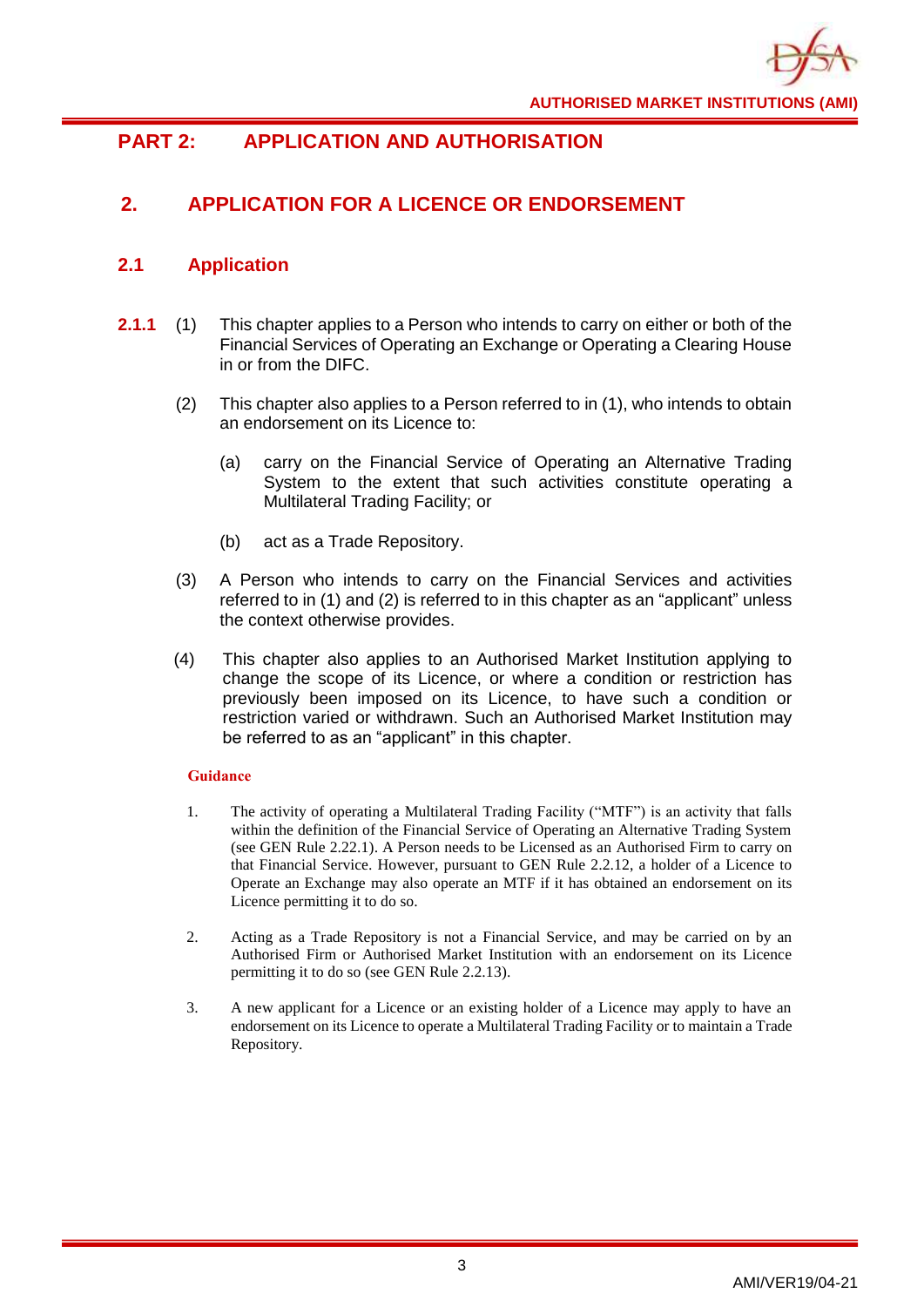# <span id="page-7-0"></span>**2.2 Application for a Licence**

- **2.2.1** An applicant who intends to carry on either or both of the Financial Services of Operating an Exchange or Operating a Clearing House must apply to the DFSA for a Licence in accordance with the Rules in this section and chapter 3.
- **2.2.2** The DFSA will only consider an application for a Licence to Operate an Exchange or Operate a Clearing House from a Person:
	- (a) who is a Body Corporate; and
	- (b) who is not an Authorised Firm or an applicant to be an Authorised Firm.
- **2.2.3** A Person applying for a Licence must submit a written application to the DFSA:
	- (a) demonstrating how the applicant intends to satisfy the Licensing Requirements specified in Part 3 and any other applicable requirements; and
	- (b) with copies of any relevant agreements or other information in relation to the application.

# <span id="page-7-1"></span>**2.3 Application for an endorsement**

- **2.3.1** The following requirements must be met by an applicant for the grant of an endorsement to operate a Multilateral Trading Facility:
	- (a) it must hold a Licence with an authorisation to Operate an Exchange; and
	- (b) it must be able to demonstrate that it can satisfy the requirement in Rule 4.2.1(3).

- 1. Under GEN Rule 2.2.11(c) and Rule 2.2.12, an Authorised Market Institution Licensed to Operate an Exchange may obtain an endorsement to carry on the activity of operating a Multilateral Trading Facility.
- 2. An Exchange with an endorsement to operate an MTF needs to meet, on an on-going basis, the applicable Licensing Requirements under Rule 4.2.1(3). Accordingly, when an Exchange wishes to obtain such an endorsement, it needs to be able to demonstrate to the DFSA that it can meet each of the Licensing Requirements with respect to the proposed MTF. For example, it should demonstrate how the IT systems and human resources available to it would be utilised for the purposes of operating the MTF.
- **2.3.2** The requirements in App 5 to GEN must be met by an Authorised Market Institution for the grant of an endorsement to act as a Trade Repository.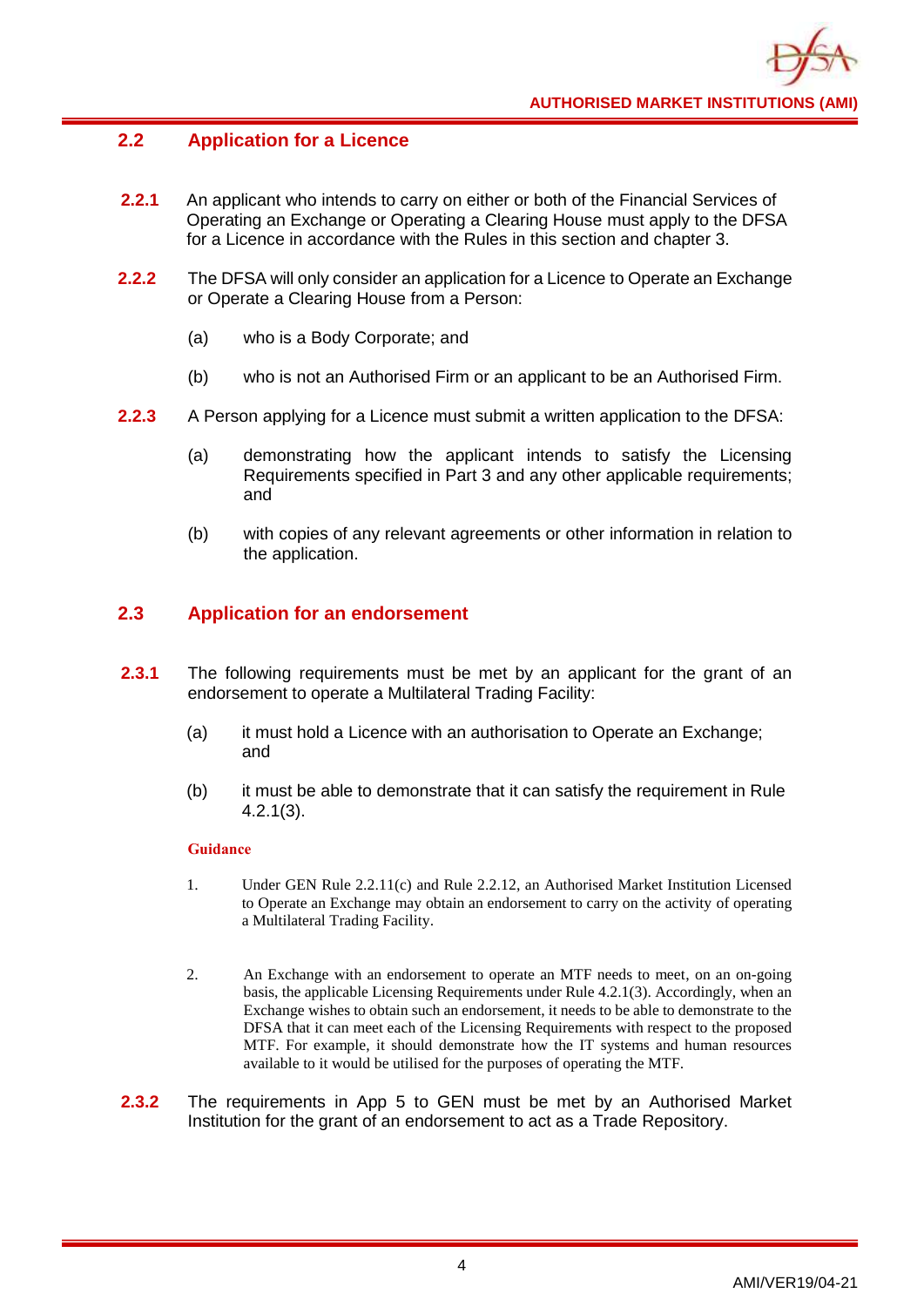# <span id="page-8-0"></span>**2.4 Application for a change of scope of a Licence**

**2.4.1** An Authorised Market Institution applying to change the scope of its Licence, or to have a condition or restriction varied or withdrawn, must provide the DFSA with written details of the proposed changes including an assessment of how it intends to satisfy the Licensing Requirements in relation to the new Licence scope.

- 1. Where an Authorised Market Institution applies to change the scope of its Licence, it should provide at least the following information:
	- a. particulars of the new activities requiring a variation to the scope of Licence, and the date of the proposed commencement of such activities;
	- b. a revised business plan as appropriate, describing the basis of, and rationale for, the proposed change;
	- c. details of the extent to which existing documentation, procedures, systems and controls will be amended to take into account any additional activities, and how the Authorised Market Institution will be able to comply with any additional regulatory requirements including the applicable Licensing Requirements; and
	- d. if the Authorised Market Institution is reducing its activities and it has existing Members who may be affected by the cessation of a Financial Service, details of any transitional arrangements.
- 2. If an application for a change of scope of Licence involves carrying on a new Financial Service, the application will be assessed against all the requirements applicable to the relevant Financial Service.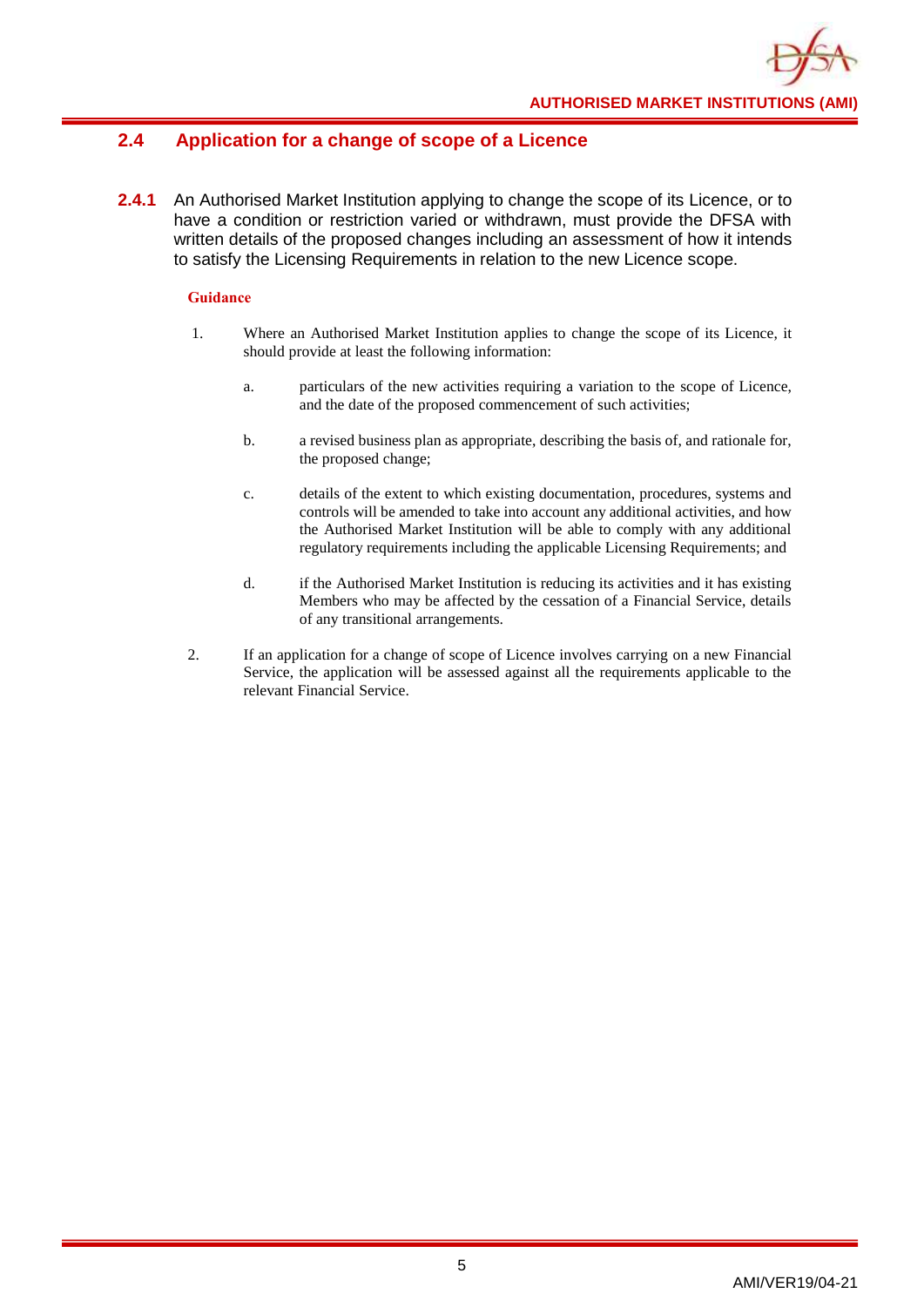# <span id="page-9-0"></span>**3. AUTHORISATION**

# <span id="page-9-1"></span>**3.1 Application**

- **3.1.1** This chapter applies to every Person who is an applicant for:
	- (a) a Licence to be an Authorised Market Institution;
	- (b) an endorsement to:
		- (i) maintain an Official List of Securities;
		- (ii) operate a Multilateral Trading Facility; or
		- (iii) act as a Trade Repository; or
	- (c) Key Individual status.

# **Guidance**

- 1. This chapter outlines the DFSA's authorisation requirements for an Authorised Market Institution and its Key Individuals, as well as the process for an Authorised Market Institution to obtain an endorsement on its Licence to maintain an Official List of Securities, operate a Multilateral Trading Facility or act as a Trade Repository.
- 2. This chapter should be read in conjunction with the RPP Sourcebook, which sets out the DFSA's general regulatory policy and processes. See chapter 2 of the RPP sourcebook.

# <span id="page-9-2"></span>**3.2 Assessment**

- **3.2.1** (1) In order to become authorised to carry on one or both of the Financial Services of Operating an Exchange or Operating a Clearing House, the applicant must demonstrate to the satisfaction of the DFSA that it can meet the relevant Licensing Requirements specified in chapters 5, 6 and 7, as appropriate to the Financial Services it proposes to carry on, both at the point of the grant of the Licence and thereafter on an on-going basis.
	- (2) In order to obtain an endorsement on its Licence to:
		- (a) maintain an Official List of Securities;
		- (b) operate a Multilateral Trading Facility; or
		- (c) act as a Trade Repository,

the applicant must demonstrate to the satisfaction of the DFSA that it can meet the requirements applicable to Persons undertaking the relevant activities, both at the point of the grant of the endorsement and thereafter on an on-going basis.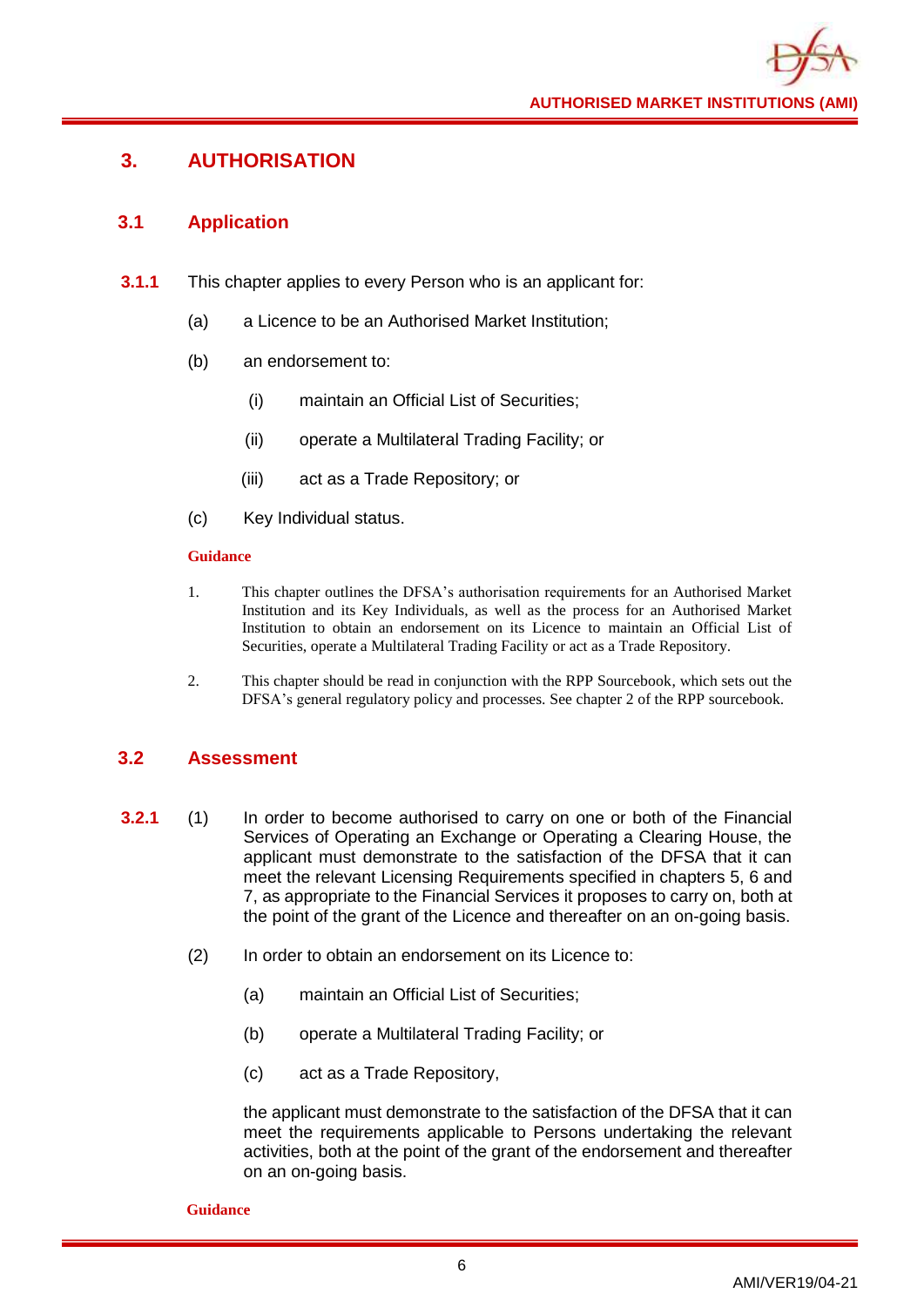

- 1. The Licensing Requirements are specified in chapters 5, 6 and 7 of Part 3 of this module. These include the general requirements applicable to all Authorised Market Institutions (chapter 5), and the additional requirements applicable to specific types of activities of Authorised Market Institutions (chapters 6 and 7).
- 2. Where an Authorised Market Institution (or an applicant for a Licence) seeks to obtain an endorsement on its Licence, additional requirements relevant to the type of endorsement need to be satisfied (see, for example, App 5 of GEN for the requirements relating to Trade Repositories).
- 3. Currently, the function of maintaining an Official List of Securities is performed by the DFSA. However, the DFSA has the power, pursuant to Article 29 of the Markets Law, to grant an Authorised Market Institution an endorsement on its Licence permitting it to maintain an Official List of Securities.
- 4. Section 3.6 of the RPP Sourcebook sets out the matters which the DFSA takes into consideration when making an assessment under Rule 3.2.1.

# **Inquiries and information**

- **3.2.2** In assessing an application for a Licence or an endorsement on a Licence, the DFSA may:
	- (a) make any enquiries which it considers appropriate, including enquiries independent of the applicant;
	- (b) require the applicant to provide additional information;
	- (c) require the applicant to have information on how it intends to ensure compliance with a particular requirement;
	- (d) require any information provided by the applicant to be verified in any way that the DFSA specifies; and
	- (e) take into account any information which it considers relevant.
- **3.2.3** (1) In assessing an application for a Licence, the DFSA may, by means of written notice, indicate the legal form that the applicant may adopt to enable authorisation to be granted.
	- (2) Where the DFSA thinks it appropriate, it may treat an application made by one legal form or Person as having been made by the new legal form or Person.

# <span id="page-10-0"></span>**3.3 Obtaining Key Individual status**

#### **Guidance**

Under Article 43 of the Regulatory Law, every Authorised Market Institution must have Key Individuals appointed to perform Licensed Functions. Key Individuals appointed by an Authorised Market Institution to perform Licensed Functions must be approved by the DFSA before they are permitted to carry on such functions. This section sets out the matters that will be considered by the DFSA in approving such Key Individuals. The list of Licensed Functions for an Authorised Market Institution is in section 5.3 of this module.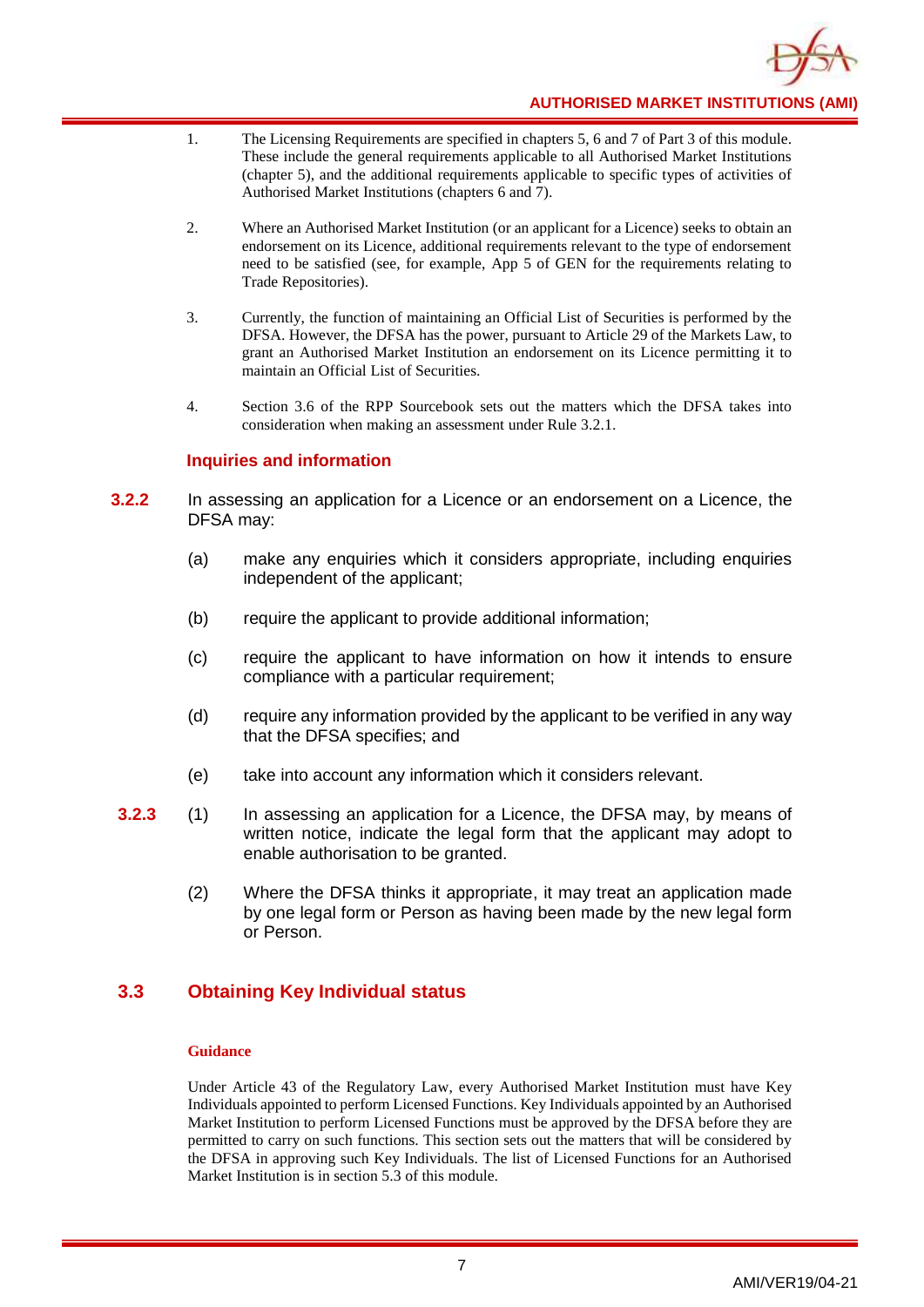

- **3.3.1** (1) In regard to an application for approval for an individual to be granted Key Individual status, both the Authorised Market Institution and the individual must complete the appropriate form in AFN.
	- (2) An Authorised Market Institution must be satisfied that the individual with respect to whom an application is submitted:
		- (a) is competent in his proposed role;
		- (b) has kept abreast of relevant market, product, technology, legislative and regulatory developments; and
		- (c) is able to apply his knowledge.

See paragraph 2.2.16(j) and section 2-3 of the RPP sourcebook for the details of the assessment which an Authorised Market Institution is expected to undertake.

# **Requirements for Key Individuals**

- **3.3.2** (1) To be authorised as a Key Individual an individual must demonstrate that he is fit and proper to perform the Licensed Function.
	- (2) In assessing whether an individual is fit and proper to perform a Licensed Function under (1) the DFSA will consider:
		- (a) the individual's integrity;
		- (b) the individual's competence and capability;
		- (c) the individual's financial soundness;
		- (d) the individual's proposed role within the Authorised Market Institution; and
		- (e) any other relevant matters.
- **3.3.3** Without limiting Rule 3.3.2, an individual shall not be considered fit and proper for the the purposes of that Rule if he:
	- (a) is bankrupt;
	- (b) has been convicted of a serious criminal offence; or
	- (c) is incapable, through mental or physical incapacity, of managing his affairs.
- **3.3.4** In assessing whether an individual is fit and proper to be granted Key Individual Status to carry out a Licensed Function, the DFSA may:
	- (a) make any enquiries which it considers appropriate, including enquiries independent of the applicant;
	- (b) require the Authorised Market Institution or the individual to provide additional information;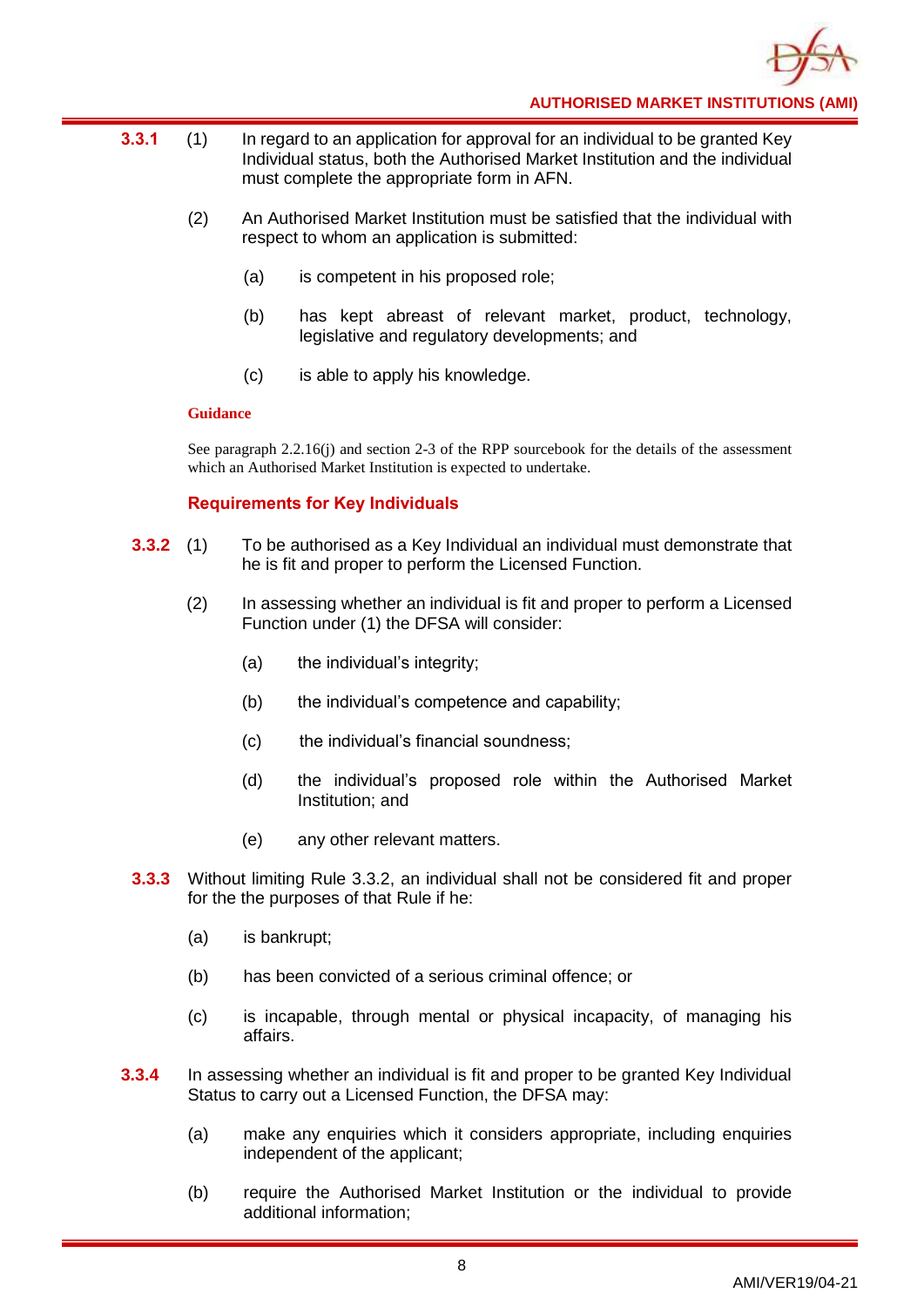- (c) require any information provided by the Authorised Market Institution or the individual to be verified in any way specified by the DFSA; and
- (d) take into account any information which it considers appropriate.

Section 2.3 of the RPP Sourcebook sets out the matters which the DFSA takes into consideration when making an assessment referred to in this section.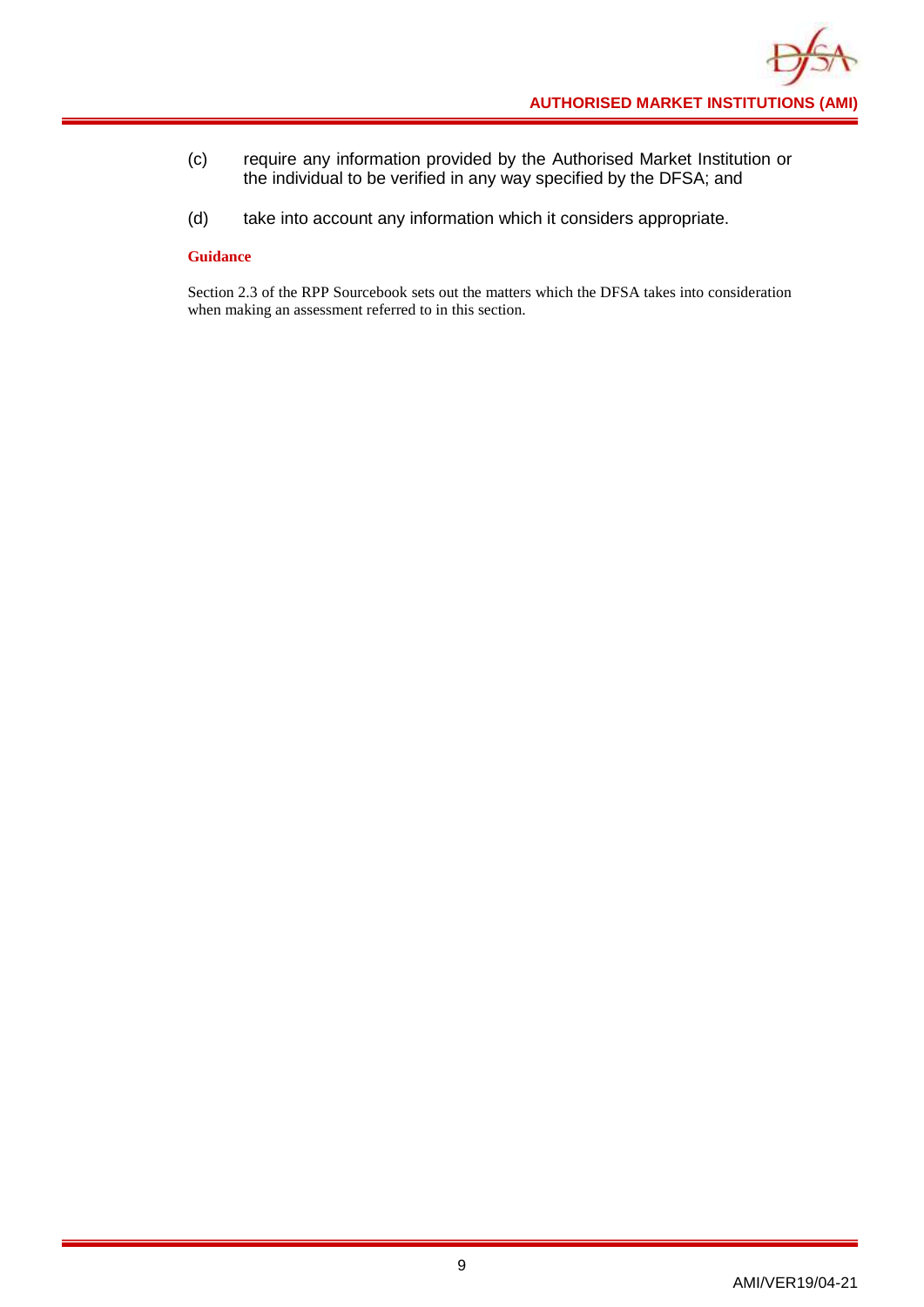

# <span id="page-13-0"></span>**PART 3: LICENSING REQUIREMENTS**

# <span id="page-13-1"></span>**4. GENERAL**

# <span id="page-13-2"></span>**4.1 Application**

**4.1.1** This chapter applies to a Person who is an Authorised Market Institution or an applicant for such a Licence.

# <span id="page-13-3"></span>**4.2 Licensing Requirements**

- **4.2.1** (1) An Authorised Market Institution must have adequate arrangements both at the time a Licence is granted and at all times thereafter to meet the applicable Licensing Requirements as specified in (2).
	- (2) The Licensing Requirements are:
		- (a) the general requirements specified in chapter 5, which are applicable to all Authorised Market Institutions;
		- (b) the additional requirements specified in chapter 6, which are applicable to an Authorised Market Institution Operating an Exchange; and
		- (c) the additional requirements specified in chapter 7, which are applicable to an Authorised Market Institution Operating a Clearing House.
	- (3) Where an Authorised Market Institution operates a Multilateral Trading Facility pursuant to an endorsement on its Licence, the Licensing Requirements specified in (2)(a) and (b) apply with respect to the operation of such a facility as if that facility is an Exchange.

# <span id="page-13-4"></span>**4.3 Approval of material changes**

- **4.3.1** (1) An Authorised Market Institution may, subject to (2), only make material changes to its existing arrangements to meet the Licensing Requirements where it has obtained the DFSA's prior approval to do so in accordance with the requirements in this section.
	- (2) In the case of any changes to the Business Rules of an Authorised Market Institution, such changes must be made in accordance with the requirements in section 5.6.

- 1. Existing arrangements to meet the Licensing Requirements are those arrangements which an Authorised Market Institution has in place at the time it is initially granted a Licence, and includes any subsequent changes made to such arrangements in accordance with the requirements in this Rule.
- 2. If an Authorised Market Institution is unsure, it may seek the DFSA views on whether a proposed change to its existing arrangements constitutes a material change. Such clarification should be sought as soon as possible when it becomes reasonably apparent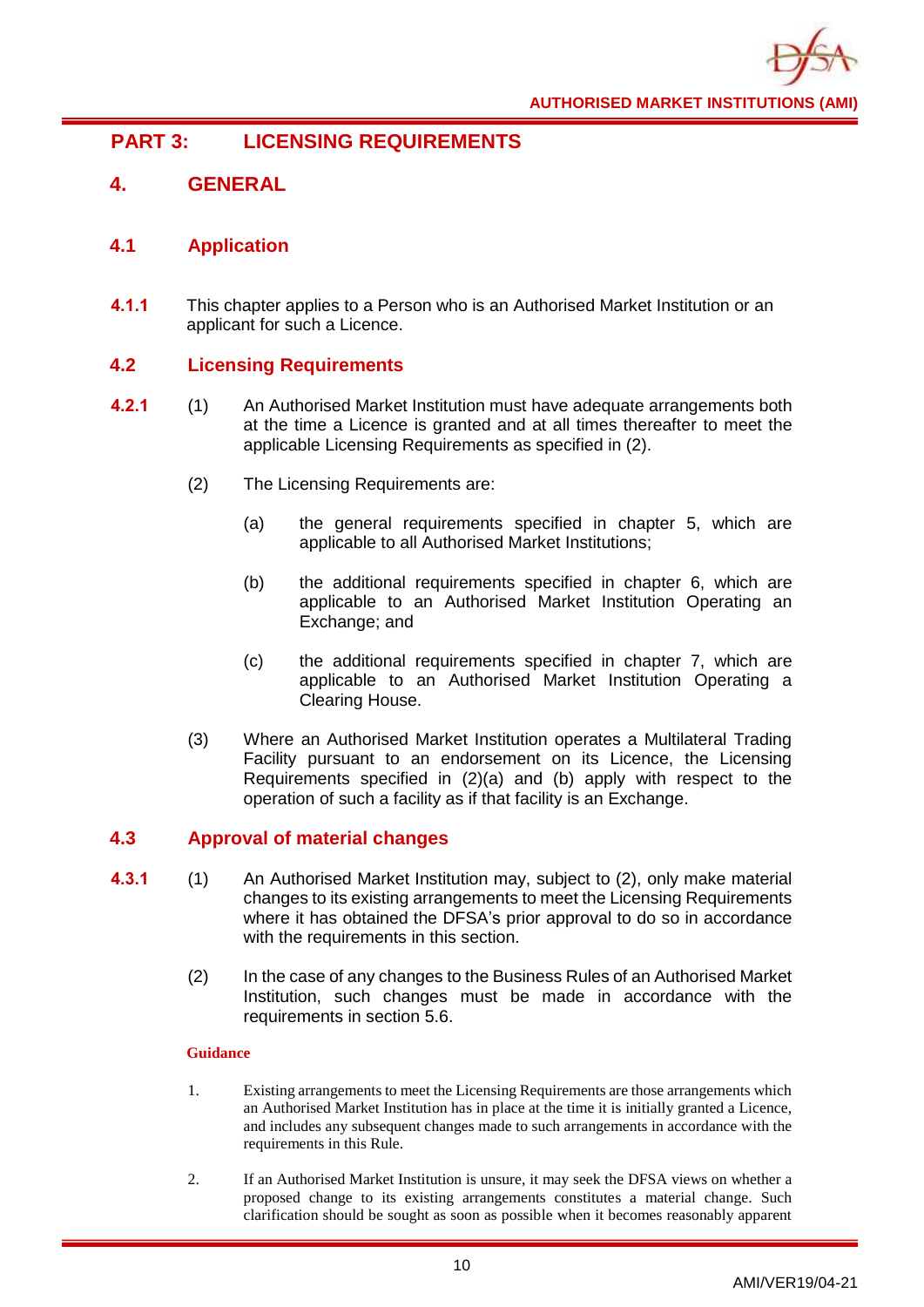to the Authorised Market Institution that some changes to its existing arrangements are needed.

- **4.3.2** (1) An Authorised Market Institution proposing to make material changes to its existing arrangements to meet the Licensing Requirements must provide to the DFSA a notice setting out:
	- (a) the proposed change;
	- (b) the reasons for the proposed change; and
	- (c) what impact the proposed change might have on its ability to discharge its Regulatory Functions.
	- (2) The notice referred to in (1) must, subject to (3), be submitted to the DFSA at least 30 days before the proposed change is expected to come into effect.
	- (3) The DFSA may, in circumstances where a material change to existing arrangements is shown on reasonable grounds to be urgently needed, accept an application for approval of such a change on shorter notice than the 30 days referred to in (2).
- **4.3.3** The DFSA must, upon receipt of a notice referred to in Rule 4.3.2, approve or reject the proposed change as soon as practicable and in any event within 30 days of the receipt of the notice, unless that period has been extended by notification to the applicant.
- **4.3.4** (1) The procedures in Schedule 3 to the Regulatory Law apply to a decision of the DFSA under Rule 4.3.3 to reject a proposed change.
	- (2) If the DFSA decides to exercise its power under Rule 4.3.3 to reject a proposed change, the Authorised Market Institution may refer the matter to the FMT for review.

- 1. The period of 30 days will commence from the time the DFSA has received all the relevant information to assess the application.
- 2. An Authorised Market Institution should consider submitting its application for DFSA approval well in advance of the date on which the proposed change is expected to come into effect, especially in the case of significant material changes to its existing arrangements, to allow the DFSA sufficient time to consider the application. Such timely submission would generally tend to avoid any extension of time being sought by the DFSA to assess properly the impact of a proposed change, due to its nature, scale and complexity. Such an extension would be made in consultation with the applicant.
- 3. If a proposed material change is not approved by the DFSA within the 30 day period and the DFSA has not expressly extended the period beyond 30 days, an Authorised Market Institution may treat the proposed change as being rejected by the DFSA, and on that basis, may refer the decision to the FMT.
- 4. An Authorised Market Institution may use the results of consultation with its user committees to identify the impact the proposed change would have on its ability to meet the Licensing Requirements, including any impact such a change would have on its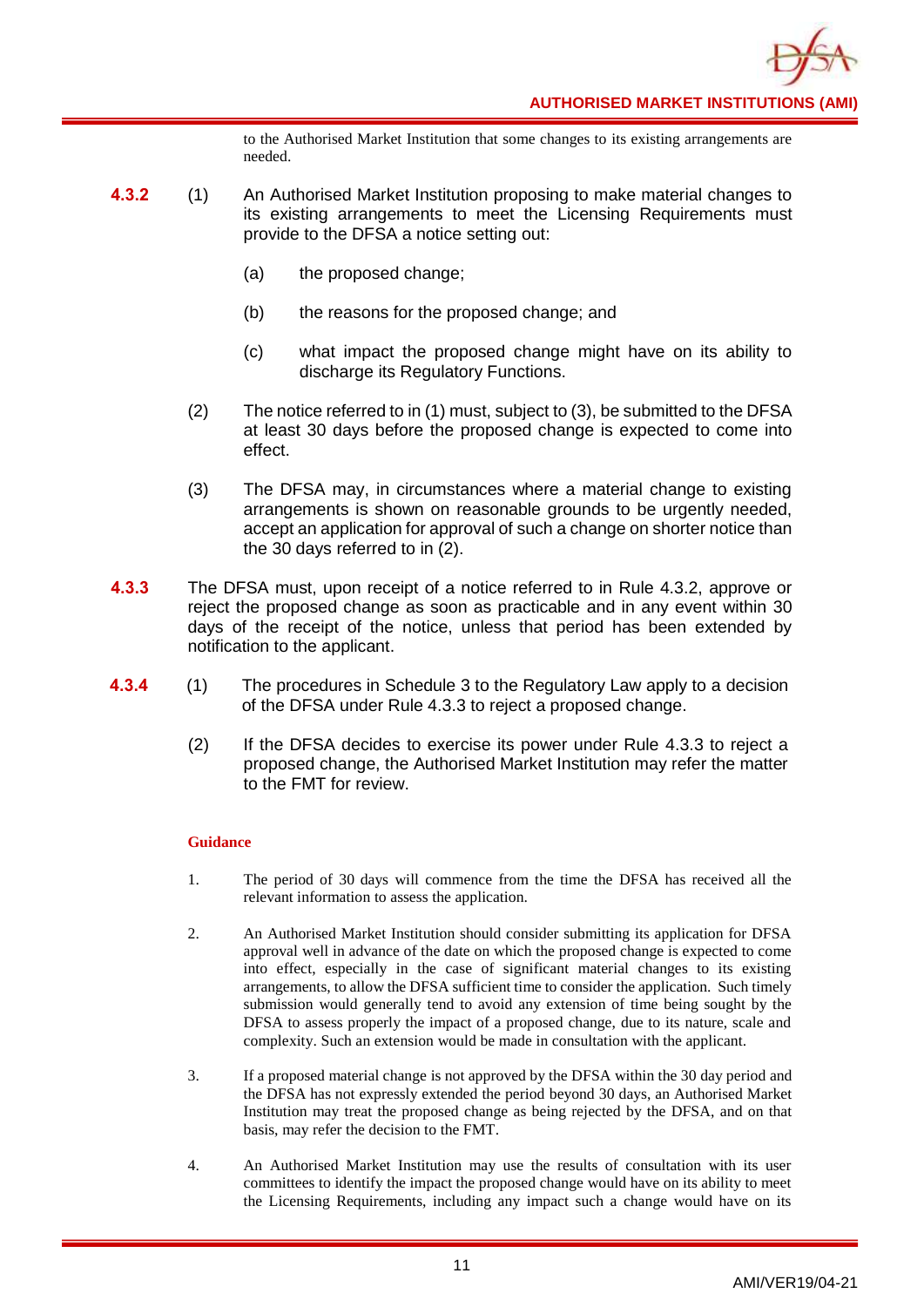

Members and other stakeholders. See GEN App 3 – Guidance No. 9 – 12 for best practice relating to user committees.

# <span id="page-15-0"></span>**4.4 Definition of Regulatory Functions**

**4.4.1.** Pursuant to Article 23(2)(f)(ii) and (iii) of the Regulatory Law, the DFSA prescribes the Regulatory Functions of an Authorised Market Institution as those functions which directly contribute to the satisfaction by the Authorised Market Institution of its Licensing Requirements.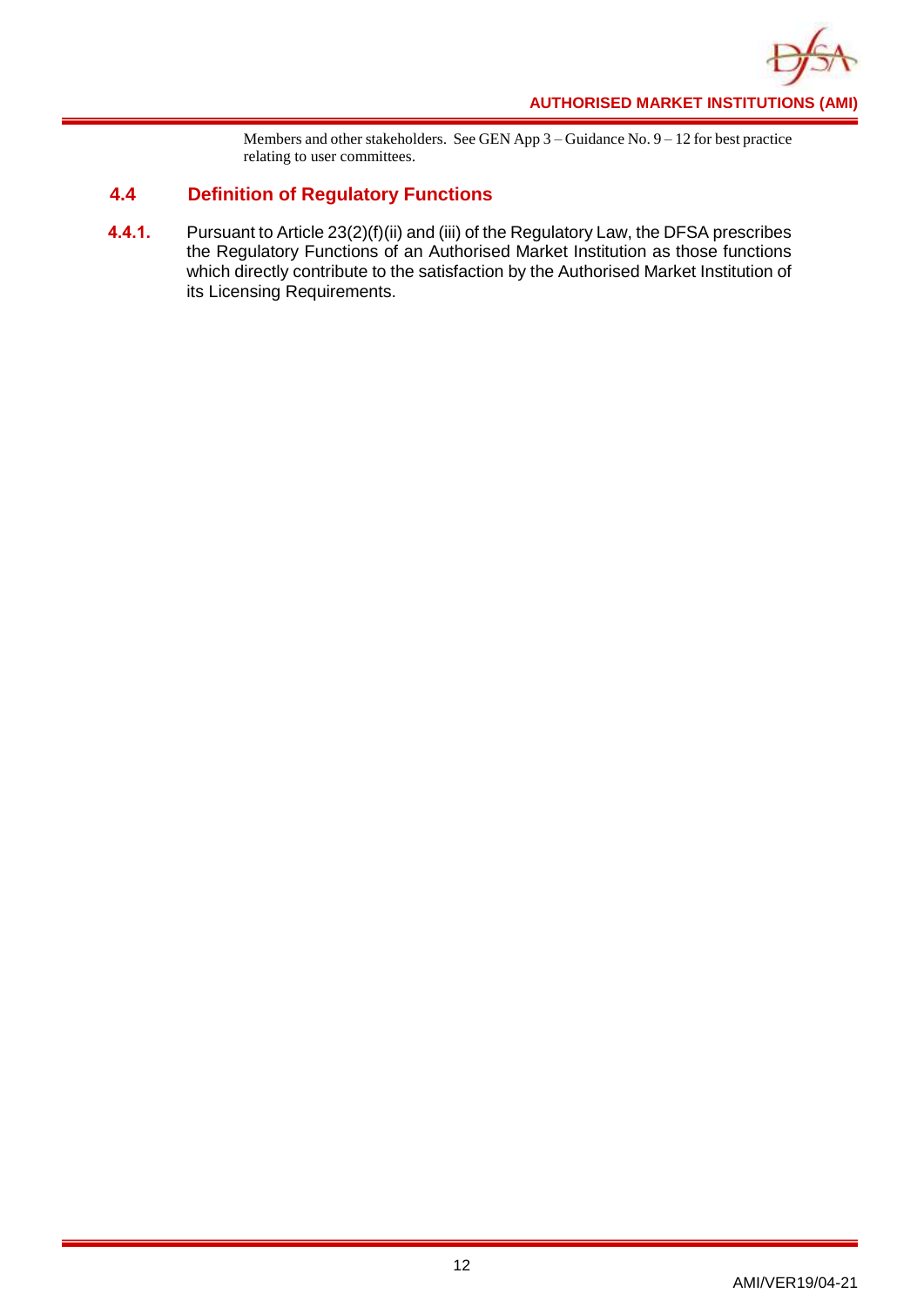

# <span id="page-16-0"></span>**5. GENERAL LICENSING REQUIREMENTS APPLICABLE TO ALL AUTHORISED MARKET INSTITUTIONS**

# <span id="page-16-1"></span>**5.1 Application**

**5.1.1** This chapter applies to an Authorised Market Institution and its Key Individuals.

# <span id="page-16-2"></span>**5.2 Organisational Requirements**

# **Guidance**

Every Authorised Market Institution must comply with the requirements in GEN chapter 5, which relate to the management and systems and controls, which form an essential part of the organisational requirements of an Authorised Market Institution. The requirements set out below augment the organisational requirements applicable to an Authorised Market Institution set out in GEN chapter 5.

# **Fitness and propriety**

- **5.2.1** An Authorised Market Institution must:
	- (a) be fit and proper;
	- (b) be appropriately constituted; and
	- (c) take appropriate measures to:
		- (i) satisfy the Licensing Requirements; and
		- (ii) perform its Regulatory Functions.

# **Guidance**

See Chapter 5 of GEN and paragraphs 2-2-16 to 2-2-18 of the RPP Sourcebook which set out matters which the DFSA takes into consideration when making an assessment under Rule 5.2.1.

# **Human resources**

- **5.2.2** (1) An Authorised Market Institution must have and maintain sufficient human resources to operate and supervise its facilities.
	- (2) An Authorised Market Institution must ensure, as far as reasonably practicable, that its Employees are:
		- (a) fit and proper;
		- (b) appropriately trained for the duties they perform; and
		- (c) trained in the requirements of the legislation applicable in the DIFC.
	- (3) An Authorised Market Institution must: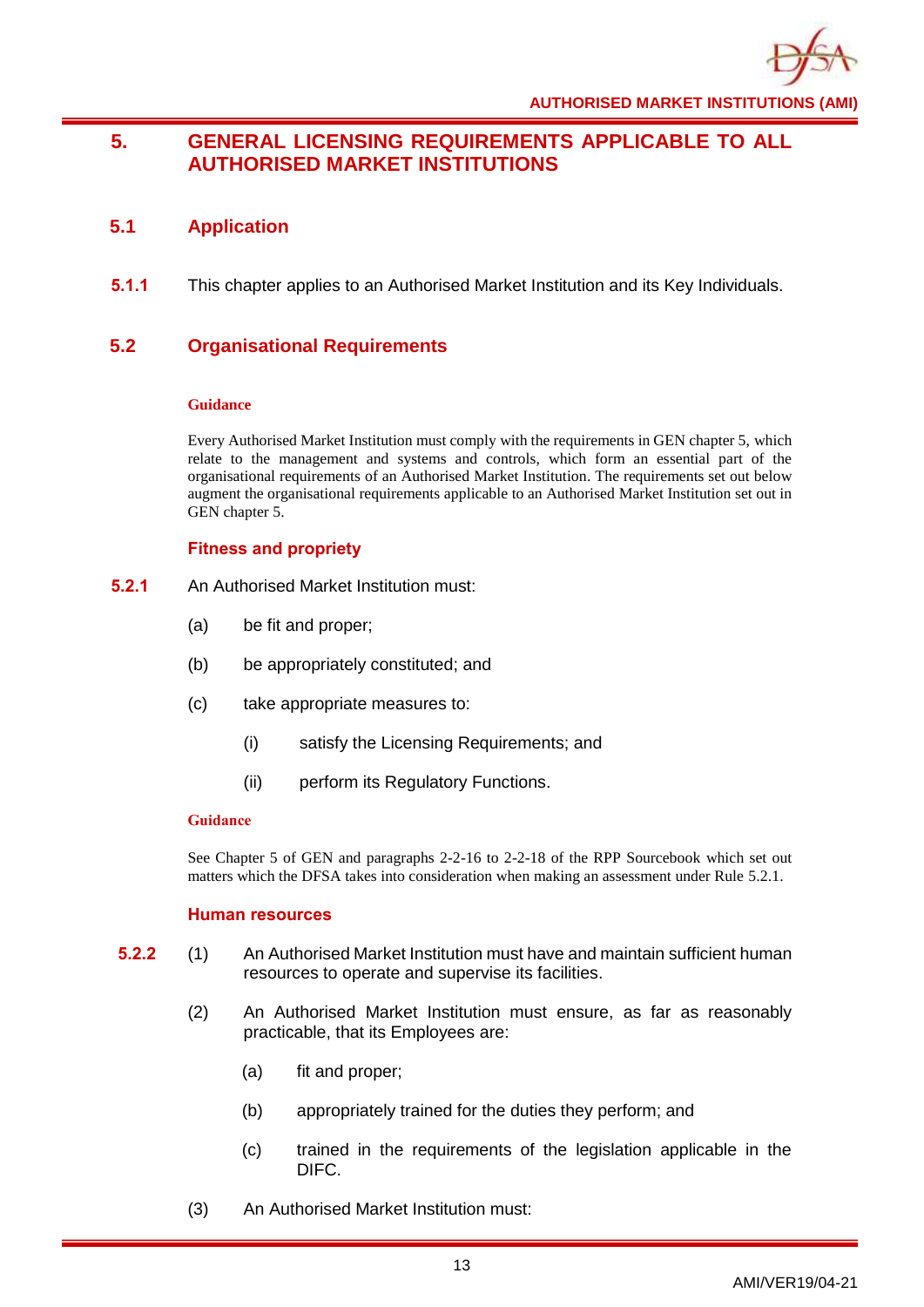- (a) have appropriate arrangements in place to ensure that its Employees maintain their fitness and propriety; and
- (b) keep records of the assessment process undertaken for each Employee for a minimum of six years from the date on which an individual ceases to be an Employee.

- 1. In assessing whether an Authorised Market Institution's systems and controls are adequate to ensure the on-going maintenance of fitness and propriety of its Employees, the DFSA will take into account:
	- a. the distribution of duties and responsibilities among its Key Individuals and the departments of the Authorised Market Institution responsible for performing its Regulatory Functions;
	- b. the staffing and resources of the departments of the Authorised Market Institution responsible for performing its Regulatory Functions;
	- c. the arrangements made to enable Key Individuals to supervise the departments for which they are responsible;
	- d. the arrangements for supervising the performance of Key Individuals and their departments; and
	- e. the arrangements by which the Governing Body is able to keep the allocation of responsibilities between, and the appointment, supervision and remuneration of, Key Individuals under review.
- 2. See also GEN Rule 5.3.18 which sets out the requirements relating to the suitability of Employees and section 2.3 of the RPP Sourcebook which sets out in more detail the matters which the DFSA takes into consideration when making its assessment under GEN Rule 5.3.18 and Rule 5.2.2 above.

#### **Governance**

- **5.2.3** (1) An Authorised Market Institution must have:
	- (a) a corporate governance framework appropriate to the nature, scale and complexity of its business and structure, which is adequate to promote the sound and prudent management and oversight of the Authorised Market Institution's business and to protect the interests of its stakeholders; and
	- (b) a remuneration structure and strategies which are well aligned with the long term interests of the Authorised Market Institution, and appropriate to the nature, scale and complexity of its business.
	- (2) Without limiting the generality of the requirements in GEN chapter 5, an Authorised Market Institution must ensure that its Governing Body has a sufficient number of independent members at all times.

#### **Guidance**

1. Detailed corporate governance and remuneration related requirements applicable to an Authorised Market Institution are contained in GEN Rules 5.3.30 and 5.3.31. See the best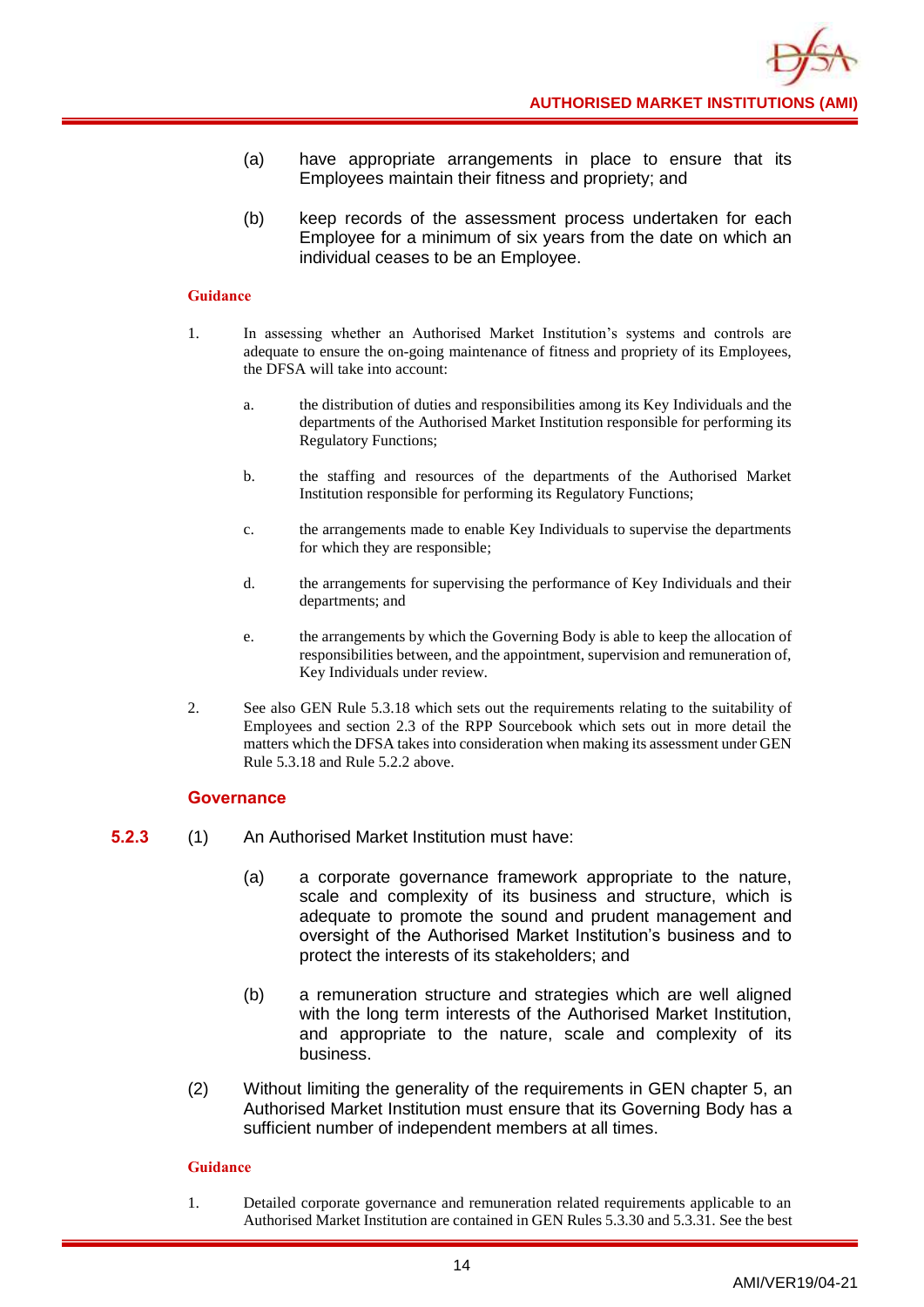

practice standards relating to corporate governance and remuneration set out under those Rules and App 3 of GEN. These are designed to promote sound governance and remuneration practices whilst providing flexibility for application taking into account the nature, scale and complexity of operations of an Authorised Market Institution.

2. The independence criteria for the members of the Governing Body are set out in paragraphs 2.2.16 to 2.2.18 of the RPP sourcebook.

# <span id="page-18-0"></span>**5.3 Licensed Functions and Key Individuals**

# **Licensed Functions and Key Individuals**

- **5.3.1** (1) An Authorised Market Institution must, for the purpose of proper discharge of its Regulatory Functions, have at all times individuals appointed to carry out the functions of the:
	- (a) Governing Body;
	- (b) Senior Executive Officer;
	- (c) Finance Officer;
	- (d) Compliance Officer;
	- (e) Risk Officer;
	- (f) Money Laundering Reporting Officer; and
	- (g) Internal Auditor.
	- (2) Each of the functions of an Authorised Market Institution specified in (1)(a) to (g) are Licensed Functions for the purposes of Article 43(1) of the Regulatory Law.
- **5.3.2** (1) An Authorised Market Institution must not permit a Key Individual to carry on any Licensed Function for or on behalf of the Authorised Market Institution unless the particular individual has been assessed by the Authorised Market Institution to be competent to perform the relevant Licensed Function.
	- (2) The Licensed Functions specified in Rule 5.3.1 do not include a function performed by a registered insolvency practitioner (subject to the restrictions in Article 88 of the Insolvency Law 2009) if the practitioner is:
		- (a) acting as a nominee in relation to a company voluntary arrangement within the meaning of Article 8 of the Insolvency Law 2009;
		- (b) appointed as a receiver or administrative receiver within the meaning of Article 14 of the Insolvency Law 2009;
		- (c) appointed as a liquidator in relation to a members' voluntary winding up within the meaning of Article 32 of the Insolvency Law 2009;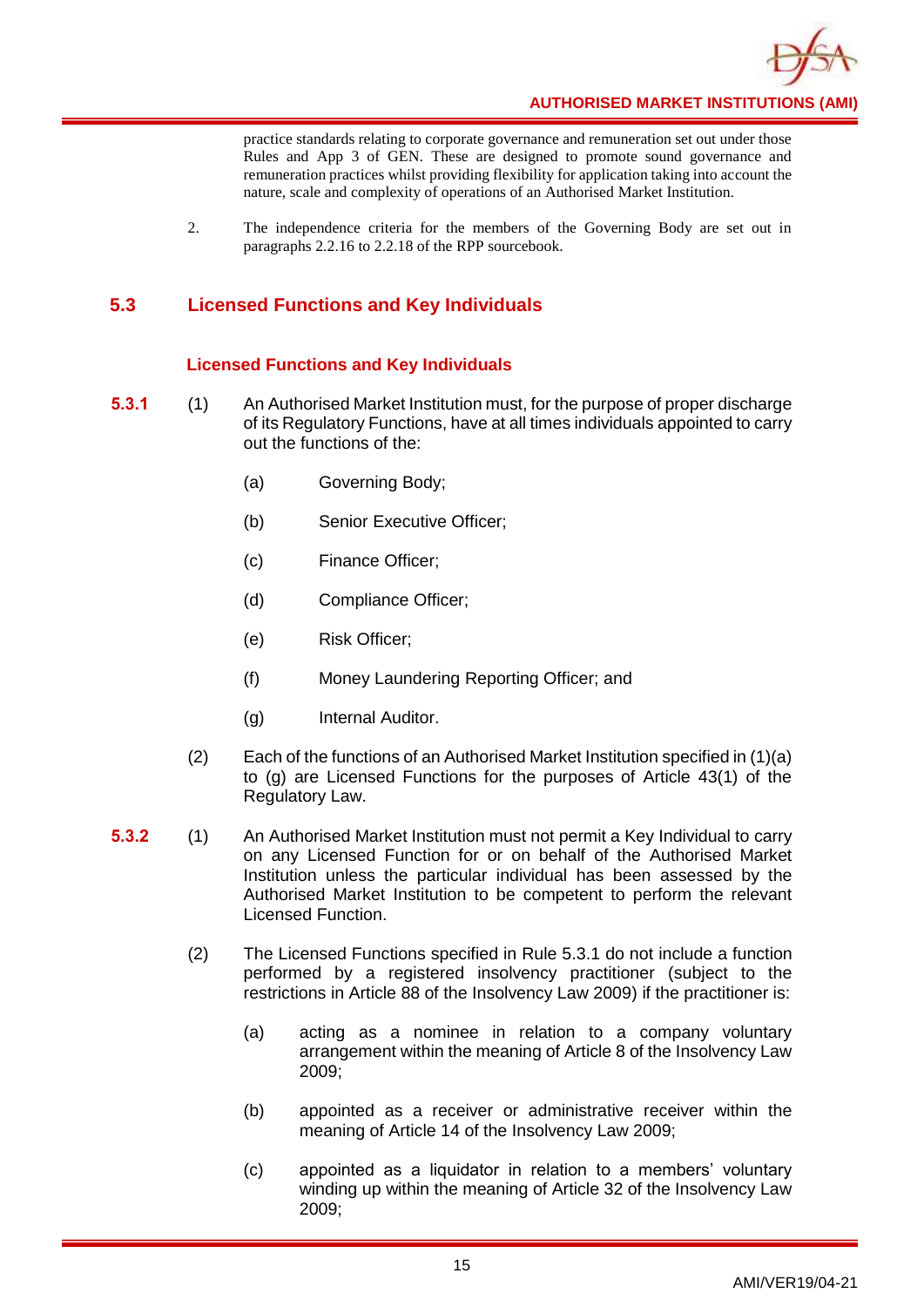- (d) appointed as a liquidator in relation to a creditors' voluntary winding up within the meaning of Article 32 of the Insolvency Law 2009; or
- (e) appointed as a liquidator or provisional liquidator in relation to a compulsory winding up within the meanings of Articles 58 and 59 of the Insolvency Law 2009.
- (3) The Licensed Functions specified in Rule 5.3.1 do not include a function performed by an insolvency practitioner in accordance with the applicable requirements equivalent to those specified in  $(2)(a) - (e)$  in another jurisdiction.
- (4) The Licensed Functions specified in Rule 5.3.1 do not include a function of an individual appointed to act as a manager of the business of an Authorised Market Institution as directed by the DFSA under Article 77A of the Regulatory Law.

- 1. See section 2.3 of the RPP sourcebook for details of the assessment that the Authorised Market Institution and the DFSA undertake to assess whether an individual is fit and proper to undertake Key Individual functions.
- 2. An Authorised Market Institution may apply for the DFSA's in-principle approval of an individual as soon as the individual is identified as a potential appointee to avoid any delays in formalising the appointment. However, an Authorised Market Institution should submit to the DFSA, as far as reasonably practicable, all the relevant information, including the results of its own assessment, when seeking such in-principle approval.

# **Members of the Governing Body**

**5.3.3** Every member of the Governing Body of an Authorised Market Institution carries on the function of a Key Individual.

# **Senior Executive Officer**

- **5.3.4** The Senior Executive Officer function is carried out by an individual who:
	- (a) has, either alone or jointly with the other Key Individuals, the ultimate responsibility for the day-to-day management, supervision and control of one or more (or all) parts of an Authorised Market Institution's Financial Services carried on in or from the DIFC; and
	- (b) is either a member of the Governing Body or a Senior Manager of the Authorised Market Institution.

# **Finance Officer**

- **5.3.5** The Finance Officer function is carried out by an individual who:
	- (a) has the overall responsibility for the Authorised Market Institution's compliance with the financial resources requirements in Rule 5.5.4; and
	- (b) is either a Member of the Governing Body or a Senior Manager of the Authorised Market Institution.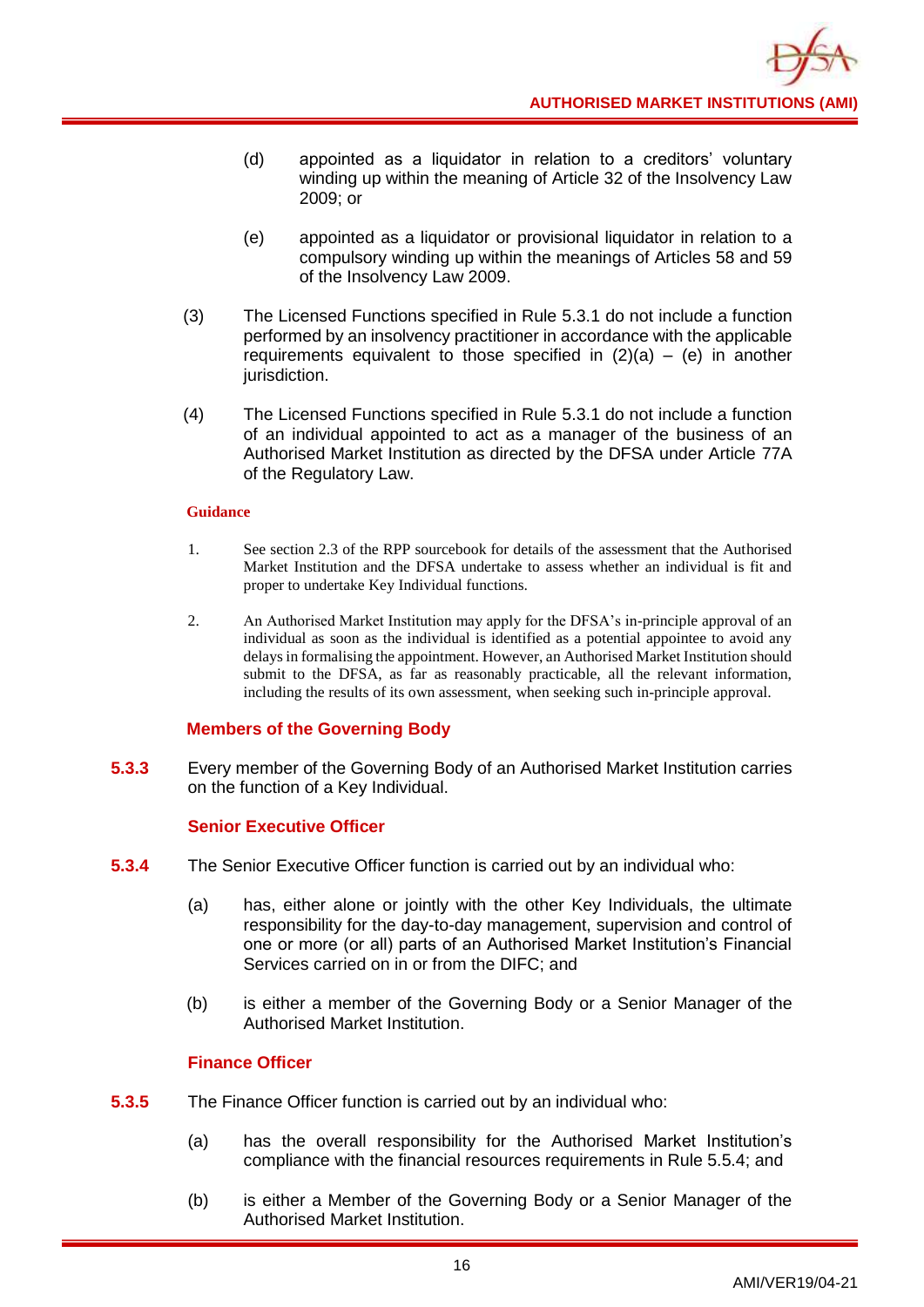

# **Compliance Officer**

- **5.3.6** The Compliance Officer function is carried out by an individual who:
	- (a) has the overall responsibility for the Authorised Market Institution's compliance with the Licensing Requirements and other applicable requirements in carrying out Financial Services; and
	- (b) is either a Member of the Governing Body or a Senior Manager of the Authorised Market Institution.

# **Risk Officer**

- **5.3.7** The Risk Officer function is carried out by an individual who:
	- (a) has the overall responsibility for the risk management function in relation to the Financial Services carried on by the Authorised Market Institution; and
	- (b) is a member of the Governing Body or a Senior Manager of the Authorised Market Institution.

# **Money Laundering Reporting Officer**

- **5.3.8** The Money Laundering Reporting Officer function is carried out by an individual who:
	- (a) has the overall responsibility for the Authorised Market Institution's compliance with the requirements in Rule 5.11.2, AML and any other relevant anti money laundering legislation applicable in the DIFC; and
	- (b) is either a member of the Governing Body or a Senior Manager of the Authorised Market Institution.

# **Internal Auditor**

**5.3.9** The Internal Auditor function is carried out by an individual who is responsible for the internal audit matters in relation to the Financial Services carried on by the Authorised Market Institution.

# **Residency of Key Individuals**

**5.3.10** The Key Individual functions of a Senior Executive Officer, Compliance Officer and Money Laundering Reporting Officer must be carried out by an individual resident in the U.A.E.

# **Combining roles**

- **5.3.11** (1) To the extent practicable, an Authorised Market Institution must not assign to its Key Individuals any commercial functions which conflict with their Key Individual functions or which impair, or are likely to impair, their ability to perform the relevant functions.
	- (2) Before an Authorised Market Institution assigns to a Key Individual any commercial functions, the Authorised Market Institution must: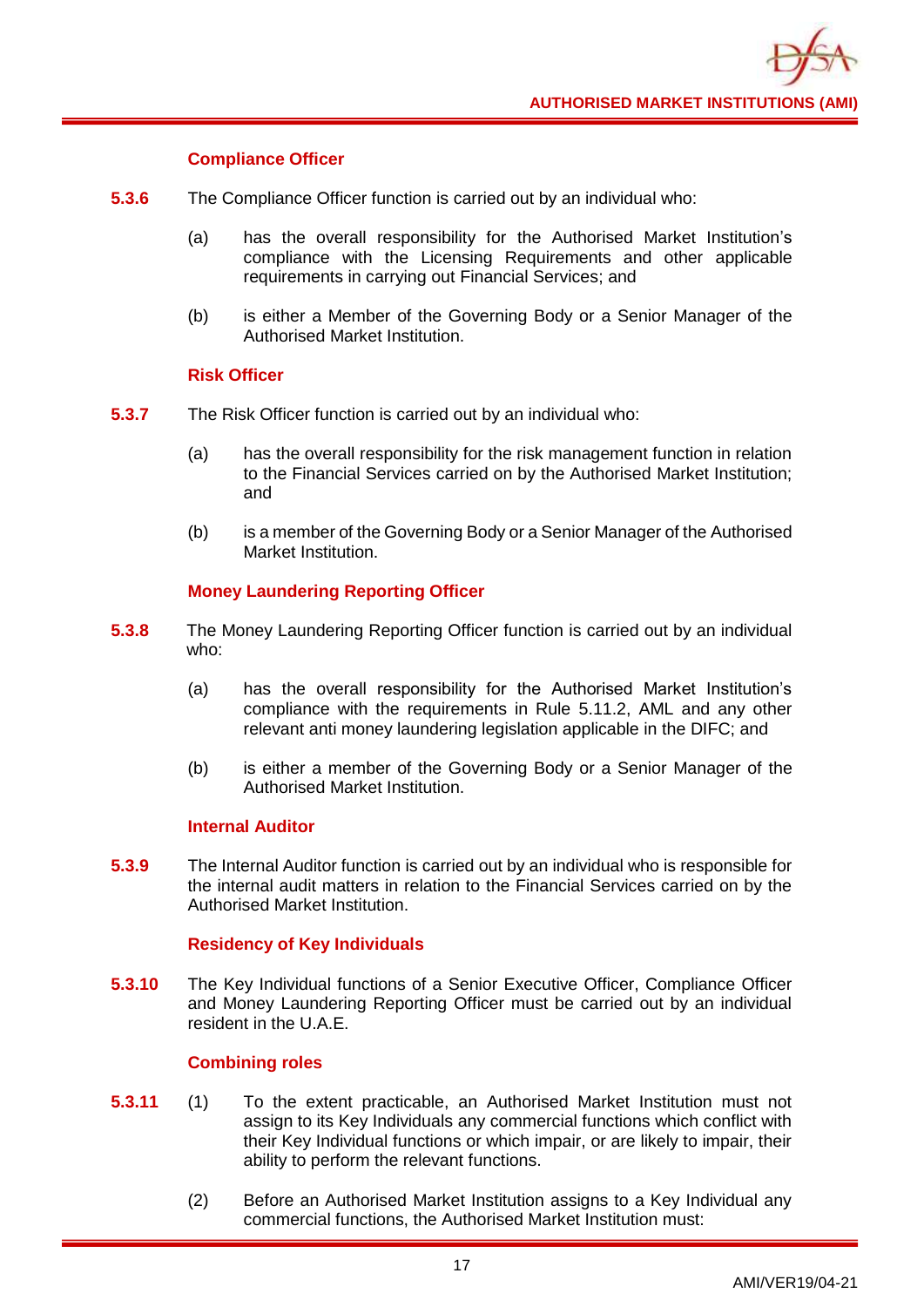- (a) form a view on a reasonable basis that the commercial functions to be assigned to any Key Individual do not, as far as reasonably practicable, conflict with the relevant Key Individual functions or impair his ability to discharge those functions effectively; and
- (b) to the extent there are such conflicts inherent in the relevant functions, there are adequate procedures and controls to mitigate such conflicts.
- (3) The Authorised Market Institution must maintain records of its decisions and procedures as applicable under (2) above.

The DFSA does not expect Key Individuals who are Persons undertaking control functions such as those relating to risk, compliance and audit to be assigned any functions or roles which are to further the Authorised Market Institution's commercial interests or objectives (such as business promotional activities) .

# <span id="page-21-0"></span>**5.4 Conflicts of interests**

- **5.4.1** Without limiting the generality of the obligations under section 5.2 of GEN, an Authorised Market Institution must take all reasonable steps to ensure that any conflicts of interest, including those:
	- (a) between itself and its shareholders, Members or other users of its facilities; and
	- (b) between its Members and other users of its facilities, and, among themselves,

are promptly identified and then prevented or managed, or disclosed, in a manner that does not adversely affect the sound functioning and operation of the Authorised Market Institution.

- **5.4.2** Without limiting the generality of the requirement in Rule 5.4.1, an Authorised Market Institution must establish and maintain adequate policies and procedures to ensure that its Employees do not undertake personal account transactions in Investments in a manner that creates or has the potential to create conflicts of interest.
- **5.4.3** An Authorised Market Institution must establish a code of conduct that sets out the expected standards of behaviour for its Employees, including clear procedures for addressing conflicts of interest. Such a code must be:
	- (a) binding on Employees; and
	- (b) to the extent appropriate and practicable, made publicly available.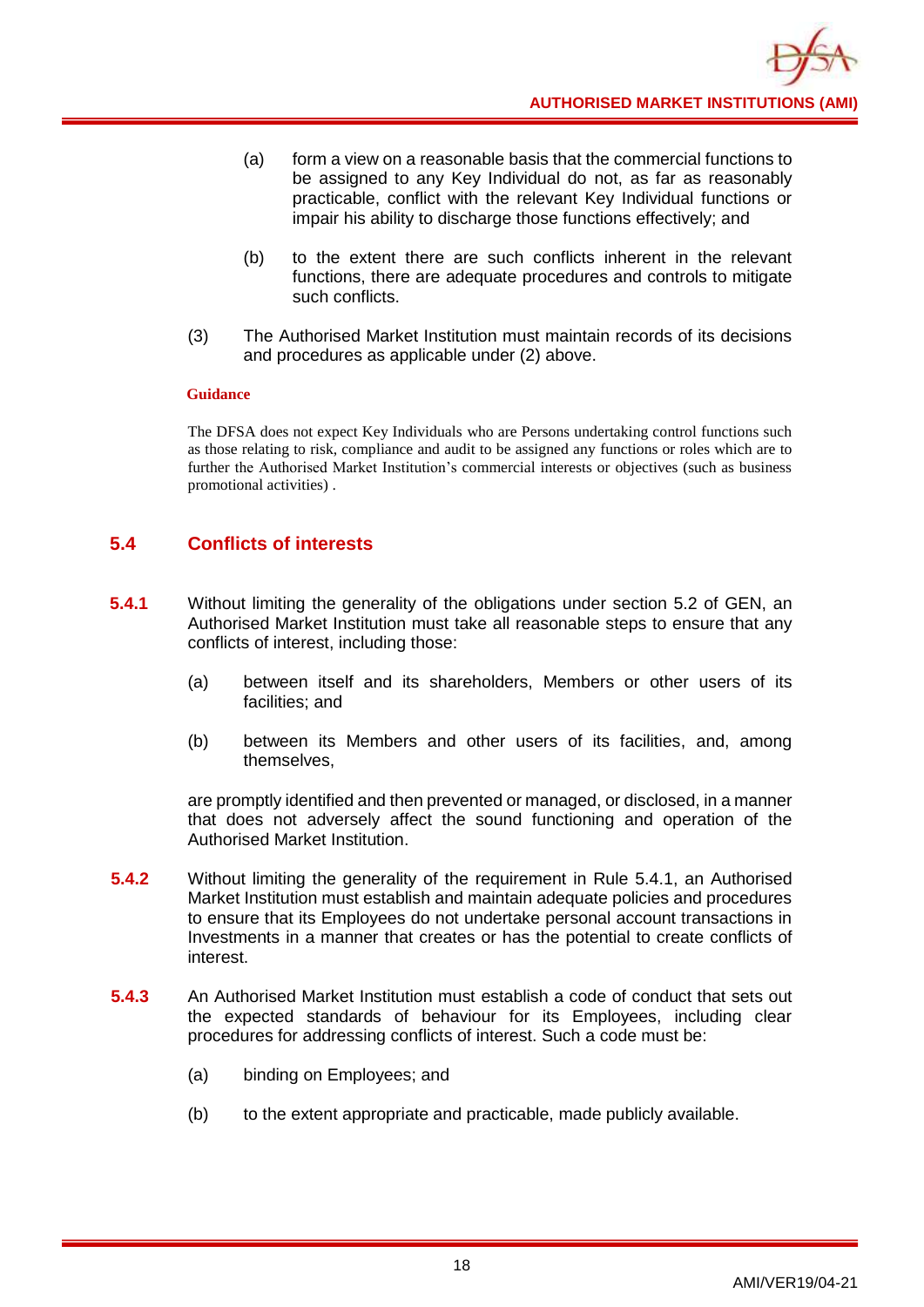- 1. In assessing whether an Authorised Market Institution's policies and procedures are adequate to address conflicts of interests, the DFSA will consider whether those include:
	- a. policies on the use of confidential information received in carrying out its Regulatory Functions to ensure it is only used for proper purposes;
	- b. arrangements for transferring decisions or responsibilities to alternates in individual cases;
	- c. arrangements made to ensure that individuals who may have a permanent conflict of interest in certain circumstances are excluded from the process of taking decisions (or receiving information) about matters to which the conflict is relevant; and
	- d. requirements and procedures included in contracts of employment, staff rules, letters of appointment for members of the Governing Body and other Key Individuals and other guidance given to individuals on handling conflicts of interest relating to:
		- i. the need for prompt disclosure of a conflict of interest to enable others who are not affected by the conflict to assist in deciding how it may need to be addressed;
		- ii. the circumstances in which a general disclosure of a conflict of interest in advance may be sufficient;
		- iii. the circumstances in which a general advance disclosure may not be adequate;
		- iv. the circumstances in which it would be appropriate for a conflicted individual to withdraw from any involvement in the matter concerned, without disclosing the interests; and
		- v. the circumstances in which safeguards in addition to disclosure would be required, such as the withdrawal of the individual from the decisionmaking process or from access to relevant information.
- 2. See also the best practice standards relating to corporate governance and remuneration standards set out under in GEN Rules 5.3.30 and 5.3.31 and GEN App 3, which cover conflicts of interest issues that need to be addressed in order to promote sound governance and remuneration practices within an Authorised Market Institution.

# **Performance of Regulatory Functions**

- **5.4.4** An Authorised Market Institution must take all reasonable steps to ensure that the performance of its Regulatory Functions is not adversely affected by its commercial interests.
- **5.4.5** For the purposes of the requirement in Rule 5.4.4, an Authorised Market Institution must have adequate systems and controls, including policies and procedures, to ensure that the pursuit of its commercial interests (including its profitability) does not adversely impact on the performance of its Regulatory Functions.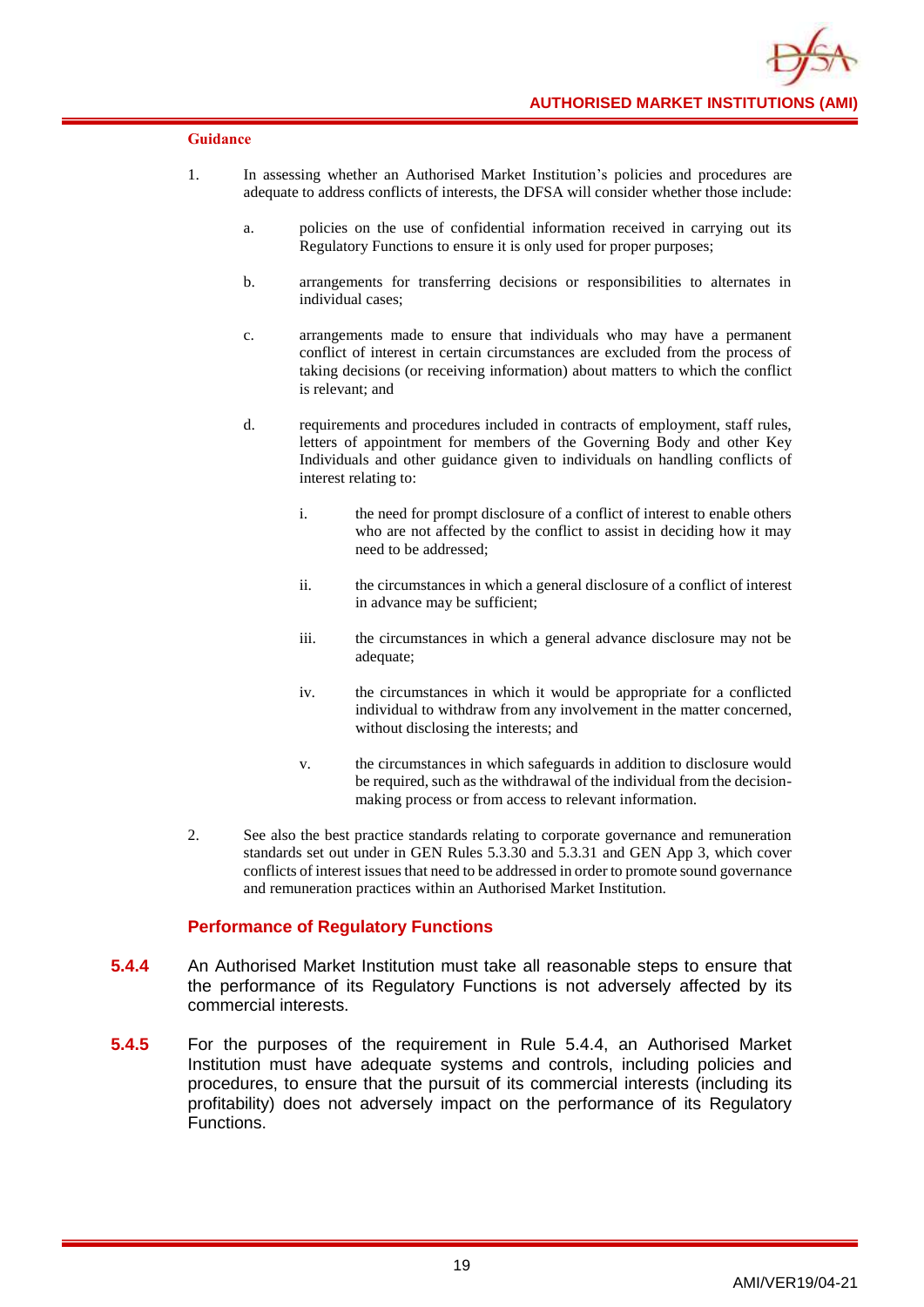An Authorised Market Institution should have systems for identifying, and drawing to the attention of its senior management, situations where its commercial interests conflict, or may potentially conflict, with the proper performance of its Regulatory Functions. This would enable its senior management to take appropriate steps to ensure that such conflicts do not adversely affect the proper performance by the Authorised Market Institution of its Regulatory Functions. In particular, senior management should ensure that adequate human, financial and other resources (both in quantity and quality) are provided for risk management, regulatory, compliance and other similar functions.

# <span id="page-23-0"></span>**5.5 Operational efficiency and resilience**

# **Systems and controls**

- **5.5.1** (1) Without limiting the generality of the obligations relating to systems and controls in section 5.3 of GEN, an Authorised Market Institution must ensure that its systems and controls are:
	- (a) adequate to ensure that its operations are conducted at all times in accordance with the applicable requirements, including legislation:
	- (b) sufficiently flexible and robust to ensure continuity and regularity in the performance of its functions relating to the operation of its facilities; and
	- (c) appropriate to the nature, scale and complexity of its operations.
	- (2) For the purposes of (1), the systems and controls of an Authorised Market Institution must be adequate to enable it to meet the Licensing Requirements on an on-going basis. In particular, they must include adequate arrangements in relation to:
		- (a) the assessment and management of all risks;
		- (b) financial and technology resources;
		- (c) the fitness and propriety of its Employees;
		- (d) the operation of its functions;
		- (e) outsourcing;
		- (f) the safeguarding and administration of assets belonging to its Members and other participants on its facilities;
		- (g) the transmission of information to Members and other participants on its facilities; and
		- (h) the supervision and monitoring of transactions on its facilities.
	- (3) An Authorised Market Institution must undertake regular reviews of its systems and controls to ensure that they remain adequate and operate as intended.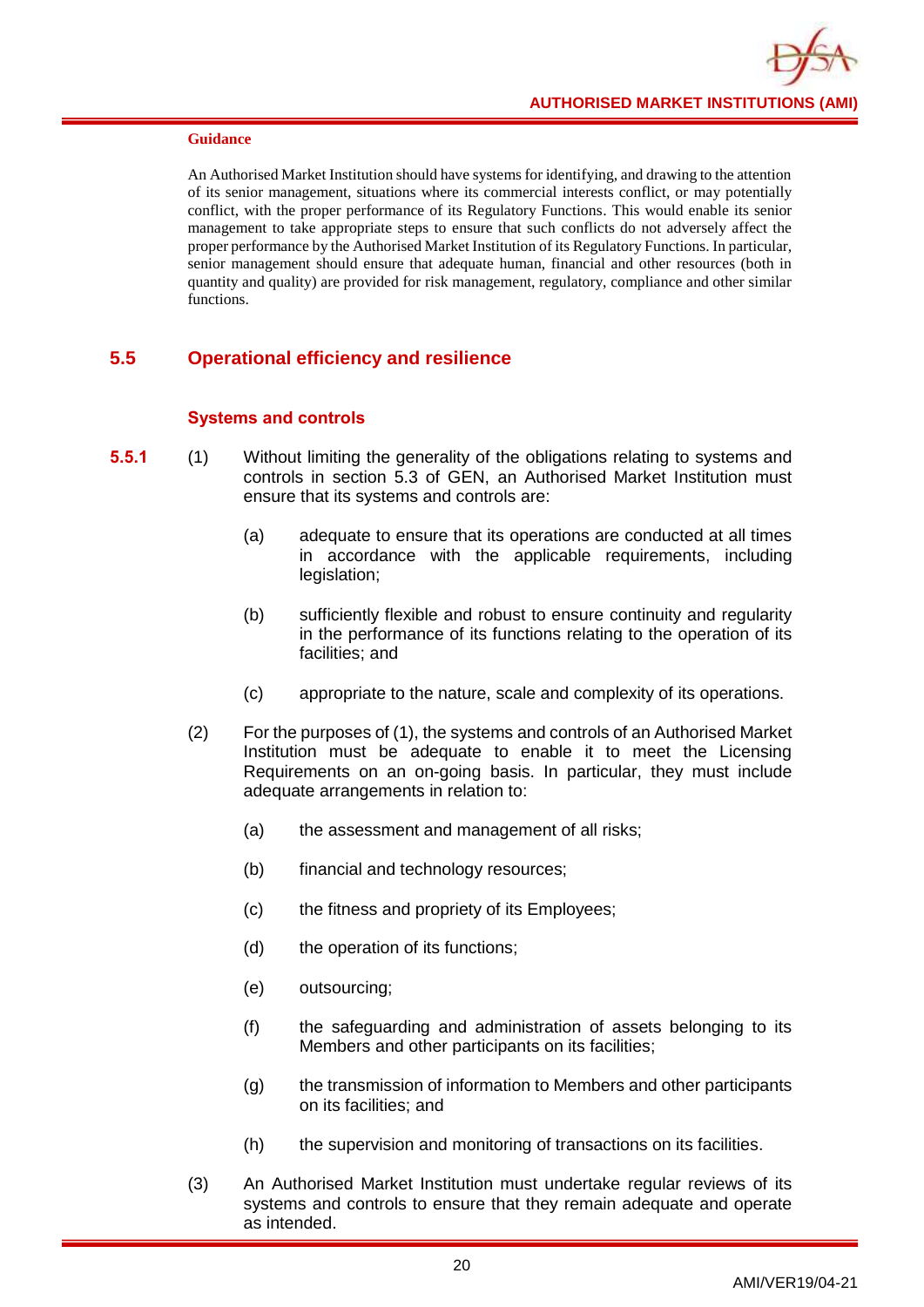

The systems and controls requirements in Rule 5.5.1 augment the systems and controls requirements in GEN chapter 5.

#### **5.5.2 Risk management**

- 1. An Authorised Market Institution is subject to the risk management requirements in GEN Rules 5.3.5 – 5.3.7. Additional risk management requirements are prescribed for Authorised Market Institutions Operating a Clearing House in sections 7.2 and 7.3.
- 2. The individual appointed pursuant to GEN Rule 5.3.7(1) to advise the Governing Body and the senior management of the Authorised Market Institution relating to risks and management of such risks is the Key Individual performing the function of the Risk Officer pursuant to Rule 5.3.7; Key Individuals.
- 3. In assessing the adequacy of an Authorised Market Institution's systems and controls for identifying, assessing and managing risks, the DFSA may also have regard to the extent to which such systems and controls enable the Authorised Market Institution to:
	- a. identify all the general, operational, legal and market risks wherever they arise in its activities;
	- b. measure and control the different types of risk;
	- c. allocate responsibility for risk management to persons with appropriate levels of knowledge and expertise; and
	- d. provide sufficient and reliable information to Key Individuals and, where relevant, the Governing Body of the Authorised Market Institution.
- 4. As part of assessing the adequacy of risk controls, the DFSA will also consider how internal and external audits operate in the context of systems and controls. In doing so the following factors may be considered:
	- a. the size, composition and terms of reference of any audit committee of the Authorised Market Institution;
	- b. the frequency and scope of external audit;
	- c. the provision and scope of internal audit;
	- d. the staffing and resources of the Authorised Market Institution's internal audit department;
	- e. the internal audit department's access to the Authorised Market Institution's records and other relevant information; and
	- f. the position, responsibilities and reporting lines of the internal audit department and its relationship with other departments of the Authorised Market Institution.
- 5. In addition, the DFSA will also consider the adequacy of the risk management function, in particular:
	- a. the access which the individuals performing risk management function have to the Authorised Market Institution's records and other relevant information; and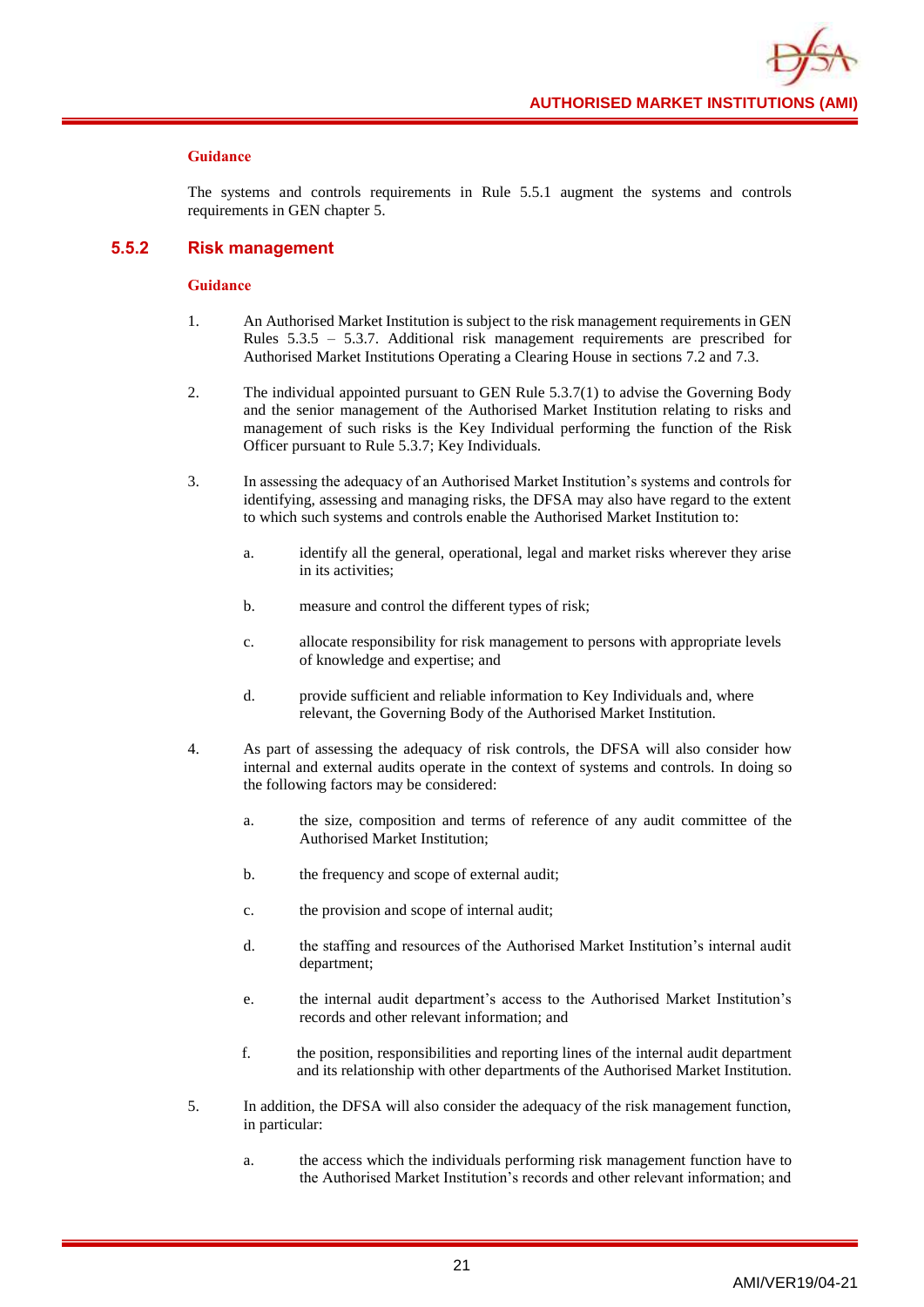

b. the position, responsibilities and reporting lines of the risk management department and its relationship with other departments of the Authorised Market Institution.

# **Outsourcing**

- **5.5.3** (1) Without limiting the generality of the requirements in GEN Rules 5.3.21 and 5.3.22, an Authorised Market Institution must, before entering into any material outsourcing arrangements with a service provider, obtain the DFSA's prior approval to do so.
	- (2) For avoidance of doubt, the requirement in (1) applies to any outsourcing arrangements which were not in existence at the time the Authorised Market Institution was granted its Licence.
	- (3) In order to obtain the DFSA's prior approval for outsourcing arrangements referred to in (1), an Authorised Market Institution must follow those procedures for obtaining the DFSA's prior approval for material changes specified in Rule 4.3.1(1).
	- (4) The procedures in Schedule 3 to the Regulatory Law apply to a decision of the DFSA under this Rule to refuse to approve an outsourcing arrangement.
	- (5) If the DFSA decides to exercise its power under this Rule to refuse to approve an outsourcing arrangement, the Authorised Market Institution may refer the matter to the FMT for review.

- 1. The requirements in GEN Rules 5.3.22 and 5.3.23 set out the requirements applicable when an Authorised Market Institution outsources its functions and activities.
- 2. In assessing the adequacy of an Authorised Market Institution's systems and controls for identifying, assessing, and managing risks arising from functions which are outsourced, the DFSA will have regard to:
	- a. due diligence procedures for selecting service providers and monitoring the performance of the relevant functions by them;
	- b. whether the Authorised Market Institution has in place legally binding contracts with its service providers;
	- c. the business continuity and disaster recovery arrangements of the Authorised Market Institution's service provider;
	- d. whether the security and confidentiality of information provided to the service provider of the Authorised Market Institution is guaranteed in accordance with the applicable legislation;
	- e. the concentration of outsourcing functions with one or more service providers;
	- f. the agreed procedures for terminating the outsourcing arrangements; and
	- g. whether the access to books and records of the service providers is granted to the Authorised Market Institution and the DFSA, including rights of inspection.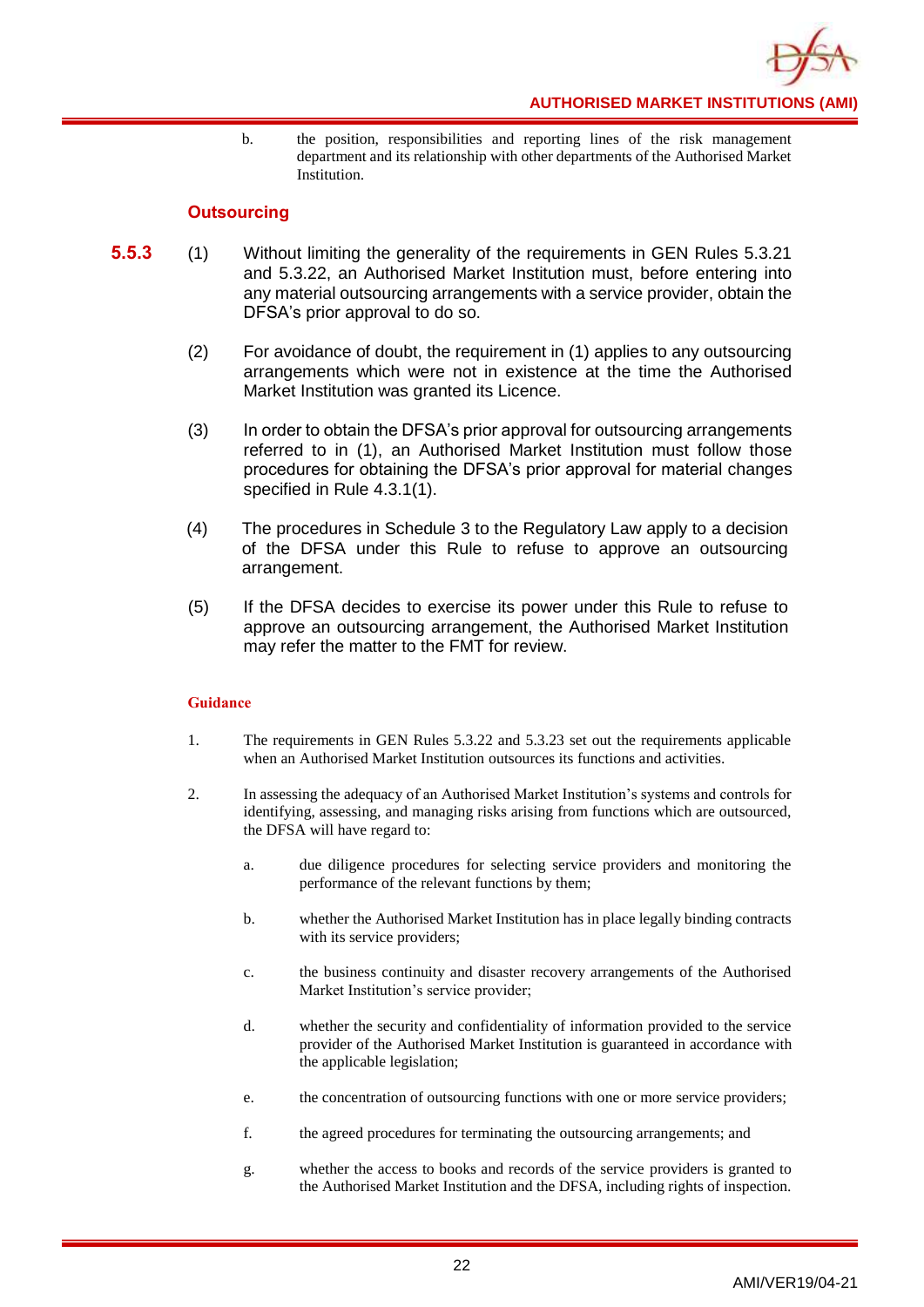

3. If an Authorised Market Institution wishes to make any material changes to its outsourcing arrangements which were in existence at the time of the grant of its Licence, or any subsequent outsourcing arrangements made in accordance with the requirements in Rule 5.5.3, such changes require the DFSA's prior written approval pursuant to Rule 4.3.1(1).

# **Financial resources**

- **5.5.4** (1) An Authorised Market Institution must, subject to (3) and (4), have and maintain at all times:
	- (a) the minimum financial resource requirement in (2); and
	- (b) additional financial resources of a type acceptable to the DFSA which are adequate in relation to the nature, size and complexity of its business to ensure that there is no significant risk that liabilities cannot be met as they fall due.
	- (2) The minimum financial resource requirement referred to in (1)(a) is:
		- (a) an amount equal to one half of the estimated gross operating costs of the Authorised Market Institution for the next twelve-month period; or
		- (b) such other capital amount as may be specified by the DFSA.
	- (3) The assets held by an Authorised Market Institution for the purposes of meeting the financial resources requirements in (1):
		- (a) must be of high quality and sufficiently liquid in order to allow the Authorised Market Institution to meet its current and projected operating expenses under a range of adverse scenarios, including in adverse market conditions; and
		- (b) must be held, where it comprises cash, by an entity which is a Bank, or a financial institution authorised and supervised by a Financial Services Regulator acceptable to the DFSA with respect to the activity of deposit taking.
	- (4) An Authorised Market Institution must have systems and controls to enable it to determine and monitor whether its financial resources are sufficient for the purposes of the requirement in (1). For this purpose, the systems and controls of an Authorised Market Institution must address the following factors, with any other factors that are relevant and appropriate to its operations model:
		- (a) the nature, scale, and complexity of the activities and risks associated with its operations;
		- (b) the operational, counterparty, market and settlement risks to which it is exposed;
		- (c) the amount, composition and legal position of its available financial resources; and
		- (d) its ability to access additional financial resources if required.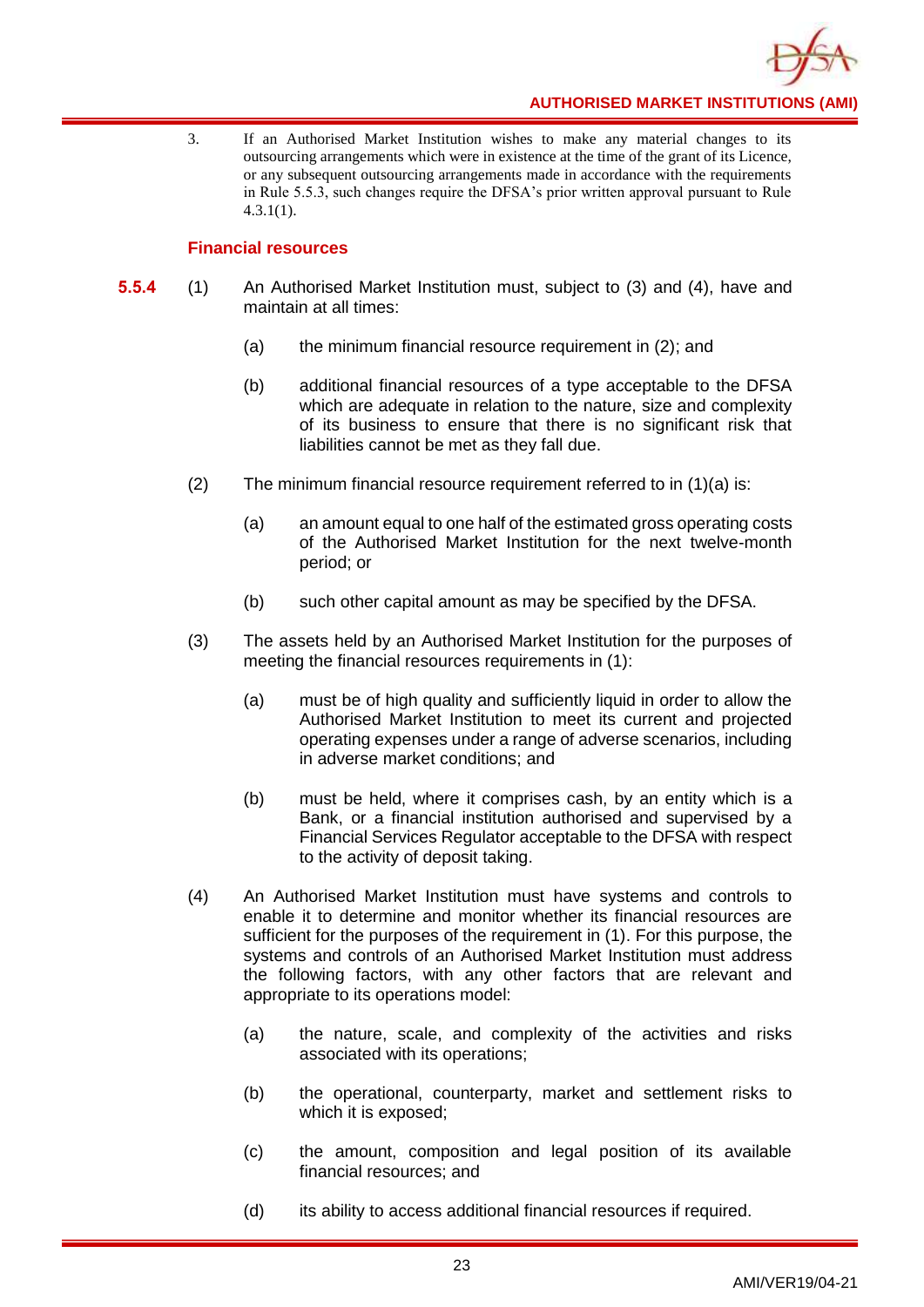- (5) An Authorised Market Institution must monitor and manage the concentration of credit and liquidity exposures to commercial banks and clearing Members.
- (6) The procedures in Schedule 3 to the Regulatory Law apply to a decision of the DFSA under (2)(b) to specify a capital amount after a Licence has been granted.
- $(7)$  If the DFSA decides to exercise its power under  $(2)(b)$  to specify a capital amount after a Licence has been granted, the Authorised Market Institution may refer the matter to the FMT for review.

- 1. The minimum financial resource requirement under Rule 5.5.4(1) is designed to ensure that an Authorised Market Institution not only has sufficient financial resources to meet its liabilities as they fall due, but also to allow, if circumstances require, for the orderly wind-down of the Authorised Market Institution's business, while still allowing the institution to meet the applicable requirements, including conditions on its Licence.
- 2. The systems and controls should enable the Authorised Market Institution to assess whether the financial resources required for it to conduct its affairs are in place at all times. Such assessments should be made periodically or after any significant change or event, whether internal or external, that would have an impact on the operations of the Authorised Market Institution. These assessments are necessary to demonstrate to the DFSA that the Licensing Requirements are being satisfied on an on-going basis.
- 3. In determining whether to set a minimum capital amount pursuant to Rule 5.5.4(2)(b), the DFSA will take into account the risks that the Authorised Market Institution poses to the DIFC market and the products which are, or are intended to be, traded, cleared or settled.

# **Technology resources**

- **5.5.5** (1) An Authorised Market Institution must have sufficient technology resources to operate, maintain and supervise its facilities.
	- (2) The Authorised Market Institution must be able to satisfy the DFSA that its technology resources are established and maintained in such a way as to ensure that they are secure and maintain the confidentiality of the data they contain.
	- (3) An Authorised Market Institution must ensure that its Members and other participants on its facilities have sufficient technology resources which are compatible with its own.
	- (4) For the purposes of meeting the requirement in (1), an Authorised Market Institution must have adequate procedures and arrangements for the evaluation, selection and on-going monitoring of information technology systems. Such procedures and arrangements must, at a minimum, provide for:
		- (a) problem management and system change;
		- (b) testing information technology systems before live operations in accordance with the requirements in Rule 5.5.6;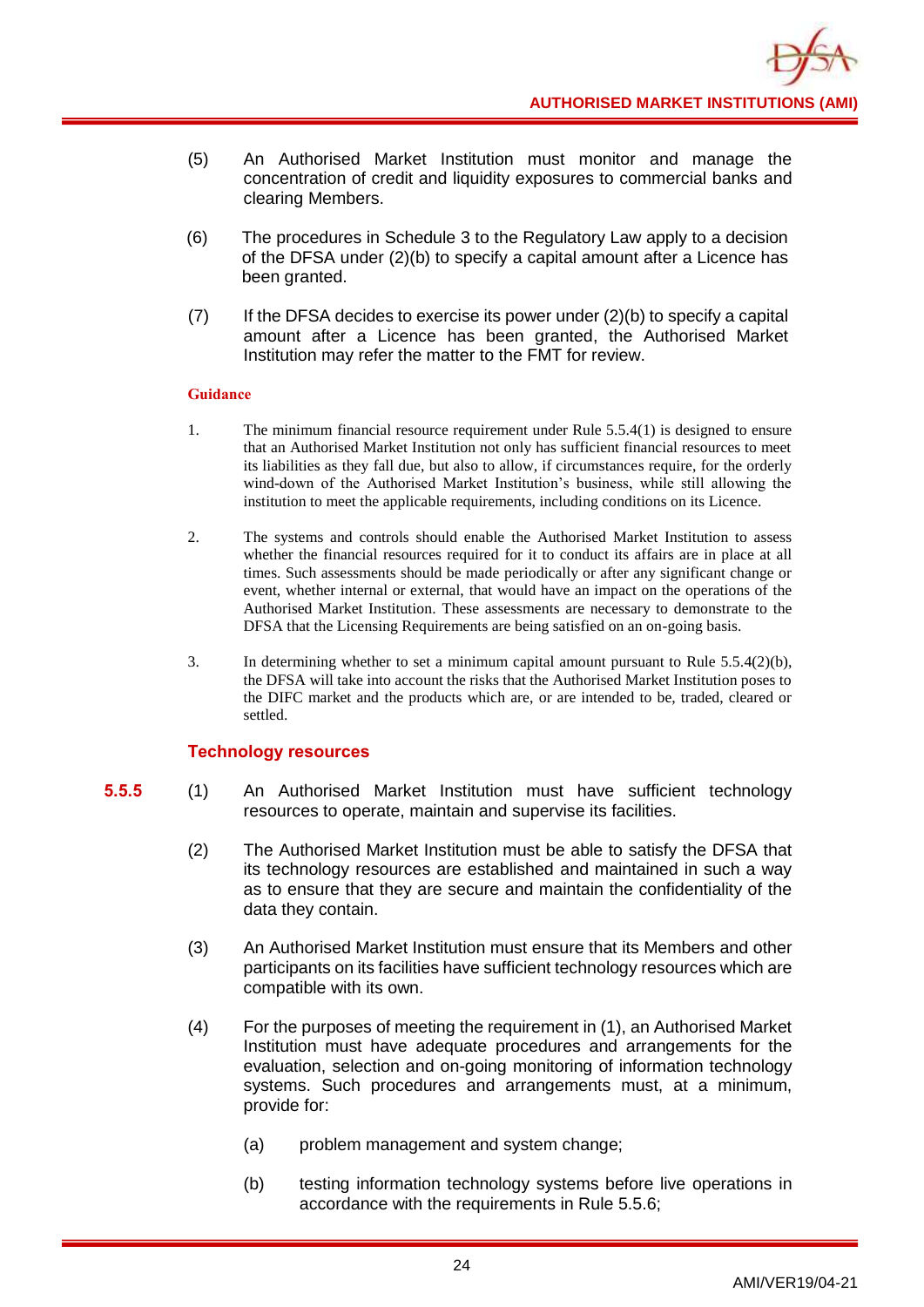- (c) monitoring and reporting on system performance, availability and integrity; and
- (d) adequate measures to ensure:
	- (i) the information technology systems are resilient and not prone to failure;
	- (ii). business continuity in the event that an information technology system fails;
	- (iii) protection of the information technology systems from damage, tampering, misuse or unauthorised access; and
	- (iv) the integrity of data forming part of, or being processed through, information technology systems.
- (5) An Authorised Market Institution must meet the applicable requirements in App 1 for the purposes of:
	- (a) testing the adequacy and effectiveness of its own information technology systems; and
	- (b) assessing the adequacy and effectiveness of information technology systems of its Members.

- 1. In assessing an Authorised Market Institution's systems and controls used to operate and carry on its functions, the DFSA recognises that an Authorised Market Institution is likely to have significant reliance on its information technology systems. In assessing the adequacy of these systems, the DFSA will consider:
	- a. the organisation, management and resources of the information technology department of the Authorised Market Institution;
	- b. the arrangements for controlling and documenting the design, development, implementation and use of technology systems; and
	- c. the performance, capacity and reliability of information technology systems.
- 2. In particular, when assessing whether an Authorised Market Institution has adequate information technology resourcing, the DFSA will consider:
	- a. whether its systems have sufficient electronic capacity to accommodate reasonably foreseeable volumes of messaging and orders, and
	- b. whether such systems are adequately scalable in emergency conditions that might threaten the orderly and proper operations of its facility.

# **Regular review of systems and controls**

**5.5.6** (1) An Authorised Market Institution must undertake regular review and updates of its information technology systems and controls as appropriate to the nature, scale and complexity of its operations.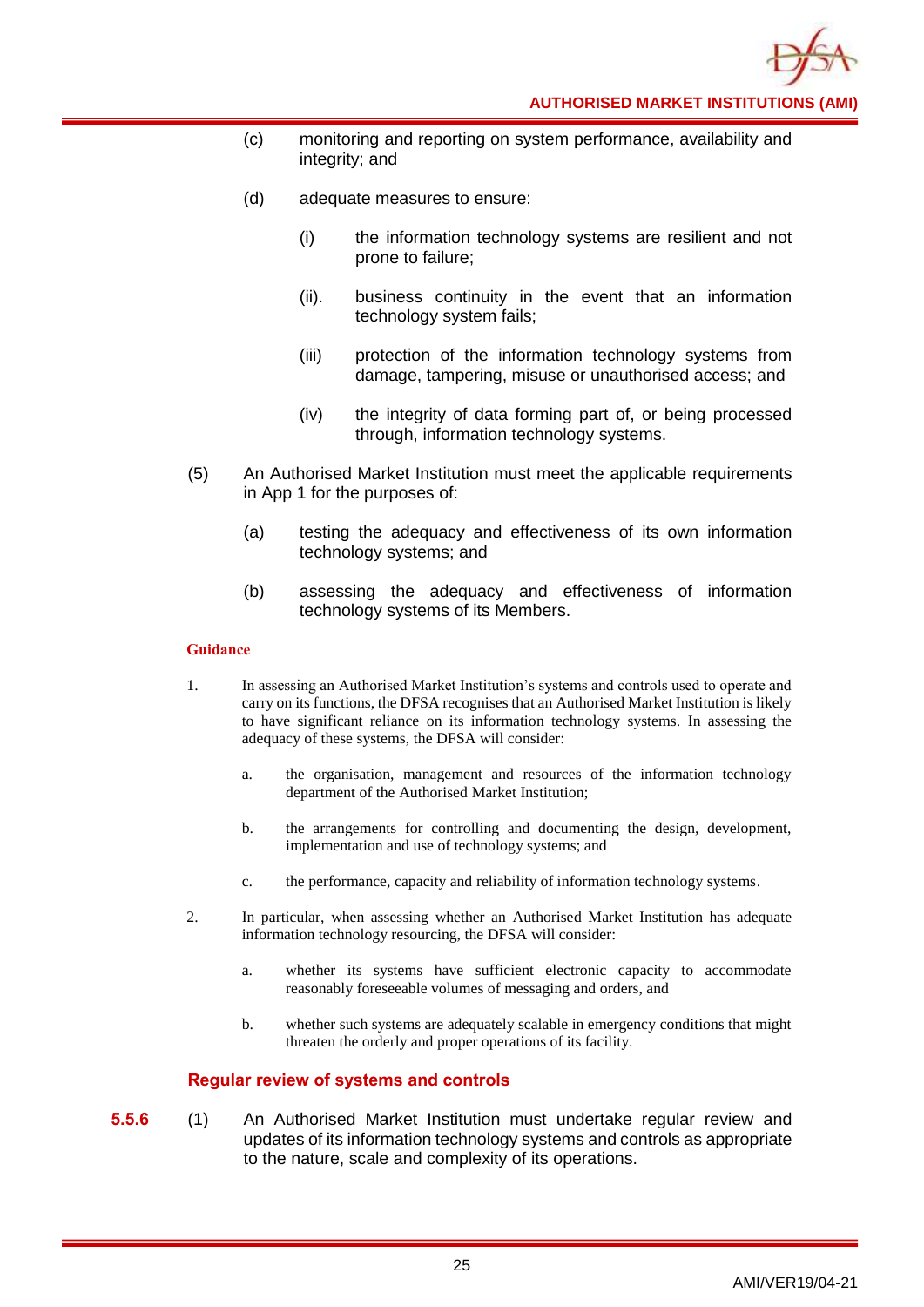

(2) For the purposes of (1), an Authorised Market Institution must adopt well defined and clearly documented development and testing methodologies which are in line with internationally accepted testing standards.

#### **Guidance**

Through the use of such testing methodologies, the Authorised Market Institution should be able to ensure, amongst other things, that:

- a. its systems and controls are compatible with its operations and functions;
- b. compliance and risk management controls embedded in its system operate as intended (for example, by generating error reports automatically); and
- c. it can continue to work effectively in stressed market conditions.

# <span id="page-29-0"></span>**5.6 Business Rules**

# **Content of Business Rules**

- **5.6.1** (1) An Authorised Market Institution must establish and maintain Business Rules in accordance with the requirements in this section. Such rules must include:
	- (a) criteria governing the admission of Members and any other Persons to whom access to its facilities is provided;
	- (b) criteria governing the admission of Investments to trading, or clearing and settlement, as appropriate to its facilities;
	- (c) Default Rules; and
	- (d) any other matters necessary for the proper functioning of the Authorised Market Institution and the facilities operated by it.
	- (2) An Authorised Market Institution's Business Rules must:
		- (a) be based on objective criteria and non-discriminatory;
		- (b) be clear and fair;
		- (c) set out the Members' and other participants' obligations:
			- (i) arising from the Authorised Market Institution's constitution and other administrative arrangements;
			- (ii) when undertaking transactions on its facilities; and
			- (iii) relating to professional standards that must be imposed on staff and agents of the Members and other participants when undertaking transactions on its facilities;
		- (d) be legally binding and enforceable against the Members and other participants;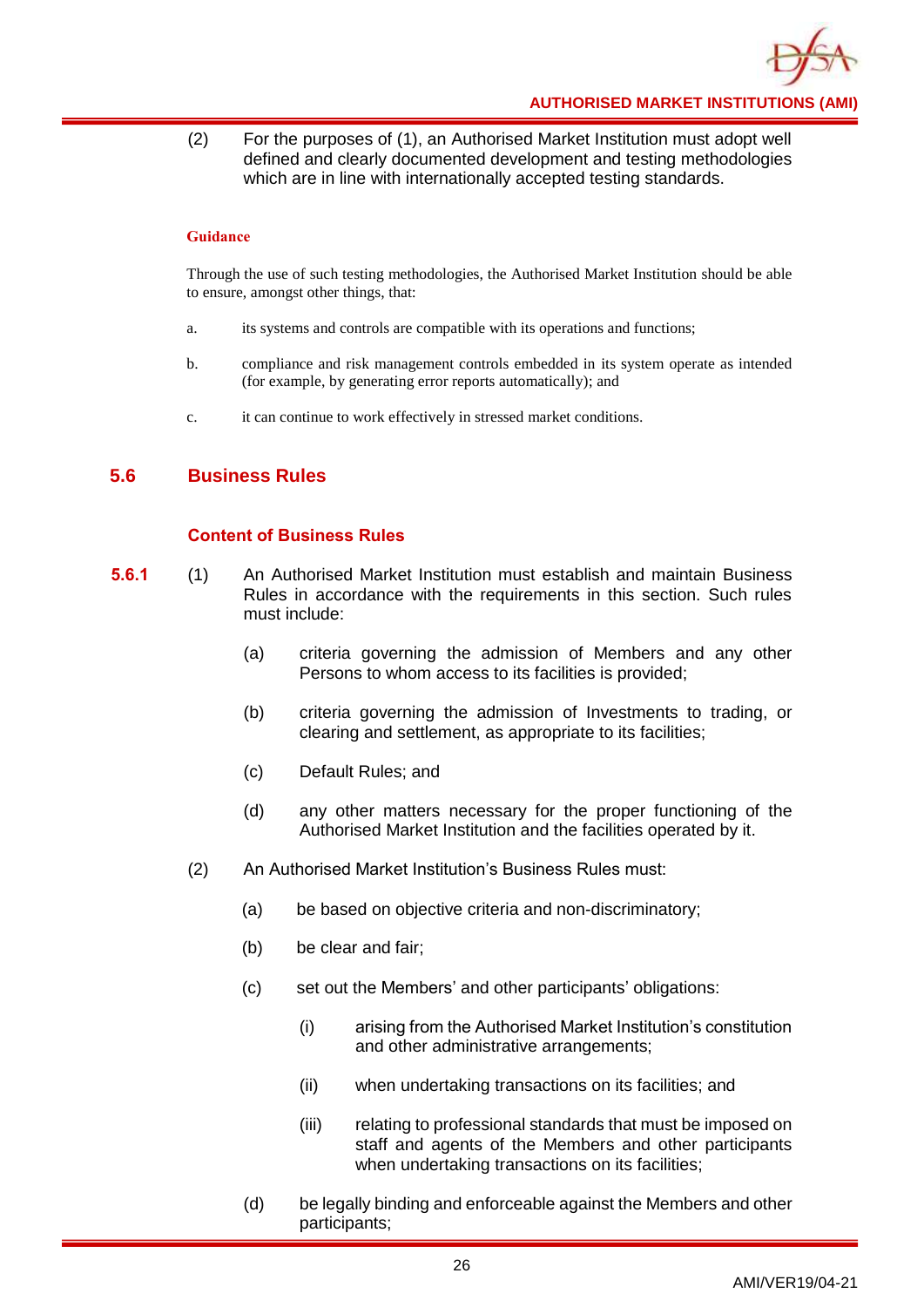- (e) be made publicly available free of charge;
- (f) contain provisions for the resolution of Members' and other participants' disputes and an appeal process from the decisions of the Authorised Market Institution; and
- (g) contain disciplinary proceedings, including any sanctions that may be imposed by the Authorised Market Institution against its Members and other participants.

- 1. The DFSA assesses, at the point of grant of a Licence to an Authorised Market Institution, the adequacy of its Business Rules and its systems and controls to ensure effective monitoring of compliance with such rules. Thereafter, any amendment to the Business Rules can only be made in accordance with the requirements set out in Rules 5.6.4 to 5.6.7 in this section.
- 2. Persons other than Members may have access to an Authorised Market Institution's facilities. See Rule  $6.9.1(1)(a)(ii)$ .

# **Default Rules**

**5.6.2** An Authorised Market Institution must have Default Rules which, in the event of a Member or other participant on its facilities being, or appearing to be, unable to meet its obligations in respect of one or more contracts, enable action to be taken in respect of unsettled market contracts to which the Member or that other participant is a party.

# **Guidance**

The DFSA requires all Authorised Market Institutions to have Default Rules under Article 28 of the Markets Law. Default Rules allow an Authorised Market Institution to close-out open positions by discharging the appropriate rights and liabilities of transactions which a Member or any other Person granted access to its facilities cannot, or may not be able to, fulfil.

# **Monitoring compliance with Business Rules**

- **5.6.3** An Authorised Market Institution must have adequate compliance procedures in place to ensure that:
	- (a) its Business Rules are monitored and enforced;
	- (b) any complaints relating to its operations or regarding Members and other participants on its facilities are promptly investigated;
	- (c) where appropriate, disciplinary action resulting in financial and other types of penalties can be taken;
	- (d) appeal procedures are in place; and
	- (e) referrals can be made to the DFSA in appropriate circumstances.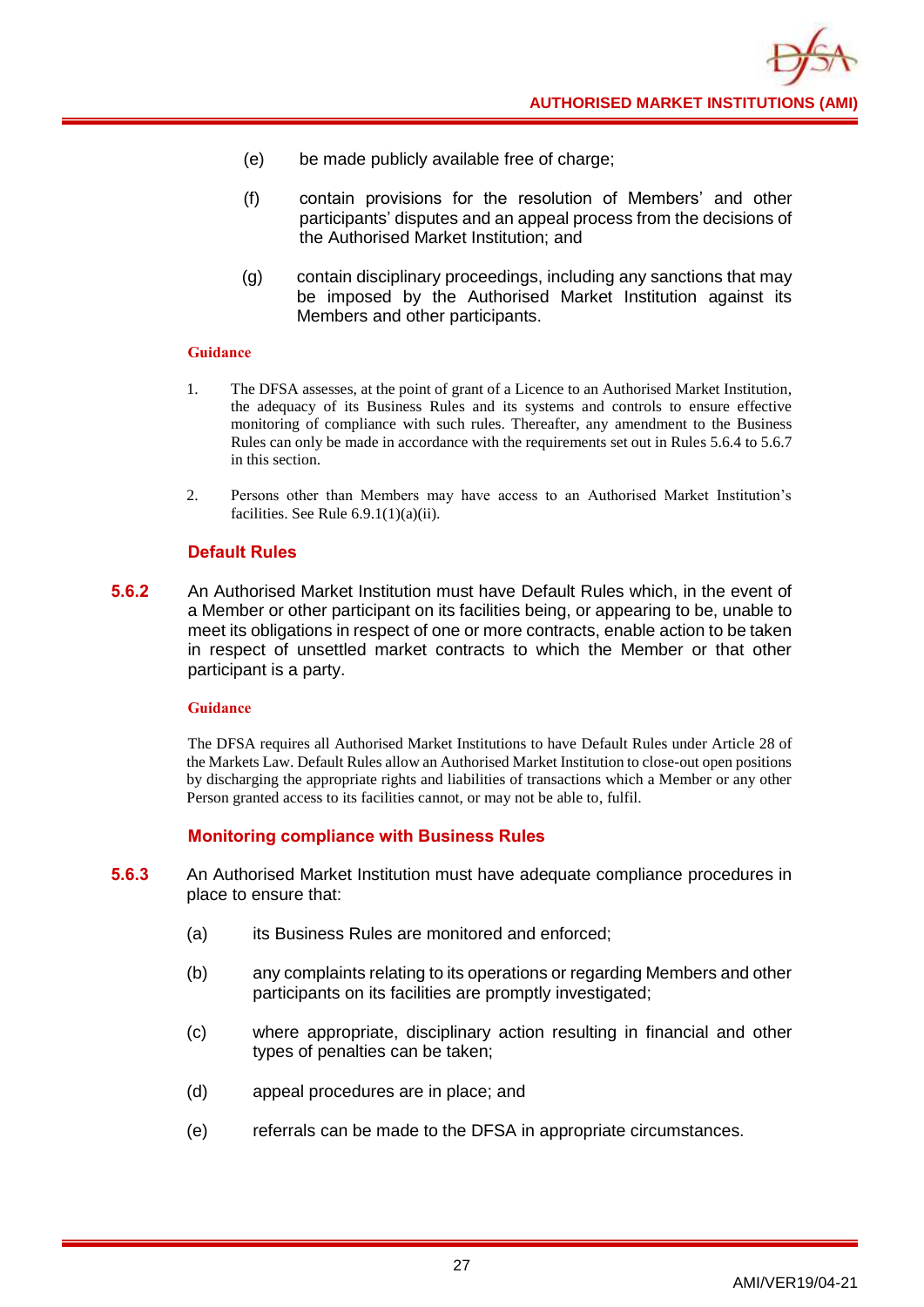

- 1. In determining whether an Authorised Market Institution can effectively monitor its Business Rules, the DFSA will consider:
	- a. the oversight of activity conducted on its facilities;
	- b. the range of powers it retains over Members and other Persons granted access to its facilities, which should include the ability to modify, revoke or suspend access; and
	- c. the disciplinary procedures which have been established to take disciplinary action, including a fair and clear policy on any financial penalties which may be imposed, and the appeal processes.
- 2. In determining whether an Authorised Market Institution can effectively oversee the activities conducted on its facilities, the DFSA will consider how non-compliance is identified and how the significance of any non-compliance is assessed.

# **Amendments to Business Rules**

- **5.6.4** (1) An Authorised Market Institution may only adopt new Business Rules or make any amendments to existing Business Rules in accordance with the requirements in Rules 5.6.5, 5.6.6 and 5.6.7.
	- (2) A reference to an amendment in Rules 5.6.5, 5.6.6 and 5.6.7 includes the introduction of a new Business Rule or a change to an existing Business Rule or a proposal to do so.

# **Public consultation**

- **5.6.5** (1) An Authorised Market Institution must, subject to Rule 5.6.6, before making any amendment to its Business Rules, undertake public consultation on the proposed amendment in accordance with the requirements in this Rule.
	- (2) For the purposes of (1), an Authorised Market Institution must:
		- (a) publish a consultation paper setting out:
			- (i) the text of both the proposed amendment and the Business Rules that are to be amended;
			- (ii) the reasons for proposing the amendment; and
			- (iii) a reasonable consultation period, which must not be less than 30 days from the date of publication, within which Members and other stakeholders may provide comments; and
		- (b) lodge with the DFSA the consultation paper referred to in (a) no later than the time at which it is released for public comment.
	- (3) The DFSA may, where it considers on reasonable grounds that it is appropriate to do so, require the Authorised Market Institution to extend its proposed period of public consultation specified in the consultation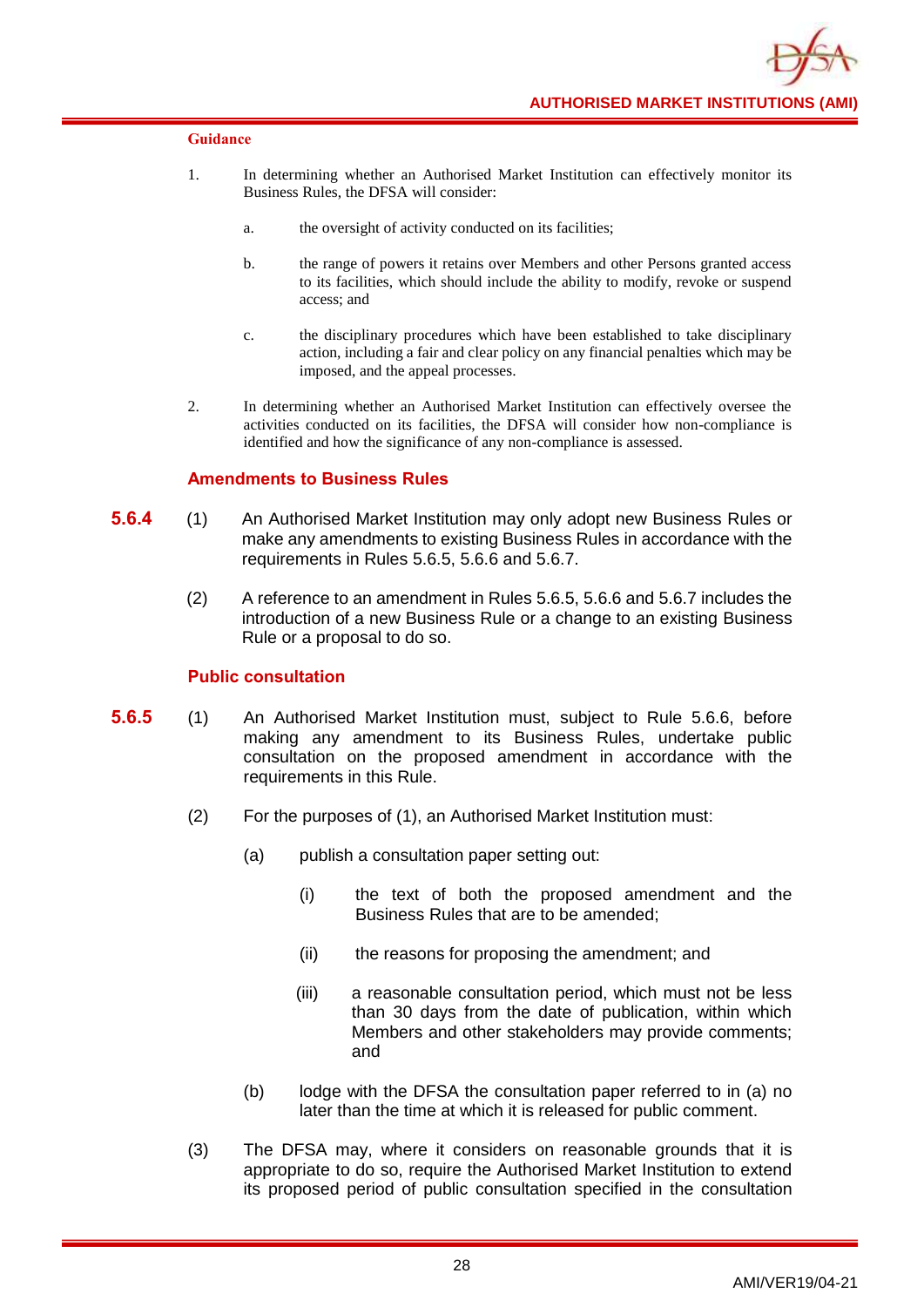paper. An Authorised Market Institution must comply with such a requirement.

- (4) An Authorised Market Institution must:
	- (a) facilitate, as appropriate, informal discussions on the proposed amendment with Members and other stakeholders including any appropriate representative bodies of such Persons;
	- (b) consider the impact the proposed amendment has on the interests of its Members and other stakeholders;
	- (c) have proper regard to any public comments received.
- (5) Following public consultation, an Authorised Market Institution must, before the date on which the proposed amendment comes into effect, lodge with the DFSA:
	- (a) a summary of any public comments received, and how any issues raised by those comments have been addressed; and
	- (b) any changes made to the initial proposals as a result of the public comments, and if no changes have been made, a statement to that effect.

# **Dispensation of public consultation**

- **5.6.6** (1) The DFSA may, on written application by an Authorised Market Institution, dispense with the requirement in Rule 5.6.5 for public consultation where:
	- (a) any delay resulting from public consultation is likely to be detrimental to the interests of the DIFC markets; or
	- (b) either the proposed amendment:
		- (i) is purely administrative or immaterial; or
		- (ii) the Authorised Market Institution can demonstrate to the satisfaction of the DFSA that it had taken into account the views and interests of its Members and other stakeholders as appropriate in developing the proposed amendment; and
	- (c) the Authorised Market Institution complies with the requirements in (2) or (3) as applicable.
	- (2) An Authorised Market Institution which seeks to dispense with public consultation on the ground referred to in (1)(a) must lodge with the DFSA a statement setting out:
		- (a) the text of both the proposed amendment and the Business Rules that are to be amended:
		- (b) the reasons for proposing the amendment;
		- (c) the grounds on which it believes that a delay resulting from public consultation is likely to be detrimental to the DIFC markets; and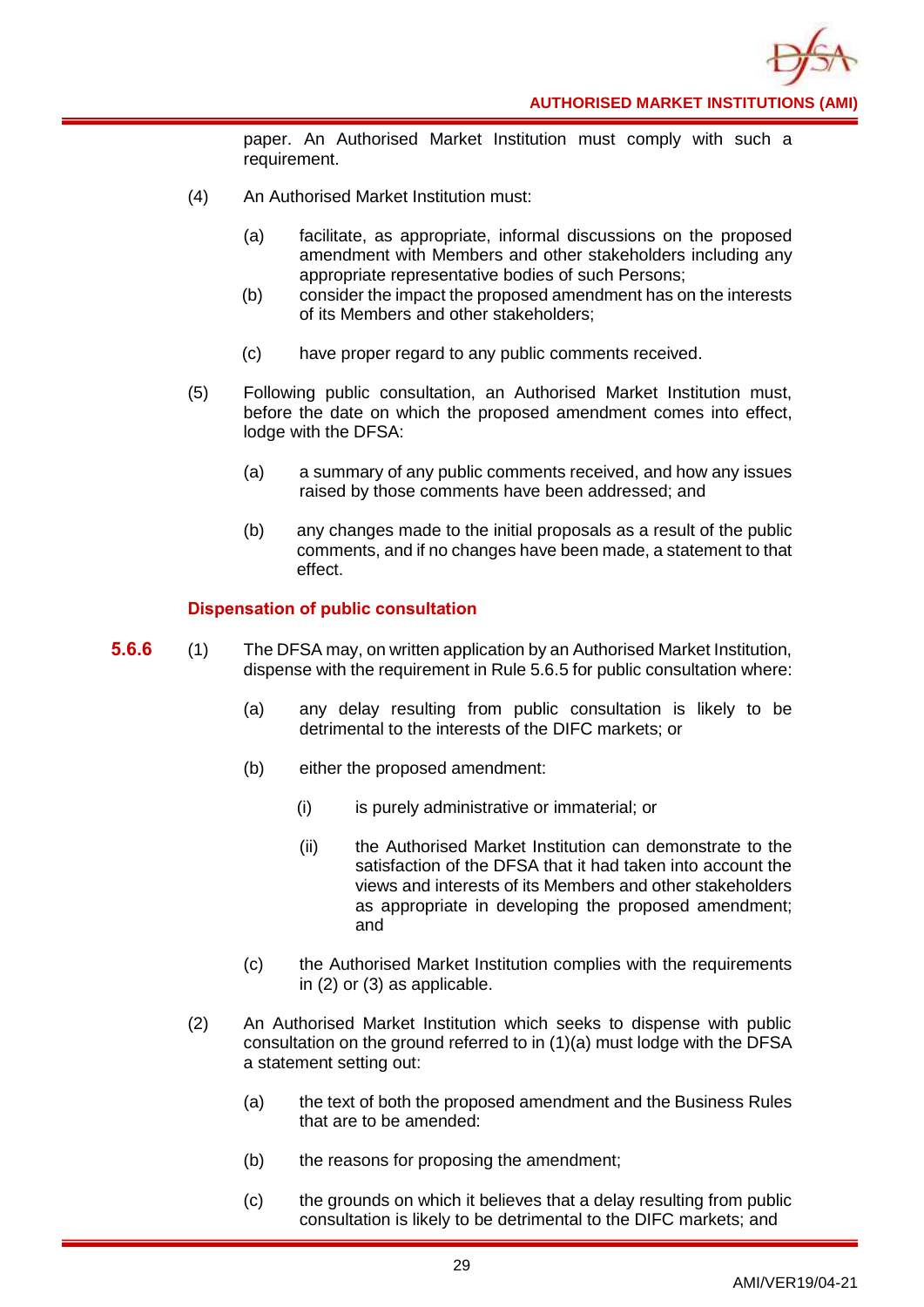- (d) whether any rights or obligations of any Members of the Authorised Market Institution or other participants on its facilities are to be materially adversely affected by the proposed amendment, and if so, what measures are proposed to address such concerns.
- (3) An Authorised Market Institution which seeks to dispense with public consultation on the ground referred to in (1)(b) must lodge with the DFSA a statement setting out:
	- (a) the text of both the proposed amendment and the Business Rules that are to be amended; and
	- (b) either:
		- (i) the reasons it believes that the proposed amendment is purely administrative or immaterial; or.
		- (ii) that it had taken into account the views and interests of its Members and other stakeholders as appropriate in developing the proposed amendment.

For the purposes of demonstrating to the DFSA that the Authorised Market Institution had taken into account the views and interests of its Members and other relevant stakeholders, an Authorised Market Institution may rely on the input provided by its user committees where the user committees meet best practice set out in GEN App3, Guidance No.  $9 - 12$ .

# **DFSA approval**

- **5.6.7** (1) An Authorised Market Institution must seek the DFSA's approval of any proposed amendment to the Business Rules before the rules are to come into effect.
	- (2) The DFSA will approve the proposed amendment to the Business Rules unless it has reasonable grounds to believe that the proposed amendment is reasonably likely to be detrimental to the interests of the DIFC markets.
	- (3) Where the DFSA has any concerns about the proposed amendment, it may:
		- (a) either reject the proposed amendment or request the Authorised Market Institution to withdraw the proposed amendments; or
		- (b) require the Authorised Market Institution to make appropriate changes to the proposed amendment, with or without public consultation.
	- (4) The DFSA must give to the Authorised Market Institution reasons for its decisions under (3)(a) or (b) as applicable.
	- (5) An Authorised Market Institution must, as soon as practicable after receiving the DFSA approval, notify the Members and the public of the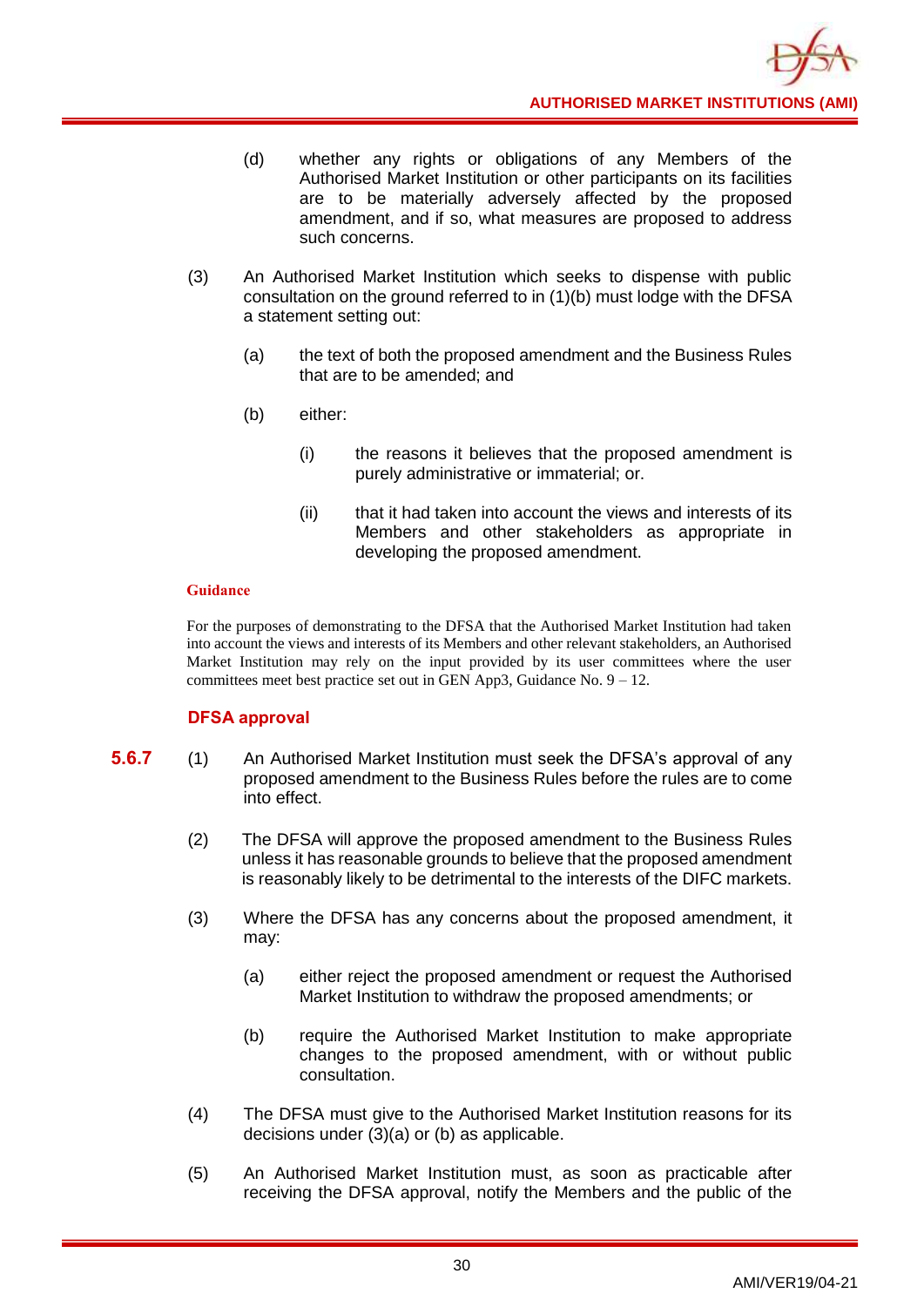amendment to its Business Rules and the date on which the amendment becomes effective.

(6) If the DFSA decides to exercise its power under (3)(a) or (b), the Authorised Market Institution may refer the matter to the FMT for review.

#### **Guidance**

- 1. The DFSA does not formally approve the proposed amendments at the point of release of the proposed amendment for public consultation; instead that approval occurs at the end of the public consultation period because the DFSA can properly take into account any public comments and changes resulting from public comments only at the end of the public consultation period.
- 2. However, the DFSA may, upon receipt of the proposed amendment, request an extension of the public consultation period if it considers on reasonable grounds that such an extension is appropriate. The circumstances in which the DFSA may require an extended period of public consultation beyond 30 days include where the proposed amendment is likely to have a significant adverse impact on the Members' rights and obligations or the interests of other participants in the DIFC markets. An Authorised Market Institution may rely on the results of soft consultation with Members and other stakeholders, or with any user committees it has established, to demonstrate that the proposed amendment does not warrant public consultation.
- 3. Generally, the DFSA expects to have a quick turnaround time in granting formal approval where no public comments have been received on public consultation or the proposed amendment are not extensive.

# <span id="page-34-0"></span>**5.7 Access to facilities**

# **Member criteria**

- **5.7.1** (1) An Authorised Market Institution must not grant access to its facilities to a Person except in accordance with the requirements in this module and its Business Rules.
	- (2) A Person who has been granted access to the facilities of an Authorised Market Institution pursuant to its Business Rules is a Member of the Authorised Market Institution, except where otherwise provided.

- 1. Generally only Persons admitted as Members in accordance with the Business Rules will have access to the facilities of an Authorised Market Institution.
- 2. However, in certain circumstances, an Authorised Market Institution may permit access to its facilities to Persons other than Members (see Rules 5.7.3). Such access would generally be provided through a Member and subject to adequate controls put into place by the Member.
- **5.7.2** (1) An Authorised Market Institution may only, subject to (2) and (3), admit as a Member a Person which is:
	- (a) an Authorised Person;
	- (b) a Person who is admitted to the list of Recognised Persons pursuant to Article 37 of the Markets Law 2012; or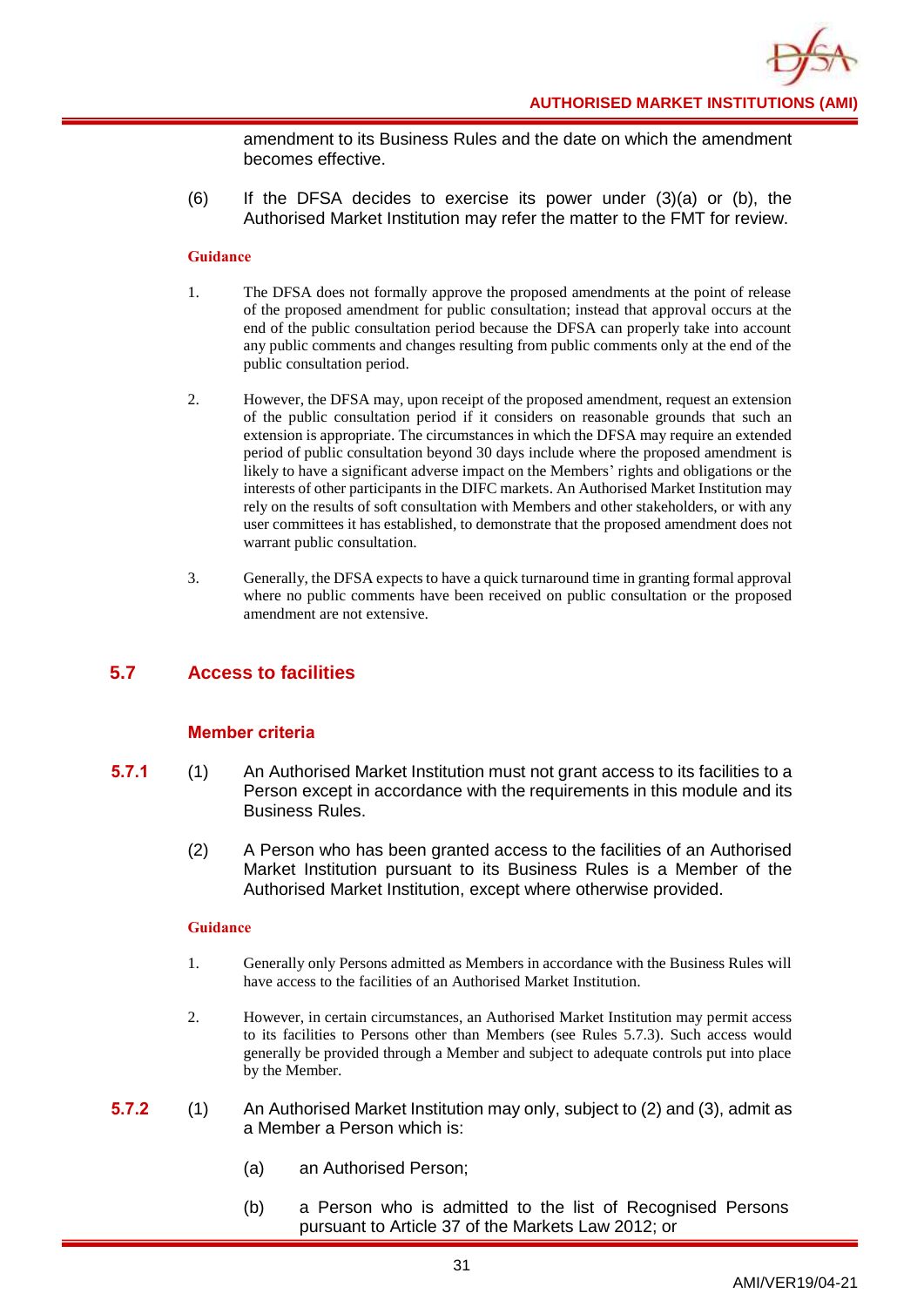

- (c) a Person who meets the criteria in GEN Rule 2.3.2(2).
- (2) An Authorised Market Institution must not admit as a Member a Person referred to in (1)(c) unless such Person:
	- (a) agrees in writing to submit unconditionally to the jurisdiction of the DFSA in relation to any matters which arise out of or which relate to its use of the facilities of the Authorised Market Institution;
	- (b) agrees in writing to submit unconditionally to the jurisdiction of the DIFC Courts in relation to any proceedings in the DIFC, which arise out of or relate to its use of the facilities of the Authorised Market Institution;
	- (c) agrees in writing to subject itself to the DIFC laws and the jurisdiction of the DIFC Courts in relation to its use of the facilities of the Authorised Market Institution; and
	- (d) appoints and maintains at all times, an agent for service of process in the DIFC and requires such agent to accept its appointment for service of process.
- (3) Prior to admitting a Person referred to in (1) as a Member, an Authorised Market Institution must undertake due diligence to ensure that such a Person:
	- (a) is of sufficient good repute;
	- (b) has a sufficient level of competence and experience, including appropriate standards of conduct for its staff who will be permitted to use its order entry system; and
	- (c) has organisational arrangements, including financial and technological resources, which are no less than those of an Authorised Firm carrying out similar Financial Services.

- 1. A Person who can be admitted under the criterion in Rule 5.7.2(1)(c) (i.e. a Person referred to in GEN Rule 2.3.2(2)) is a Person undertaking Commodity Derivative transactions on the relevant Authorised Market Institution only on its own behalf or on behalf of a wholly owned holding company or subsidiary of such company.
- 2. In assessing the membership criteria used by an Authorised Market Institution to permit access to its facilities, the DFSA will consider:
	- a. whether the Business Rules can be enforced contractually against Members;
	- b. whether the criteria are objective and applied in a non-discriminatory manner; and
	- c. the financial resource requirements for those not authorised by the DFSA.
- 3. Pursuant to Rule 5.7.2(3)(c), an Authorised Market Institution is required to assess the adequacy of the organisational arrangements of a candidate to become a Member, if it is not an Authorised Firm, against the organisational requirements that would apply to such a Person had it been an Authorised Firm undertaking similar activities. For example, a Person which is not an Authorised Firm should have organisational resources that are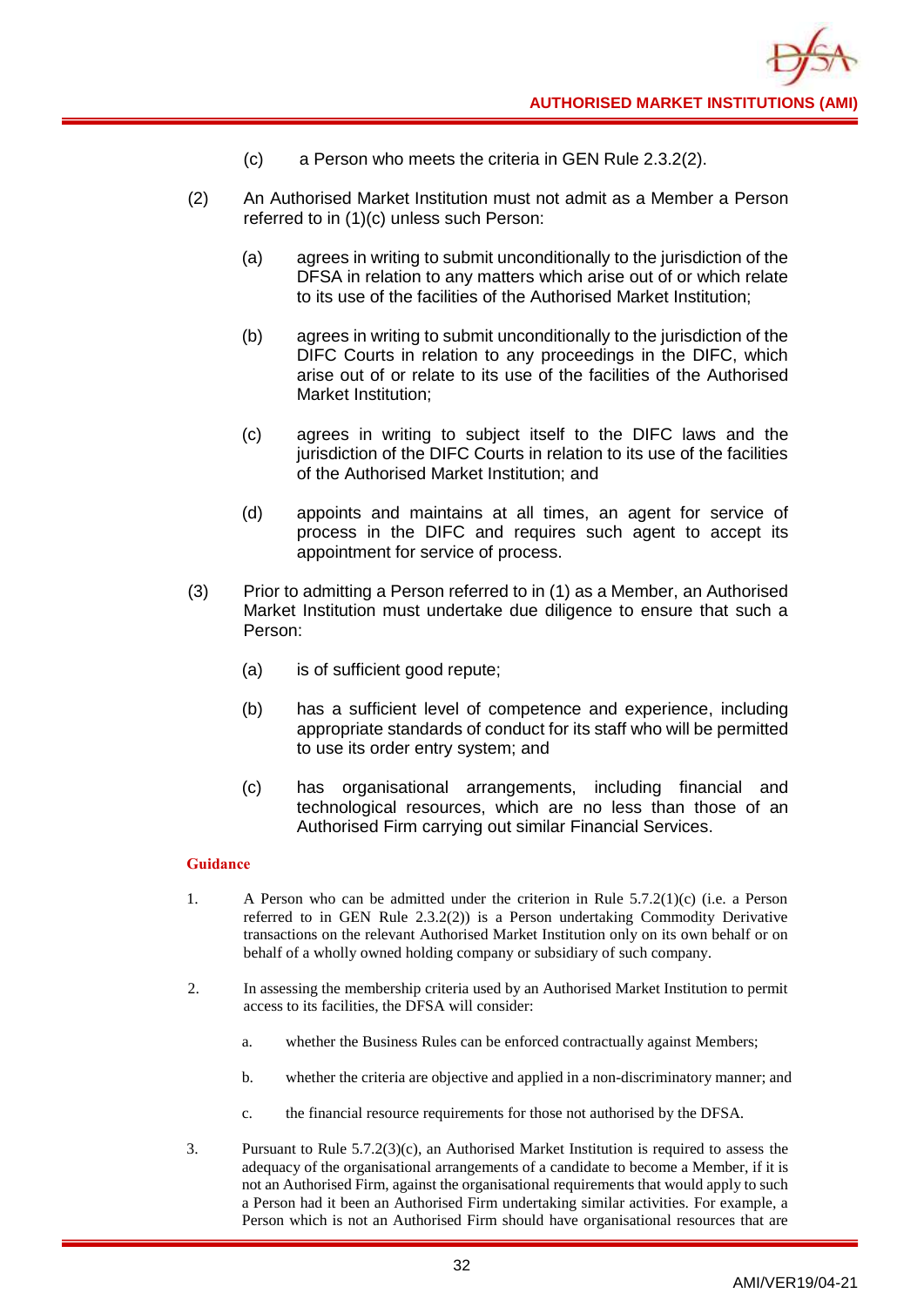

equivalent to a firm Licensed to carry on the Financial Service of Dealing as Agent and/or Dealing as Principal.

## **Direct electronic access**

- **5.7.3** (1) An Authorised Market Institution may only permit a Member to provide its clients Direct Electronic Access to the Authorised Market Institution's trading facilities where:
	- (a) the clients meet the suitability criteria established by the Member in order to meet the requirements in (2):
	- (b) the Member retains responsibility for the orders and trades executed by the clients who are using Direct Electronic Access; and
	- (c) the Member has adequate mechanisms to prevent the clients placing or executing orders using Direct Electronic Access in a manner that would result in the Member exceeding its position or margin limits.
	- (2) An Authorised Market Institution which permits its Members to allow their clients to have Direct Electronic Access to its trading facilities must:
		- (a) set appropriate standards regarding risk controls and thresholds on trading through Direct Electronic Access;
		- (b) be able to identify orders and trades made through Direct Electronic Access; and
		- (c) if necessary, be able to stop orders or trades made by a client using Direct Electronic Access provided by the Member without affecting the other orders or trades made or executed by that Member.
	- (3) For the purposes of this Rule and elsewhere in the Rulebook, Direct Electronic Access means any arrangement, such as the use of the Member's trading code, through which a Member or the clients of that Member are able to transmit orders relating to Investments directly to the facility provided by the Authorised Market Institution.
	- (4) For avoidance of doubt, a Person who is permitted to have Direct Electronic Access to an Authorised Market Institution's facilities through a Member is not, by virtue of such permission, a Member of the Authorised Market Institution.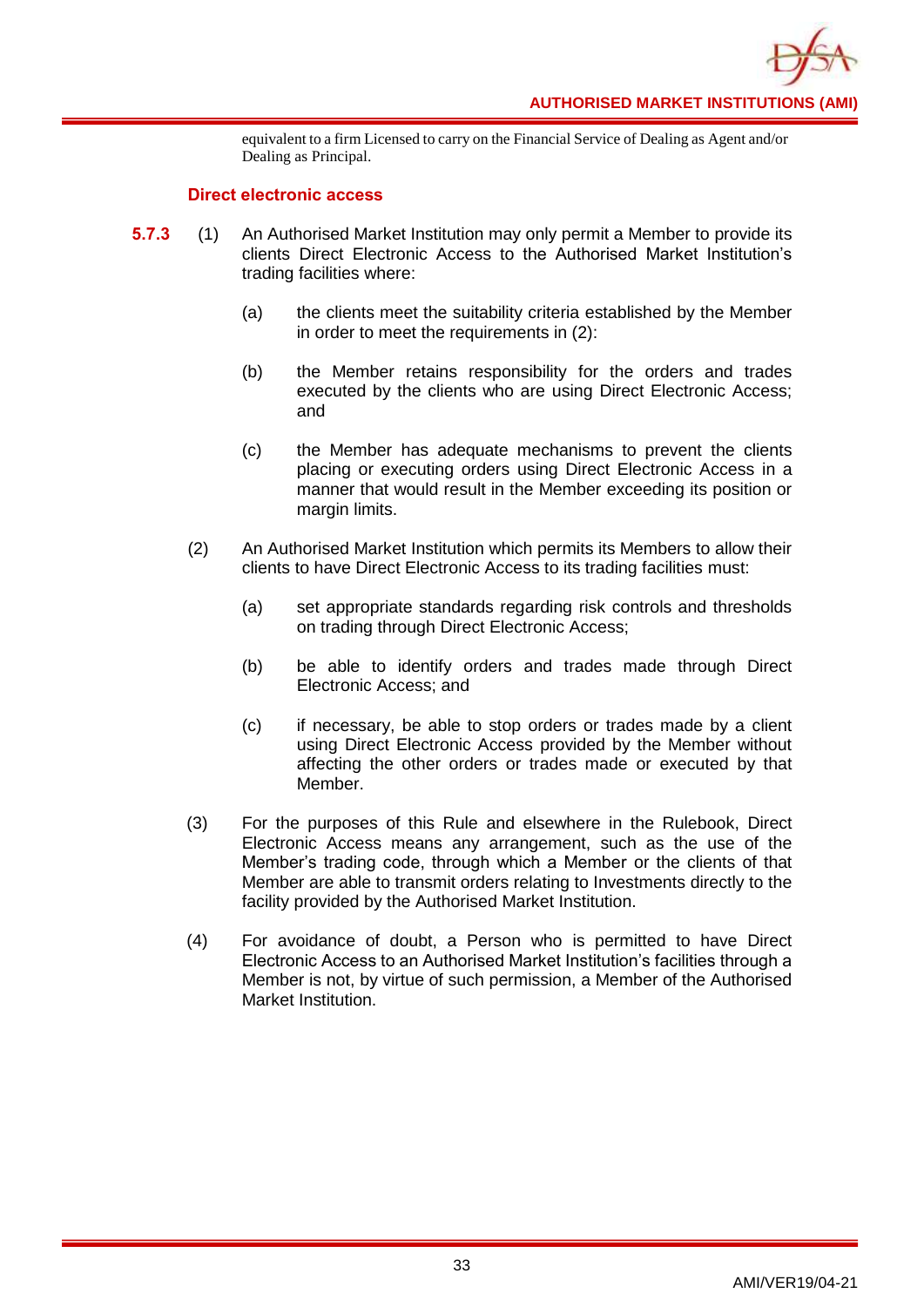In assessing the adequacy of the criteria used by an Authorised Market Institution to permit its Members to allow their clients to have Direct Electronic Access to Authorised Market Institution's facilities, the DFSA will consider:

- a. whether such criteria include contractually binding arrangements between the Member and the clients;
- b. whether such clients are subject to adequate training, competence and experience requirements and checks;
- c. how electronic access is approved and secured and the measures taken to prevent or resolve problems which would arise from the failure of such access;
- d. the rules and guidance governing the Person's, procedures, controls and security arrangements for inputting instructions into the system;
- e. the rules and guidance governing facilities offered to Person's permitted for inputting instructions into the system and restrictions placed on the use of those systems;
- f. the rules and practices to detect, identify and halt or remove instructions breaching any relevant instructions;
- g. the quality and completeness of the audit trail of any transaction processed through an electronic connection system; and
- h the procedures to determine whether to suspend trading by those systems or access to them by or through individual Members.

# **5.8 Admission of Investments to trading or clearing**

## **Investment criteria**

- **5.8.1** (1) An Authorised Market Institution must have clear and objective criteria ("investment criteria") included in its Business Rules according to which Investments can be admitted to trading, or traded, on its facilities, or cleared and settled on its facilities, or both, as relevant to its operations. The investment criteria must include the requirements in (2) and (3) as relevant.
	- (2) An Authorised Market Institution must ensure that Investments are admitted to trading or traded on an Exchange it operates only if:
		- (a) in the case of Securities, the Securities are admitted to the Official List of Securities; and
		- (b) in the case of Derivative contracts, the contracts meet the contract design specifications in Rule 6.3.2.
	- (3) An Authorised Market Institution must ensure that Investments are traded on an MTF it operates only if:
		- (a) in the case of Securities, the Securities are admitted to trading on a Regulated Exchange in a jurisdiction acceptable to the DFSA; and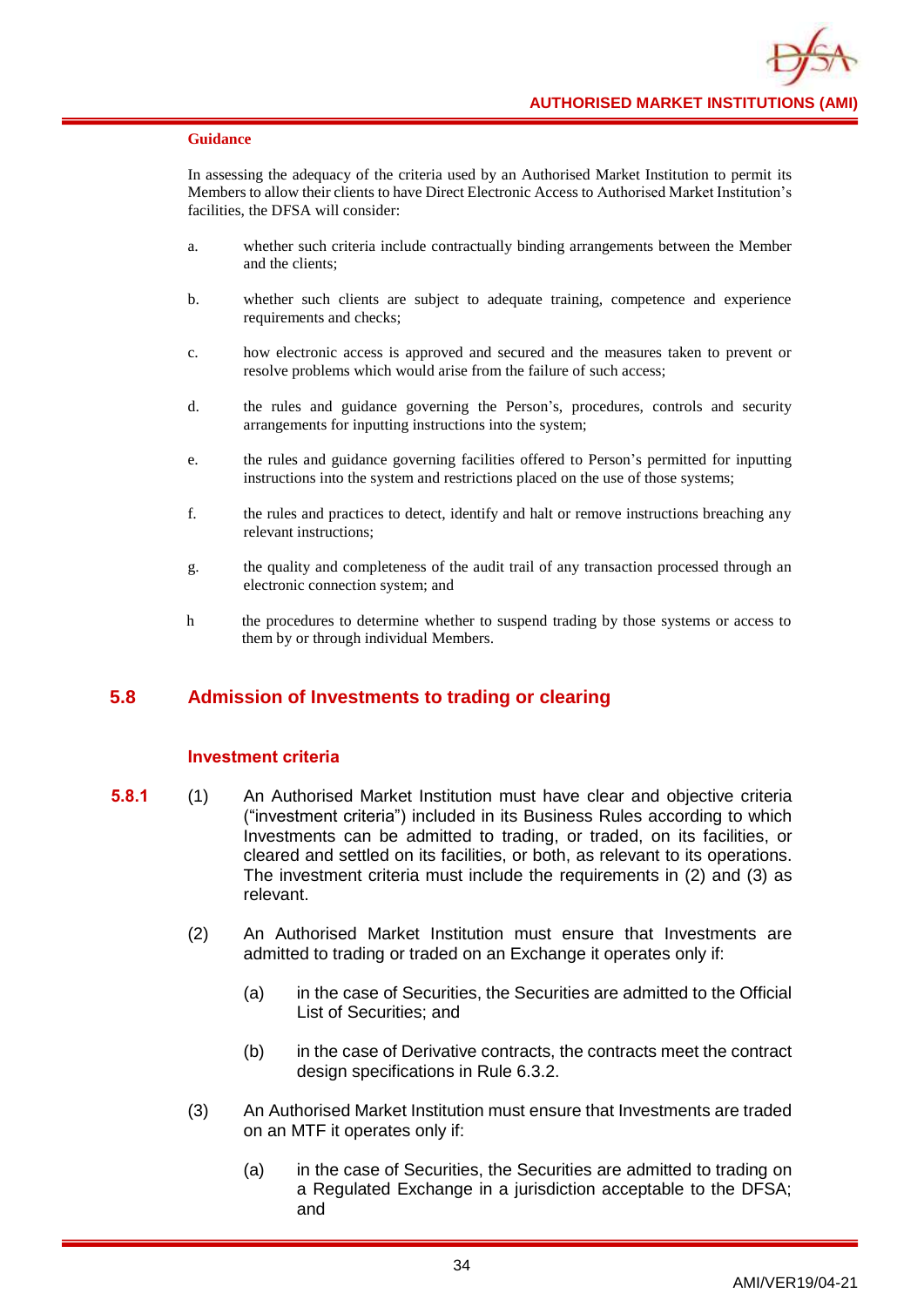- (b) in the case of Derivative contracts, the contracts meet the contract design specifications in Rule 6.3.2.
- (4) Where an Authorised Market Institution admits to trading or clearing or trades on its facilities Investments the value of which is determined by reference to an underlying benchmark or index provided by a Price Information Provider, it must only do so in accordance with the requirements in App 2.

- 1. Investment criteria are only one aspect of requirements applicable to an Authorised Market Institution when trading or clearing and settling Investments on its facilities. There are other requirements applicable to such activities, which are contained in this module.
- 2. Any Securities that are admitted to the Official List of Securities maintained by the DFSA meet the requirement in Rule 5.8.1(2)(a).

# **5.9 Integrity and transparency**

# **Integrity and fair dealing**

- **5.9.1** An Authorised Market Institution must be able and willing to:
	- (a) promote and maintain high standards of integrity and fair dealing in the carrying on of business on or through its facilities; and
	- (b) co-operate with the DFSA or other appropriate regulatory authorities with regard to regulatory matters when required.

- 1. In determining whether an Authorised Market Institution is able and willing to promote high standards of integrity and fair dealing, the DFSA will consider:
	- a. the extent to which an Authorised Market Institution seeks to promote and encourage such standards through its rules, policies, procedures and practices;
	- b. the extent to which Members are required to, and do, adhere to such standards; and
	- c. any other Rules and principles which apply to the carrying on of business on or through its facilities.
- 2. In assessing the ability and willingness of an Authorised Market Institution to co-operate with the DFSA and other regulatory authorities, the DFSA will consider:
	- a. the agreements in place, including those between Members and other participants granted access to the facilities and the relevant Authorised Market Institution, for sharing information, such as information regarding large open positions; and
	- b. how diligently the Authorised Market Institution responds to enquiries from the DFSA or other regulatory authorities.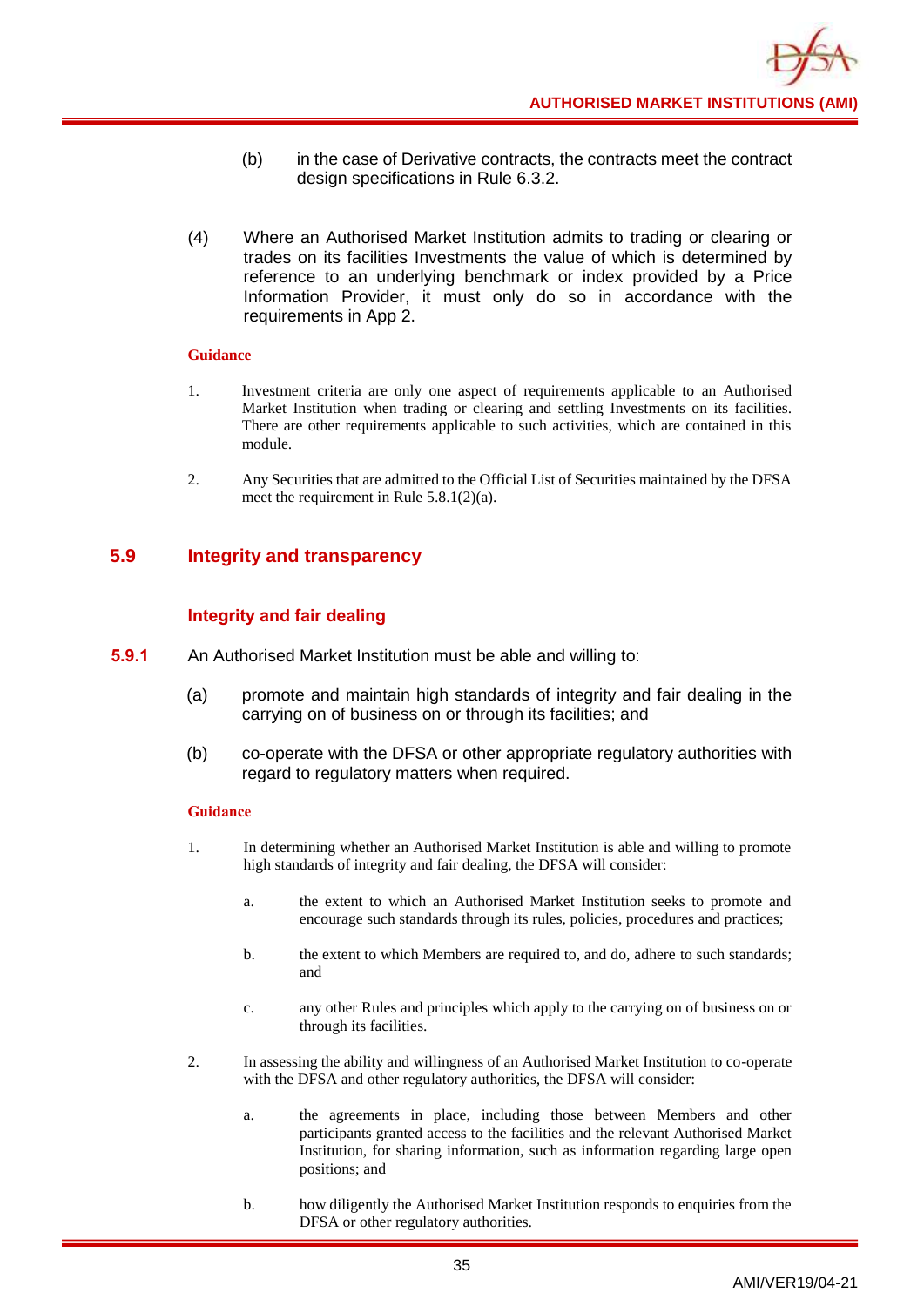## **Transparency**

- **5.9.2** (1) An Authorised Market Institution must have clear and comprehensive policies and procedures for providing sufficient information to enable Members and other participants on its facilities to have an accurate understanding of the risks, fees, and other material costs of using its facilities.
	- (2) An Authorised Market Institution must make the policies and procedures referred to in (1) publicly available.

### **Guidance**

In assessing whether an Authorised Market Institution has adequate policies and procedures for disclosing sufficient information to enable its Members and other participants to fully understand the risks, fees and other material costs in using its facilities, the DFSA will consider whether such information:

- a. includes explanatory material relating to the system's design and operations, to the rights and obligations of Members and other participants, and to any risks in participating in such facilities;
- b. includes its fees at the level of individual services it offers as well as its policies on any available discounts;
- c. is provided in a clear and easy to understand manner and is accurate, up-to-date, and readily available to all current and prospective Members and other participants on its facilities; and
- d. is made public, through placing such information on its website and other appropriate means.

# **Transaction recording**

- **5.9.3** Without limiting the requirements in GEN Rules 5.3.24 to 5.3.27, an Authorised Market Institution must ensure that satisfactory arrangements are made for:
	- (a) recording the activities and transactions, including orders and order audit trails, effected on or through its facilities;
	- (b) maintaining the activity and transaction records for at least 6 years from the date of the transaction or order entry;
	- (c) providing the DFSA with these records in a timely manner if required by the DFSA; and
	- (d) due observance of the applicable data protection and associated requirements.

- 1. The type of information that requires recording will vary according to the activity and type of transactions conducted on or through the facilities of the Authorised Market Institution.
- 2. In general, for an Authorised Market Institution Licensed to Operate an Exchange, the type of information which should be recorded will include: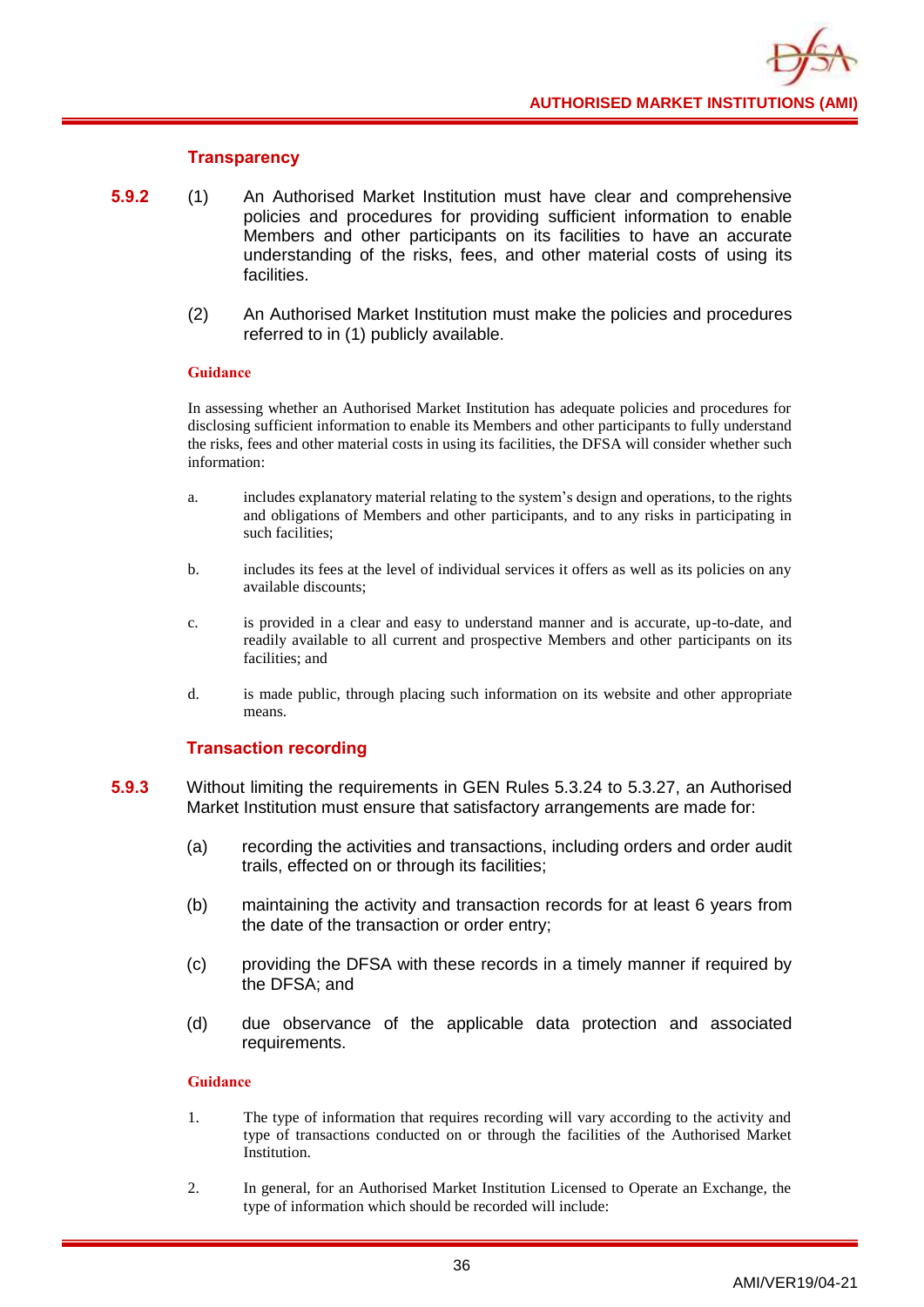

- a. the name of the relevant Investment and the price, quantity and date of the transaction, including the order audit trail (i.e. orders entered into the system and subsequently amended or cancelled);
- b. the order type, time of instruction and expiry date;
- c. the identities and, where appropriate, the roles of the counterparties to the transaction;
- d. the facilities on which the transaction was effected and is to be cleared and settled; and
- e. the date and manner of settlement of the transaction.
- 3. In general, for an Authorised Market Institution Licensed to Operate a Clearing House, the type of information which should be recorded will include:
	- a. the name of the relevant Investment and the price, quantity and date of the transaction;
	- b. the identities and, where appropriate, the roles of the counterparties to the transaction;
	- c. the facilities on which the transaction was effected and is to be cleared;
	- d. where applicable, the time novation takes place; and
	- e. the date and manner of settlement of the transaction.
- 4. In addition to the DFSA requirements in this module and in GEN, the requirements in the Data Protection Law 2007, DIFC Law No 1 of 2007, apply to an Authorised Market Institution. Therefore, in complying with the DFSA requirements relating to record keeping, an Authorised Market Institution should consider its obligations under the Data Protection Law 2007.

# **5.10 Safeguarding and administration of assets**

- **5.10.1** An Authorised Market Institution must ensure that, where its obligations include making provision for the safeguarding and administration of assets belonging to Members and other participants on its facilities:
	- (a) satisfactory arrangements ("safe custody arrangements") are made for that purpose in accordance with Rules 5.10.2 and 5.10.3; and
	- (b) are provided on clear terms of agreement between the Members and other participants on the facility and the Authorised Market Institution.

- 1. In determining whether an Authorised Market Institution has satisfactory arrangements for safeguarding and administering assets, the DFSA will consider:
	- a. the terms of the agreement under which safe custody arrangements are made and whether they adequately provide for the matters specified in Rule 5.10.2;
	- b. the level of protection provided to Members and other participants on its facilities against the risk of theft, fraud, defalcation or other types of loss through such arrangements; and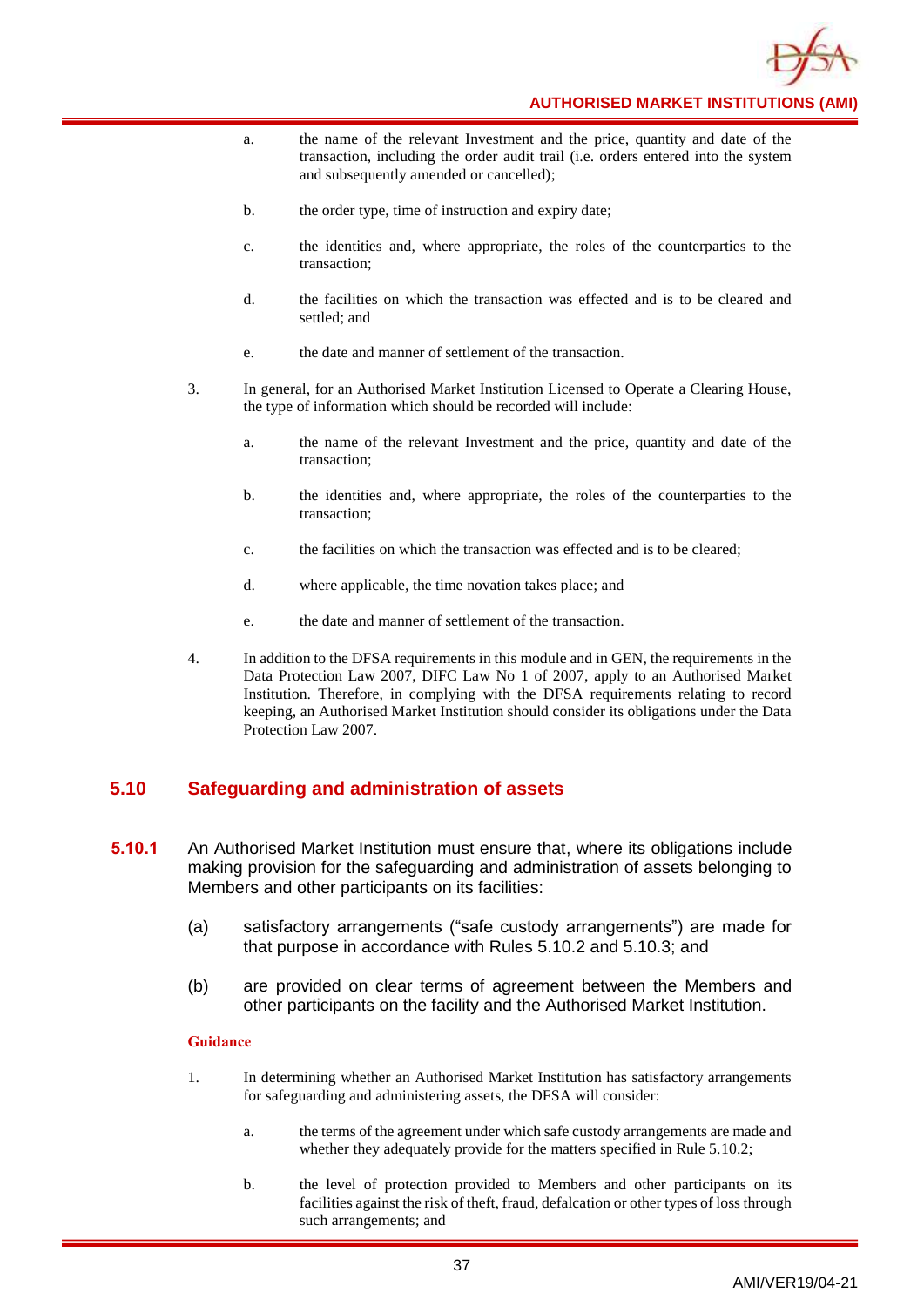**AUTHORISED MARKET INSTITUTIONS (AMI)**

- c. the degree of monitoring the Authorised Market Institution would be undertaking relating to custodians, and if relevant, sub-custodians.
- 2. At the point of granting a Licence to an Authorised Market Institution, the DFSA assesses the adequacy of an applicant's safe custody arrangements. Any subsequent changes to the safe custody arrangements that have been in place at the time of granting the Licence, where they are material changes, would require the DFSA's prior approval in accordance with the requirements in Rule 4.3.2.
- **5.10.2** An Authorised Market Institution must ensure that the safe custody arrangements, at a minimum, provide for:
	- (a) the segregation of assets belonging to every Member and other participant on its facilities from the assets belonging to the Authorised Market Institution and the other Members and participants on its facilities;
	- (b) the prompt access by the Authorised Market Institution to the assets held under the safe custody arrangements;
	- (c) the use or transfer of asset belonging to the Members and other participants on its facilities to be made only in accordance with the instructions of the relevant owners of those assets or in accordance with the terms of the agreement referred to in Rule 5.10.1(b) and any applicable legislation;
	- (d) the reconciliation at appropriate intervals and frequency between the assets and accounts held under the safe custody arrangements; and
	- (e) accurate records relating to the assets held under the safe custody arrangements to be kept, including:
		- (i) the identity of the legal and beneficial owners of the relevant assets, and where appropriate, any Persons who have charges over, or other interests in, those assets;
		- (ii) records of any additions, reductions and transfers in each individual account of assets; and
		- (iii) the identity of the assets owned by (or where appropriate on behalf of) different Persons, including, where appropriate, the assets owned by Members and other participants on its facilities.

### **Guidance**

In assessing whether an Authorised Market Institution's safe custody arrangements meet the requirements in Rule 5.10.2, the DFSA would particularly look at:

- a. the frequency with which statements of the holdings are provided to the Members and other participants on its facilities whose assets are held under the safe custody arrangements;
- b. the records of the assets held and the identity of the beneficial and legal owners and any other persons with rights over such assets, and whether the Authorised Market Institution maintains a register of charges over Investments traded or cleared on its facility;
- c. the records of any instructions given in relation to those assets;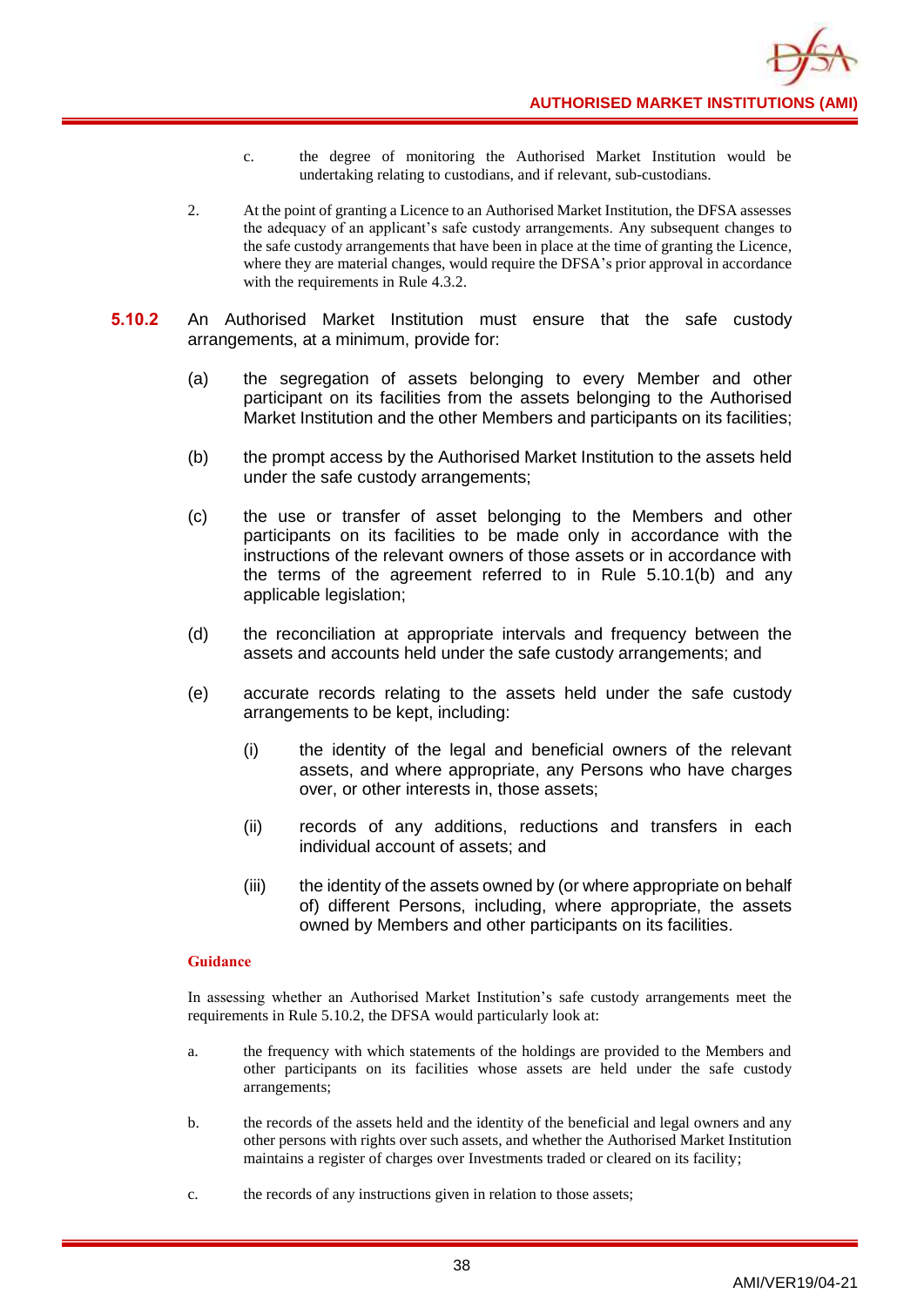- d. the records of the carrying out of those instructions;
- e. the records of any movements in those assets (or any corporate actions or other events in relation to those assets); and
- f. how the Authorised Market Institution reconciles its records of assets held with the records of any custodian or sub-custodian used to hold those assets, and with the record of beneficial or legal ownership of those assets.
- **5.10.3** An Authorised Market Institution must not appoint any Person as a third party custodian unless that Person:
	- (a) is appropriately authorised under its Licence or subject to regulation and supervision by a Financial Services Regulator acceptable to the DFSA for the activity of deposit taking or providing custody and depository services; and
	- (b) is prohibited from appointing sub-custodians except where the subcustodians meet the requirements in (a).

- 1. An Authorised Market Institution should undertake due diligence to ensure, in the case of any custodians or sub-custodians which are not regulated by the DFSA, that they are appropriately licensed and supervised for the activity of deposit taking or custody and depository services by a Financial Services Regulator in their home jurisdiction.
- 2. In order to meet the requirements relating to sub-custody arrangements, an Authorised Market Institution should include clear provisions in the contract with its appointed custodians whether or not sub-custodians may be appointed and if so, the procedures for appointing the sub-custodians, in accordance with the requirements in Rule 5.10.3(b). There should also be contractual requirements for advance notification to the Authorised Market Institution of any changes to the sub-custodians.
- 3. If an Authorised Market Institution proposes to make new custody arrangements or make any material changes to its existing custody arrangements, such changes trigger the prior DFSA approval requirements in Rule 4.3.2. This requirement would be triggered, for example, if the appointed custodians at the time of the grant of the Licence had not used sub-custodians but subsequently propose to do so.

# **5.11 Promotion and maintenance of standards**

## **Orderly conduct on facilities**

- **5.11.1** An Authorised Market Institution must have an effective market surveillance program to:
	- (a) ensure that business conducted on or through its facilities is conducted in an orderly manner and in accordance with the applicable Business Rules and other applicable requirements so as to afford proper protection to investors; and
	- (b) monitor for conduct which may amount to Market Abuse, financial crime or money laundering.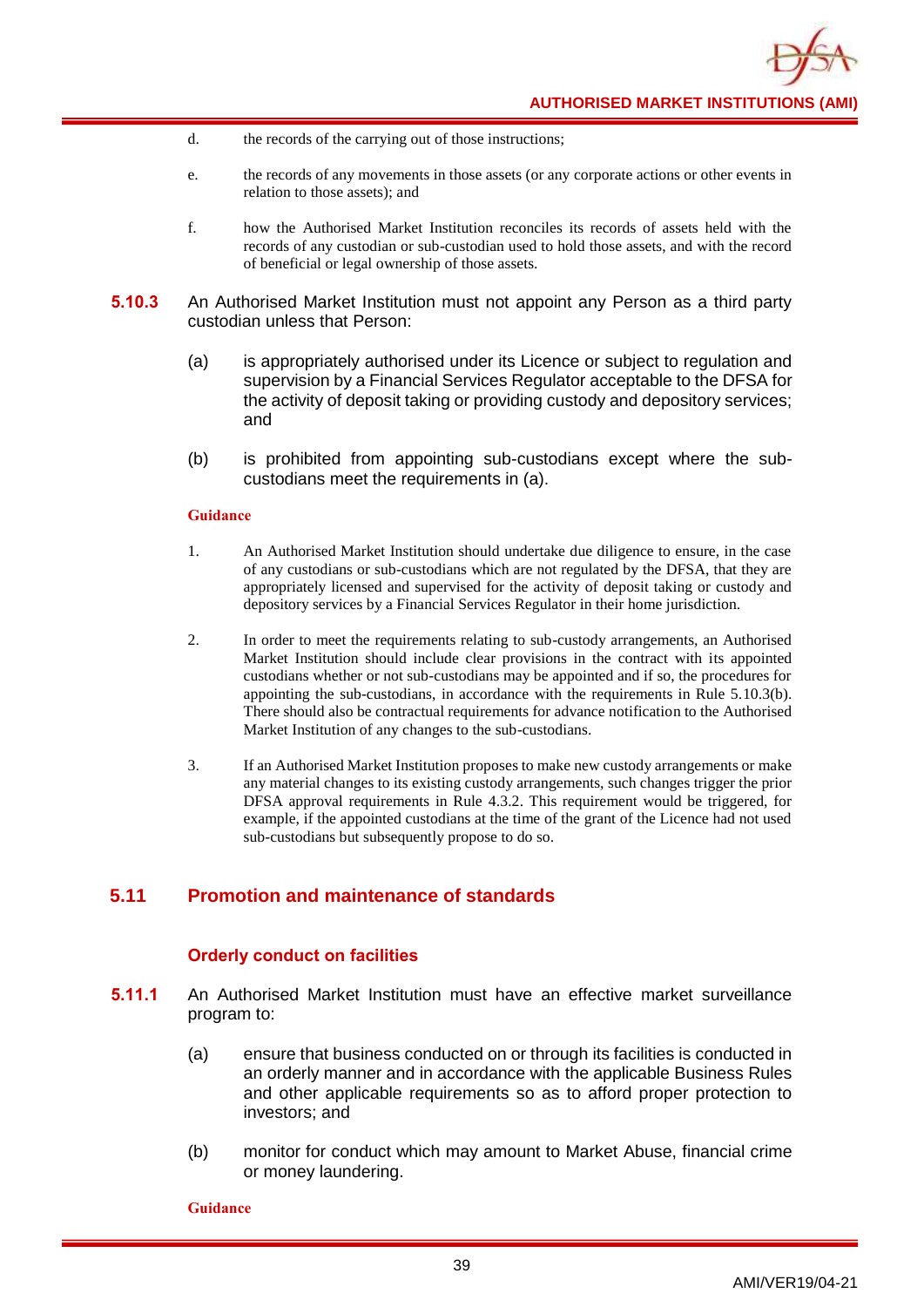

- 1. To satisfy the DFSA that Rule 5.11.1(a) is met, an Authorised Market Institution should have rules and procedures in place for:
	- a. preventing and detecting the use of its facilities for abusive, improper or fraudulent purposes; and
	- b. preventing the improper, reckless or negligent use of its facilities.
- 2. In determining whether an Authorised Market Institution is ensuring that business conducted on its facilities is conducted in an orderly manner, the DFSA will consider:
	- a. arrangements for pre and post trade transparency, taking into account the nature and liquidity of the Investments traded; and
	- b. the need to provide anonymity for trading participants.
- 3. An Authorised Market Institution Operating an Exchange will also have appropriate procedures allowing it to influence trading conditions, impose a trading halt promptly when required, and to support or encourage liquidity when necessary to maintain an orderly market. The DFSA will consider the transparency of such procedures and the fairness of their application and potential application.
- 4. In addition, Members who are Authorised Firms should be able to satisfy any other legal obligations they may have, including those to Clients that may exist under COB.
- 5. AML module contains AML obligations of an Authorised Market Institution.

## **Prevention of Market Abuse, money laundering and financial crime**

- **5.11.2** (1) Without limiting the generality of Rule 5.11.1, an Authorised Market Institution must:
	- (a) operate appropriate measures to identify, deter and prevent Market Abuse, money laundering and financial crime on and through the Authorised Market Institution's facilities; and
	- (b) report promptly to the DFSA any Market Abuse, money laundering and financial crime, as required.
	- (2) For the purposes of (1)(a), an Authorised Market Institution must:
		- (a) include in its Business Rules a regime to prevent Market Abuse, money laundering and financial crime that meets the requirements in (3), which is applicable to its Members; and
		- (b) implement adequate measures to ensure that its Members comply with that regime.
	- (3) The regime referred to in (2)(a) must, at a minimum, include rules and procedures in relation to:
		- (a) compliance arrangements to prevent Market Abuse, money laundering and financial crime;
		- (b) transaction monitoring;
		- (c) risk assessment; and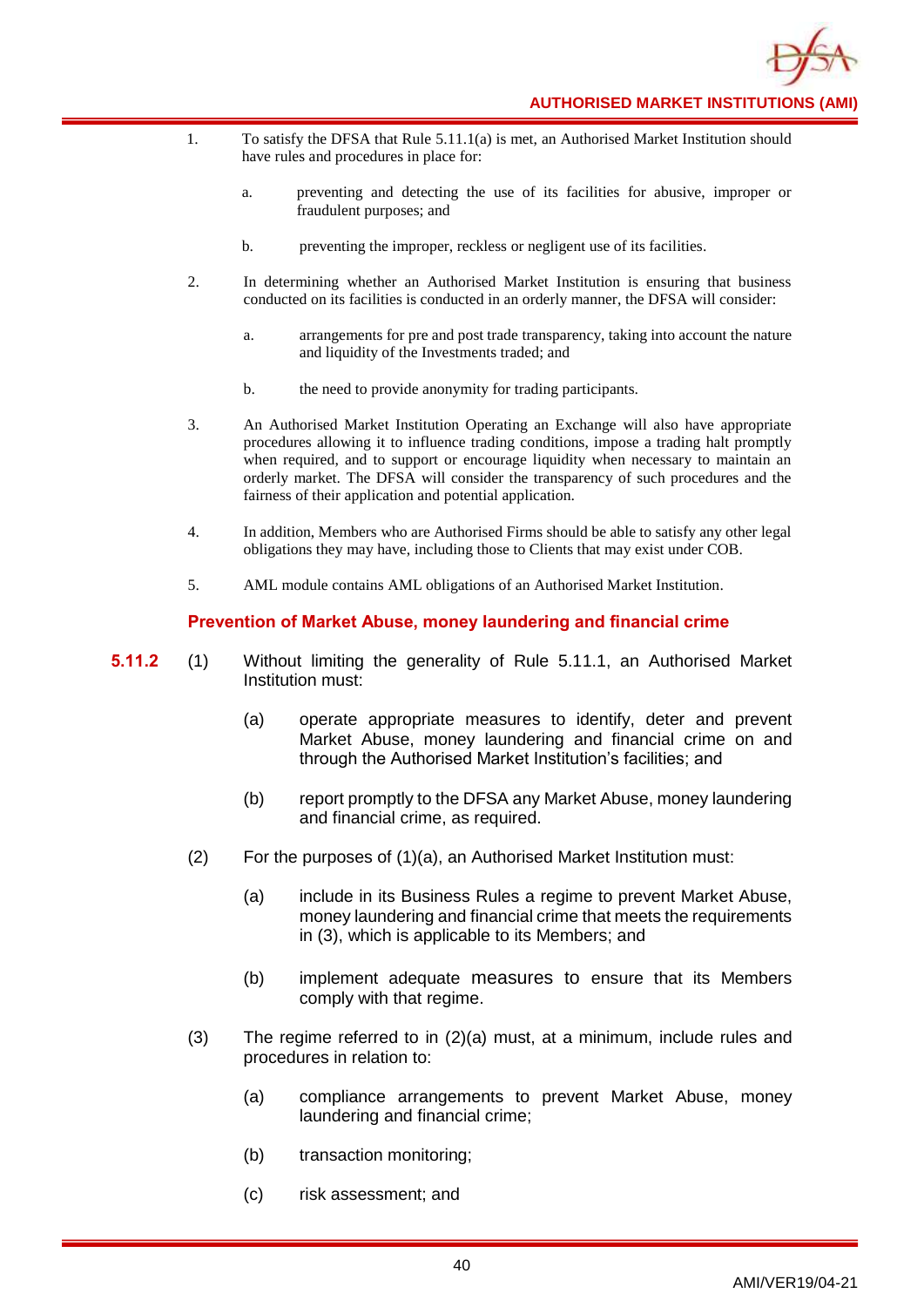(d) training.

## **Guidance**

- 1. Abusive, improper and fraudulent purposes include:
	- a. trades intended to create a false appearance of trading activity;
	- b trades which one party does not intend to close out or settle;
	- c. conduct which is likely to result in disorderly trading in the market; and
	- d. any contravention of the provisions in Part 6: Prevention of Market Abuse in the Markets Law.
- 2. An Authorised Market Institution must have an effective surveillance system in place for:
	- a. the coordinated surveillance of all activity on or through its facilities and activity in related Investments conducted elsewhere; and
	- b. communicating information about Market Abuse and financial crime to the DFSA or appropriate regulatory authorities.
- **5.11.3** (1) An Authorised Market Institution must:
	- (a) before accepting a prospective Member, ensure that the applicant has in place adequate arrangements including systems and controls to comply with the Authorised Market Institution's regime for preventing Market Abuse, money laundering and financial crime referred to in Rule 5.11.2(2)(a);
	- (b) monitor and regularly review compliance by its Members with that regime; and
	- (c) take appropriate measures to ensure that its Members rectify any contraventions without delay.
	- (2) An Authorised Market Institution must promptly notify the DFSA of any:
		- (a) material breach of its regime by a Member; and
		- (b) circumstances in which a Member will not or cannot rectify a breach of its regime.

- 1. An Authorised Market Institution is subject to the requirements in the DFSA's AML module. Members of an Authorised Market Institution which are Authorised Firms are also subject, by virtue of being Authorised Firms, to the requirements in the DFSA's AML module.
- 2. In determining whether an Authorised Market Institution's measures are adequate and appropriate to reduce the extent to which its facilities can be used for Market Abuse, money laundering and financial crime, the DFSA will consider:
	- a. whether the Authorised Market Institution has appropriate staff, surveillance systems, resources and procedures for this purpose;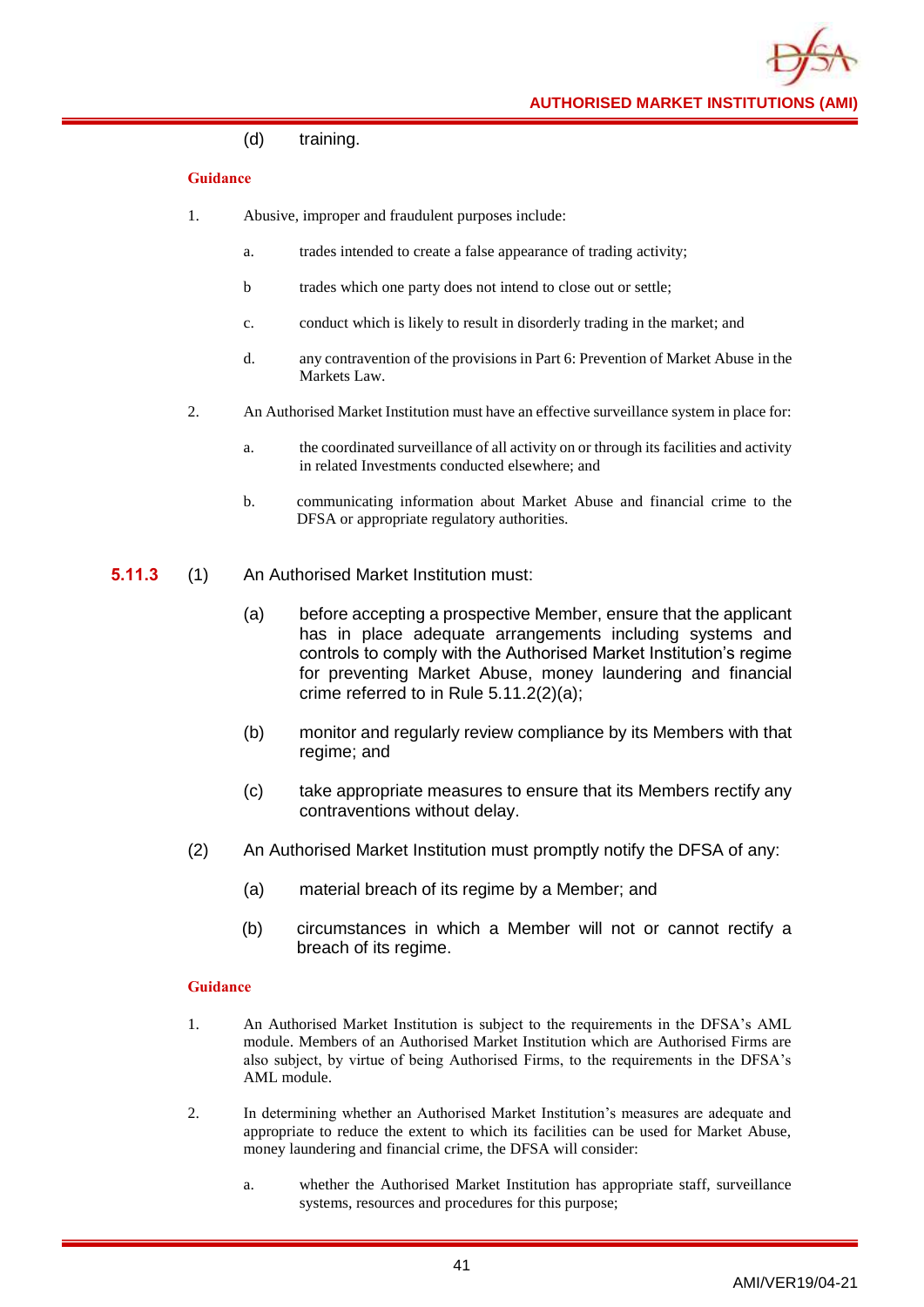

- b. the monitoring conducted for possible patterns of normal, abnormal or improper use of those facilities;
- c. how promptly and accurately information is communicated about Market Abuse, financial crime and money laundering to the DFSA and other appropriate organisations; and
- d. how the Authorised Market Institution co-operates with relevant bodies in the prevention, investigation and pursuit of Market Abuse, money laundering and financial crime.
- 3. An Authorised Market Institution shall have regard to Part 8 of the Markets Law in relation to Market Abuse and the relevant provisions of the Regulatory Law. Examples of practices that amount to market manipulation (which is one form of Market Abuse) in an automated trading environment that should be identified and prevented by an Authorised Market Institution to promote Proper Markets include the following:
	- a. entering small orders in order to ascertain the level of hidden orders, particularly used to assess what is resting on a dark platform, known as Ping Orders;
	- b. entering large numbers of orders and/or cancellations/updates to orders to create uncertainty for other market participants, slowing down their process and to camouflage its own strategy, known as Quote Stuffing;
	- c. entry of orders or a series of orders intended to start or exacerbate a trend, and to encourage other participants to accelerate or extend the trend in order to create an opportunity to unwind/open a position at a favourable price, known as Moment Ignition; and
	- d. submitting multiple orders often away from one side of the order book with the intention of executing a trade on the other side of the order book, where once that trade has taken place, the manipulative orders will be removed, known as Layering and Spoofing.

# **5.12 Miscellaneous requirements**

## **Whistleblowing**

**5.12.1** An Authorised Market Institution must have appropriate procedures and protections for enabling Employees to disclose any information to the DFSA or to other appropriate bodies involved in the prevention of Market Abuse, money laundering or other financial crime or any other breaches of relevant legislation.

### **Guidance**

An Authorised Market Institution's policies and procedures should enable Employees to make protected disclosures, in good faith, of information which, in the reasonable belief of the Employee making the disclosure, tends to show that one or more of the following has been, is being, or is likely to be, committed:

- a. a criminal offence;
- b. a failure to comply with any legal obligation;
- c. a miscarriage of justice;
- d. the putting of the health and safety of any individual in danger; or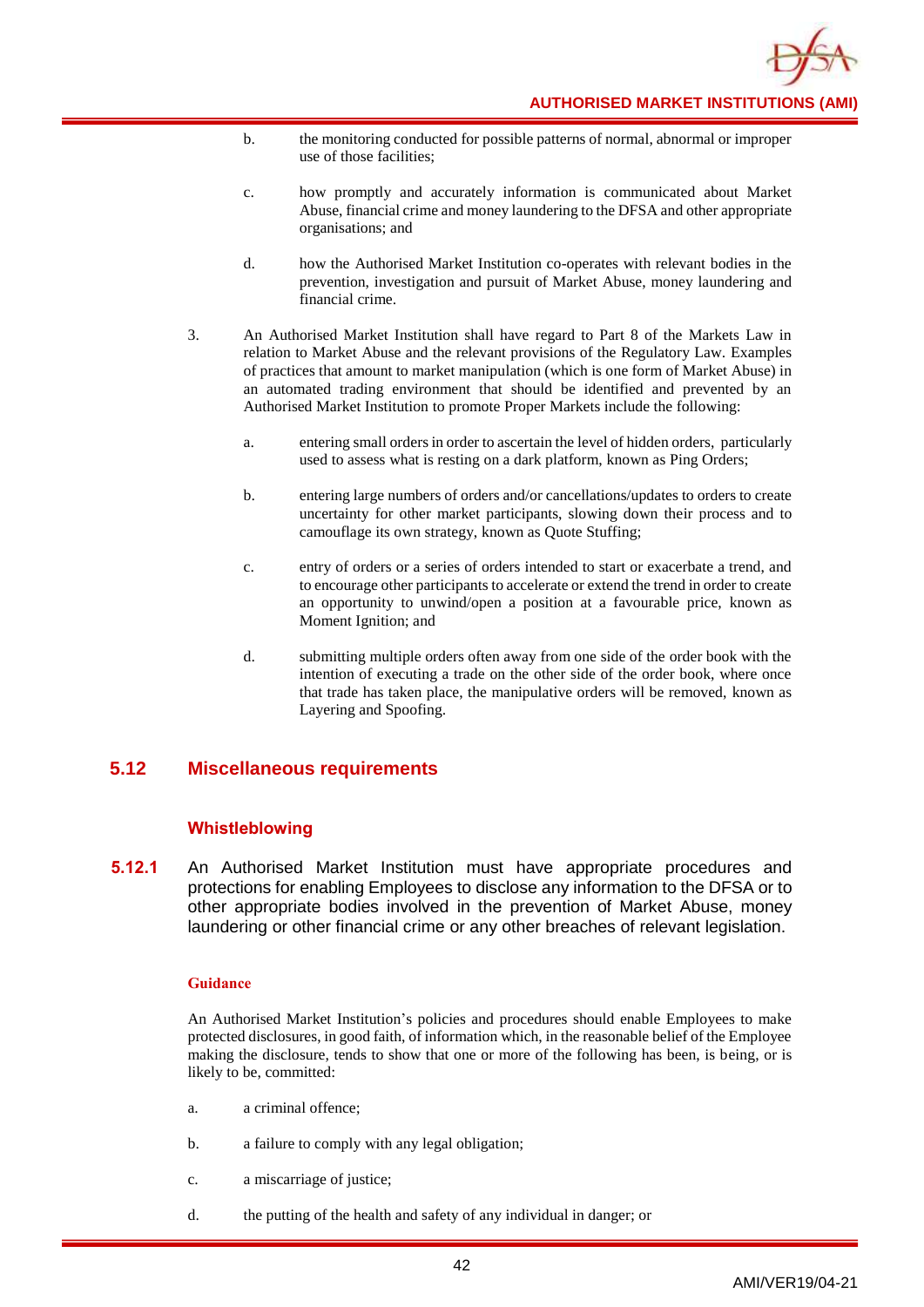e. a deliberate concealment relating to any of (a) to (d),

irrespective of whether the relevant conduct or failure occurred, occurs or would occur.

## **Handling of complaints**

- **5.12.2** (1) An Authorised Market Institution must have effective arrangements in place for the investigation and resolution of complaints made against it.
	- (2) An Authorised Market Institution must establish and maintain a register of complaints made against it and their resolution. Records of the complaints must be maintained for a minimum of six years.

- 1. Procedures should be in place to acknowledge a complaint promptly, for making an objective consideration of the complaint and for a timely response to be sent to the complainant. The response should inform the complainant that, if he is not satisfied with the response, he should contact the DFSA.
- 2. Complaints should be fairly and impartially investigated by a person not involved in the conduct about which the complaint has been made. At the conclusion of the investigation, a report should be prepared and provided to the relevant Key Individuals.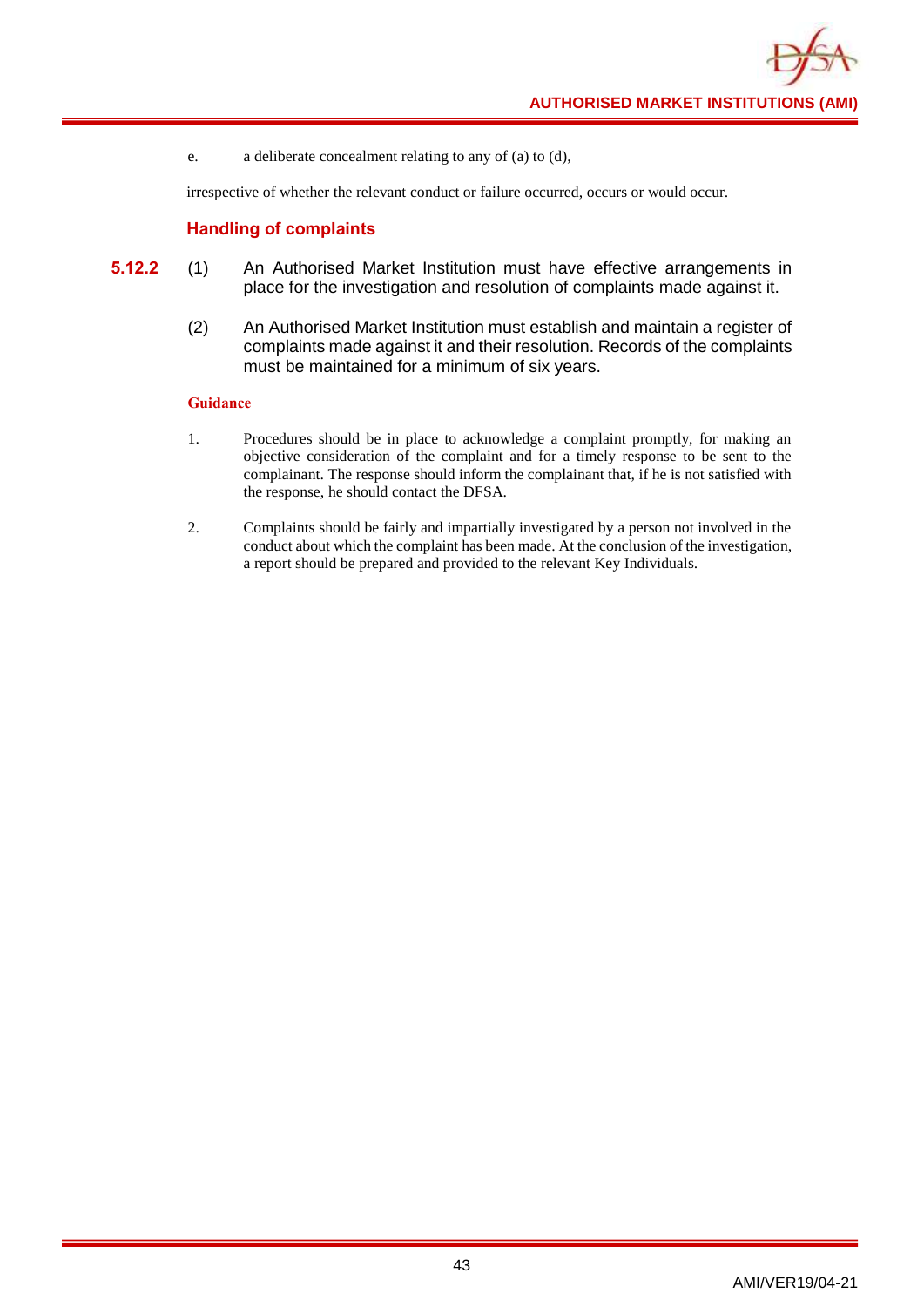# **6. ADDITIONAL LICENSING REQUIREMENTS FOR OPERATING AN EXCHANGE**

# **6.1 Application**

- **6.1.1** (1) This chapter applies to an Authorised Market Institution Operating an Exchange or an applicant for such a Licence.
	- (2) In this chapter, a reference to an "Exchange" is a reference to a Person referred to in (1).

# **6.2 Proper Markets**

- **6.2.1** (1) An Exchange must have rules and procedures for fair, orderly and efficient operation of trading of Investments on its facilities. For this purpose, an Exchange must ensure that only Investments in which there is a Proper Market are traded on its facilities.
	- (2) For a Proper Market to exist in Investments:
		- (a) Derivatives traded on its facilities must meet the contract design specifications in Rule 6.3.2;
		- (b) relevant market information must be made available to Persons engaged in dealing on an equitable basis, including pre-trade and post-trade disclosure of orders, in accordance with the requirements in section 6.4.
		- (c) there must be adequate mechanisms to discontinue, suspend or remove from trading on its facilities any Investments in circumstances where the requirements relating to Proper Markets are not met;
		- (d) there must be in place controls to prevent volatility in the markets that is not the result of market forces, in accordance with the requirements in section 6.5;
		- (e) error trades must be managed, in accordance with the requirements in section 6.6;
		- (f) short selling and position concentration must be monitored and managed, in accordance with the requirements in section 6.7;
		- (g) there must be a fair and non-discretionary algorithm operating in respect of the matching of orders on its facilities;
		- (h) there must be in place adequate controls, to monitor and manage any foreign ownership restrictions applying to Investments traded on its facilities, in accordance with the requirements in section 6.8; and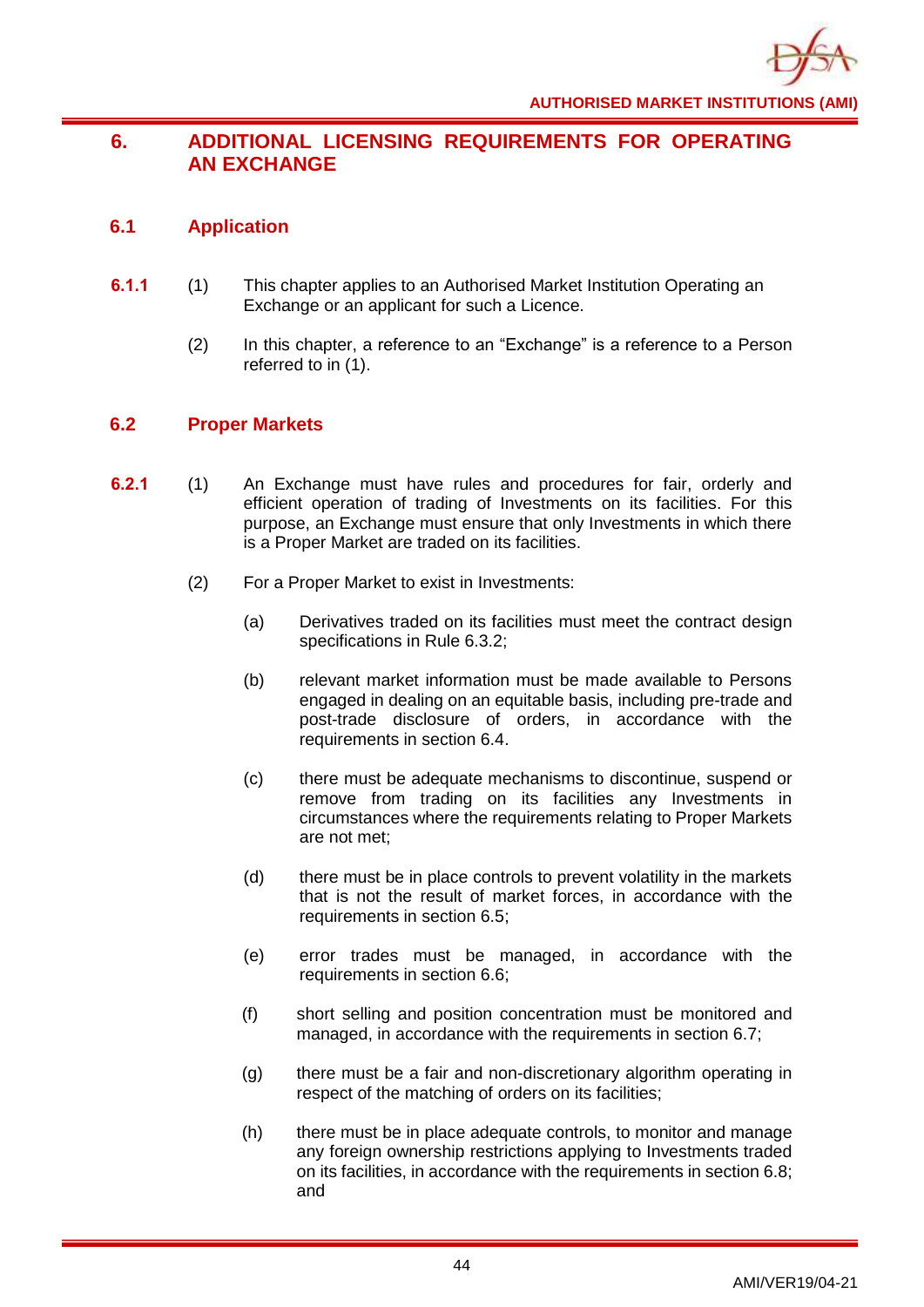

(i) any liquidity incentive schemes must be offered only in accordance with the requirements in section 6.9.

### **Guidance**

Rules and procedures referred to in Rule 6.2.1(2) should generally form part of the Business Rules of an Authorised Market Institution (see the content of Business Rules in Rule 5.6.1).

# **6.3 Specifications relating to design and trading of Derivatives**

- **6.3.1** (1) An Exchange which trades Derivative contracts on its facilities must:
	- (a) have clear and transparent rules and procedures for the trading of Derivative contracts, which are made publicly available; and
	- (b) ensure that the trading in Derivative contracts on its facilities is undertaken in a fair, orderly and efficient manner.
	- (2) The rules and procedures must promote transparency by ensuring that there is sufficient information made available to the markets relating to the terms and conditions of the Derivative contracts traded on its facilities. Such information must include, where relevant, information relating to delivery and pricing of Derivative contracts.

## **Contract design specifications**

- **6.3.2** (1) An Exchange must ensure that the Derivative contracts traded on its facilities:
	- (a) have a design that enables the orderly pricing and effective settlement of the obligations arising under the contract; and
	- (b) where they are Commodity Derivative contracts which require physical delivery, have terms and conditions which:
		- (i) promote price discovery of the underlying commodity;
		- (ii) ensure, to the extent possible, that there is a correlation to the operation of the physical market in the underlying commodity;
		- (iii) include contract delivery specifications which address matters specified in App 3; and
		- (iv) provide for legally enforceable settlement and delivery procedures.
	- (2) For the purposes of meeting the requirement in  $(1)(a)$ , an Exchange must include in its Business Rules contract design specifications relating to Derivative contracts traded on its facilities which, at a minimum, include:
		- (a) minimum price fluctuations (price ticks);
		- (b) maximum price fluctuations (daily price limits), if any;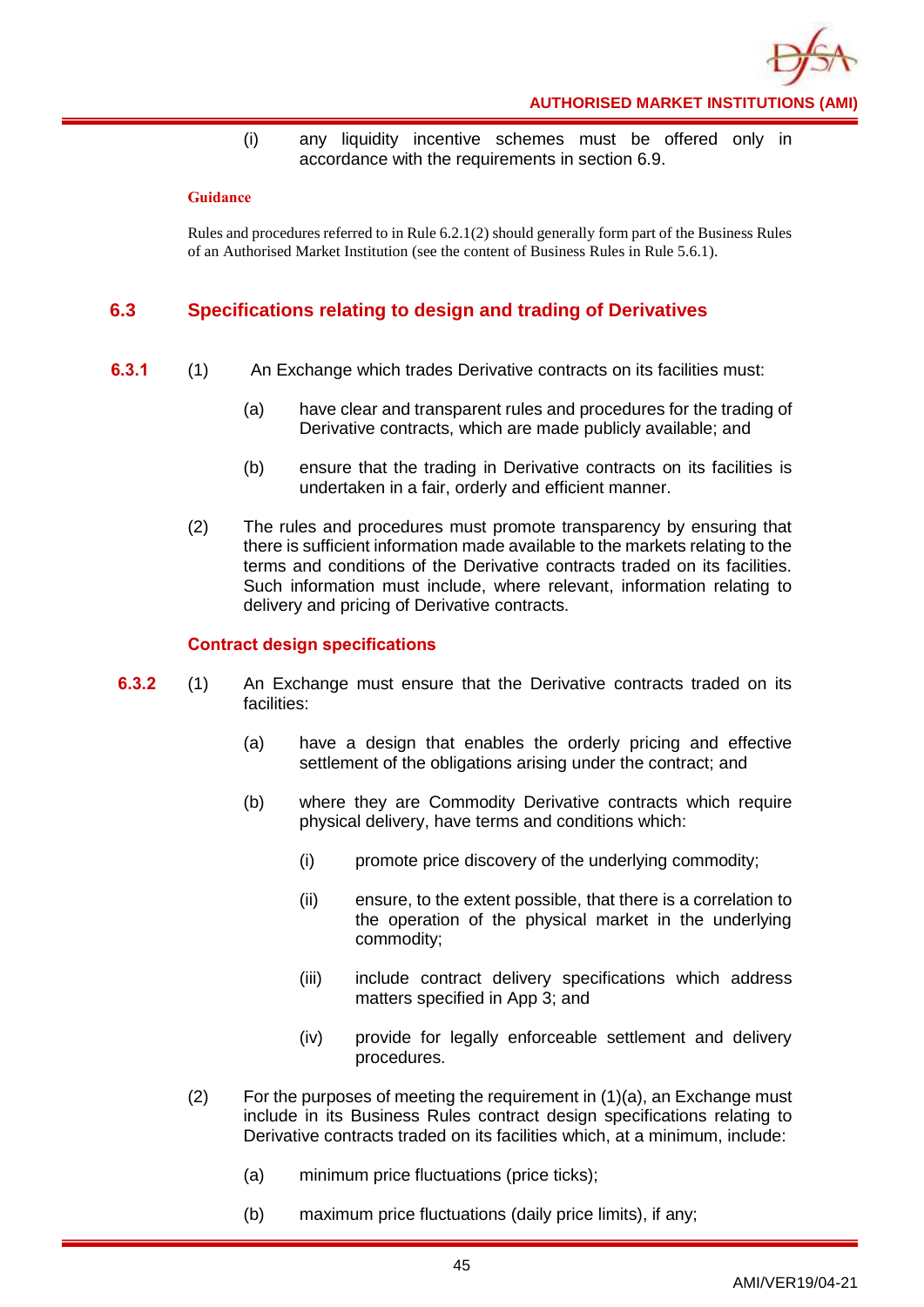**AUTHORISED MARKET INSTITUTIONS (AMI)**

- (c) last trading day;
- (d) settlement or delivery procedures as applicable;
- (e) trading months;
- (f) position limits, if any;
- (g) reportable levels; and
- (h) trading hours.

## **On-going review**

- **6.3.3** An Exchange must:
	- (a) establish and implement clear procedures relating to the development and review of contract design for Derivative contracts traded on its facilities;
	- (b) have adequate process through which the views of potential users of Derivative contracts can be taken into account when developing and reviewing contract design for Derivative contracts;
	- (c) have adequate powers which enable it to eliminate contractual terms which produce, or are likely to produce, manipulative or disorderly conditions in the markets generally, or in relation to the particular class or type of Derivative contracts; and
	- (d) have adequate mechanisms to monitor and evaluate whether the settlement and delivery procedures reflect the underlying physical market and promote reliable pricing relationship between the two markets.

- 1. When assessing whether an Exchange's rules and procedures are adequate, the DFSA will consider, among other things:
	- a. the criteria adopted by the Exchange for Derivative contracts to be traded on its facilities;
	- b. what powers the Exchange has in order to eliminate manipulative or disorderly conduct, including powers to vary, remove or rescind conditions of any Derivative contracts already traded where these are found to cause manipulative or disorderly conditions; and
	- c. what mechanisms are established by the Exchange to monitor and review market activities relating to Derivative contracts traded on its facilities.
- 2. When designing and reviewing the design of Commodity Derivative contracts, an Exchange should consider the following physical market characteristics, including differences within a commodity market with regard to the commodity in question:
	- a. size and structure of the physical market;
	- b. commodity characteristics (such as grade, quality, weight, class, growth, origin, source etc.);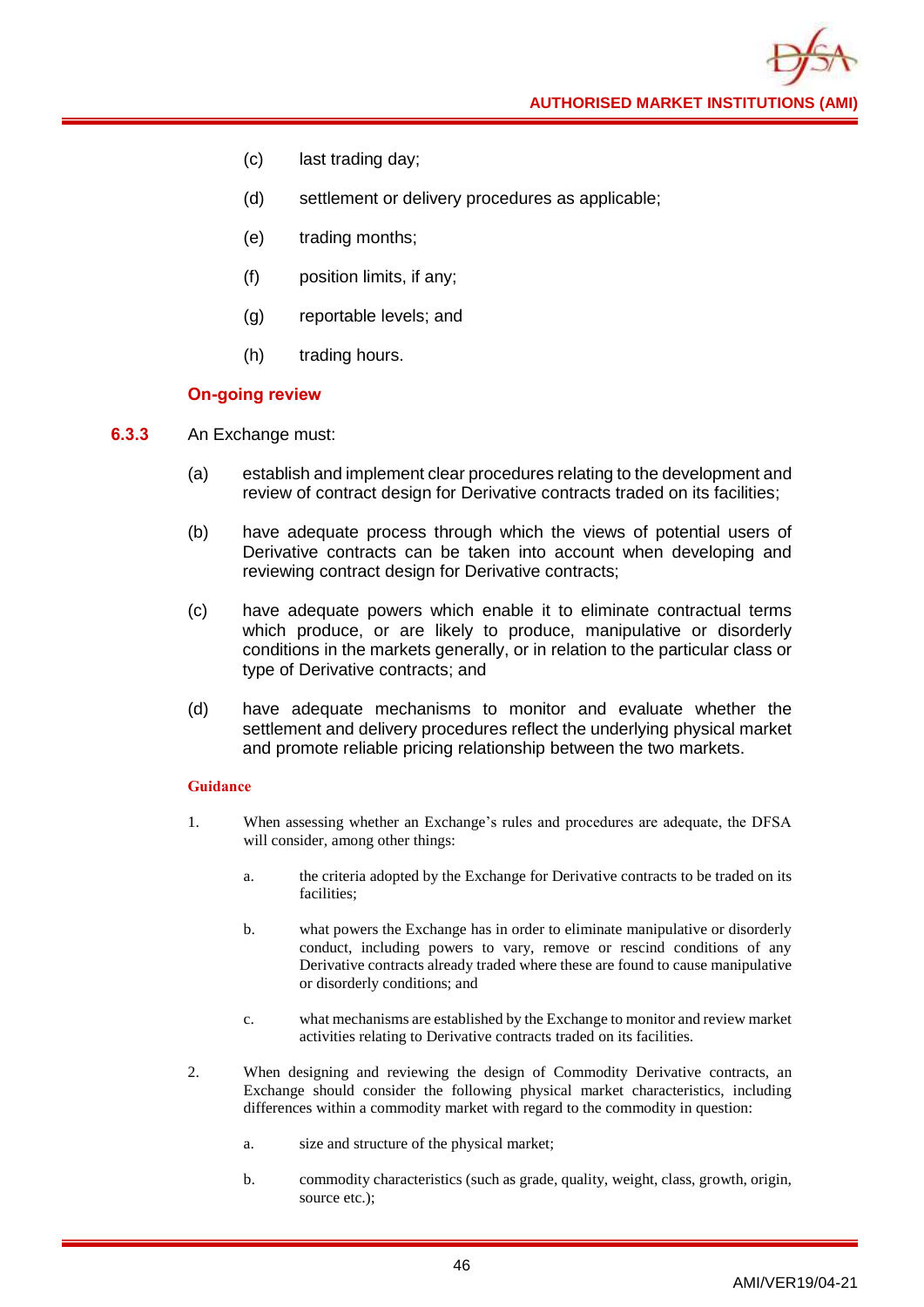

- c. historical patterns of production, consumption and supply, including seasonality, growth, market concentration in the production chain, domestic or international export focus and logistics;
- d. extent of distribution or dispersal of production and consumption of the underlying physical commodity among producers, merchants and consumers;
- e. accepted market practice at the physical commodity market in question, including loading tolerances and delivery of alternative supply under the contract terms;
- f. adequacy, nature and availability of supply of the underlying physical commodity, including an estimate of the deliverable supplies for the delivery month specified in the relevant commodity contract;
- g. movement or flow of the underlying physical commodity;
- h. the liquidity of the underlying physical market;
- i. the spot market pricing system including transparency, availability, reliability and frequency of cash pricing;
- j. price volatility; and
- k. the existence of price controls, embargoes, export restrictions or other regulation or controls affecting the price or supply of the underlying physical commodity.

## **6.4 Transparency and disclosure**

- **6.4.1** An Exchange must have adequate arrangements for providing to the markets adequate information about Investments traded on its facilities, and its trading activities, for the purposes of promoting:
	- (a) pre-trade transparency; and
	- (b) post-trade transparency.

## **Pre-trade transparency**

- **6.4.2** (1) An Exchange must disclose the information specified in (2) relating to trading of Investments on its facilities in the manner specified in (3).
	- (2) The information required to be disclosed pursuant to (1) is:
		- (a) the current bid and offer prices and volume;
		- (b) the depth of trading interest shown at the prices and volumes advertised through its systems for the Investments; and
		- (c) any other information relating to Investments which would promote transparency relating to trading.
	- (3) The information referred to in (2) must be made available to the public on a continuous basis during normal trading.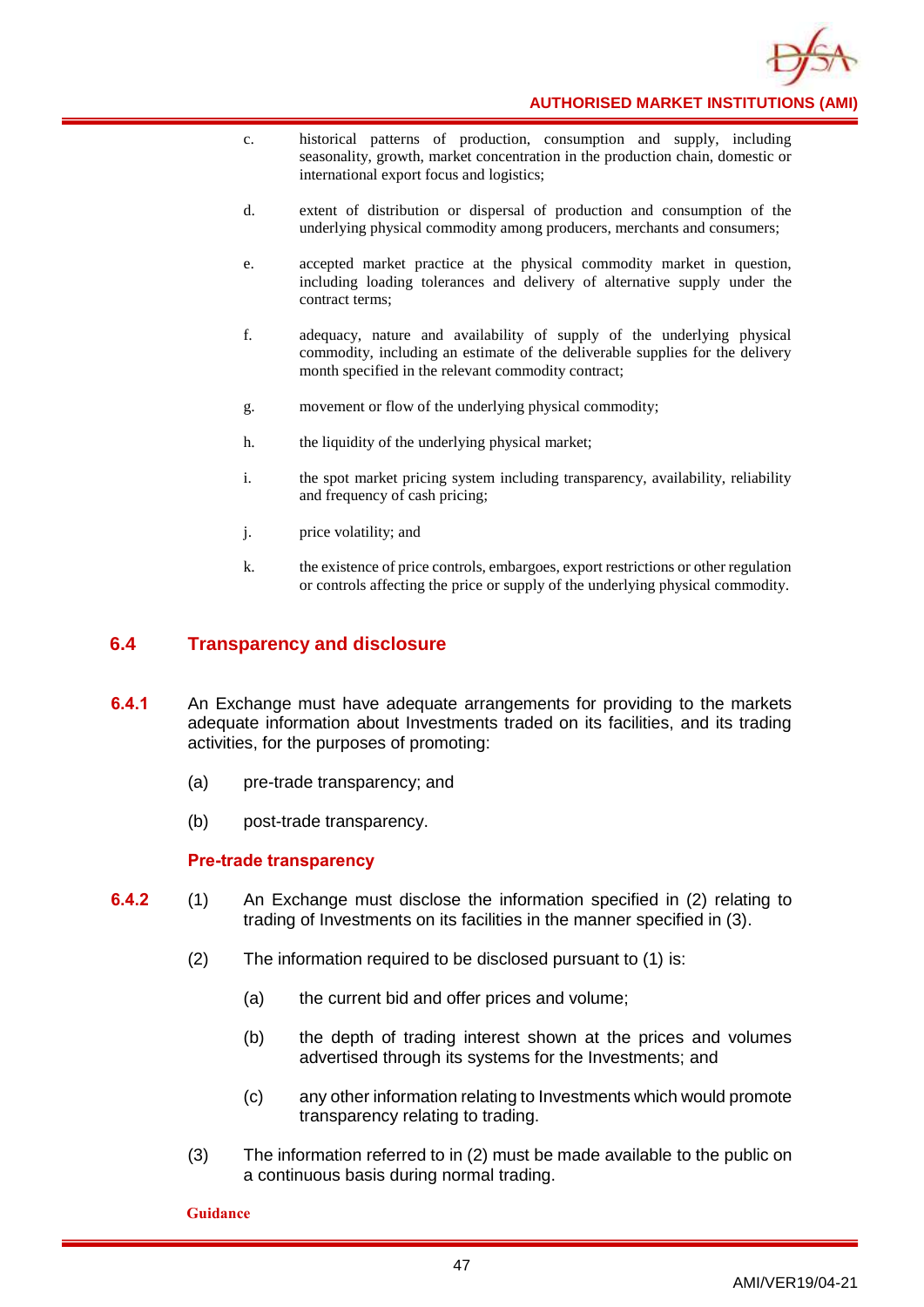- 1. When making disclosure, an Exchange should adopt a technical mechanism by which the public can differentiate between transactions that have been transacted in the central order book and transactions that have been reported to the Exchange as off-order book transactions. Any transactions that have been cancelled pursuant to its rules should also be identifiable.
- 2. The reference to trading interest in Rule 6.4.2(2)(b) includes any actionable indications of interests. Actionable interests are messages from one Member to another in a trading system about available trading interest that contains all necessary information to agree on a trade.
- 3. An Exchange should use adequate mechanisms so that pre-trade information is available to the public in an easy to access and uninterrupted manner at least during business hours. An Exchange may charge a reasonable fee for the information which it makes available to the public.
- 4. An Exchange will be able to withhold pre-trade disclosure only if it has obtained a waiver or modification to Rule 6.4.2. An Exchange may seek a waiver or modification from the disclosure requirement in Rule 6.4.2(1) in relation to certain transaction orders where:
	- a. the order size is pre-determined and exceeds a pre-set and published threshold level; and
	- b. the details of the exemption are included in its Business Rules.
- 5. In assessing whether an exemption from pre-trade disclosure should be allowed, the DFSA will take into account factors such as:
	- a. the level of order threshold compared with normal market size for the Investment;
	- b. the impact such an exemption would have on price discovery, fragmentation, fairness and overall market quality;
	- c. whether there is sufficient transparency relating to trades executed without pretrade disclosure as a result of dark orders whether or not they are entered in transparent markets;
	- d. whether the Exchange supports transparent orders by giving priority to transparent orders over dark orders, for example, by executing such orders at the same price as transparent orders; and
	- e. whether there is adequate disclosure of details relating to dark orders available to Members and other participants on the facilities of the Exchange to enable them to understand the manner in which their orders will be handled and executed on those facilities.
- 6. Dark orders are orders executed on execution platforms without pre-trade transparency.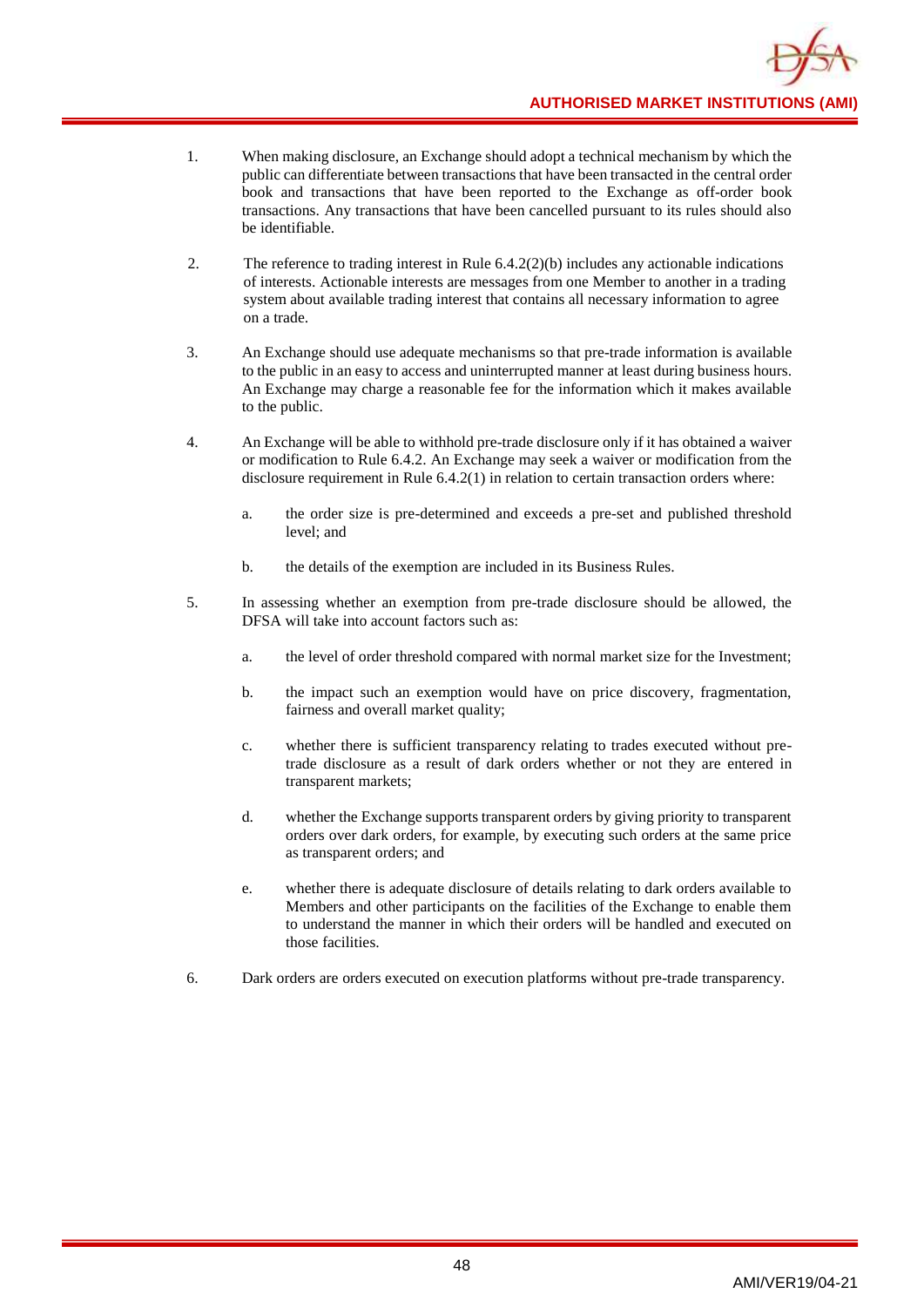### **Post-trade transparency**

- **6.4.3** (1) An Exchange must disclose the post-trade information specified in (2) relating to trading of Investments on its facilities in the manner specified in (3).
	- (2) The post-trade information required to be disclosed pursuant to (1) is the price, volume and time of the transactions executed in respect of the Investments traded on its facilities.
	- (3) The information referred to in (2) must be:
		- (a) made available in real-time on reasonable commercial terms and on a non-discriminatory basis; and
		- (b) made available, as soon as practicable thereafter, to the public.

### **Guidance**

An Exchange should use appropriate mechanisms to enable post-trade information to be made available to the public in an easy to access and uninterrupted manner at least during business hours. An Exchange may charge a reasonable fee for the information which it makes available to the public.

# **6.5 Volatility controls**

- **6.5.1** (1) An Exchange must have in place effective systems, controls and procedures to ensure that its trading systems:
	- (a) are resilient;
	- (b) have adequate capacity to deal with peak orders and message volumes; and
	- (c) are able to operate in an orderly manner under conditions of market stress.
	- (2) Without limiting the generality of its obligations arising under (1) or any other Rule, an Exchange's rules, systems, controls and procedures must enable it to:
		- (a) reject orders that exceed its pre-determined volume and price thresholds, or that are clearly erroneous;
		- (b) temporarily halt trading of Investments traded on its facility if there is a significant price movement in relation to those Investments on its facility or a related market during a short period; and
		- (c) where appropriate, cancel, vary or correct any transaction.

## **Guidance**

An Exchange should test its trading systems to ensure that they are resilient and capable of operating orderly trading under conditions of market stress and other contingencies.

**6.5.2** (1) An Exchange must have adequate arrangements, including technology, which: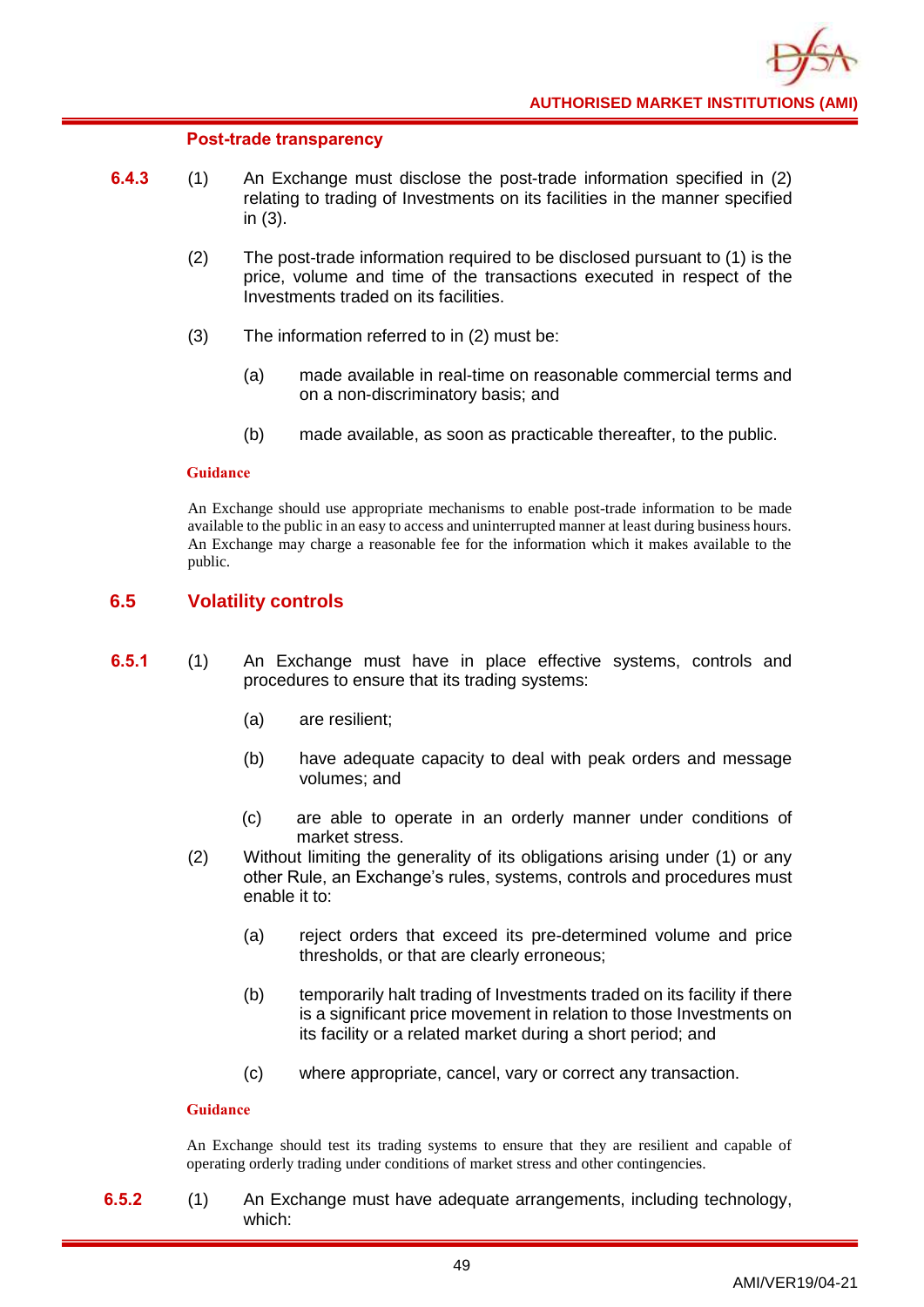- (a) are capable of preventing capacity limits relating to messaging being breached;
- (b) require its Members to apply pre-trade controls to their clients; and
- (c) permit only its Members to modify the parameters of any pre-trade controls.
- (2) An Exchange must make publicly available the details of arrangements it has in place in order to meet the requirement in (1).

- 1. In order to meet the requirements in Rule 6.5.2(1), an Exchange may, within its arrangements:
	- a. include a mechanism for "throttling" orders to prevent breaches of its capacity;
	- b. prohibit "naked" or "unfiltered" access to its facilities by Members' clients where the client orders do not pass through pre-trade controls; and
	- c. include requirements for Members to have appropriate pre-trade controls on the orders of their clients, which include in-built and automatic rejection of orders outside of certain pre-set parameters.
- 2. Pre-trade controls which an Authorised Market Institution requires from its Members should contain:
	- a. price or size parameters: Members should be able to automatically block or cancel orders that do not meet the set price or size parameters either or both on an orderby-order basis or over a specified period of time;
	- b. controls around permission to trade: Members should be able to block or cancel orders immediately as soon as they are made aware that trade permissions of a trader have been breached;
	- c. effective risk management: Members should be able to block or cancel orders automatically where the trades pose risks that compromise the Member's own risk management thresholds. Such controls should be applied as necessary and appropriate to exposures to individual clients or financial instruments or groups of clients or financial instruments, exposures of individual traders, trading desks or the Member as a whole;
	- d. reporting obligations: Members should be obliged to notify the Exchange about significant risks that may affect fair and orderly trading and major incidents as soon as they become aware of such risks or incidents;
	- e. overriding of pre-trade controls: Members should have procedures and arrangements for dealing with orders which have been automatically blocked by the Member's pre-trade controls but which the Member may re-submit. Such procedures and arrangements should serve to alert compliance and risk management staff of the Member that controls have been overridden and require their approval for the overriding of these controls;
	- f. training on order entry procedures: Members should ensure that employees using the order entry system have adequate training on order entry procedures before they are allowed to use Members' order entry systems;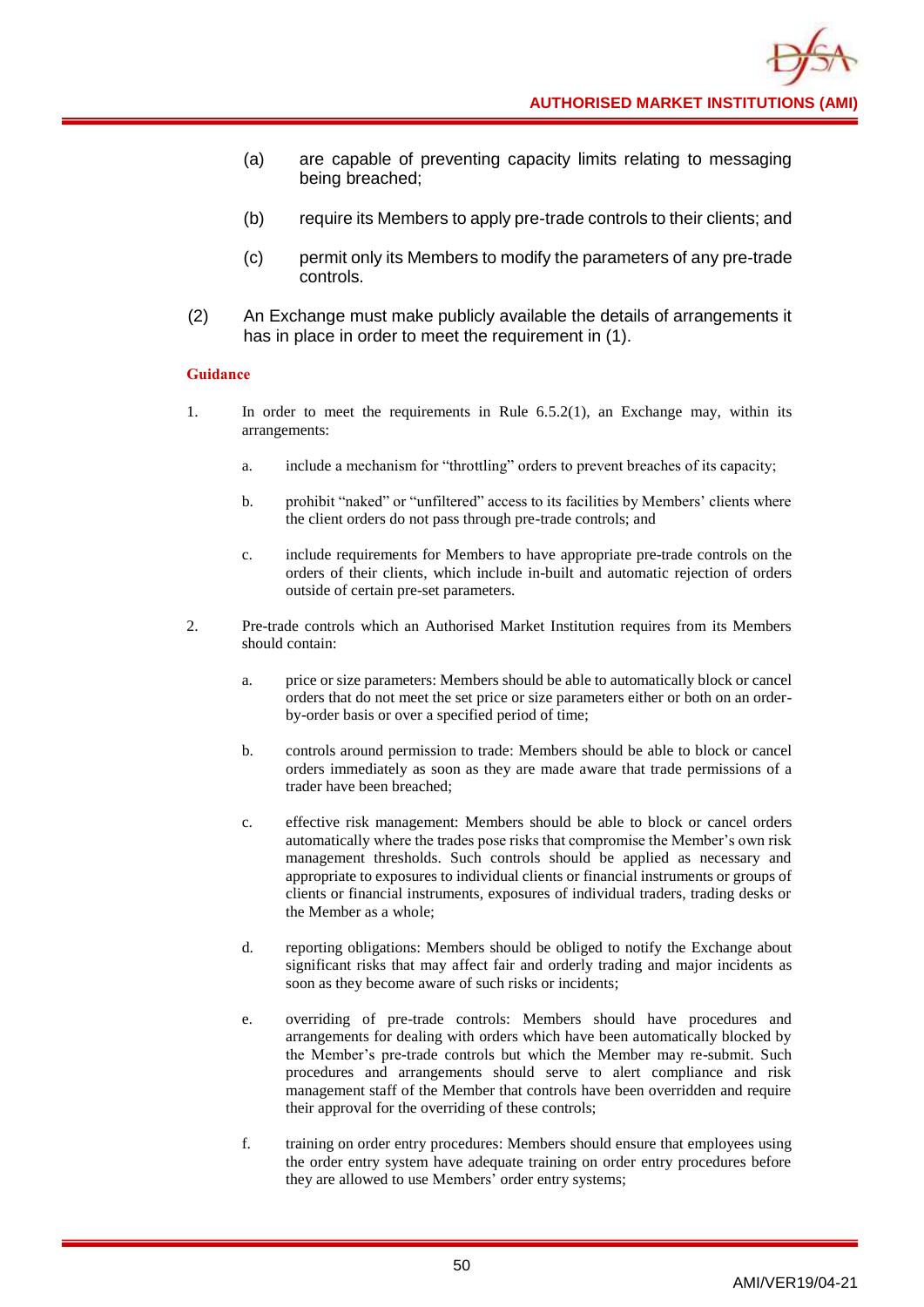

- g. monitoring and accessibility of knowledgeable and mandated staff: Members should monitor their orders to the Exchange in as close to real time as possible, including from a cross-market perspective, for potential signs of disorderly trading. Such monitoring should be conducted by Member's staff who understand its trading flow. They should be accessible to the Exchange and have necessary authority to take necessary and appropriate remedial action. Members should ensure that compliance staff are able to follow closely the Member's electronic trading activity so that they can quickly respond to and correct any failures or regulatory infractions that may take place; and
- h. control of messaging traffic: Members should have control of messaging traffic to the Exchange particularly to ensure any messaging limits imposed by the Exchange on the Members are not exceeded. Messaging limits are limits imposed by an Exchange on its Members for the transmission of orders such as buy or sell to ensure that the Exchange's capacity to deal with such orders is not exceeded.

# **6.6 Error Trade policy**

- **6.6.1** (1) An Exchange must be able to cancel, amend or correct any Error Trades.
	- (2) An Error Trade is the execution of an order resulting from:
		- (a) an erroneous order entry;
		- (b) malfunctioning of the system of a Member or of the Authorised Market Institution; or
		- (c) a combination of (a) and (b).
	- (3) For the purposes of (1), an Exchange's Business Rules must include a comprehensive Error Trade policy which sets out clearly the extent to which transactions can be cancelled by the Exchange at its sole discretion, at the request of a Member or by mutual consent of the Members involved.
	- (4) An Exchange must have adequate systems and controls to:
		- (a) prevent or minimise Error Trades;
		- (b) promptly identify and rectify Error Trades where they occur; and
		- (c) identify whether Error Trades are related to disorderly market activity.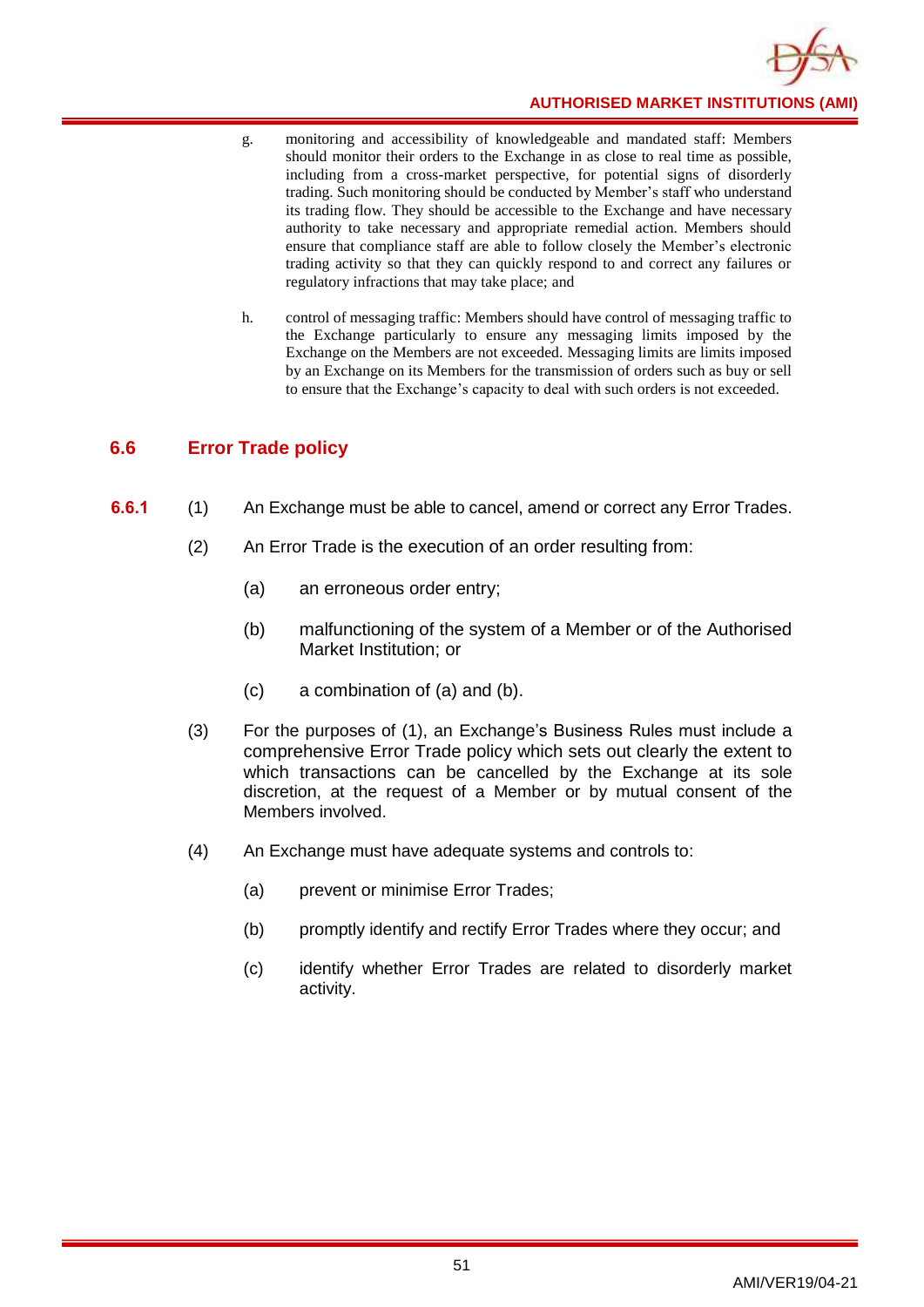When assessing whether an Exchange has an appropriate and adequate Error Trade policy, the DFSA will consider whether the rules and procedures included in the Business Rules:

- a. are adequate and, where prevention is not possible, minimise the impact of Error Trades;
- b. are sufficiently flexible in the design to address varying scenarios;
- c. establish a predictable and timely process for dealing with Error Trades, including measures specifically designed to detect and identify Error Trade messages to market users;
- d. promote transparency to market users with regard to any cancellation decisions involving material transactions resulting from the invocation of the Error Trade policy;
- e. include adequate surveillance conducted in the markets to detect Error Trades;
- f. promote predictability, fairness and consistency of actions taken under the Error Trade policy; and
- g. enable sharing of information with other markets, when possible, concerning the cancellation of trades.

# **6.7 Short selling and position management**

- **6.7.1** (1) An Exchange must have in place effective systems, controls and procedures to monitor and manage:
	- (a) Short Selling in Securities; and
	- (b) risks arising from position concentrations.
	- (2) For the purposes of (1), an Exchange must have adequate powers over its Members to address risks to an orderly functioning of its facilities arising from unsettled positions in Investments.
	- (3) Short Selling for the purposes of this Rule constitutes the sale of a Security by a Person who does not own the Security at the point of entering into the contract to sell.

- 1. An Exchange should, when developing its controls and procedures with regard to Short Selling and position management, have regard to:
	- a. its own settlement cycle, in order to ensure that any Short Selling activities on its facilities do not result in any delay or prevent effective settlement within such cycle; and
	- b. orderly functioning of its facilities, to ensure that any long or short position concentration on Investments that remain unsettled does not interrupt such functioning.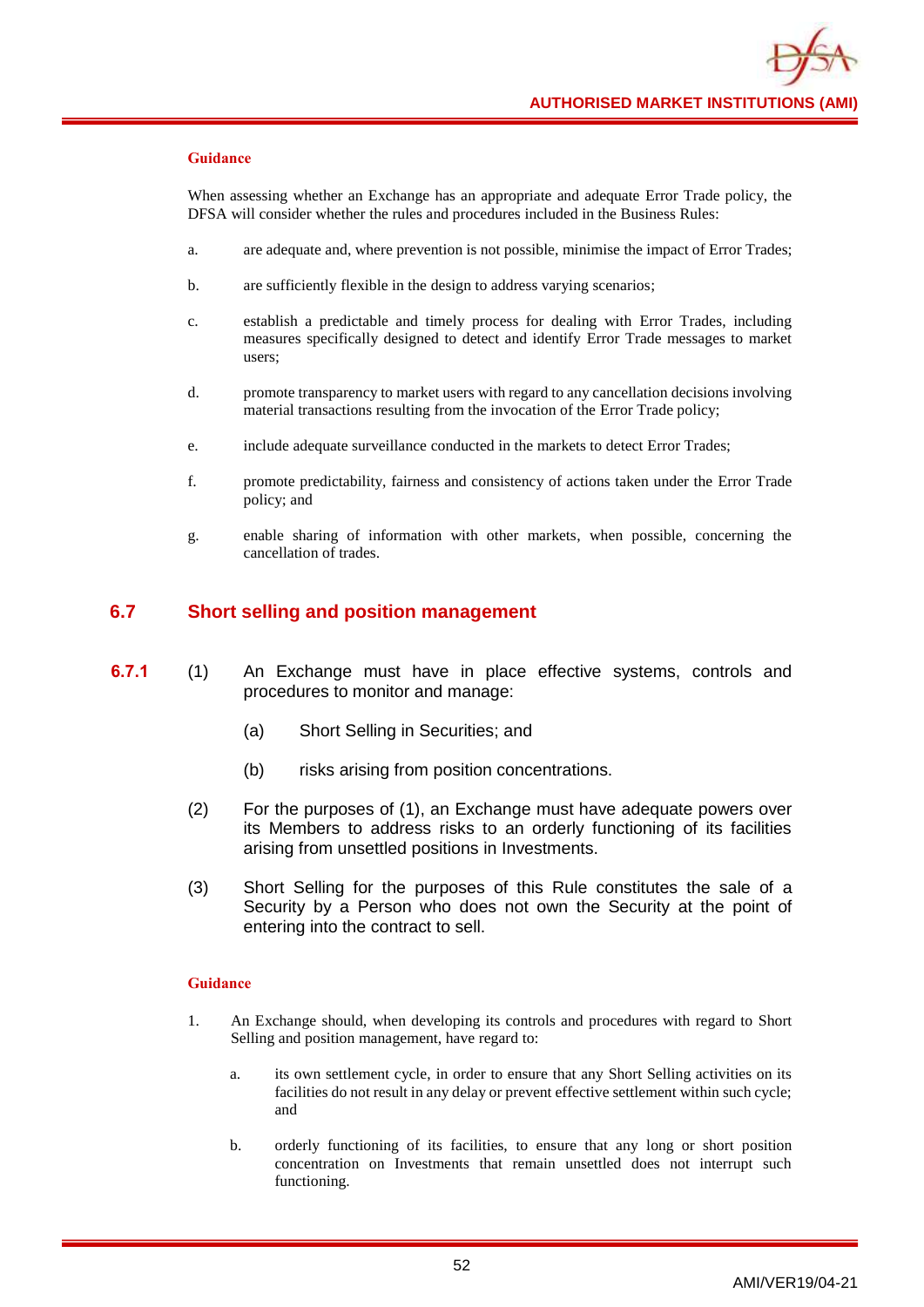- 2. Examples of circumstances that would not be treated as short selling in Rule 6.7.1(3) include where the seller:
	- a. has entered into an unconditional contract to purchase the relevant Securities but has not received their delivery at the time of the sale;
	- b. has title to other securities which are convertible or exchangeable for the Securities to which the sale contract relates;
	- c. has exercised an option to acquire the Securities to which the sale contract relates;
	- d. has rights or warrants to subscribe and receive Securities to which the sale contract relates; and
	- e. is making a sale of Securities that trades on a "when issued" basis and has entered into a binding contract to purchase such Securities, subject only to the condition of issuance of the relevant Securities.

# **6.8 Foreign ownership restrictions**

- **6.8.1** (1) An Exchange may admit to trading on its facilities Investments which are subject to foreign ownership restrictions where it has in place adequate and effective arrangements to:
	- (a) monitor applicable foreign ownership restrictions; and
	- (b) promptly identify and take appropriate action where any breaches, or likely breaches, of such restrictions occur or are about to occur, so as to ensure that there is no undue interruption or negative impact on its trading activities.
	- (2) For the purposes of (1), the arrangements of an Exchange must include:
		- (a) requirements applicable to issuers and other Persons responsible for the relevant Investments to:
			- (i) make available to the Exchange information relating to any ownership restrictions applicable to the Investments; and
			- (ii) take such action as appropriate to remedy any breaches as soon as practicable;
		- (b) mechanisms to access current information relating to ownership of the relevant Investments, including any beneficial owners;
		- (c) appropriate public disclosure of information where ownership restrictions are, or are about to be, breached;
		- (d) mechanisms to suspend trading in the relevant Investments where the ownership restrictions are, or are about to be, breached; and
		- (e) mechanisms to reinstate trading where ownership restrictions are no longer in breach.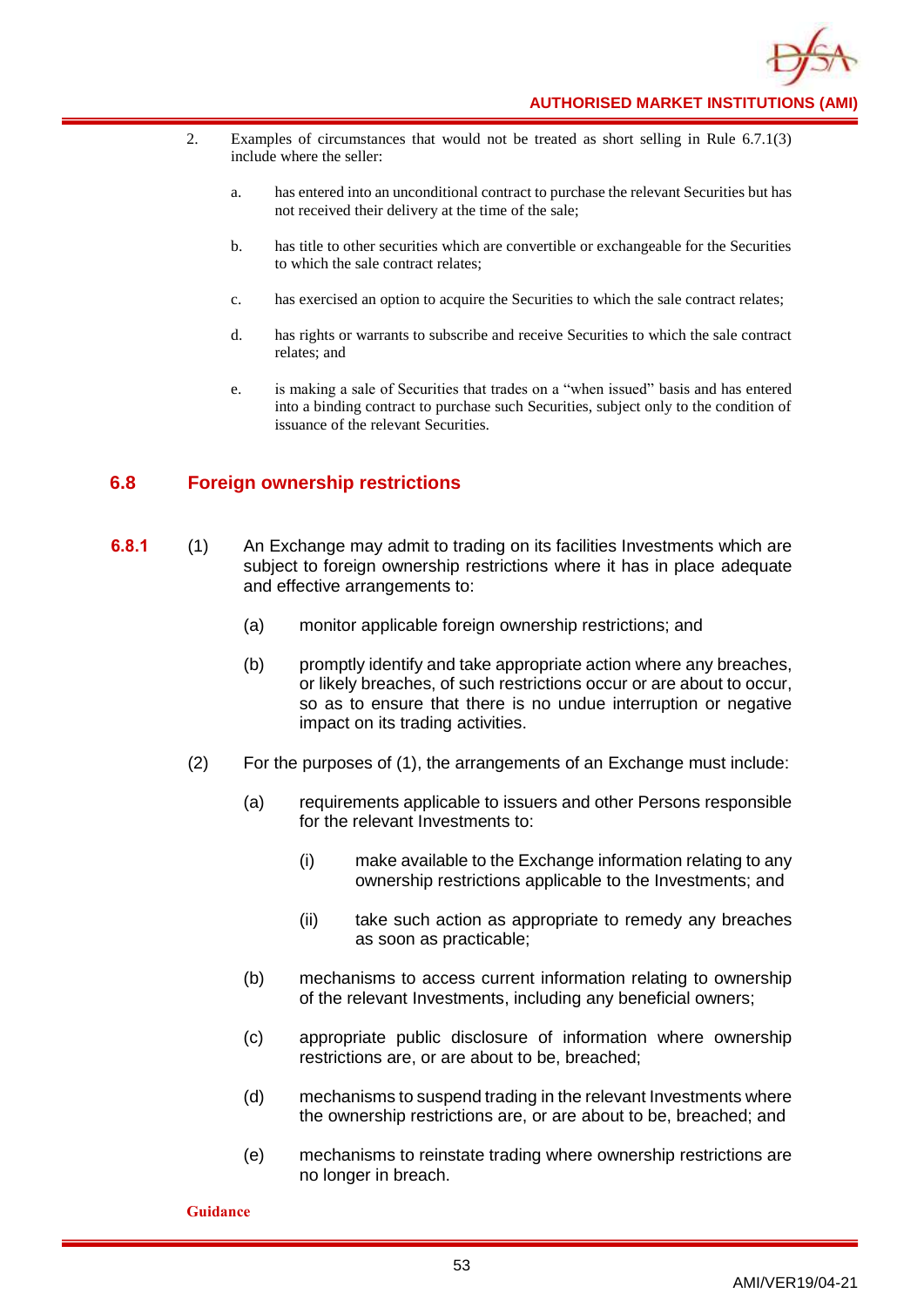- 1. An Exchange is required, as part of information to be provided to the DFSA, to promptly inform the DFSA where breaches of the ownership restrictions occur. See section 9.8.
- 2. An Exchange should establish appropriate thresholds at which an early warning system and subsequent public disclosure is triggered relating to foreign ownership restrictions. Such thresholds should be set at intervals/levels, taking into account the patterns of trading in the relevant Investments and other factors which enable the Exchange to take preventative measures before the breaches occur.

# **6.9 Liquidity incentive schemes**

- **6.9.1** (1) An Exchange must not introduce a liquidity incentive scheme unless:
	- (a) participation in such a scheme is limited to:
		- (i) a Member of the Exchange; or
		- (ii) any other Person where:
			- (A) the Exchange has undertaken due diligence to ensure that the Person is of sufficient good repute and has adequate competencies and organisational arrangements; and
			- (B) the Person has agreed in writing to comply with the Business Rules of the Exchange so far as those rules are applicable to that Person's activities; and
	- (b) it has obtained the DFSA's prior written approval for the scheme.
	- (2) For the purposes of this section, a liquidity incentive scheme means an arrangement designed to provide liquidity in the market or in relation to a particular Investment or class of Investments.
	- (3) An Exchange must, at least 10 business days prior to the introduction of a liquidity incentive scheme referred to in (1), lodge with the DFSA a notification containing:
		- (a) the details of the relevant scheme;
		- (b) the benefits to the Exchange and its Members and other users resulting from the scheme;
		- $(c)$  a certification by it that the requirements in  $(1)(a)$  have been fully met; and
		- (d) the date on which the scheme is intended to become operative.
	- (4) The DFSA will, within 10 business days of receiving the notification referred to in (3), approve the proposed liquidity incentive scheme unless it has reasonable grounds to believe that the introduction of the scheme is reasonably likely to be detrimental to the existence of Proper Markets. Where the DFSA does not approve the proposed liquidity incentive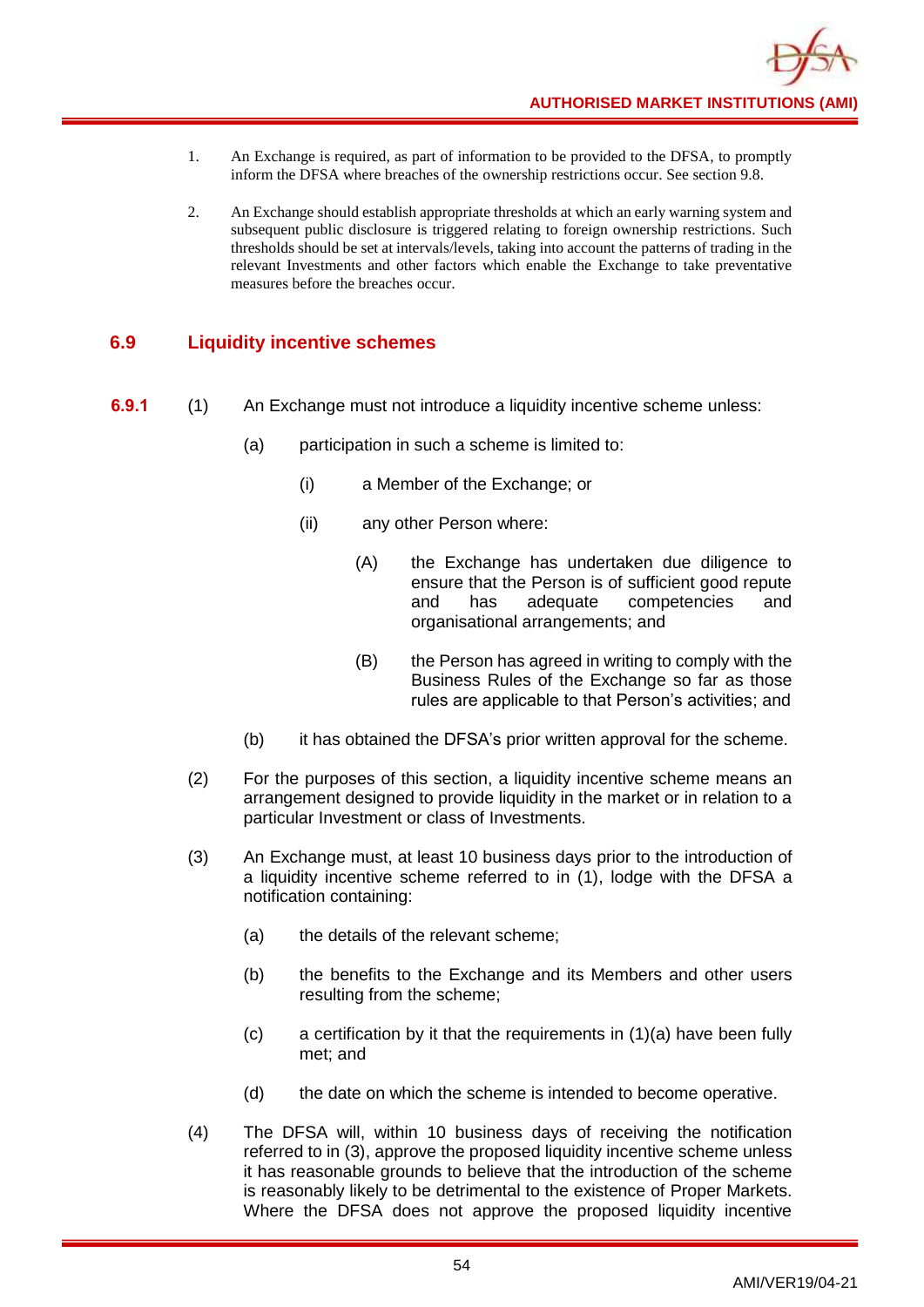

scheme, it will notify the Exchange of its objections to the introduction of the proposed liquidity incentive scheme, and its reasons for that decision.

- (5) If the DFSA decides to exercise its power under (4) not to approve a proposed liquidity incentive scheme, the Exchange may refer the matter to the FMT for review.
- (6) An Exchange must, as soon as practicable, announce the introduction of the liquidity incentive scheme, including the date on which it becomes operative and any other relevant information.

### **Guidance**

- 1. Examples of liquidity incentive schemes are arrangements under which an Exchange offers to market makers rebates, stipends, waivers of membership or transaction fees and other financial incentives, including payments for routing order flows or other forms of soft dollar benefits.
- 2. The period of 10 business days referred to in Rule 6.9.1(4) will commence to run from the date on which all the information relating to the liquidity incentive scheme as specified in Rule 6.9.1(3) has been provided to the DFSA.
- 3. For the purposes of certifying that a Person meets the criteria set out in Rule 6.9.1(a)(ii), an Exchange should undertake:
	- a. a verification of the identity of the relevant Person and its beneficial owners and directors for the purposes of applicable AML requirements;
	- b. an assessment of the character and good standing, as well as the knowledge, experience and skills, of the Person and its directors and relevant Employees; and
	- c. the adequacy of the control framework created by the Person in respect of the liquidity incentive scheme to ensure that trading occurs in accordance with the Business Rules of the Exchange.
- 4. An Exchange is not required, pursuant to Rule 6.9.1(6), to make public disclosure of any details about the liquidity incentive scheme where such information is reasonably regarded as commercially sensitive information. However, is should make such disclosure as it deems appropriate to keep its market well informed about the introduction of the scheme.

# **6.10 Clearing and settlement arrangements**

- **6.10.1** An Exchange must:
	- (a) ensure that there are satisfactory arrangements in place for securing the timely discharge of the rights and liabilities of the parties to transactions conducted on or through its facilities; and
	- (b) inform its Members and other participants of the arrangements referred to in (a).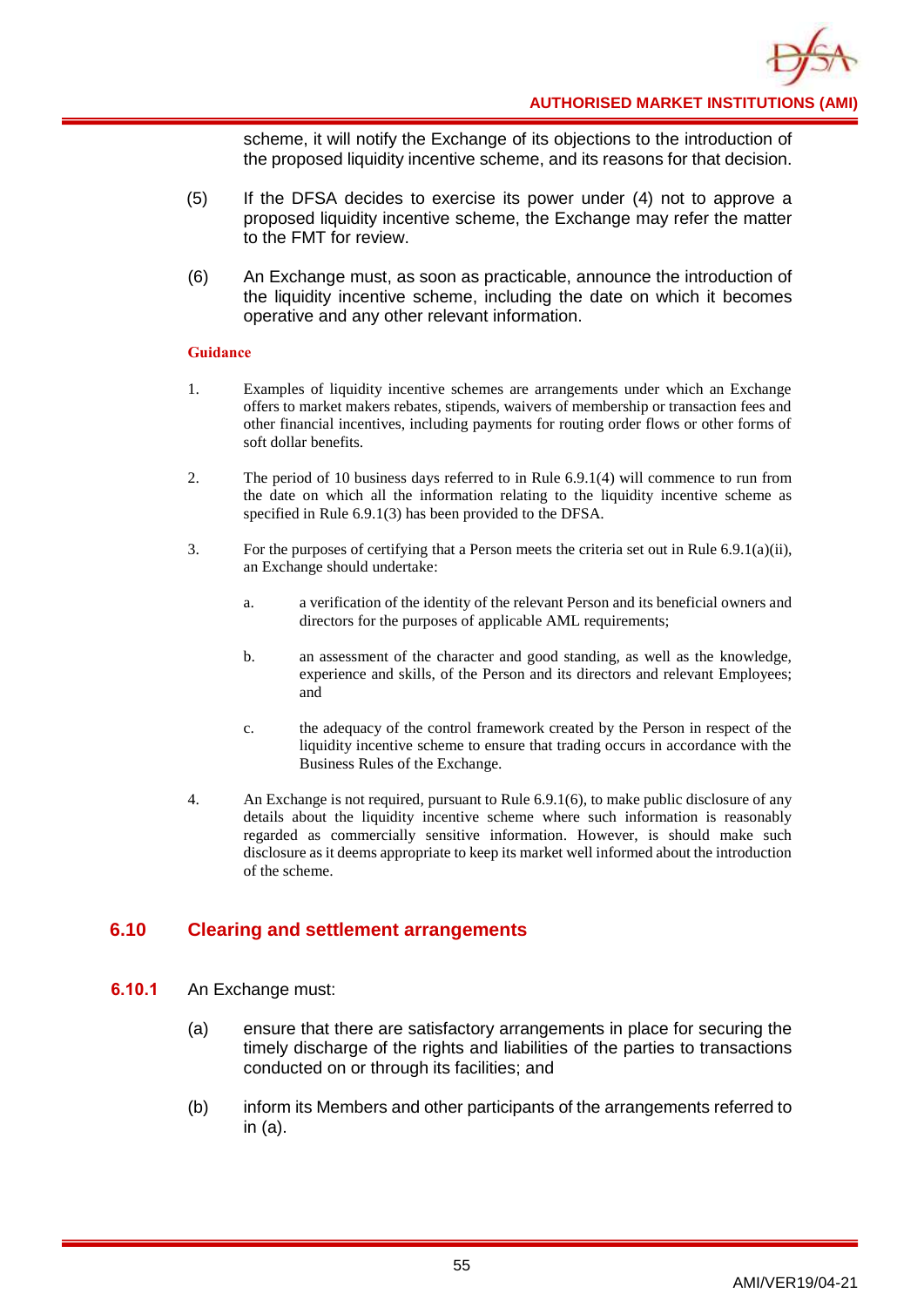# **6.11 Listing Rules**

# **Application**

- **6.11.1** (1) The requirements in this section apply, subject to (2), to an Exchange which maintains or proposes to maintain its own Official List of Securities.
	- (2) The requirement in Rule 6.11.8(1) applies to a Person who wishes to have Securities included in an Official List of Securities.

# **General requirements relating to listing rules**

- **6.11.2** (1) An Exchange wishing to admit Securities to its own Official List of Securities must:
	- (a) have listing rules which meet the requirements in Rule 6.11.3; and
	- (b) ensure that its listing rules are approved by the DFSA.
	- (2) Any amendment to an Exchange's listing rules must, prior to the amendment becoming effective, have been:
		- (a) made available for a reasonable period of time to the market for consultation; and
		- (b) approved by the DFSA.
	- (3) In urgent cases, the DFSA may, on written application by the Authorised Market Institution, dispense with requirement in (2)(a).
	- (4) The procedures in Schedule 3 to the Regulatory Law apply to a decision of the DFSA under this Rule not to approve a proposed listing rule or an amendment to a listing rule.
	- (5) If the DFSA decides to exercise the power under this Rule not to approve a proposed listing rule or an amendment to a listing rule, the Authorised Market Institution may refer the matter to the FMT for review.

## **Publication of listing rules**

- **6.11.3** (1) An Exchange must publish, and make freely available, its listing rules.
	- (2) Where an Exchange has made any amendments to its listing rules, it must have adequate procedures for notifying users of such amendments.

# **Content of listing rules**

- **6.11.4** (1) The listing rules of an Exchange must be clear, fair and legally enforceable and contain provisions dealing with:
	- (a) procedures for admission of Securities to its Official List of Securities including;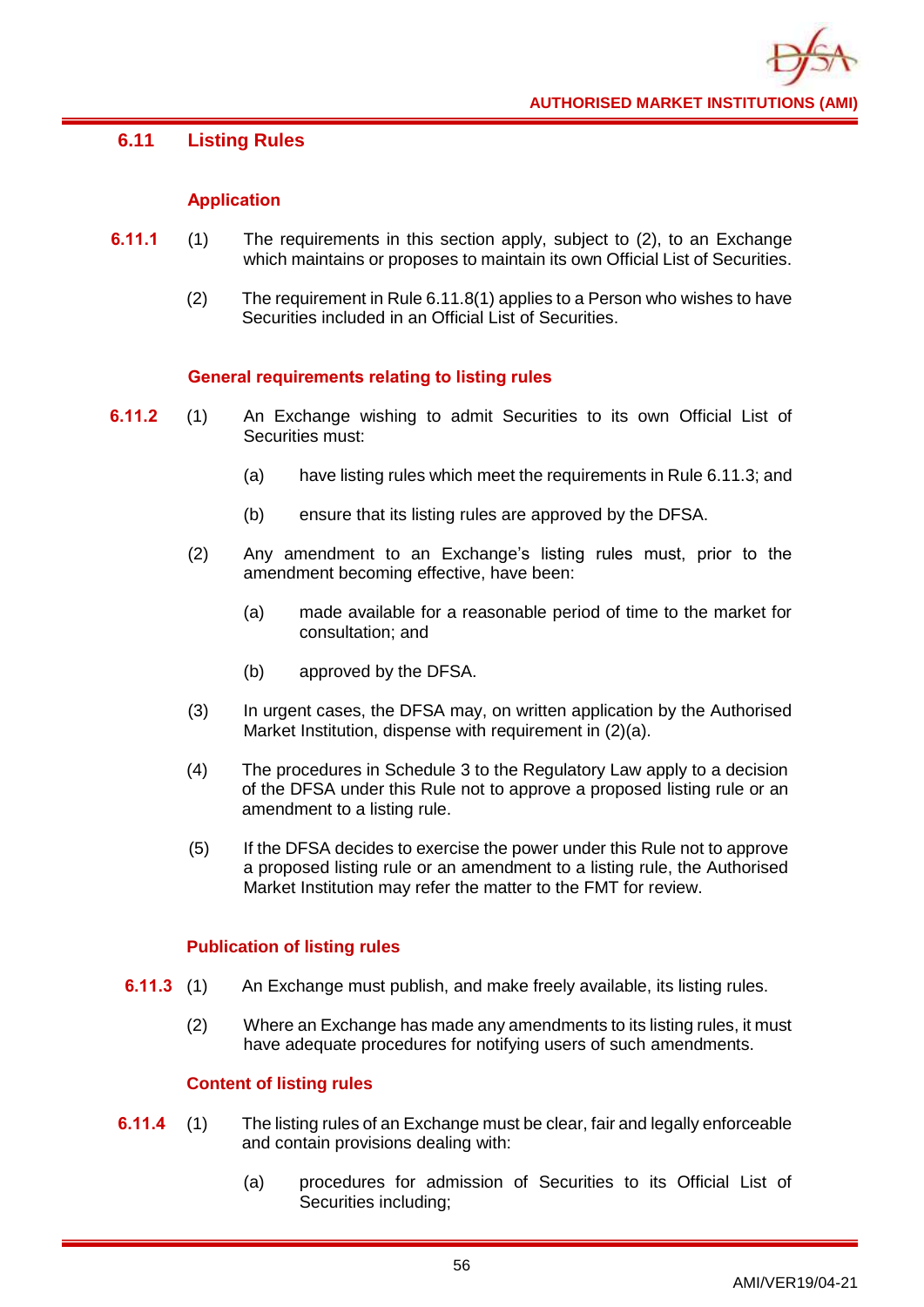

- (i) requirements to be met before Securities may be granted admission to its Official List of Securities; and
- (ii) agreements in connection with admitting Securities to its Official List of Securities;
- (b) effective enforcement of the agreements referred to in (a)(ii);
- (c) procedures for suspension and delisting of Securities from its Official List of Securities;
- (d) the imposition on any Person of obligations to observe specific standards of conduct or to perform, or refrain from performing, specified acts, reasonably imposed in connection with the admission of Securities to its Official List of Securities or continued admission of Securities to its Official List of Securities;
- (e) penalties or sanctions which may be imposed by an Exchange or the DFSA for a breach of the listing rules;
- (f) procedures or conditions which may be imposed, or circumstances which are required to exist, in relation to matters which are provided for in the listing rules:
- (g) actual or potential conflicts of interest that have arisen or might arise when a Person seeks to have Securities admitted to its Official List of Securities; and
- (h) such other matters as are necessary or desirable for the proper operation of the listing rules and process.
- (2) Without prejudice to the requirements in (1), the listing rules of the Exchange must also include, where appropriate to the type the Securities being admitted to its Official List of Securities, requirements in respect of:
	- (a) an issuer's financial reporting and, in particular how regular reports are made and the international accounting standards to which they comply;
	- (b) auditing standards;
	- (c) an issuer's track record in terms of profit or operating history;
	- (d) the percentage of Securities in a class of Securities which can be considered as in free float;
	- (e) any restrictions that may exist on transferability; and
	- (f) any other matter deemed necessary by the DFSA.
- **6.11.5** An Exchange must have adequate systems and controls to comply with the requirements that are applicable to it in respect of an Official List of Securities maintained by itself or by the DFSA for the purposes of trading of Securities using its facilities.

# **Compliance with listing rules**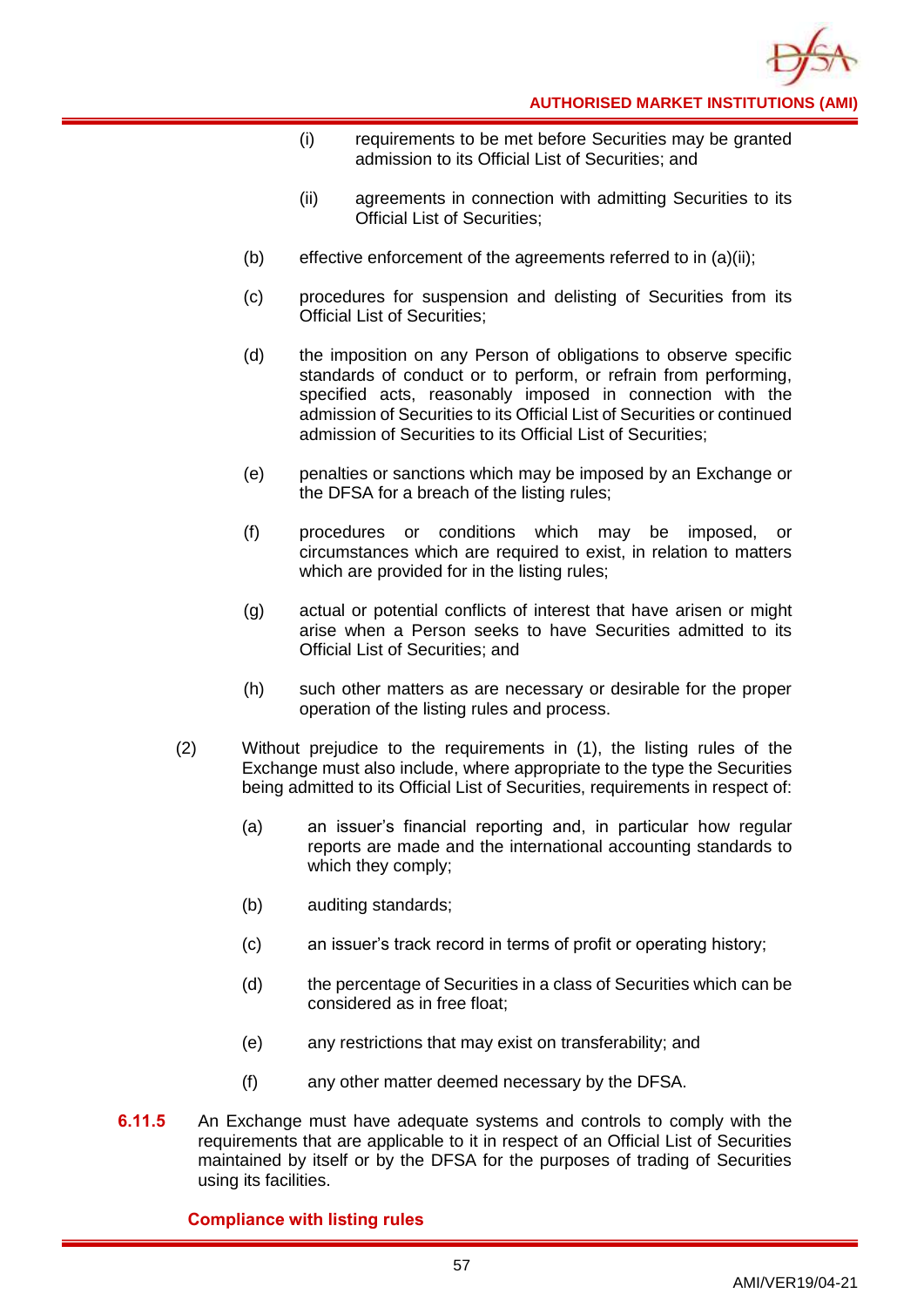- **6.11.6** (1) An Exchange which has an endorsement on its Licence authorising it to maintain an Official List of Securities must ensure the function is properly and independently operated.
	- (2) An Exchange must have procedures in place to ensure that:
		- (a) its listing rules are monitored and enforced; and
		- (b) complaints regarding Persons subject to the listing rules are investigated.
- **6.11.7** An Exchange must ensure that:
	- (a) where appropriate, disciplinary action can be carried out and financial and other types of penalties can be imposed on Persons subject to the listing rules; and
	- (b) adequate appeal procedures are in place.

In determining whether an Exchange can effectively monitor its listing rules, the DFSA will consider amongst other things:

- a. the oversight of the Official List of Securities;
- b. the range of powers the Exchange retains over Persons with Securities admitted to its Official List of Securities which should include the ability to suspend, restore from suspension and de-list Securities from the Official List of Securities in accordance with this module; and
- c. the disciplinary procedures which have been established to take disciplinary action, including a fair and clear policy on any financial penalties which may be imposed, and the appeal processes.

## **Admission to an Official List of Securities**

- 1. The DFSA has powers under Article 34 of the Markets Law in relation to the admission of Securities to an Official List of Securities maintained by an Authorised Market Institution. Under that Article the DFSA may:
	- a. object to an admission of Securities to an Official List of Securities; or
	- b. impose conditions or restrictions on an admission of Securities to an Official List of Securities .
- 2. Where the DFSA objects to an application for an admission of Securities to an Official List of Securities, the Exchange is prohibited from admitting Securities to its Official List of Securities by virtue of Article 34 of the Markets Law.
- 3. Pursuant to Article 34(7) of the Markets Law, the FMT may hear and determine any reference in relation to a decision by the DFSA to object or impose conditions or restrictions upon an admittance of Securities to an Official List of Securities.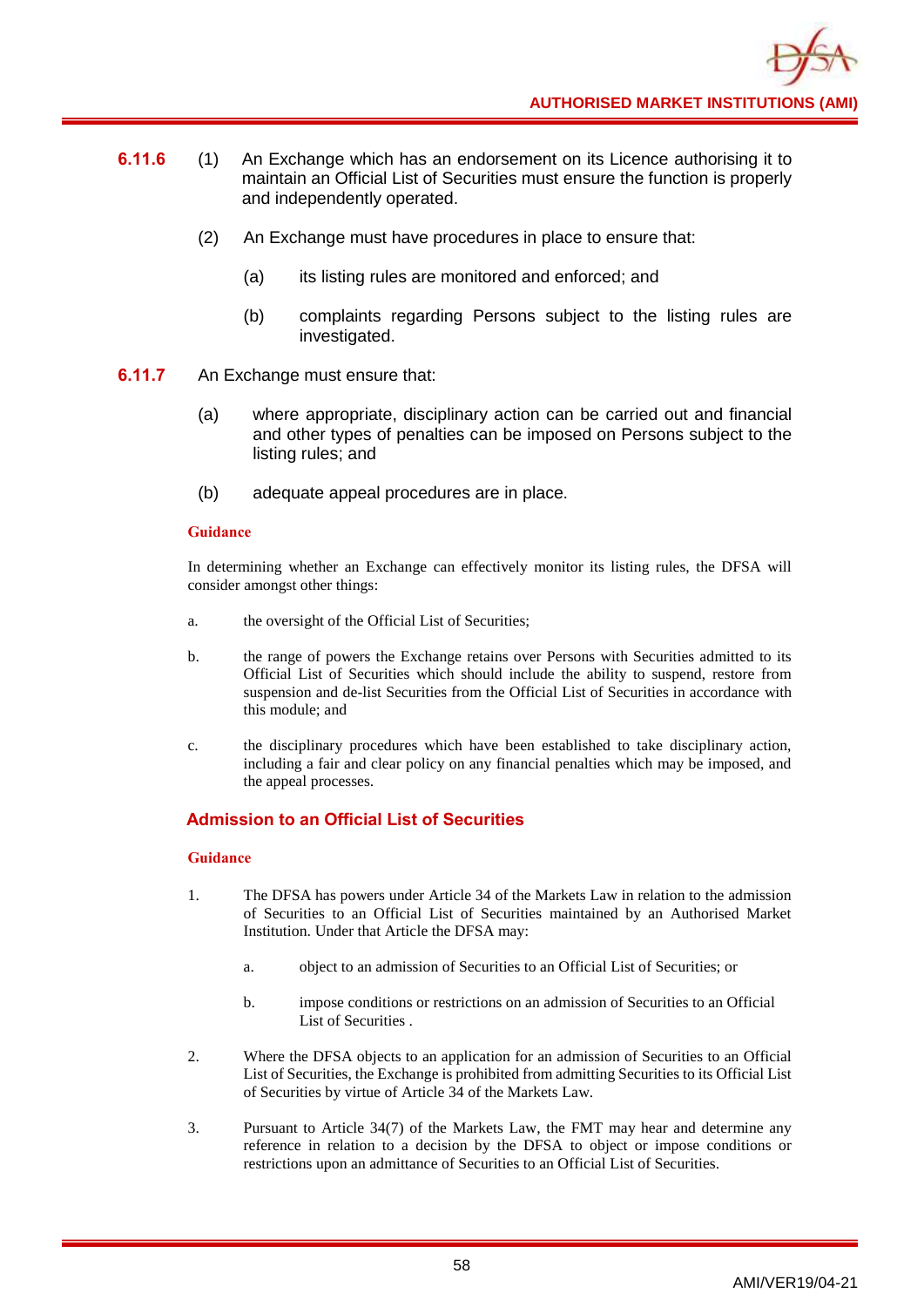

4. The DFSA expects to exercise these powers rarely. An Exchange is responsible for assessing applications to its Official List of Securities. This section sets out the process for dealing with applications for admission.

## **Application for admission of Securities to an Official List of Securities**

- **6.11.8** (1) Applications for the admission of Securities to an Official List of Securities must be made by the issuer of the Securities, or by a third party on behalf of and with the consent of the issuer of the Securities.
	- (2) An Exchange must, before granting admission of any Securities to an Official List of Securities maintained by it:
		- (a) be satisfied that the applicable requirements, including those in its listing rules, have been or will be fully complied with in respect of those Securities; and
		- (b) comply with the requirements relating to notification to the DFSA in Rule 6.11.9(1).
	- (3) An Exchange must notify an applicant in writing of its decision in relation to the application for admission of Securities to its Official List of Securities.
- **6.11.9** (1) Subject to (2), at least 5 business days prior to an admission of Securities to its Official List of Securities, an Exchange must provide the DFSA with notice of the decision and include the following information in the notification:
	- (a) a copy of the listing application;
	- (b) a copy of the assessment of the listing application carried out by the Exchange; and
	- (c) any information requested by the DFSA.
	- (2) An Exchange must immediately notify the DFSA of any decision to suspend, restore from suspension or de-list any Securities from its Official List of Securities and the reasons for the decision.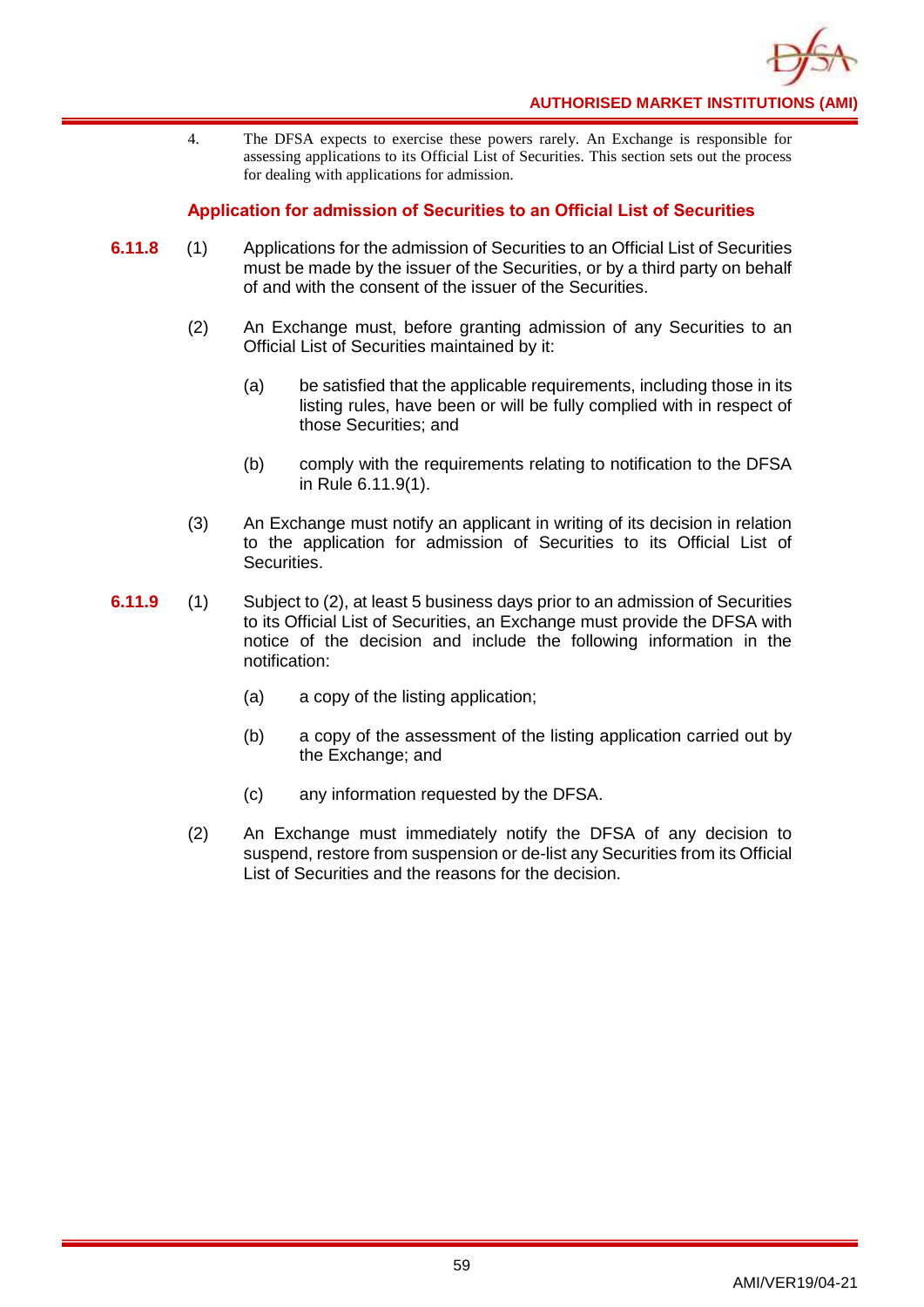# **7. ADDITIONAL LICENSING REQUIREMENTS FOR OPERATING A CLEARING HOUSE**

# **7.1 Application**

- **7.1.1** (1) This chapter applies, subject to (3), to an Authorised Market Institution Operating a Clearing House and an applicant for such a Licence.
	- (2) In this chapter, a reference to a "Clearing House" is a reference to a Person in (1), except where specific reference is made to:
		- (a) a Central Counterparty (CCP);
		- (b) a Securities Settlement System (SSS); or
		- (c) a Central Securities Depository (CSD).
	- (3) Specific references in this chapter to a Clearing House undertaking any of the functions specified in (2)(a) to (c) apply only in respect of that function.

## **Guidance**

- 1. The Financial Service of Operating a Clearing House is defined in GEN Rule 2.18.1(1). This definition provides that Operating a Clearing House can be carried on by either the operator becoming a Central Counterparty (CCP) or by operating a Securities Settlement System (SSS) (i.e. a system that enables Investments to be transferred and settled by book entry), regardless of whether or not such a Person also acts as a Central Securities Depository (CSD) in respect of Securities cleared or settled on its facility and similar facilities.
- 2. Where a Clearing House undertakes the function of acting as a CSD under its own Licence, the additional requirements in section 7.4 apply to it. The function of CSD may also be carried out by an Authorised Firm licensed to carry on the Financial Service of Providing Custody. See GEN definition in Rule 2.13.1(3). Such a firm is subject to similar requirements as in section 7.4, which are set out in COB section 10.2.
- 3. Where a Clearing House which did not at the time of licensing carry on CSD functions wishes to do so subsequently, it needs to apply to the DFSA for approval under Rule 4.3.1, as it is a material change to its current arrangements.

# **7.2 Risk management**

- 1. An Authorised Market Institution which operates a Clearing House is subject to the management, systems and controls requirements in GEN chapter 5. These provisions require such an Authorised Market Institution to establish and maintain risk management systems and controls to enable it to identify, assess, mitigate, control and monitor the risks to which it is exposed and to develop and implement policies and procedures to manage the risks to which it and the users of its facilities are exposed.
- 2. The requirements set out below augment the GEN obligations referred to in 1.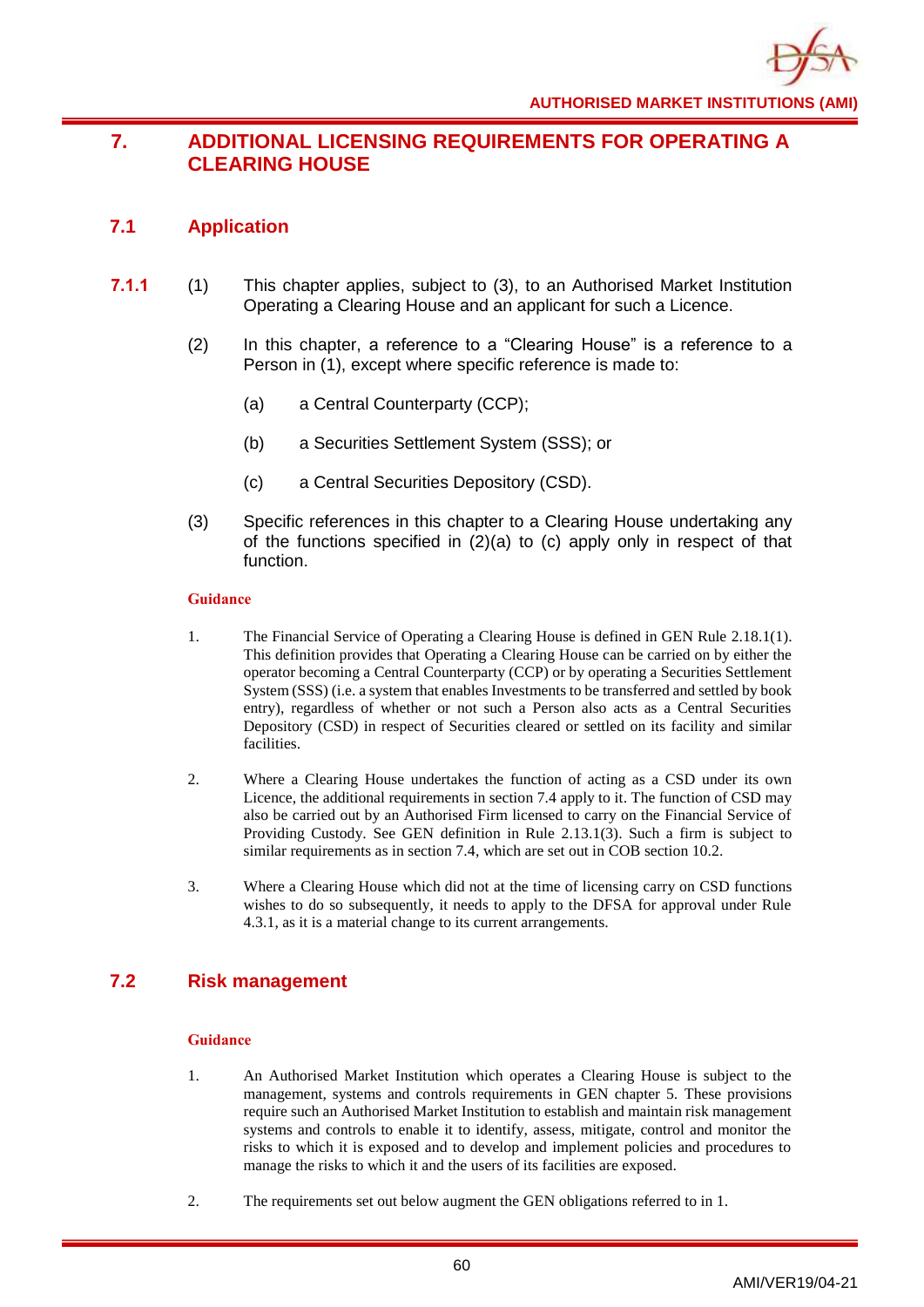## **Risk management framework**

- **7.2.1**. (1) A Clearing House must have a comprehensive risk management framework (i.e. detailed policies, procedures and systems) capable of managing legal, credit, liquidity, operational and other risks to which it is exposed.
	- (2) The risk management framework in (1) must:
		- (a) encompass a regular review of material risks to which the Clearing House is exposed and the risks posed to other market participants resulting from its operations; and
		- (b) be subject to periodic review as appropriate to ensure that it is effective and operating as intended.

### **Guidance**

- 1. The risk management framework should, for the purposes of Rule  $7.2.1(2)(a)$ , identify scenarios that may potentially prevent a Clearing House from being able to provide its critical operations and services as a going concern and assess the effectiveness of a full range of options for recovery or orderly wind-down.
- 2. A Clearing House should prepare appropriate plans for resumption of its operations in such scenarios and, where it is not possible to do so, for an orderly wind-down of the operations of the Clearing House premised on the results of such assessments.
- 3. Such procedures should also include appropriate early notification to the DFSA and other regulators as appropriate. See also the requirements in section 9.8 relating to disclosure to the DFSA.
- 4. A Clearing House should also, to the extent possible, provide incentives to Members and other market participants to manage and contain the risks they pose to the orderly and efficient operations of the Clearing House. Those may include financial penalties to Members and other participants that fail to settle Investments in a timely manner or to repay intraday credit by the end of the operating day.

## **Legal risk**

- **7.2.2** (1) A Clearing House must have a well-founded, clear, transparent, and enforceable legal basis for each material aspect of its activities in all relevant jurisdictions.
	- (2) A Clearing House must have adequate rules and procedures, including contractual arrangements, which are legally enforceable.
	- (3) A Clearing House that operates in multiple jurisdictions must:
		- (a) identify and mitigate the risks arising from doing business in the relevant jurisdictions, including those arising from conflicting laws applicable in such jurisdictions; and
		- (b) ensure the arrangements referred to in (2) provide a high degree of certainty that actions taken by the Clearing House under its rules and procedures will not be reversed, stayed or rendered void.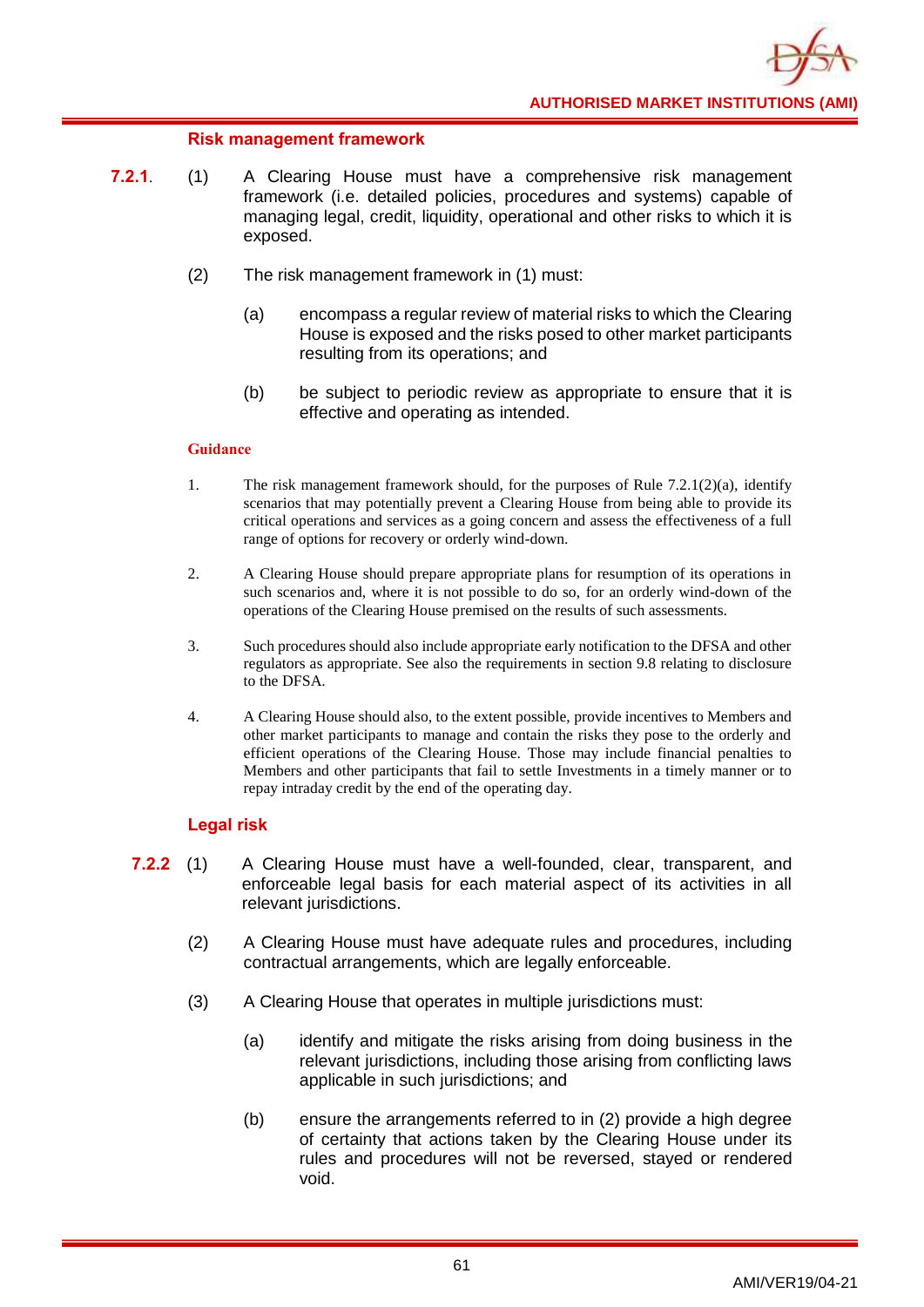- 1. This Rule is designed to address legal risks faced by a Clearing House, particularly where it operates in multiple jurisdictions. For example, an unexpected application of a law or regulation may render a contract between itself and a counterparty void or unenforceable, thereby leading to a loss.
- 2. A Clearing House should be able to demonstrate to the DFSA that the legal basis on which it operates, including in multiple jurisdictions, is well founded. A well founded legal basis would generally include well defined rights and obligations of the Clearing House, its Members and other users, including its service providers such as custodians and settlement banks, or would provide a mechanism by which such rights and obligations can be ascertained. This would enable the Clearing House to identify and address risks that arise from its operations involving such parties.
- 3. A Clearing House should, in order to form clear views about the legally binding nature of its contractual arrangements in the relevant jurisdictions, obtain independent legal opinions as appropriate to its activities. Such legal opinions should, to the extent practicable, confirm the enforceability of the rules and procedures of the Clearing House in the relevant jurisdictions and be made available to the DFSA upon request.
- 4. A Clearing House may be conducting its activities in multiple jurisdictions in circumstances such as:
	- a. where it operates through linked CCPs, SSSs or CSDs;
	- b. where its Members and other participants are incorporated, located, or otherwise conducting business in jurisdictions outside the DIFC; or
	- c. where any collateral provided is located or held in a jurisdiction outside the DIFC.

## **Liquidity risk**

- **7.2.3** (1) A Clearing House must:
	- (a) determine the amount of its minimum liquid resources;
	- (b) maintain sufficient liquid resources to be able to effect same-day, intra-day or multi-day settlement, as applicable, of its payment obligations with a high degree of confidence under a wide range of potential stress scenarios;
	- (c) ensure that all resources held for the purposes of meeting its minimum liquid resource requirement are available when needed;
	- (d) have a well-documented rationale to support the amount and form of total liquid resources it maintains for the purposes of (b) and (c); and
	- (e) have appropriate arrangements in order to be able to maintain, on an on-going basis, such amount and form of its total liquid resources.
	- (2) A Clearing House must have a robust framework for managing its liquidity risks. Such a framework must enable it to manage liquidity risks arising from its Members and other participants on its facilities, and any other involved parties, such as settlement banks, custodian banks, liquidity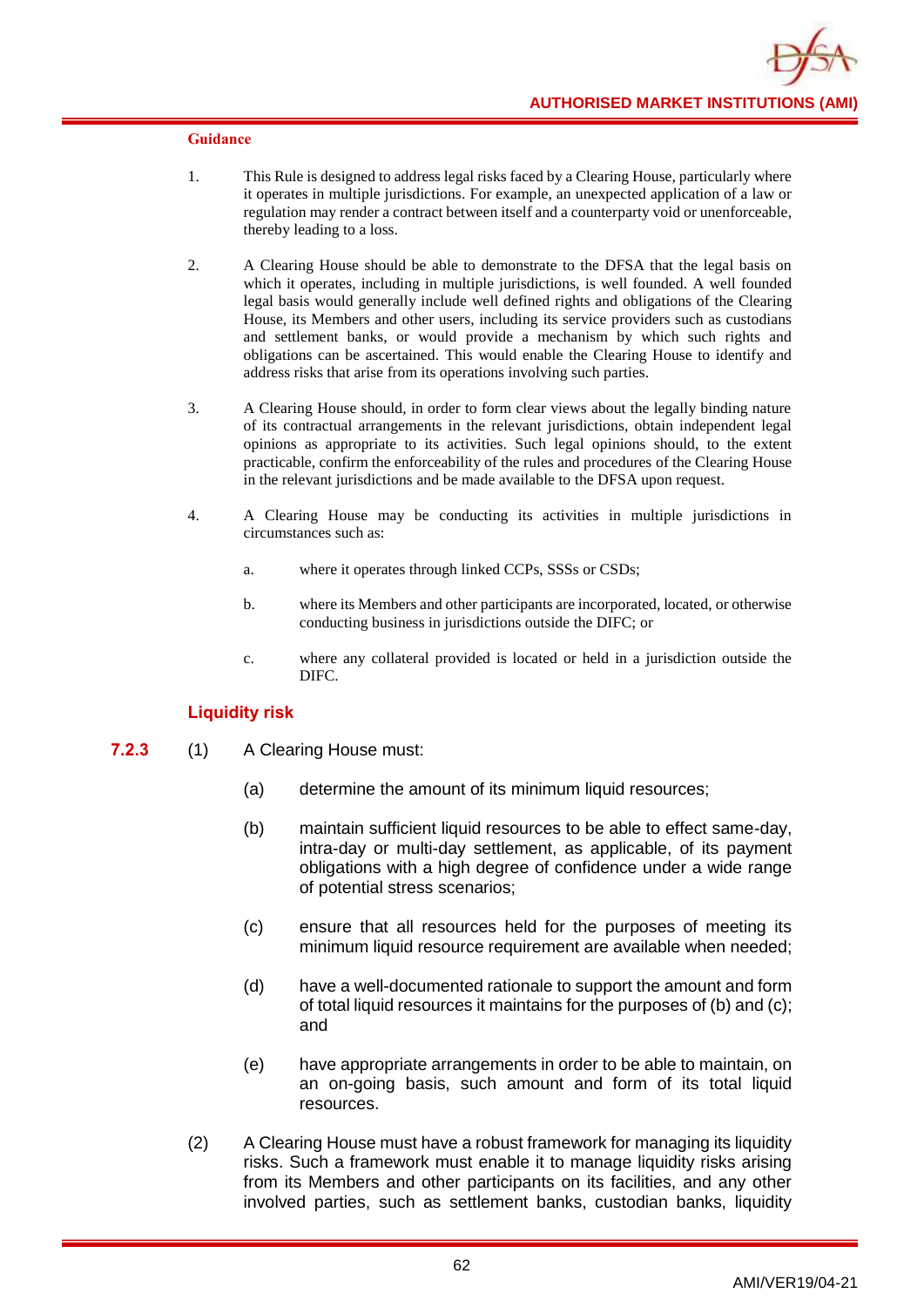providers ("Members and other involved parties"). For that purpose, the framework must, at a minimum, include:

- (a) rules and procedures that:
	- (i) enable it to meet its payment obligations on time following any individual or combined default of its Members and other involved parties; and
	- (ii) address unforeseen and potentially uncovered liquidity shortfalls to avoid unwinding, revoking, or delaying the settlement of its payment obligations arising under the same-day, intraday or multiday settlement obligations, as applicable;
- (b) effective operational and analytical tools to identify, measure and monitor its settlement and funding flows on an on-going and timely basis; and
- (c) rigorous due diligence procedures relating to its liquidity providers to obtain a high degree of confidence that each provider (whether the provider is a Member or other participant using its facilities or an external party) has:
	- (i) sufficient information to assess, understand and manage its own liquidity risks; and
	- (ii) the capacity to perform as required under their commitment.
- (3) A Clearing House must regularly:
	- (a) review the adequacy of the amount of its minimum liquid resources as determined in accordance with (1);
	- (b) test the sufficiency of its liquid resources maintained to meet the relevant amount through rigorous stress testing; and
	- (c) test its procedures for accessing its liquid resources at a liquidity provider.

### **Guidance**

1. A Clearing House should be able to effectively measure, monitor, and manage its liquidity risk. Some of the systems, controls and procedures set out under Rule 7.2.3 above to address liquidity risk are also commonly used to address credit risks, and therefore, the same procedures, adjusted as appropriate, can be used for both purposes.

### **Acceptable types of liquid resources**

2. For the purposes of meeting its minimum liquid resource requirement referred to above, a Clearing House's qualifying liquid assets/resources may include cash held in appropriate currencies at a central bank in its or other relevant jurisdiction, or at creditworthy commercial banks, committed lines of credit, committed foreign exchange swaps and repos, as well as highly marketable collateral held in custody and investments that are readily available and convertible into cash with prearranged and highly reliable funding arrangements, even in extreme but plausible market conditions.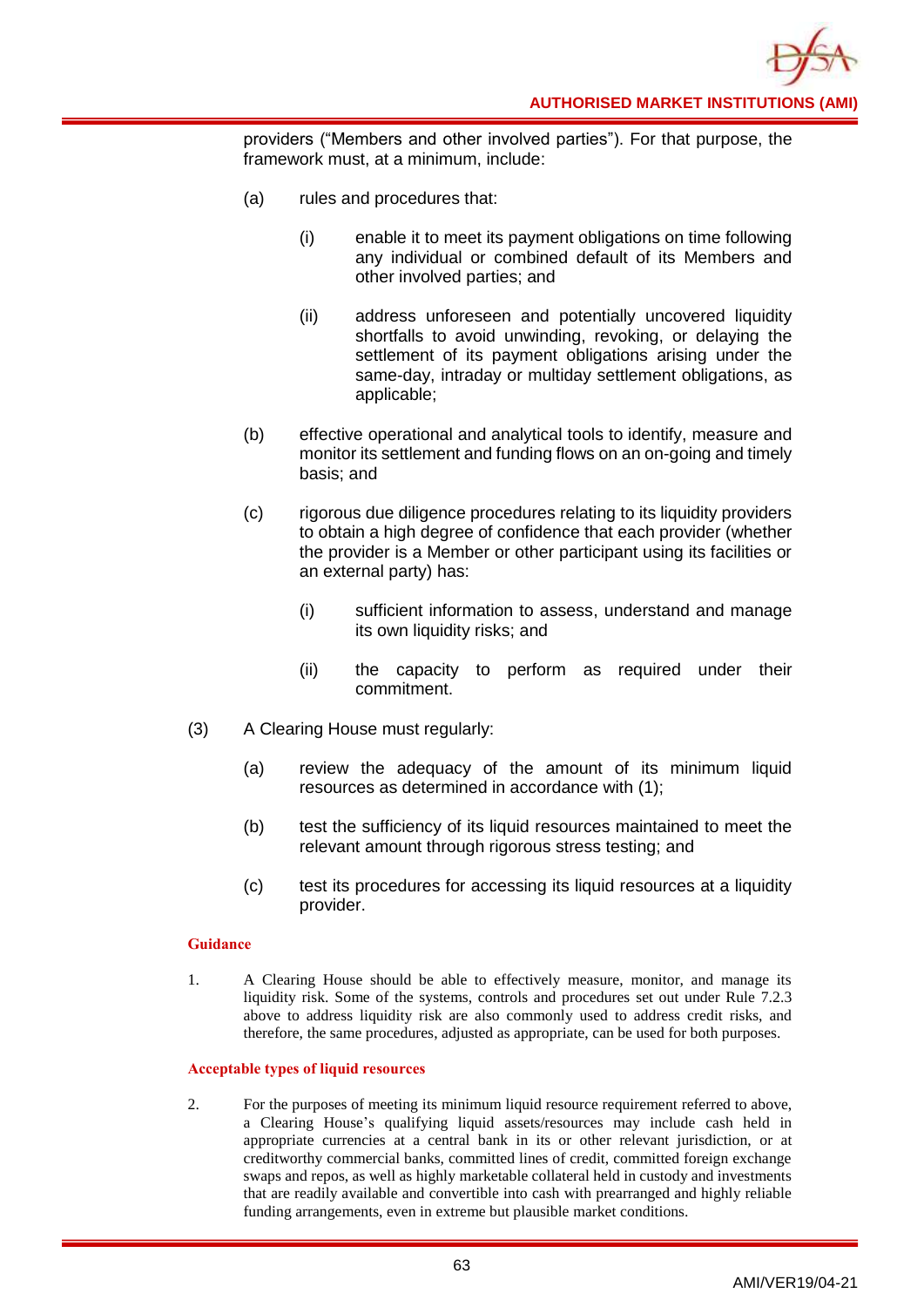- 3. If a Clearing House has access to a routine line of credit made available by a central bank in its or other relevant jurisdiction, it may count such access as part of its liquid resources to the extent it has collateral that is eligible for pledging to (or for conducting other appropriate forms of transactions with) the relevant central bank. Even if it does not have access to a routine line of credit made available by a central bank, it should still take account of what collateral is typically accepted by the relevant central bank as such assets may be more likely to be liquid in stressed circumstances. However, a Clearing House should not assume the availability of emergency central bank credit as a part of its liquidity plan.
- 4. A Clearing House may supplement its qualifying liquid resources with other forms of liquid resources. If it does so, then such liquid resources should be in the form of assets that are likely to be saleable, or acceptable as collateral, for lines of credit, swaps, or repos on an ad hoc basis following a default, even if this cannot be reliably prearranged or guaranteed in extreme market conditions.
- 5. Where a Clearing House has access to a central bank lines of credit or accounts, payment services, or securities services, it should use those services as far as practicable, as such use is likely to enhance its ability to manage liquidity risk more effectively.

### **Review**

- 6. A Clearing House should have clear procedures to report the results of its stress tests undertaken for the purposes of this Rule to its Governing Body and senior management as appropriate. It should use the results of stress testing to evaluate the adequacy of its liquidity risk-management framework and make any appropriate adjustments as needed.
- 7. In conducting stress testing, a Clearing House should consider a wide range of relevant scenarios. Scenarios should include relevant peak historic price volatilities, shifts in other market factors such as price determinants and yield curves, multiple defaults over various time horizons, simultaneous pressures in funding and asset markets, and a spectrum of forward-looking stress scenarios in a variety of extreme but plausible market conditions. Scenarios should also take into account the design and operation of the Clearing House, and include all entities that may pose material liquidity risks to the Clearing House (such as settlement banks, custodian banks, liquidity providers, and other involved entities), and where appropriate, cover a multi-day period.
- 8. A Clearing House should record the results of such stress testing and the rationale for any adjustments made to the amount and form of total liquid resources it maintains.

## **Participant default**

9. A Clearing House's rules and procedures should also indicate any liquidity resources it may deploy, in the event of default by a Member or other involved parties, during a stress event to replenish the available liquid resources and the associated process, so that it can continue to operate in a safe and sound manner.

# **Custody and investment risk**

- **7.2.4** (1) A Clearing House must have effective means to address risks relating to:
	- (a) custody of its own assets, in accordance with (2); and
	- (b) investments, in accordance with (3).
	- (2) For the purposes of (1)(a), a Clearing House must: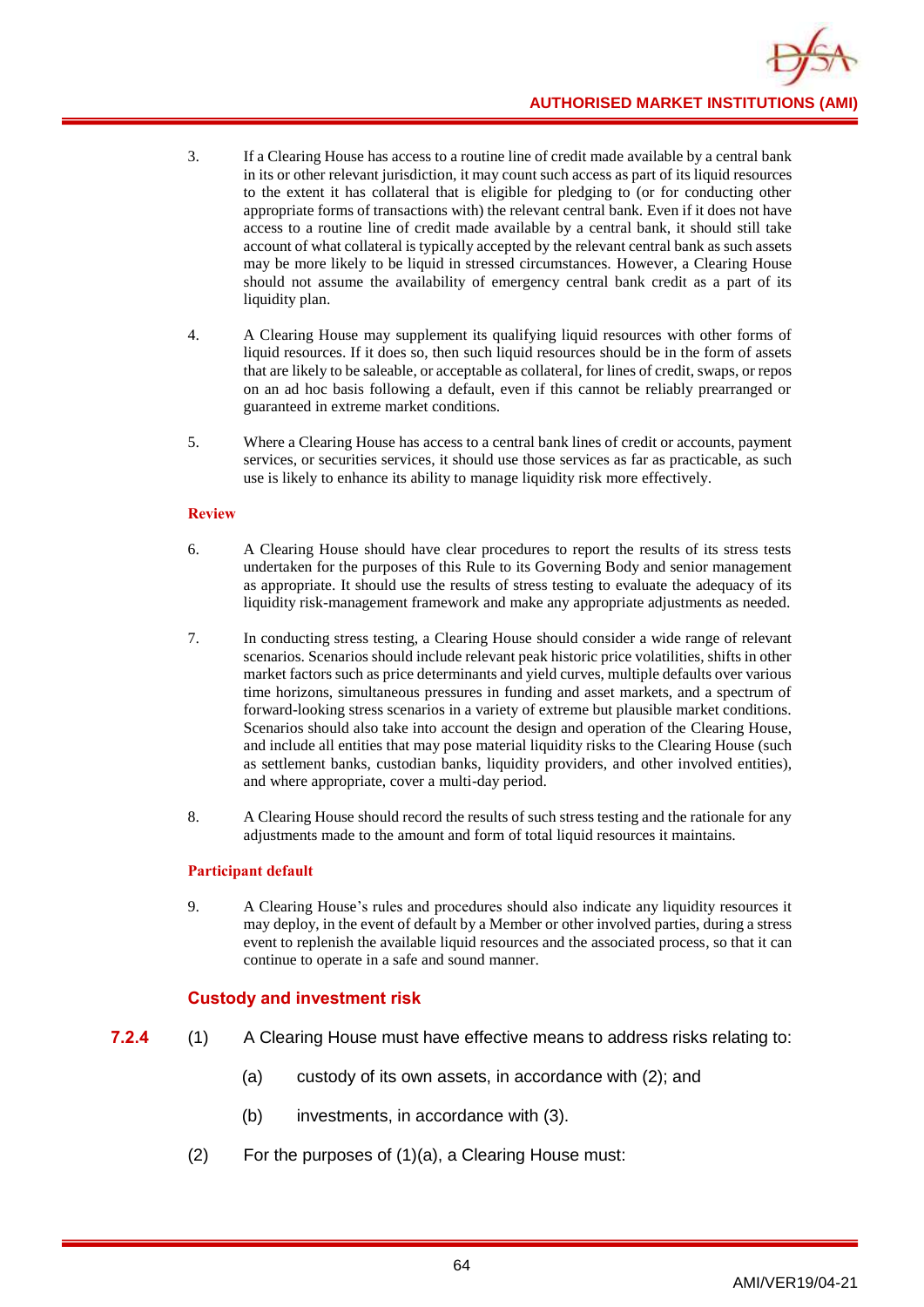

- (a) hold its own assets with entities which are Licensed by the DFSA or a Financial Services Regulator for holding deposits or providing custody, as appropriate;
- (b) be able to have prompt access to its assets when required; and
- (c) regularly evaluate and understand its exposures to entities which hold its assets.
- (3) For the purposes of (1)(b), a Clearing House must ensure that:
	- (i) it has an investment strategy which is consistent with its overall risk-management strategy and is fully disclosed to its Members and other participants using its facilities; and
	- (ii) its investments comprise instruments with minimal credit, market, and liquidity risks. For this purpose, the investments must be secured by, or be claims on, high-quality obligors, allowing for quick liquidation with little, if any, adverse price effect.

A Clearing House which holds assets for its Members and other participants is subject to the "safe custody" requirements in section 5.10. In addition to those requirements, a Clearing House is required to manage risks associated with custody of its own assets (which may comprise cash) under Rule 7.2.4.

### **Money settlement**

- **7.2.5** (1) Where a Clearing House conducts its money settlements using commercial bank money, it must adopt appropriate measures to minimise and strictly control the credit and liquidity risk arising from such use.
	- (2) For the purposes of (1), a Clearing House must:
		- (a) conduct its money settlements using only such settlement assets with little or no credit or liquidity risk;
		- (b) monitor, manage, and limit its credit and liquidity risks arising from commercial settlement banks. In particular, it must establish and monitor adherence to strict criteria for the use of settlement banks, which take into account, among other things, the regulation and supervision, creditworthiness, capitalisation, access to liquidity, and operational reliability of the relevant settlement banks;
		- (c) monitor and manage the concentration of credit and liquidity exposures to its commercial settlement banks; and
		- (d) ensure that its legal agreements with any settlement banks, at a minimum:
			- (i) specify clearly when transfers on the books of individual settlement banks are expected to occur and when they are final; and
			- (ii) ensure that funds received are transferable as soon as possible, if not intra-day, at least by the end of the day to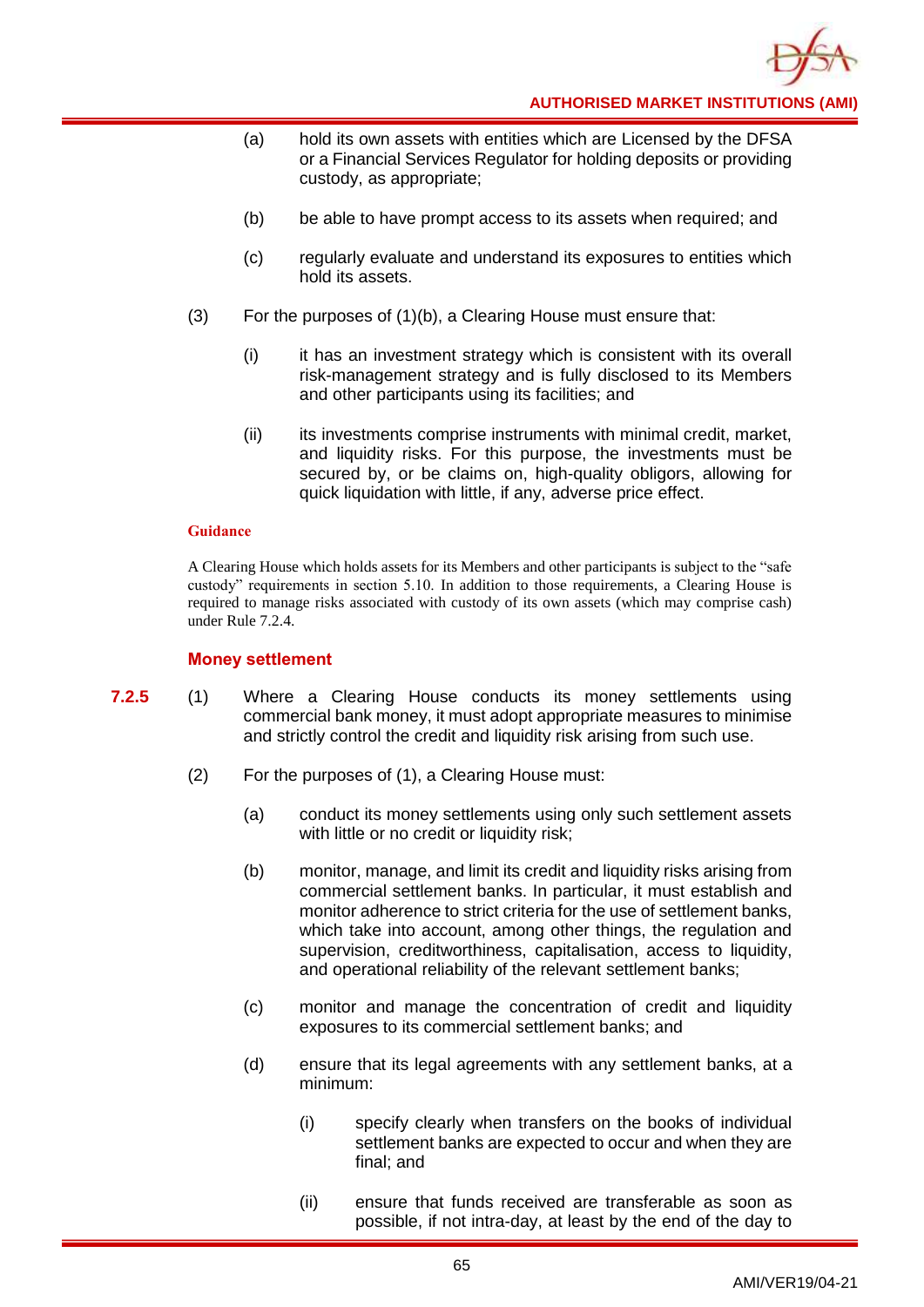

enable it and its Members and other participants on its facilities to manage their credit and liquidity risks.

## **Physical delivery**

- **7.2.6** (1) A Clearing House incurring obligations that require physical delivery of commodities must:
	- (a) provide adequate information to its Members and other participants using its facilities relating to its obligations with respect to physical delivery of commodities. Such information must also be made publicly available;
	- (b) identify, monitor, and manage the risks associated with such physical deliveries; and
	- (c) identify, monitor, and manage the risks and costs associated with the storage and delivery of commodities.
	- (2) A Clearing House must have adequate arrangements, including service agreements, which enable it to meet its physical delivery obligations.

# **Collateral**

- **7.2.7** (1) A Clearing House which requires collateral to manage its own, its Members' or other participants' credit risks arising in the course of or for the purposes of its payment, clearing, and settlement processes must:
	- (a) only accept collateral with low credit, liquidity, and market risks; and
	- (b) set and enforce appropriately conservative haircuts and concentration limits.
	- (2) A Clearing House must, for the purposes of meeting the requirement in (1), establish and implement a collateral management system that is well designed and operationally flexible. Such a system must, at a minimum:
		- (a) limit the assets it accepts as collateral to those with low credit, liquidity, and market risks;
		- (b) establish prudent valuation practices and develop haircuts that are regularly tested and take into account stressed market conditions;
		- (c) to reduce the need for procyclical adjustments, establish, to the extent practicable and prudent, stable and conservative haircuts that are calibrated to include periods of stressed market conditions;
		- (d) avoid concentrated holdings of certain assets where that would significantly impair the ability to liquidate such assets quickly without significant adverse price effects; and
		- (e) mitigate, if it accepts cross-border collateral, the risks associated with such use. Such measures must ensure that the collateral can be used in a timely manner.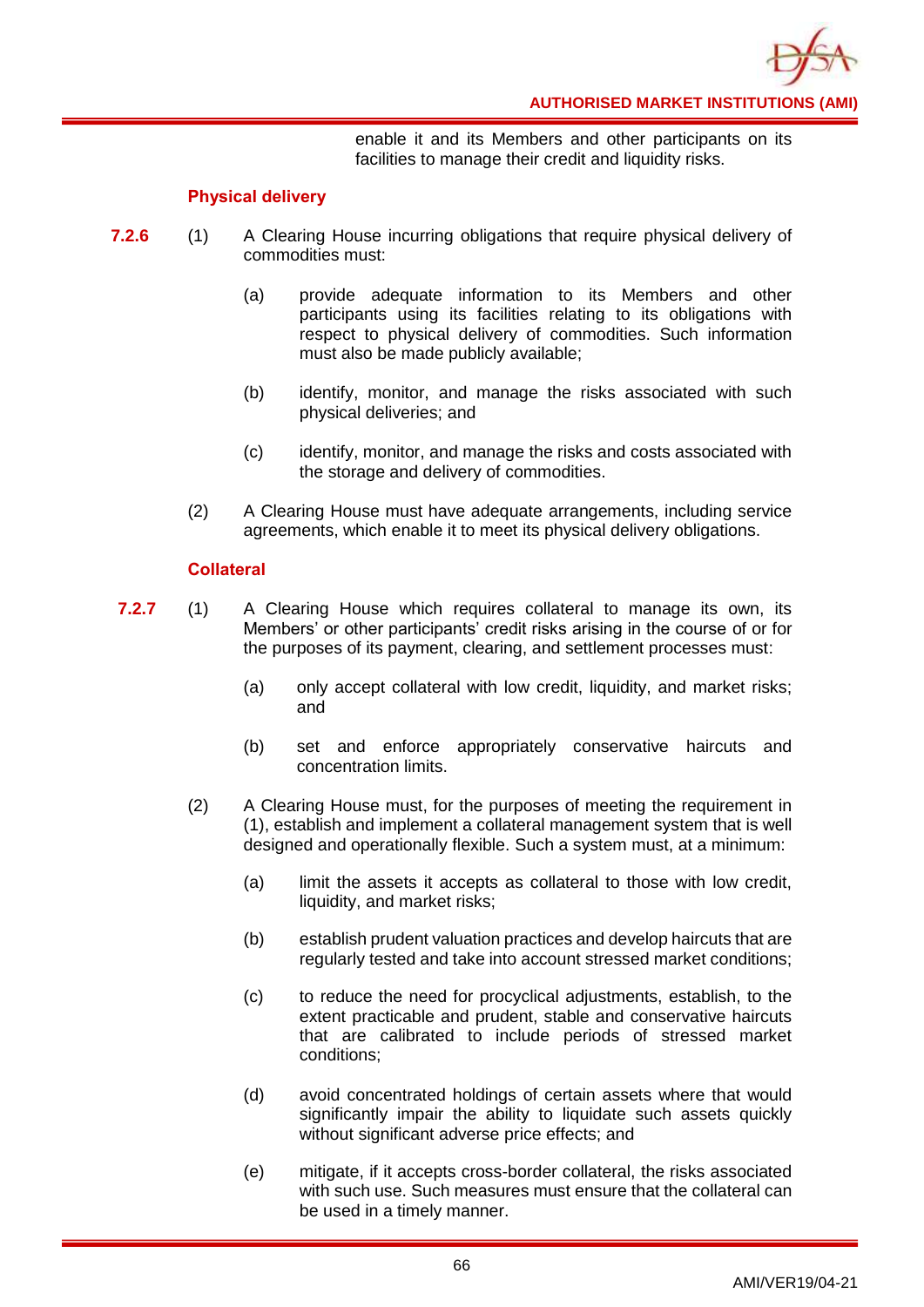## **Settlement finality**

- **7.2.8** (1) A Clearing House must have adequate arrangements to ensure clear and certain final settlement of payments, transfer instructions or other obligations of Members and other participants using its facilities and where relevant, its own obligations.
	- (2) For the purposes of (1), a Clearing House's arrangements for final settlement must:
		- (a) ensure that, if intra-day or real-time settlement is not feasible, settlement occurs at least by the end of the value date of the relevant transaction; and
		- (b) clearly define:
			- (i) the point at which the final settlement occurs; and
			- (ii) the point after which unsettled payments, transfer instructions, or other obligations may not be revoked by the parties to the underlying contract.
	- (3) For the purposes of this Rule:
		- (a) "final settlement" is the irrevocable and unconditional transfer of an asset or financial instrument, or the discharge of obligations arising under the underlying contract by the parties to the contract; and
		- (b) "value date" is the day on which the payment, transfer instruction, or other obligation arising under the underlying contract is due and, accordingly, the associated funds or Investments are available to the respective parties under the contract.

- 1. Final settlement is usually dependent on the legal environment of where the settlement occurs. Generally, in the case of certain assets, final settlement includes the transfer of title.
- 2. Completing final settlement by the end of the value date is important because deferring final settlement to the next-business day can create both credit and liquidity pressures for a Clearing House's Members and other participants on its facilities and stakeholders. This may also be a potential source of systemic risk. Therefore, where possible, a Clearing House should provide intra-day or real-time settlement finality to reduce settlement risk.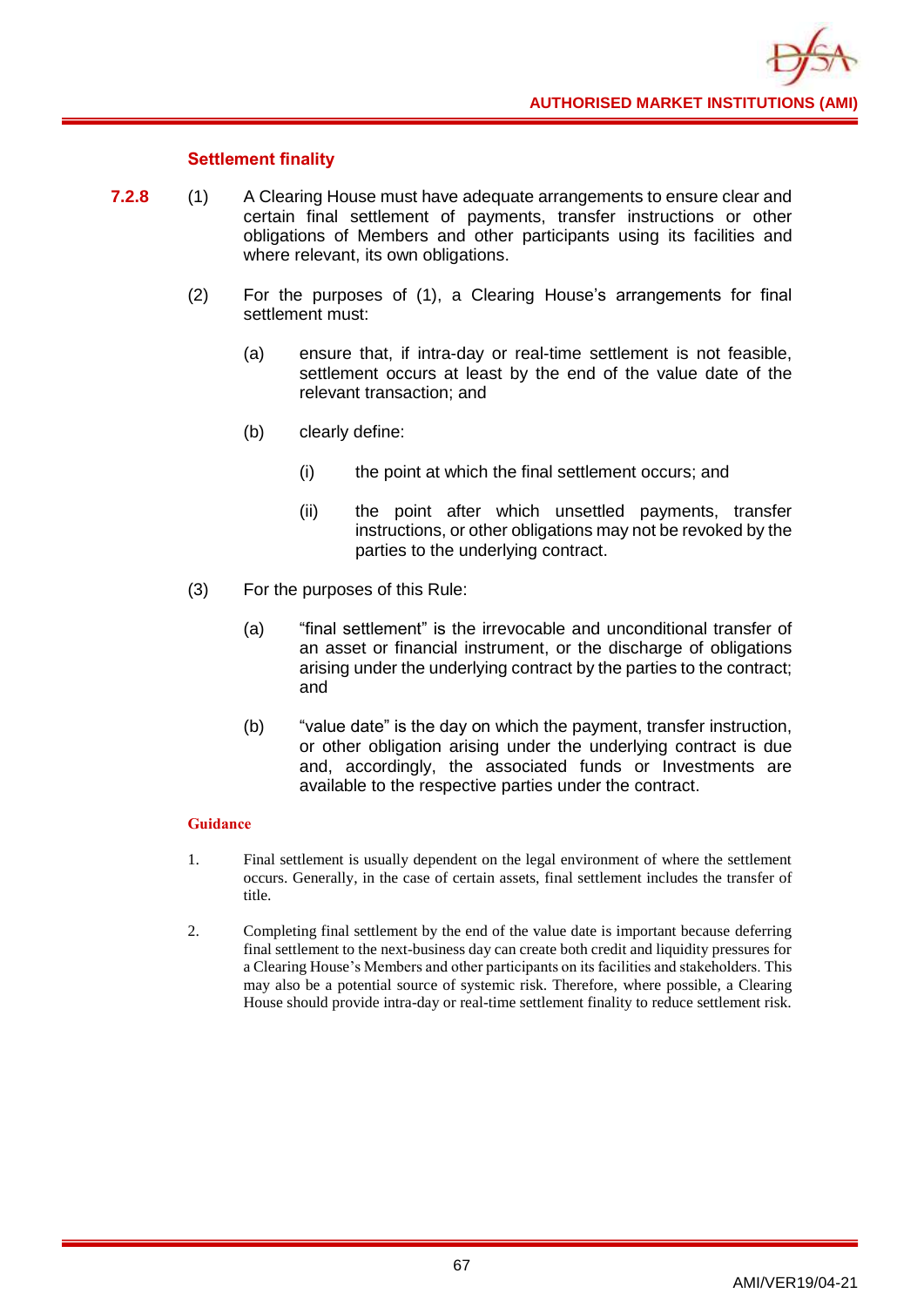

# **7.3 Additional requirements for a CCP**

# **Credit Risk**

- **7.3.1** (1) A Clearing House acting as a CCP must establish and implement a robust process to manage:
	- (a) its current and potential future credit and market risk exposures to market counterparties, including Members and other participants on its facilities; and
	- (b) credit risks arising from its payment, clearing, and settlement processes.
	- (2) For the purposes of (1), a CCP must, on a regular basis as appropriate to the nature, scale and complexity of its operations:
		- (a) perform stress tests using models containing standards and predetermined parameters and assumptions; and
		- (b) carry out comprehensive and thorough analysis of stress testing models, scenarios, and underlying parameters and assumptions used to ensure that they are appropriate for determining the required level of default protection in light of current and evolving market conditions.
	- (3) A CCP must:
		- (a) undertake the analysis referred to in (2)(b) at least on a two-month basis, unless more frequent analysis is warranted because the Investments cleared or markets served display high volatility, become less liquid, or when the size or concentration of positions held by its participants increase significantly; and
		- (b) perform a full validation of its risk-management models at least annually.

- 1. A robust assessment process should enable a CCP to effectively measure, monitor, and manage its risks and exposures effectively. In particular, it should be able to identify sources of credit risk and routinely measure and monitor its credit exposures. Generally, a CCP should have daily stress testing to measure and monitor its risk exposures, especially if its operations are complex or widely spread over multiple jurisdictions. It should use appropriate risk management tools to control the identified credit risks. A CCP should use margin and other prefunded financial resources in order to do so.
- 2. In particular, a CCP should establish explicit rules and procedures that address fully any credit losses it may face as a result of any individual or combined default among its Members and other participants with respect to any of their obligations to the CCP. Such rules and procedures should address how any potentially uncovered credit losses would be allocated, including the repayment of any funds the CCP may borrow from its liquidity providers. They should also indicate the CCP's process to replenish any financial resources that it may employ during a stress event, so that it can continue to operate in a safe and sound manner.
- 3. A CCP should document its supporting rationale for, and should have appropriate governance arrangements relating to, the amount of total financial resources it maintains.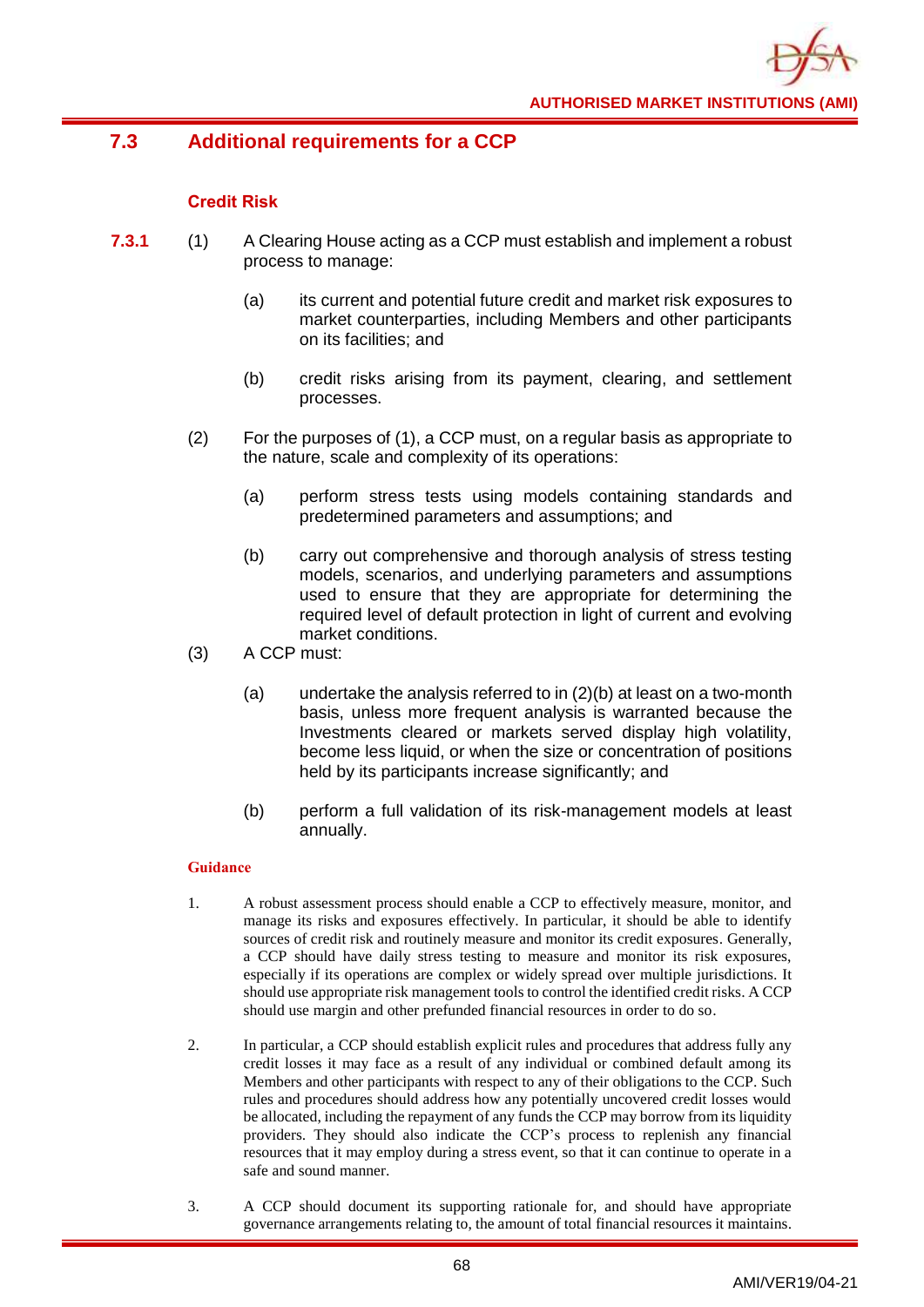

It should also have clear procedures to report the results of its stress tests to its Governing Body and senior management as appropriate, and use those results to evaluate the adequacy of its total financial resources and make any adjustments as appropriate.

## **Margin requirements**

- **7.3.2** (1) Without limiting the generality of Rule 7.3.1, a Clearing House operating as a CCP must, for the purposes of managing its credit and market risk:
	- (a) have a margin system which meets the requirements in (2) and  $(3);$
	- (b) mark participant positions to market and collect variation margin at least daily to limit the build-up of current exposures;
	- (c) have necessary authority and operational capacity to make intraday margin calls and payments, both scheduled and unscheduled, to participants; and
	- (d) regularly review and validate its margin system to ensure that it operates effectively and as intended.
	- (2) The margin system of a CCP must, at a minimum:
		- (a) establish margin levels which are commensurate with the risks and particular attributes of each product, portfolio, and market it serves;
		- (b) use a reliable source of timely price data for its margin system, and also procedures and sound valuation models for addressing circumstances in which pricing data is not readily available or reliable; and
		- (c) adopt initial margin models and parameters that are risk-based and generate margin requirements sufficient to cover its potential future exposure to Members and other participants using its facilities in the interval between the last margin collection and the close-out of positions following a participant default.
	- (3) The initial margins established pursuant to (2)(c) must:
		- (a) if the CCP calculates margins:
			- (i) at the Member's portfolio level, be applied in respect of each portfolio's distribution of future exposure; and
			- (ii) at more granular levels, meet the corresponding distribution of future exposures; and
		- (b) use models which, among other things:
			- (i) rely on conservative estimates of the time horizons for the effective hedging or close out of the particular types of products cleared by the CCP, including in stressed market conditions; and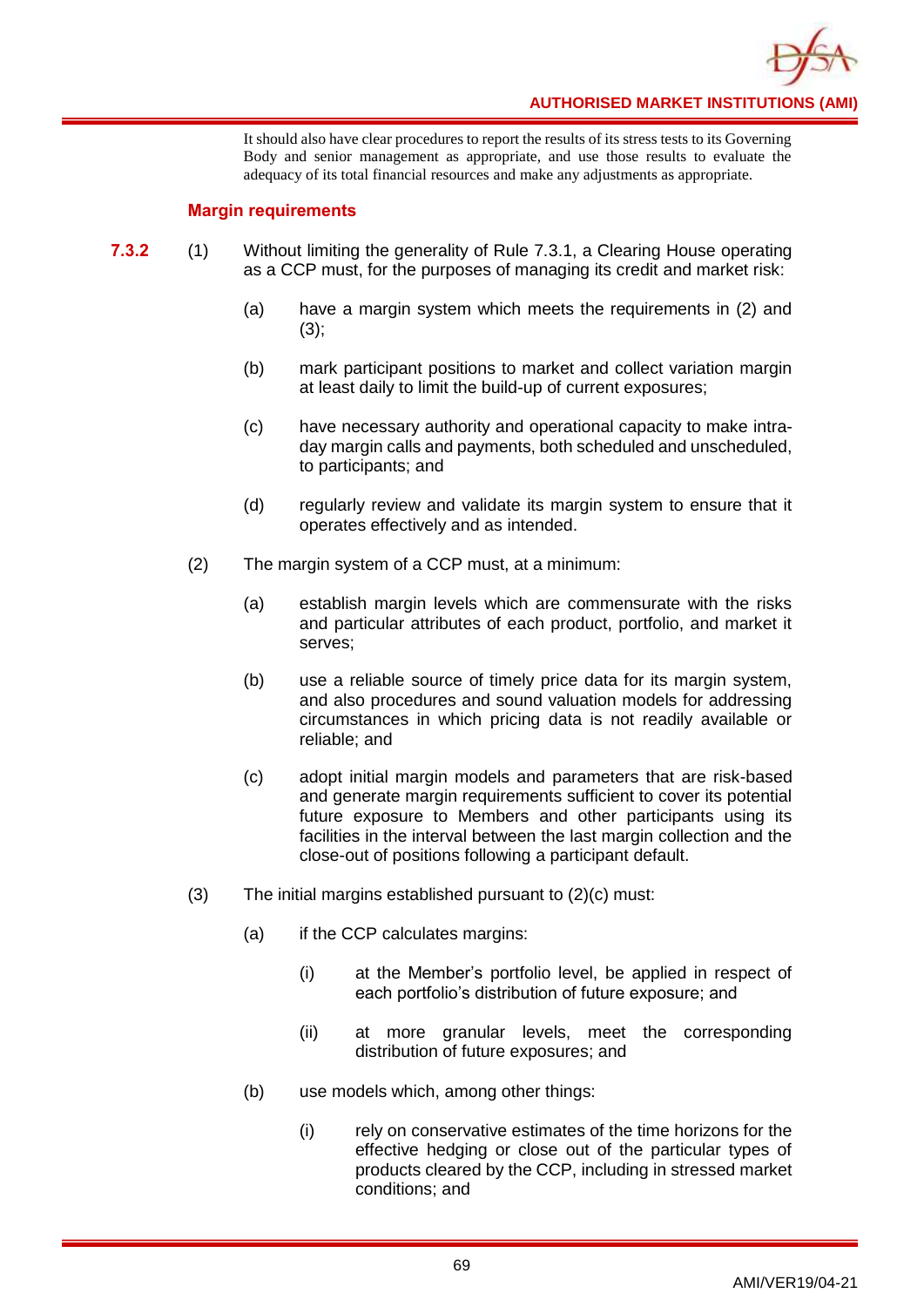**AUTHORISED MARKET INSTITUTIONS (AMI)**

(ii) have an appropriate method for measuring credit exposure that accounts for relevant product risk factors and portfolio effects across products, and, to the extent practicable and prudent, limit the need for destabilising procyclical changes.

- 1. A CCP should adopt comprehensive and stringent measures to ensure that it has adequate total financial resources to effectively manage its credit risk and exposures.
- 2. A CCP should determine the amount of the total financial resources available to it and regularly test the sufficiency of such amount, particularly in the event of a default or multiple defaults in extreme but plausible market conditions through rigorous stress testing.
- 3. In conducting stress testing, a CCP should consider the effect of a wide range of relevant stress scenarios in terms of both defaulters' positions and possible price changes in liquidation periods. Scenarios should include relevant peak historic price volatilities, shifts in other market factors such as price determinants and yield curves, multiple defaults over various time horizons, simultaneous pressures in funding and asset markets, and a spectrum of forward-looking stress scenarios in a variety of extreme but plausible market conditions.
- 4. A CCP which is involved in activities with a more-complex risk profile, or is systemically important in multiple jurisdictions, should maintain additional financial resources to cover a wide range of potential stress scenarios. These should include the default of the two of its market counterparties (including their affiliates) that would potentially cause the largest aggregate credit exposure for the CCP in extreme but plausible market conditions. In all other cases, a CCP should maintain additional financial resources sufficient to cover a wide range of potential stress scenarios, which include the default of the market counterparty (including its affiliates) that would potentially cause the largest aggregate credit exposure for the CCP in extreme but plausible market conditions.
- 5. An effective margining system is a key risk-management tool for an Authorised Market Institution operating as a CCP to manage the credit exposures posed by open positions of its Members or other participants using its facilities. Therefore, it should adopt and implement an effective margin system, which is risk-based and regularly reviewed, in order to cover its credit exposures to its Members and other participants in respect of all Investments and other products.
- 6. In calculating margin requirements, a CCP may allow offsets or reductions in required margin across products that it clears or between products that it and another CCP clear, if the risk of one product is significantly and reliably correlated with the risk of the other product. Where two or more CCPs are authorised to offer cross-margining, they must have appropriate safeguards and harmonised overall risk-management systems.
- 7. A CCP should analyse and monitor its model performance and overall margin coverage by conducting rigorous back testing regularly, and sensitivity analysis at least monthly and, where appropriate, more frequently. A CCP should regularly conduct an assessment of the theoretical and empirical properties of its margin model for all products it clears. In conducting sensitivity analysis of the model's coverage, a CCP should take into account a wide range of parameters and assumptions that reflect possible market conditions, including the most-volatile periods that have been experienced by the markets it serves and extreme changes in the correlations between prices.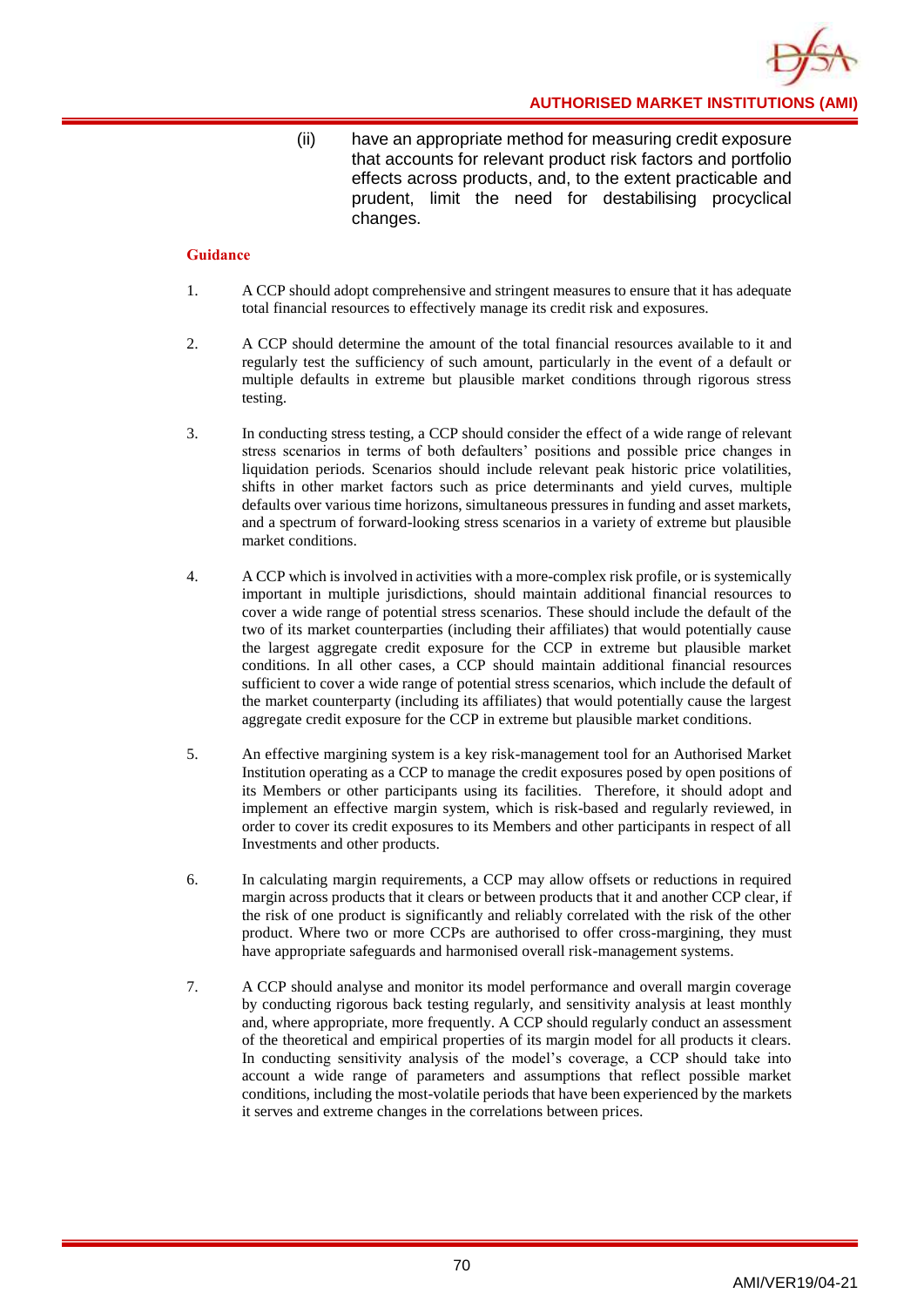## **Segregation and portability**

- **7.3.3** (1) A Clearing House acting as a CCP must have systems and procedures to enable segregation and portability of positions of the customers of its Members and other participants on its facilities, and any collateral provided to it with respect to those positions.
	- (2) For the purposes of (1), a CCP's systems and controls must, at a minimum, provide for the following:
		- (a) the segregation and portability arrangements that effectively protect the positions and related collateral of the customers of the Members or other participants on its facilities from the default or insolvency of the relevant Member or other participants;
		- (b) if the CCP offers additional protection of the customer positions and related collateral against the concurrent default of both the relevant Member or other participants or other customers, the adoption of necessary measures to ensure that the additional protection offered is effective; and
		- (c) the use of account structures that enable the CCP to readily identify positions of the customers of the relevant Member or other participant, and to segregate their related collateral.
	- (3) A CCP must make available to its Members and other participants using its facilities, its rules, policies and procedures relating to the segregation and portability of the positions and related collateral of the customers of its Members and other participants using its facilities.

### **Guidance**

- 1. A CCP should:
	- a. maintain the customer positions and any related collateral referred to in Rule 7.3.3 in individual customer accounts or in omnibus customer accounts; and
	- b. structure its portability arrangements so that the positions and collateral of a defaulting Member's or other participant's customers can be transferred to one or more other Members or participants.
- 2. A CCP should also disclose whether the customers' collateral is protected on an individual or omnibus basis. In addition, it should disclose any constraints, such as legal or operational, that may impair its ability to segregate or transfer a Member's or other participant's customers' positions and related collateral.

# **7.4 Additional requirements for a CSD**

- **7.4.1** (1) Where a Clearing House operates a Central Securities Depository (CSD), it must have rules and procedures, including robust accounting practices and controls to:
	- (a) ensure the integrity of securities issues; and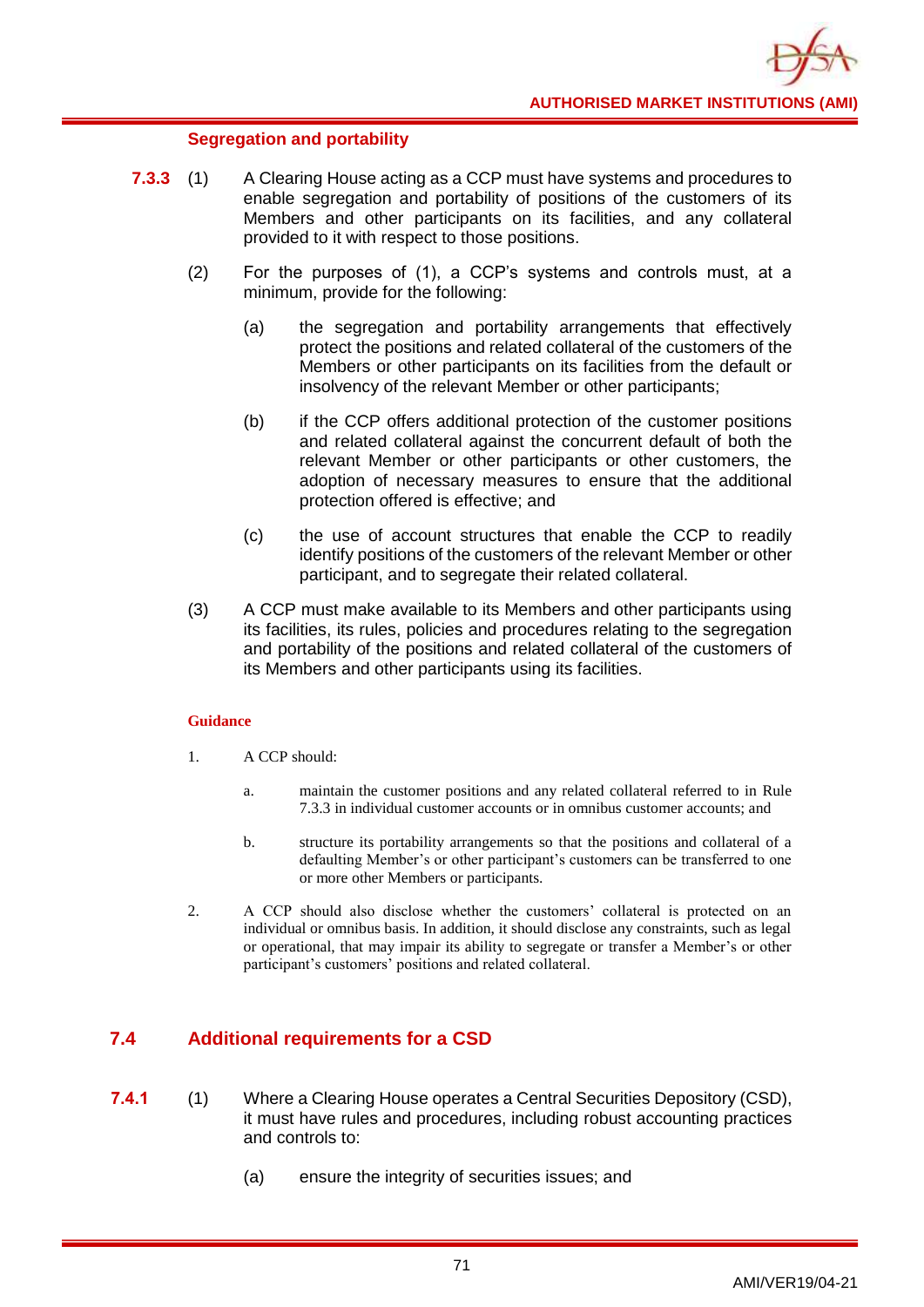- (b) minimise and manage risks associated with the safekeeping and transfer of securities.
- (2) A CSD must ensure that securities referred to in  $(1)(a)$  are recorded in book-entry form prior to the trade date.
- (3) For the purposes of  $(1)(a)$ , a CSD's systems and controls must ensure that:
	- (a) the unauthorised creation or deletion of securities is prevented;
	- (b) appropriate intra-day reconciliation is conducted to verify that the number of securities making up a securities issue or part of a securities issue submitted to the CSD is equal to the sum of securities recorded on the securities accounts of the Members and other participants of the CSD;
	- (c) where entities other than the CSD are involved in the reconciliation process for a securities issue, such as the issuer, registrars, issuance agents, transfer agents or other CSDs, the CSD has adequate arrangements for cooperation and information exchange between all involved parties so that the integrity of the issue is maintained; and
	- (d) there are no securities overdrafts or debit balances in securities accounts .

## **CSD links**

- **7.4.2** (1) A CSD must not establish any link with another CSD (CSD link) unless:
	- (a) it has:
		- (i) prior to establishing the CSD link, identified and assessed potential risks, for itself and its Members and other participants using its facilities, arising from establishing such a link;
		- (ii) adequate systems and controls to effectively monitor and manage, on an on-going basis, risks identified under (a) above; and
		- (iii) complied with the requirement in (2); and
	- (b) it is satisfied, on reasonable grounds, that the contractual arrangement establishing the CSD link:
		- (i) provides to the CSD and its Members and other participants using its facilities adequate protection relating to possible risks arising from using the other CSDs to which it is linked (linked CSDs);
		- (ii) in the case of a provisional transfer of securities between the CSD and linked CSDs, ensure intra-day finality by prohibiting the retransfer of securities before the first transfer of securities becomes final;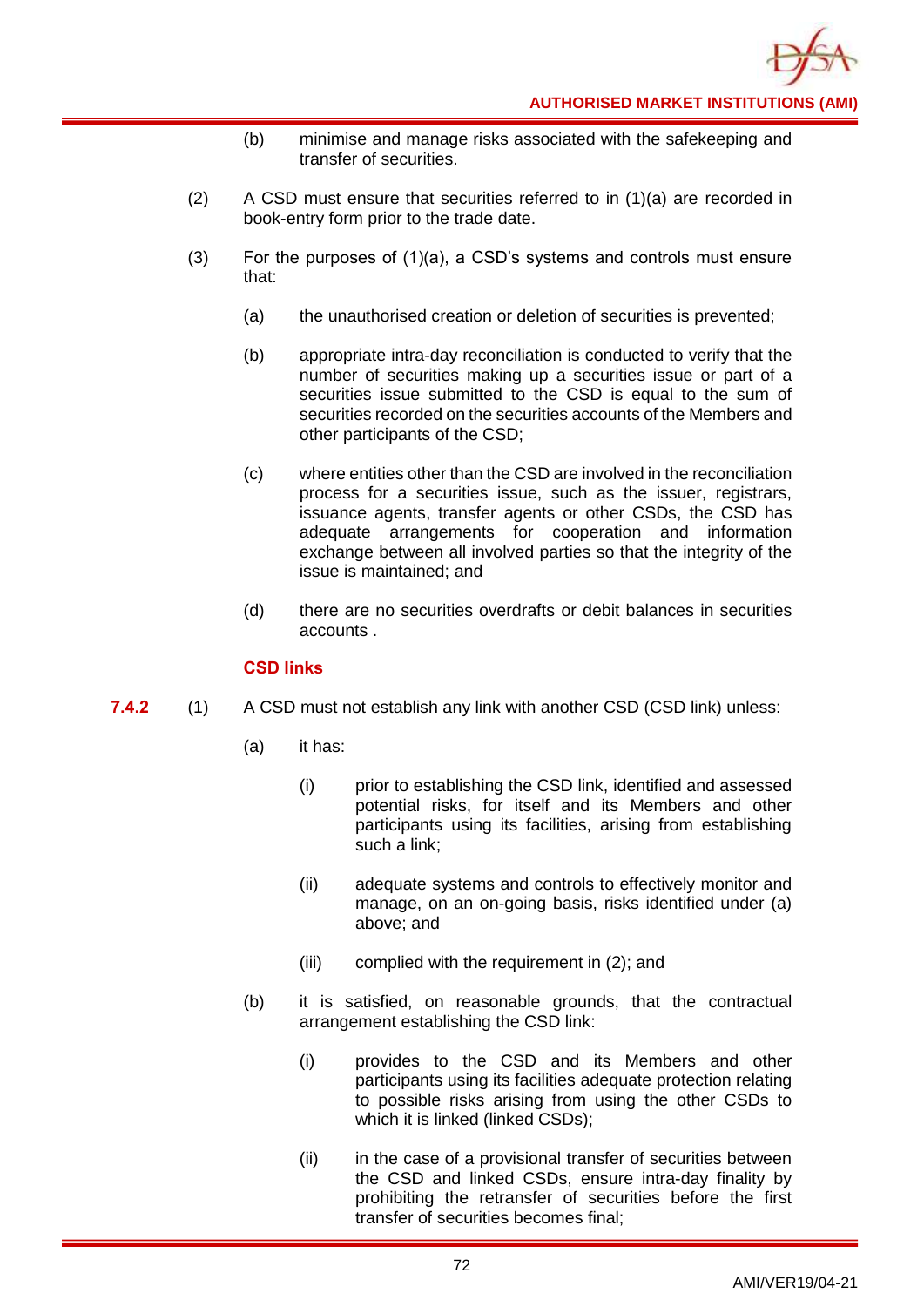- (iii) sets out the respective rights and obligations of the CSD and linked CSDs and their respective Members and other participants using their facilities; and
- (iv) in the case of a linked CSD outside the DIFC, sets out clearly the applicable laws that govern each aspect of the CSD's and the linked CSD's operations.
- (2) The CSD must be able to demonstrate to the DFSA, prior to the establishment of any CSD link, that:
	- (a) the link arrangement between the CSD and all linked CSDs, contains adequate mitigants against possible risks taken by the relevant CSDs, including credit, concentration and liquidity risks, as a result of the link arrangement;
	- (b) each linked CSD has robust daily reconciliation procedures to ensure that its records are accurate;
	- (c) if it or another linked CSD uses an intermediary to operate a link with another CSD, the CSD or the linked CSD has adequate systems and controls to measure, monitor, and manage the additional risks arising from the use of the intermediary;
	- (d) to the extent practicable and feasible, linked CSDs provide for Delivery Versus Payment (DVP) settlement of transactions between participants in linked CSDs, and where such settlement is not practicable or feasible, reasons for non-DVP settlement is notified to the DFSA; and
	- (e) where interoperable securities settlement systems and CSDs use a common settlement infrastructure, there are:
		- (i) identical moments established for the entry of transfer orders into the system;
		- (ii) irrevocable transfer orders; and
		- (iii) finality of transfers of securities and cash.

### **Guidance**

A CSD should include in its notification to the DFSA relating to the establishment of CSD links the results of due diligence undertaken in respect of the matters specified in Rule 7.4.2(2) to demonstrate that those requirements are met. Where a CSD changes any existing CSD arrangements, fresh notification relating to such changes, along with its due diligence relating to the new CSD link, should be provided to the DFSA in advance of the proposed change.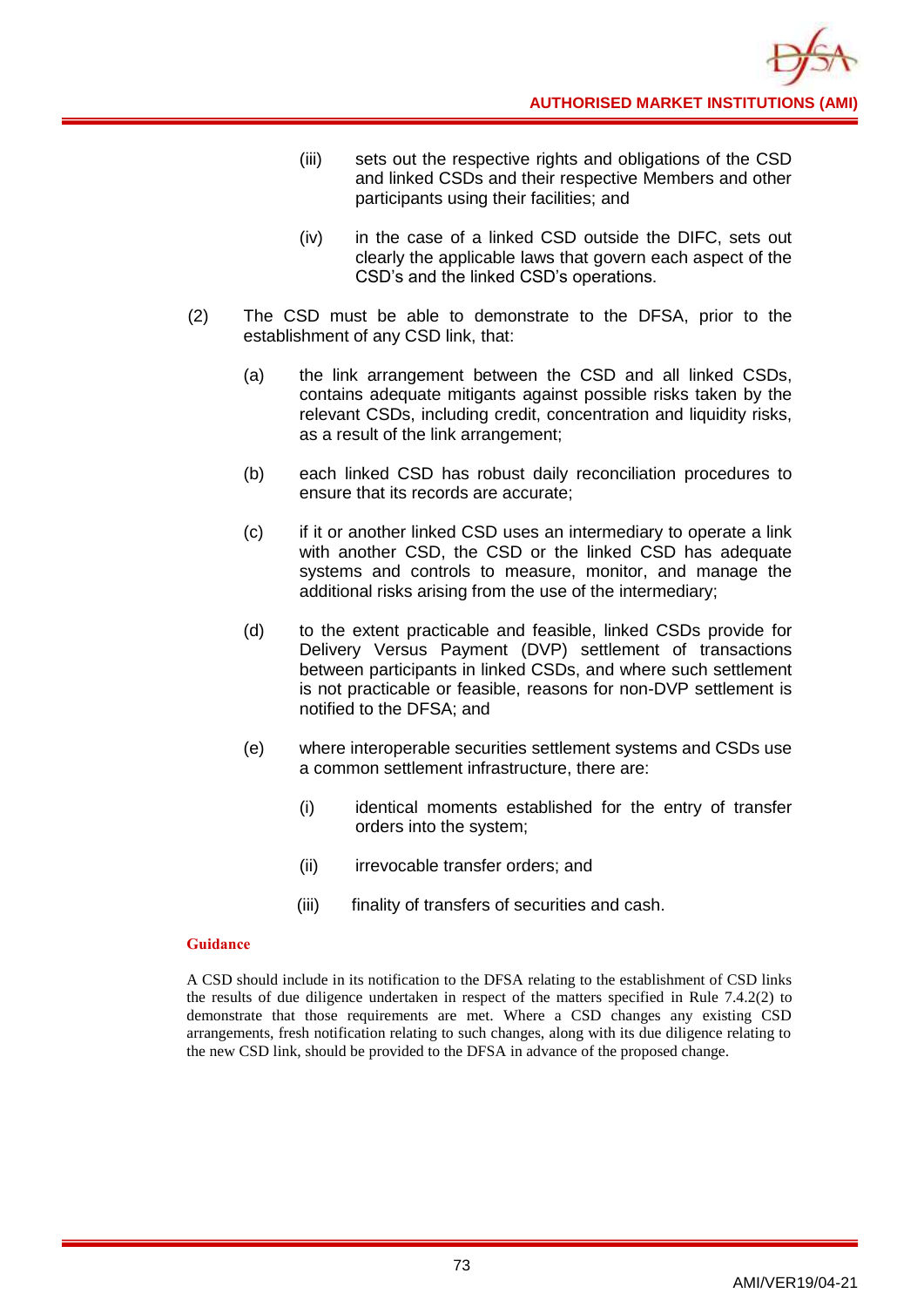# **PART 4 OTHER REQUIREMENTS**

# **8 CONTROLLERS**

# **8.1 Application**

- **8.1.1** This chapter applies to:
	- (a) an Authorised Market Institution; or
	- (b) a Person who is a Controller as defined in Rule 8.1.2.

# **Definition of a Controller**

- **8.1.2** (1) A Controller is a Person who, either alone or with any Associate:
	- (a) holds 10% or more of the shares in either the Authorised Market Institution or a Holding Company of that institution;
	- (b) is entitled to exercise, or control the exercise of, 10% or more of the voting rights in either the Authorised Market Institution or a Holding Company of that institution; or
	- (c) is able to exercise significant influence over the management of the Authorised Market Institution as a result of holding shares or being able to exercise voting rights in the Authorised Market Institution or a Holding Company of that institution or having a current exercisable right to acquire such shares or voting rights.
	- (2) A reference in this chapter to:
		- (a) a share means:
			- (i) in the case of an Authorised Market Institution or a Holding Company of an Authorised Market Institution which has a share capital, its allotted shares;
			- (ii) in the case of an Authorised Market Institution or a Holding Company of an Authorised Market Institution with capital but no share capital, rights to a share in its capital; and
			- (iii) in the case of an Authorised Market Institution or a Holding Company of an Authorised Market Institution without capital, any interest conferring a right to share in its profits or losses or any obligation to contribute to a share of its debt or expenses in the event of its winding up.
		- (b) "a holding" means, in respect of a Person, shares, voting rights or a right to acquire shares or voting rights in an Authorised Market Institution or a Holding Company of that institution held by that Person either alone or with any Associate.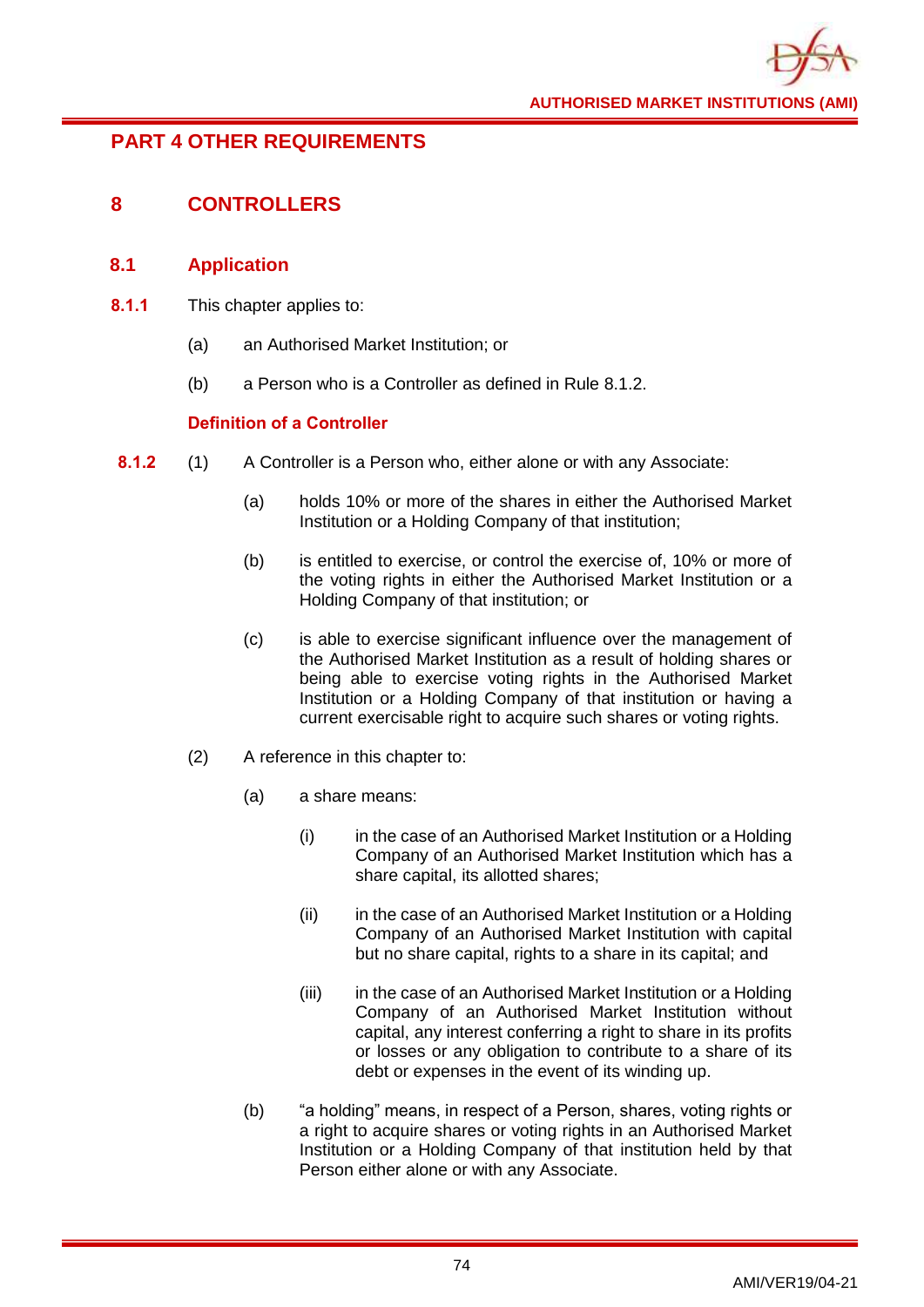

#### **Guidance**

- 1. For the purposes of these Rules, the relevant definition of a Holding Company is found in the DIFC Companies Law. That definition provides when one body corporate is considered to be a holding company or a subsidiary of another body corporate and extends that concept to the ultimate holding company of the body corporate.
- 2. Pursuant to Rule  $8.1.2(1)(c)$ , a Person becomes a Controller if that Person can exert significant management influence over an Authorised Market Institution. The ability to exert significant management influence can arise even where a Person, alone or with Associates, controls less than 10% of the shares or voting rights of the Authorised Market Institution or a Holding Company of that institution. Similarly, a Person may be able to exert significant management influence where such Person does not hold shares or voting rights but has exercisable rights to acquire shares or voting rights, such as under Options.

### **Disregarded holdings**

- **8.1.3** For the purposes of determining whether a Person is a Controller, shares, voting rights or rights to acquire shares or voting rights that a Person holds, either alone or with an Associate, in an Authorised Market Institution or a Holding Company of that institution are disregarded if:
	- (a) the shares are held for the sole purpose of clearing and settling within a short settlement cycle;
	- (b) the shares are held in a custodial or nominee capacity and the voting rights attached to the shares are exercised only in accordance with written instructions given to that Person by another Person; or
	- (c) the Person is an Authorised Firm or a Regulated Financial Institution and it:
		- (i) acquires a holding of shares as a result of an underwriting of a share issue or a placement of shares on a firm commitment basis;
		- (ii) does not exercise the voting rights attaching to the shares or otherwise intervene in the management of the issuer; and
		- (iii) retains the holding for a period less than one year.

# **8.2 Changes relating to control**

### **Requirement for prior approval of Controllers of an Authorised Market Institution incorporated under DIFC law**

- **8.2.1** (1) In the case of an Authorised Market Institution which is incorporated under DIFC law, a Person must not:
	- (a) become a Controller of the Authorised Market Institution; or
	- (b) increase the level of control which that Person has in the Authorised Market Institution beyond a threshold specified in (2),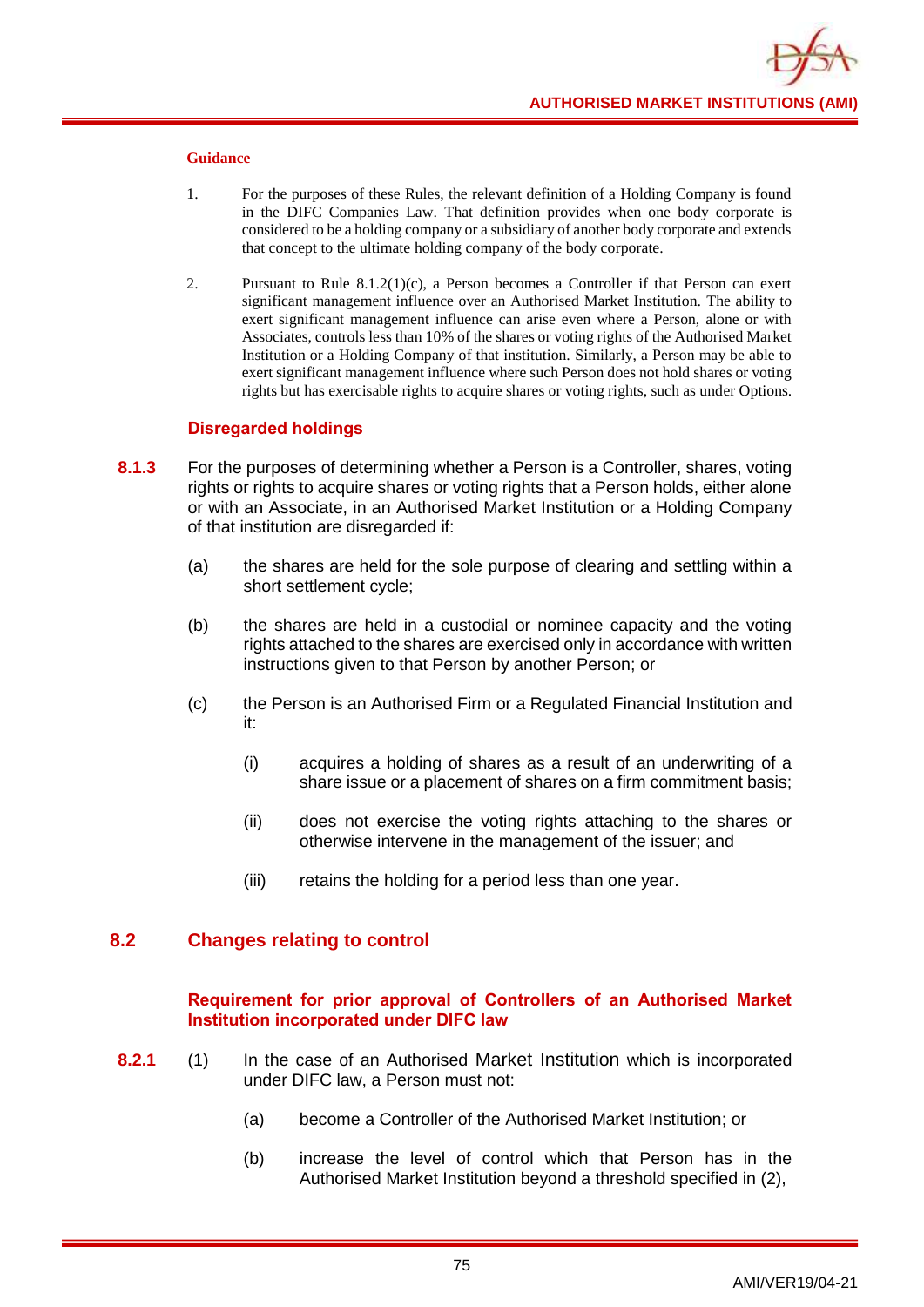unless that Person has obtained the prior written approval of the DFSA to do so.

- $(2)$  For the purposes of  $(1)(b)$ , the thresholds at which the prior written approval of the DFSA is required are when the relevant holding is increased:
	- (a) from below 30% to 30% or more; or
	- (b) from below 50% to 50% or more.

### **Guidance**

See Rule 8.1.2 for the circumstances in which a Person becomes a Controller of an Authorised Market Institution.

### **Approval process**

- **8.2.2** (1) A Person who is required to obtain the prior written approval of the DFSA pursuant to Rule 8.2.1(1) must make an application to the DFSA using the appropriate form in AFN.
	- (2) Where the DFSA receives an application under (1), it may:
		- (a) approve the proposed acquisition or increase in the level of control;
		- (b) approve the proposed acquisition or increase in the level of control subject to such conditions as it considers appropriate; or
		- (c) object to the proposed acquisition or increase in the level of control.

- 1. A Person intending to acquire or increase control in an Authorised Market Institution should submit an application for approval in the appropriate form in AFN sufficiently in advance of the proposed acquisition to be able to obtain the DFSA approval in time for the proposed acquisition.
- 2. Paragraph 3.6.7 of the RPP Sourcebook sets out the matters which the DFSA takes into consideration when exercising its powers under Rule 8.2.2 to approve, object to or impose conditions of approval relating to a proposed Controller or an increase in the level of control of an existing Controller.
- **8.2.3** (1) Where the DFSA proposes to approve a proposed acquisition of or an increase in the level of control in an Authorised Market Institution pursuant to Rule 8.2.2(2)(a), it must:
	- (a) do so as soon as practicable and in any event within 90 days of the receipt of a duly completed application, unless a different period is considered appropriate by the DFSA and notified to the applicant in writing; and
	- (b) issue to the applicant, and where appropriate to the Authorised Market Institution, an approval notice as soon as practicable after making that decision.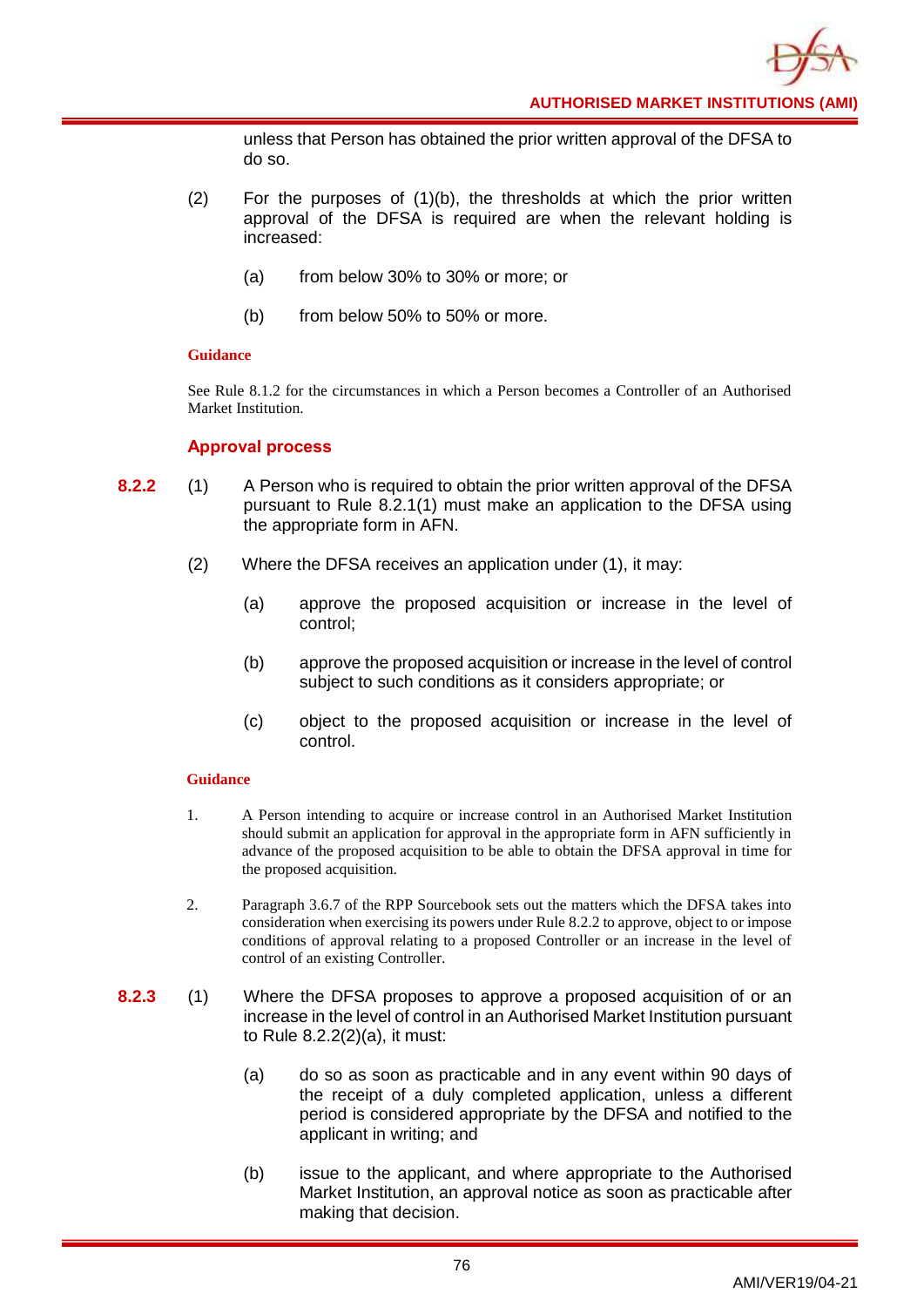(2) An approval, including a conditional approval granted by the DFSA pursuant to Rule 8.2.2(2)(a) or (b), is valid for a period of one year from the date of the approval, unless an extension is granted by the DFSA in writing.

## **Guidance**

- 1. If the application for approval lodged with the DFSA does not contain all the required information, then the 90 day period runs from the date on which all the relevant information is provided to the DFSA.
- 2. If a Person who has obtained prior DFSA approval for an acquisition of or an increase in the control in an Authorised Market Institution is unable to effect the acquisition before the end of the period referred to in Rule 8.2.3(2), it will need to obtain fresh approval from the DFSA.

# **Objection or conditional approval process**

- **8.2.4** (1) Where the DFSA proposes to exercise its objection or conditional approval power pursuant to Rule 8.2.4(2)(b) or (c) in respect of a proposed acquisition or an increase in the level of control in an Authorised Market Institution, it must, as soon as practicable and in any event within 90 days of the receipt of the duly completed application form, provide to the applicant:
	- (a) a written notice stating;
		- (i) the DFSA's reasons for objecting to that Person as a Controller or to the Person's proposed increase in control; and
		- (ii) any proposed conditions subject to which that Person may be approved by the DFSA; and
	- (b) an opportunity to make representations within 14 days of the receipt of such objections notice or such other longer period as agreed to by the DFSA.
	- (2) The DFSA must, as soon as practicable after receiving representations or, if no representations are received, after the expiry of the period for making representations referred to in (1)(b), issue a final notice stating that:
		- (a) the proposed objections and any conditions are withdrawn and the Person is an approved Controller;
		- (b) the Person is approved as a Controller subject to conditions specified in the notice; or
		- (c) the Person is not approved and therefore is an unacceptable Controller with respect to that Person becoming a Controller of, or increasing the level of control in, the Authorised Firm.
	- (3) If the DFSA decides to exercise its power under this Rule not to approve a Person as a Controller or to impose conditions on an approval, the Person may refer the matter to the FMT for review.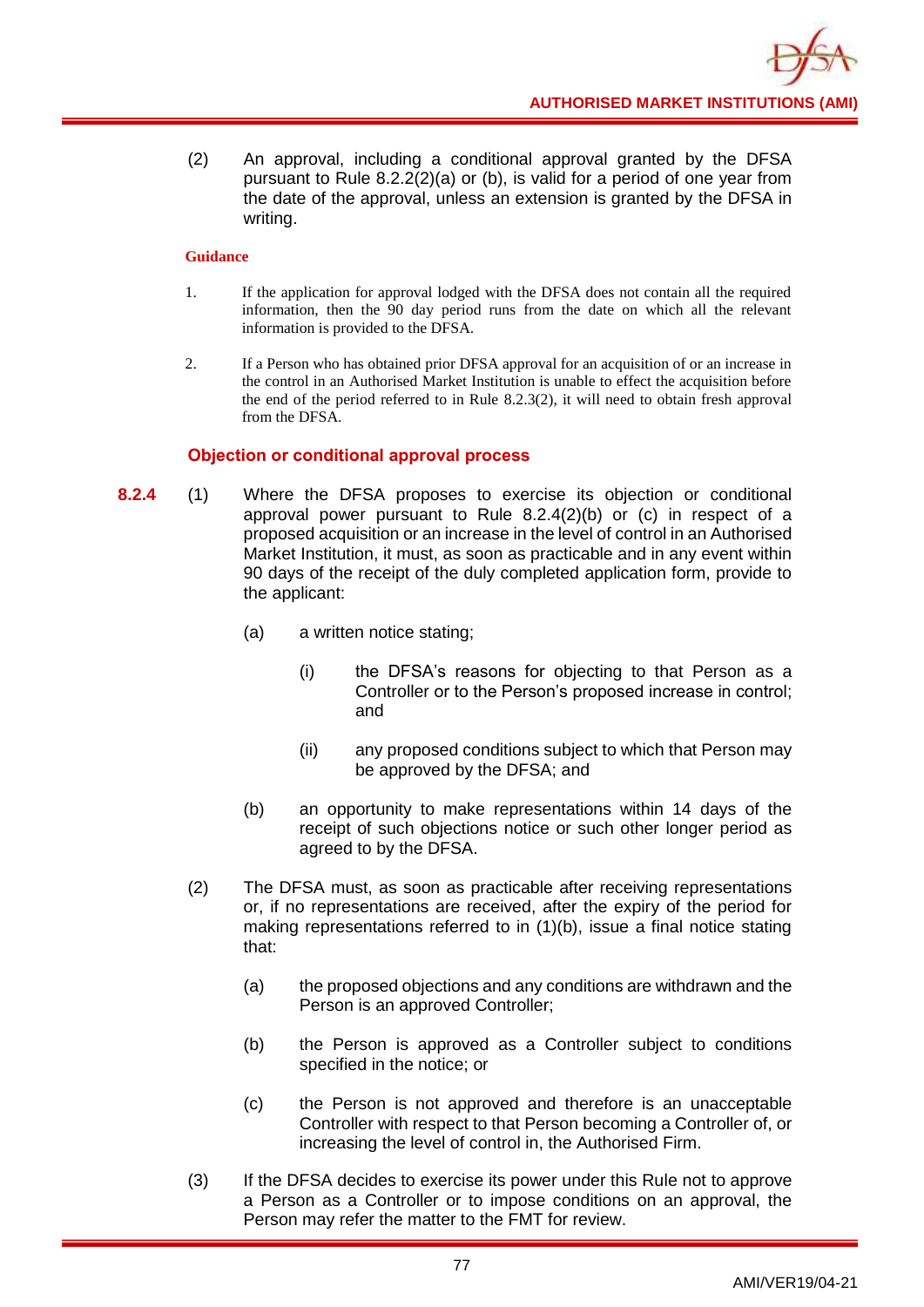- **8.2.5** (1) A Person who has been approved by the DFSA as a Controller of an Authorised Market Institution subject to any conditions must comply with the relevant conditions of approval.
	- $(2)$  A Person who has been notified by the DFSA pursuant to Rule 8.2.4(2)(c) as an unacceptable Controller must not proceed with the proposed acquisition of control of the Authorised Market Institution.

#### **Guidance**

A Person who acquires control of or increases the level of control in an Authorised Market Institution without the prior DFSA approval or breaches a condition of approval is in breach of the Rules. See Rule 8.2.10 for the actions that the DFSA may take in such circumstances.

**Notification for decrease in the level of control of an AMI incorporated under DIFC law**

- **8.2.6** A Controller of an Authorised Market Institution which is incorporated under DIFC law must submit, using the appropriate form in AFN, a written notification to the DFSA where that Person:
	- (a) proposes to cease being a Controller; or
	- (b) proposes to decrease the existing holding from more than 50% to 50% or less.

# **Notification for changes in control relating to an Authorised Market Institution incorporated under non-DIFC law**

- **8.2.7** (1) In the case of an Authorised Market Institution which is incorporated other than under DIFC law, a written notification to the DFSA must be submitted by a Controller or a Person proposing to become a Controller in accordance with (3) in respect of any one of the events specified in (2).
	- (2) For the purposes of (1), a notification to the DFSA is required when:
		- (a) a Person becomes a Controller;
		- (b) an existing Controller proposes to cease being a Controller; or
		- (c) an existing Controller's holding is:
			- (i) increased from below 30% to 30% or more;
			- (ii) increased from below 50% to 50% or more; or
			- (iii) decreased from more than 50% to 50% or less.
	- (3) The notification required under (1) must be made using the appropriate form in AFN as soon as possible, and in any event, before making the relevant acquisition or disposition.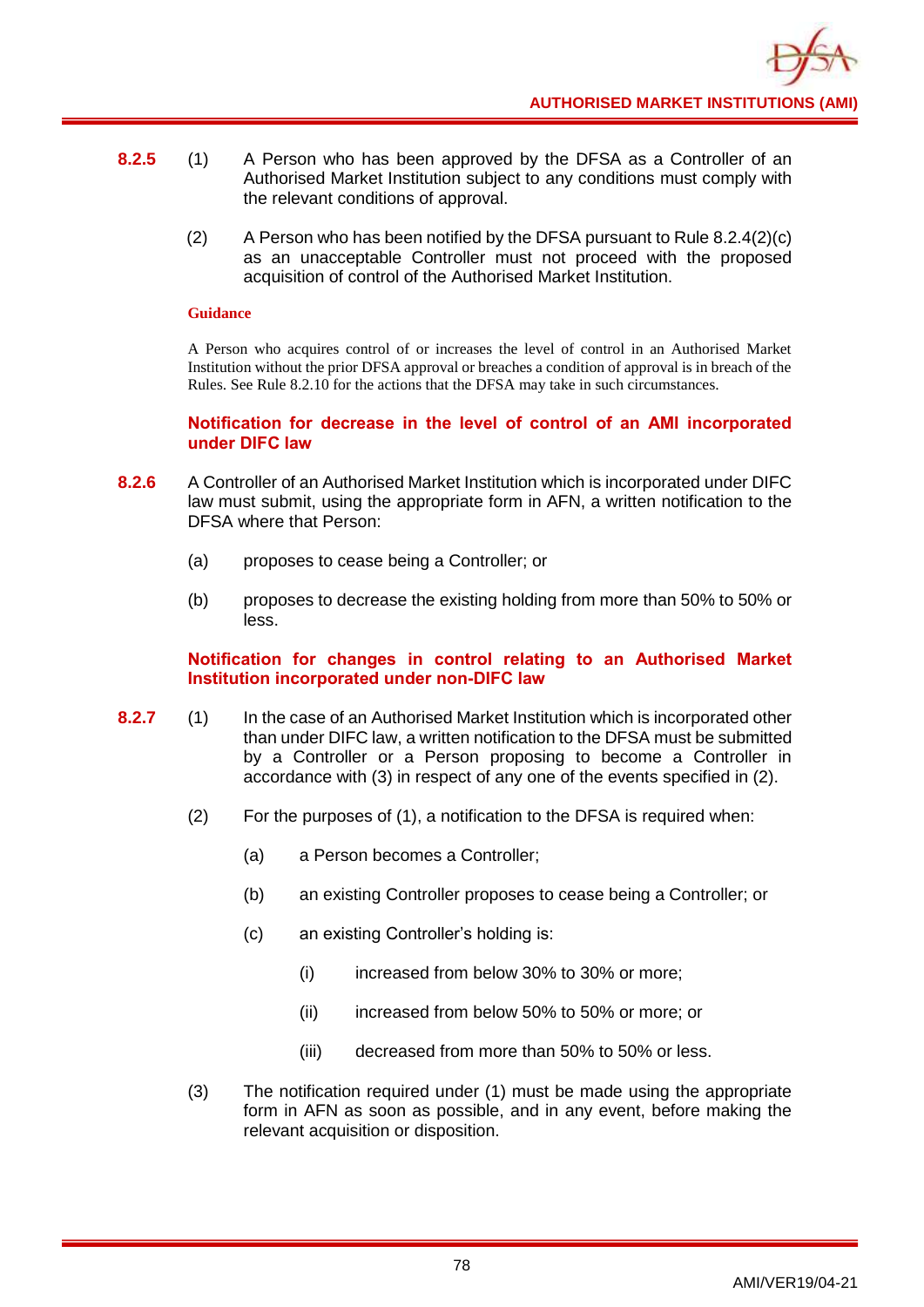

### **Obligations of an Authorised Market Institution relating to its Controllers**

- **8.2.8** (1) An Authorised Market Institution must have adequate systems and controls to monitor:
	- (a) any change or proposed change of its Controllers; and
	- (b) any significant changes in the conduct or circumstances of existing Controllers which might reasonably be considered to impact the fitness and propriety of the Authorised Market Institution or its ability to conduct business soundly and prudently.
	- (2) An Authorised Market Institution must, subject to (3), notify the DFSA in writing of any event specified in (1) as soon as possible after becoming aware of that event.
	- (3) An Authorised Market Institution need not comply with the requirement in (2) if it is satisfied on reasonable grounds that a proposed or existing Controller has either already obtained the prior approval of the DFSA or notified the event to the DFSA as applicable.

#### **Guidance**

Steps which an Authorised Market Institution may take in order to monitor changes relating to its Controllers include the monitoring of any relevant regulatory disclosures, press reports, public announcements, share registers and entitlements to vote, or the control of voting rights, at general meetings.

- **8.2.9** (1) An Authorised Market Institution must submit to the DFSA an annual report on its Controllers within four months of its financial year end.
	- (2) The Authorised Market Institution's annual report on its Controllers must include:
		- (a) the name of each Controller; and
		- (b) the current holding of each Controller, expressed as a percentage.

### **Guidance**

- 1. An Authorised Market Institution may satisfy the requirements of Rule 8.2.9 by submitting a corporate structure diagram containing the relevant information.
- 2. An Authorised Market Institution must take account of the holdings which the Controller, either alone or with an Associate, has in the Authorised Market Institution or any Holding Company of that institution (see the definition of a Controller in Rule 8.1.2).

### **Other powers relating to Controllers**

- **8.2.10** (1) Without limiting the generality of its other powers, the DFSA may, subject only to (2), object to a Person as a Controller of an Authorised Market Institution where such a Person:
	- (a) has acquired or increased the level of control that Person has in an Authorised Market Institution without the prior written approval of the DFSA as required under Rule 8.2.1;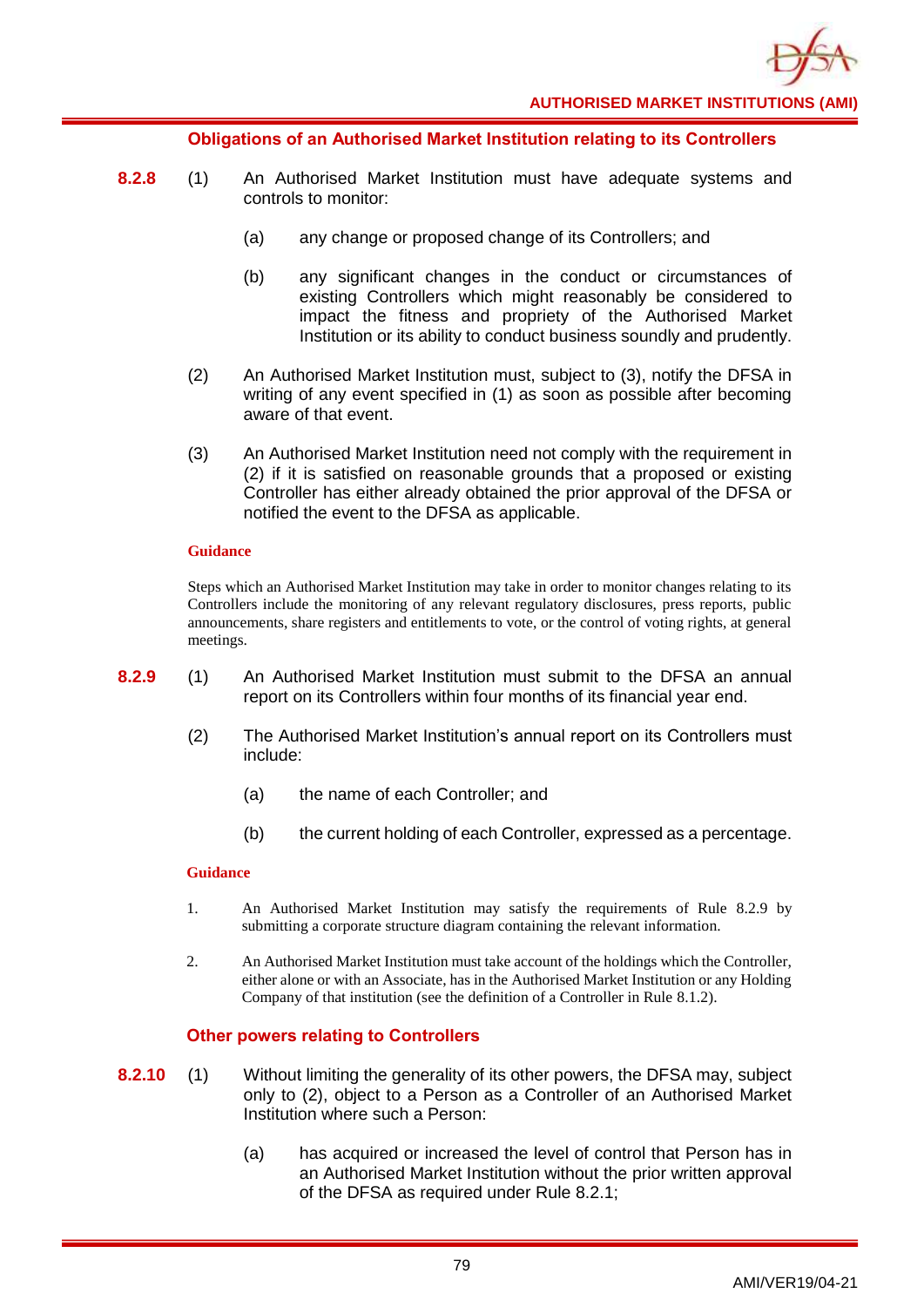

- (b) has breached the requirement in Rule 8.2.5 to comply with conditions of approval applicable to that Person; or
- (c) is no longer acceptable to the DFSA as a Controller.
- (2) Where the DFSA proposes to object to a Person as a Controller of an Authorised Market Institution, the DFSA must provide such a Person with:
	- (a) a written notice stating:
		- (i) the DFSA's reasons for objecting to that Person as a Controller; and
		- (ii) any proposed conditions subject to which that Person may be approved by the DFSA; and
	- (b) an opportunity to make representations within 14 days of the receipt of such notice or such other longer period as agreed to by the DFSA.
- (3) The DFSA must, as soon as practicable after receiving representations, or if no representations are made, after the expiry of the period for making representations referred to in (2)(b), issue a final notice stating that:
	- (a) the proposed objections and any conditions are withdrawn and the Person is an approved Controller; or
	- (b) the Person is approved as a Controller subject to conditions specified in the notice; or
	- (c) the Person is an unacceptable Controller and accordingly, must dispose of that Person's holdings.
- (4) Where the DFSA has issued a final notice imposing any conditions subject to which a Person is approved as a Controller, that Person must comply with those conditions.
- (5) Where the DFSA has issued a final notice declaring a Person to be an unacceptable Controller that Person must dispose of the relevant holdings within such period as specified in the final notice.
- (6) If the DFSA decides to exercise its power under this Rule to object to a Person as a Controller, to impose conditions on an approval or to require a Person to dispose of their holdings, the Person may refer the matter to the FMT for review.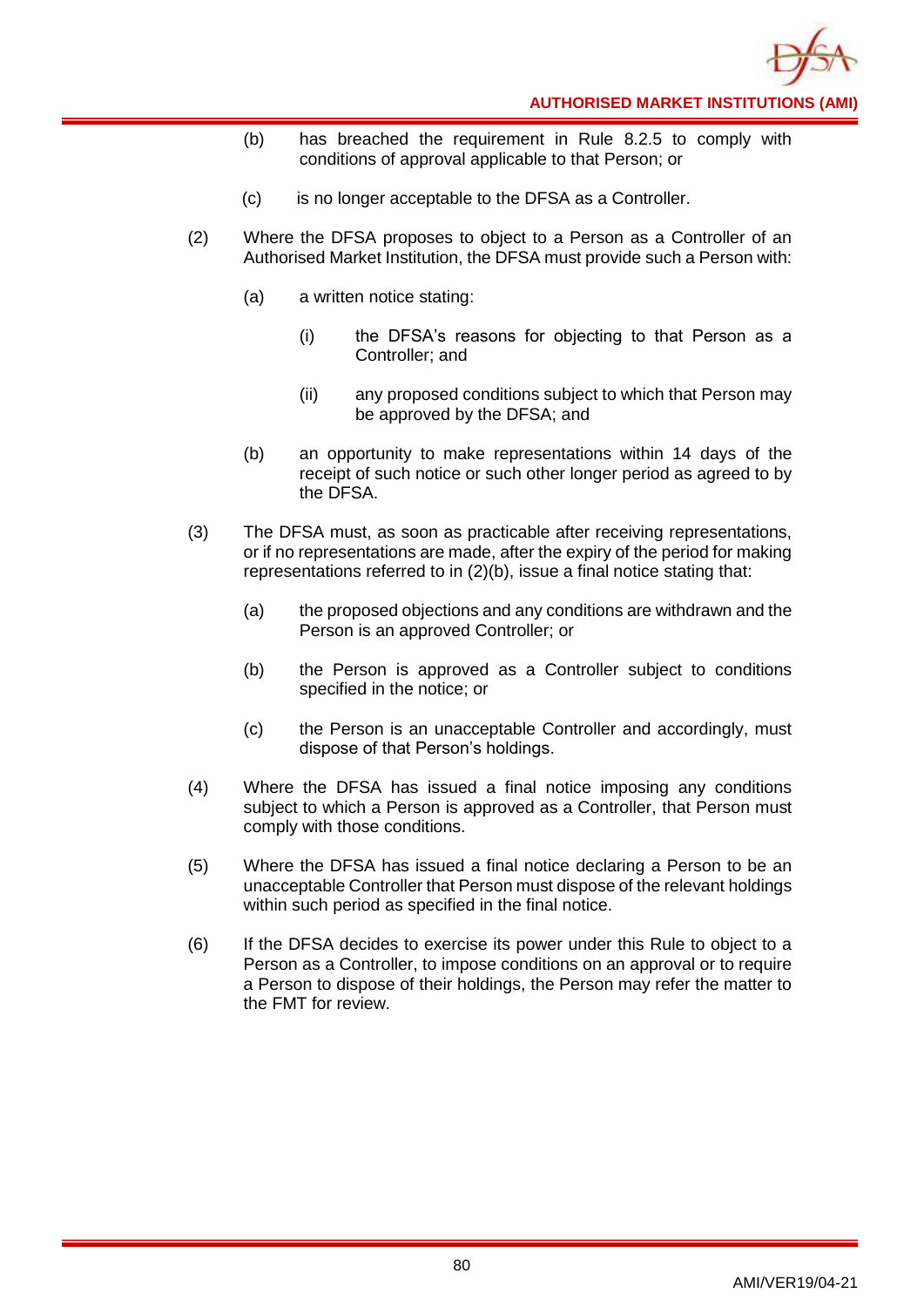

# **9 SUPERVISION OF AUTHORISED MARKET INSTITUTIONS**

# **9.1 Application**

**9.1.1** This chapter applies to every Authorised Market Institution.

# **9.2 Relations with regulators and the risk based approach**

- **9.2.1** An Authorised Market Institution must deal with regulatory authorities in an open and co-operative manner and keep the DFSA promptly informed of significant events or activities, wherever they are carried on, relating to the Authorised Market Institution, of which the DFSA would reasonably expect to be notified.
- **9.2.2** An Authorised Market Institution must advise the DFSA immediately if it becomes aware, or has reasonable grounds to believe, that a significant breach of a Rule or Licensing Requirement by the Authorised Market Institution or any of its Employees may have occurred or may be about to occur.

# **9.3 Notifications**

**9.3.1** Unless otherwise provided, notifications in this section may be made orally or in writing, whichever is more appropriate in the circumstances, but where the Authorised Market Institution gives notice or information orally, it must confirm that notice or information in writing without delay.

# **9.4 Key Individuals**

### **Notifications**

**9.4.1** An Authorised Market Institution must, where an individual ceases or is reasonably likely to cease to be a Key Individual of the Authorised Market Institution, give written notice to the DFSA of that event and take prompt action to replace the Key Individual who has ceased to perform the relevant functions.

- 1. An Authorised Market Institution must lodge with the DFSA the relevant applications for the approval of the proposed Key Individual in accordance with the requirements in section 3.3.
- 2. An Authorised Market Institution should ensure that functions that are assigned to Key Individuals as per the definitions of those functions are carried out by the relevant Key Individuals or other individuals subject to appropriate oversight and control of the relevant Key Individuals.
- 3. The DFSA does not need to be notified where minor changes are made to the responsibilities of a Key Individual, but where major changes in responsibilities are made, such as a significant re-alignment of responsibilities, then the DFSA should be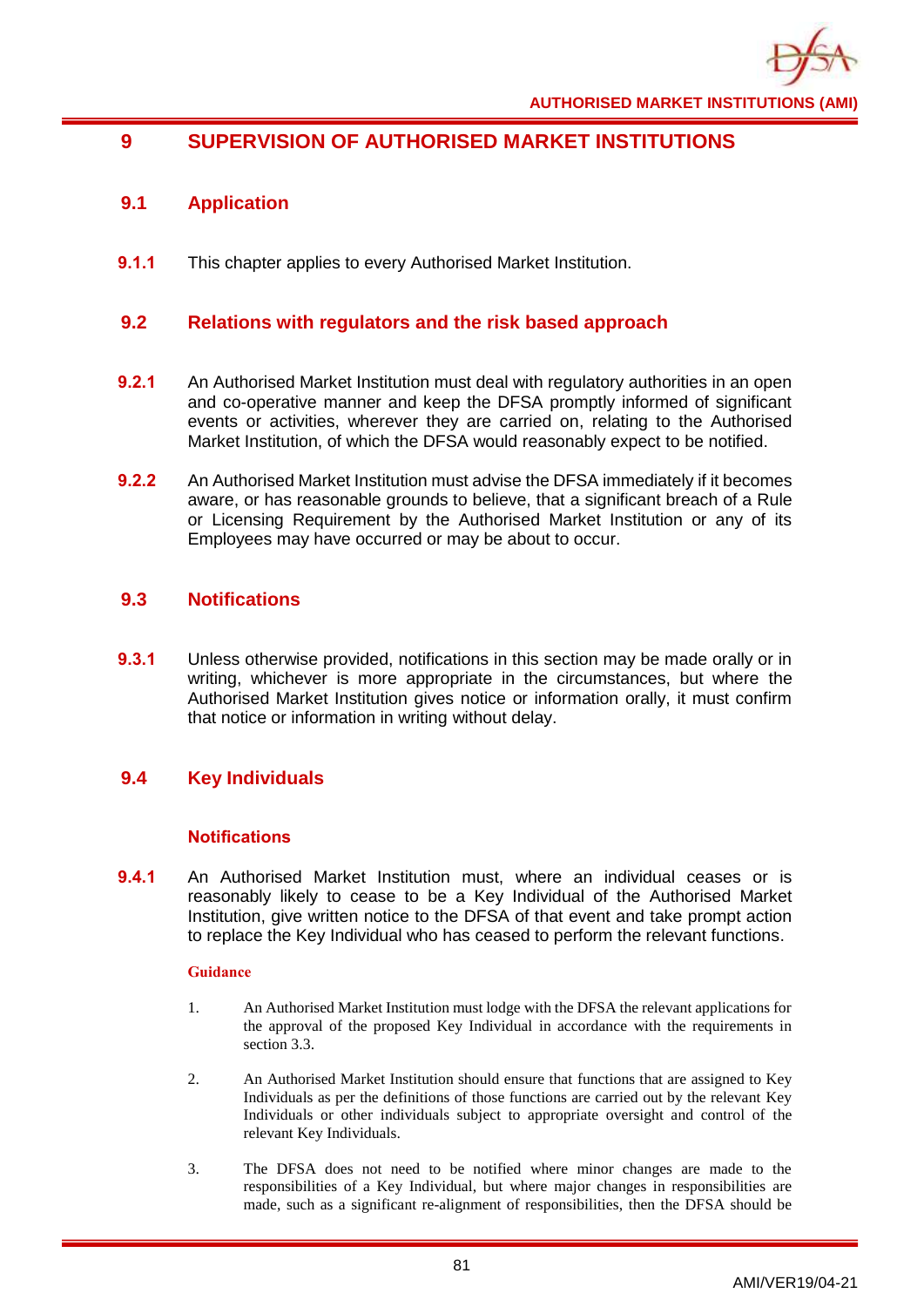

notified with the appropriate information. Such changes may also require the DFSA prior approval if they are material changes. See section 4.3.

## **Disciplinary action and events relating to Key Individuals**

- **9.4.2** Where any Key Individual of an Authorised Market Institution:
	- (a) is the subject of any:
		- (i) disciplinary action arising out of alleged misconduct; or
		- (ii) criminal prosecution arising out of alleged misconduct involving fraud or dishonesty;
	- (b) resigns as a result of an investigation into alleged misconduct; or
	- (c) is dismissed for misconduct;

the Authorised Market Institution must immediately give the DFSA notice of that event and give the following information:

- (d) the name of the Key Individual and his responsibilities within the Authorised Market Institution;
- (e) details of the alleged acts of misconduct by that Key Individual; and
- (f) details of any disciplinary action which has been imposed or is proposed to be taken by that body in relation to that Key Individual.
- **9.4.3** Where an Authorised Market Institution becomes aware that any of the following events have occurred in relation to a Key Individual, it must immediately give the DFSA notice of that event:
	- (a) a petition of bankruptcy is presented against a Key Individual;
	- (b) a bankruptcy order is made against a Key Individual; or
	- (c) a Key Individual entering into a voluntary arrangement with his creditors.

# **9.5 Constitution and governance**

- **9.5.1** Where an Authorised Market Institution is to circulate any notice or other document proposing any amendment to its memorandum or articles of association, or other document relating to its constitution, to:
	- (a) its shareholders or any group or class of them;
	- (b) persons granted access to its facilities or any group or class of them; or
	- (c) any other group or class of persons which has the power to make that amendment or whole consent or approval is required before it may be made: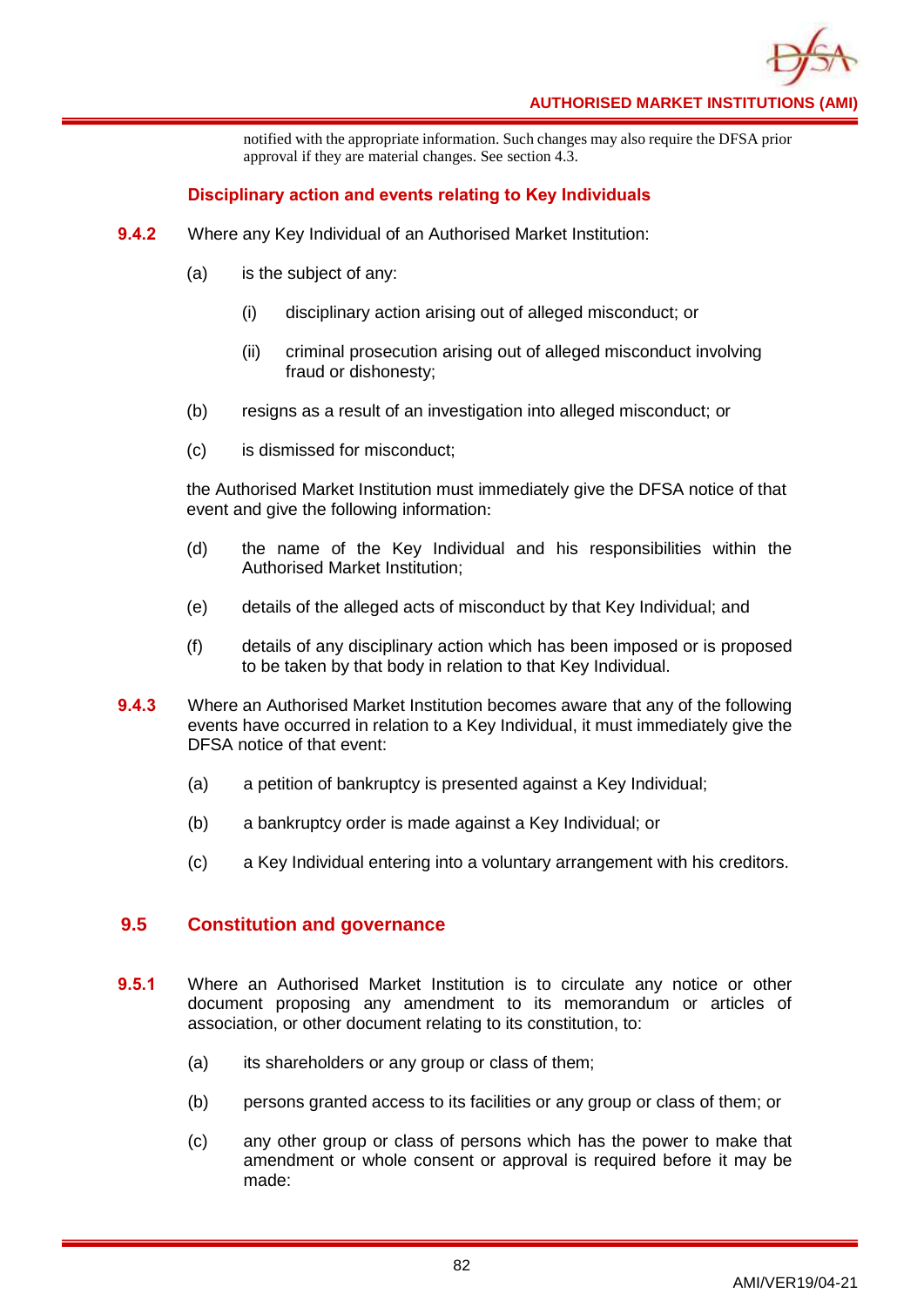**AUTHORISED MARKET INSTITUTIONS (AMI)**

that Authorised Market Institution must give notice of that proposed amendment to the DFSA setting out the following information:

- (d) the proposed amendment;
- (e) the reasons for the proposal; and
- (f) a description of the group or class of persons to whom the proposal is to be circulated.
- **9.5.2** Where an Authorised Market Institution makes an amendment to its memorandum or articles of association, or other document relating to its constitution, that Authorised Market Institution must immediately give the DFSA notice of that event, setting out written particulars of that amendment and of the date on which it is to become or became effective.
- **9.5.3** (1) Where any significant change is made to an agreement which relates to the constitution, or to the corporate governance framework or the remuneration structure or strategy, of an Authorised Market Institution, that Authorised Market Institution must give the DFSA a notice as provided in (2).
	- (2) Where any significant change is made to:
		- (a) an agreement which relates to the constitution of an Authorised Market Institution, the Authorised Market Institution must give the DFSA notice of that change as soon as it becomes aware of it, and the date on which it is to become or became effective; or
		- (b) the corporate governance framework or the remuneration structure or strategy of an Authorised Market Institution, the Authorised Market Institution must give the DFSA notice of that change as soon as practicable before making such a change.

- 1. Key aspects of the corporate governance framework of an Authorised Market Institution encompass a range of matters. These include the composition of its Governing Body, any committees of the Governing Body, the senior management and the Persons Undertaking Key Control Functions, the reporting lines between the Governing Body, senior management and the Persons Undertaking Key Control Functions and any key policies and practices relating to the internal governance of the firm, such as codes of ethics or its remuneration practices. Significant changes relating to such arrangements and policies need to be notified to the DFSA pursuant to Rule 9.5.3(2)(b) before making any changes.
- 3. Notification relating to proposed changes to corporate governance and remuneration referred to in Rule  $9.5.3(2)(b)$  must be given sufficiently in advance of effecting the proposed change. If there are any concerns that an Authorised Market Institution may not be able to meet the applicable requirements relating to corporate governance and remuneration set out in GEN Rules 5.3.30 and 5.3.31 as a result of a proposed change, the DFSA may require the Authorised Market Institution to address those concerns effectively before implementing such a change.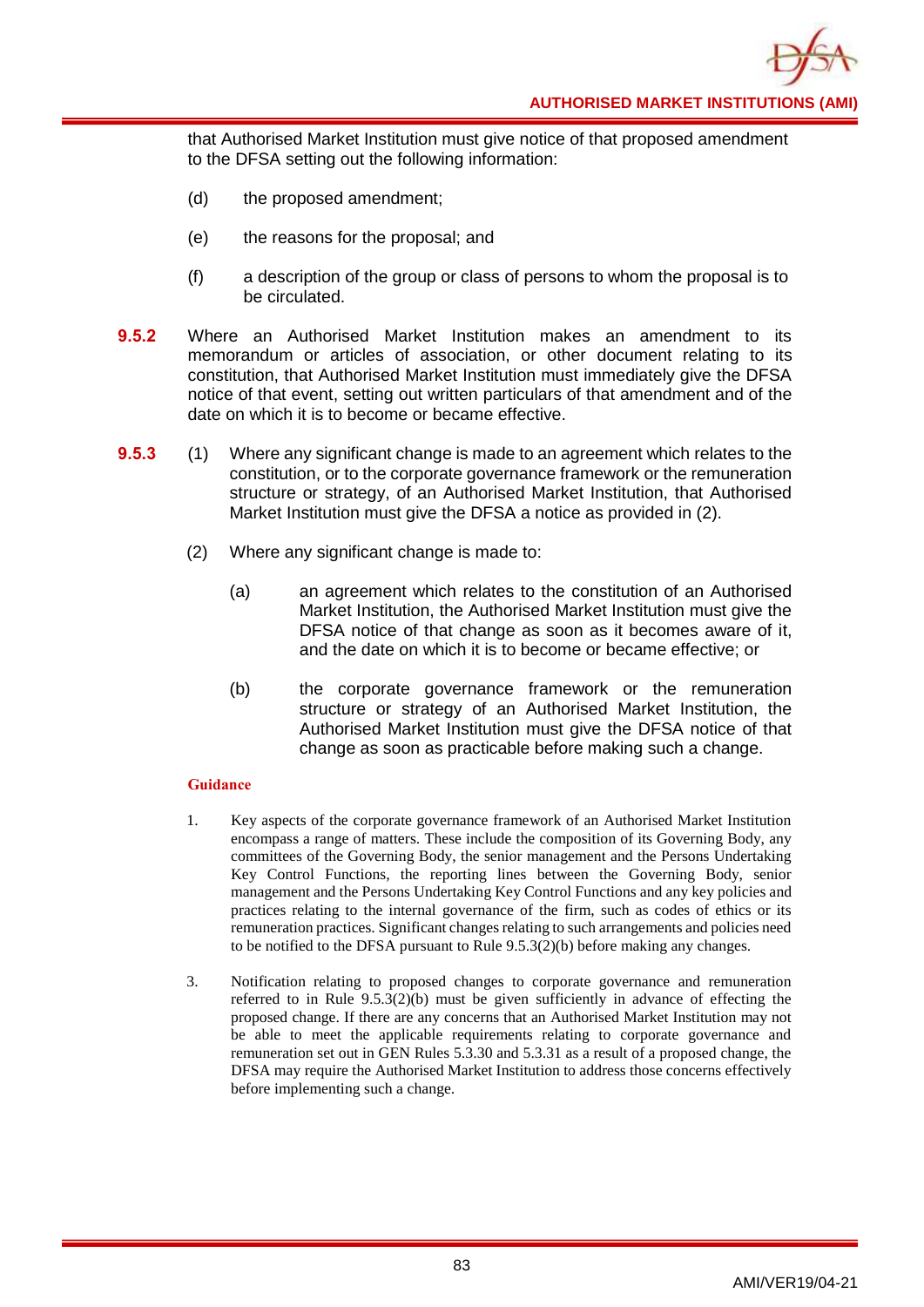# **9.6 Financial and other information**

- **9.6.1** An Authorised Market Institution must give the DFSA:
	- (a) a copy of its annual report and accounts; and
	- (b) a copy of any consolidated annual report and accounts of any group of which the Authorised Market Institution is a member;

no later than when the first of the following events occurs:

- (c) three months after the end of the financial year to which the document relates;
- (d) the time when the documents are sent to Persons granted access to the facilities or shareholders of the Authorised Market Institution; or
- (e) the time when the document is sent to a Holding Company of the Authorised Market Institution.
- **9.6.2** Where an audit committee of an Authorised Market Institution has received a report in relation to any period or any matter relating to any Regulatory Functions of that Authorised Market Institution, the Authorised Market Institution must immediately give the DFSA a copy of that report.
- **9.6.3** An Authorised Market Institution must give the DFSA a copy of its quarterly management accounts within one month of the end of the period to which they relate.
- **9.6.4** An Authorised Market Institution must give the DFSA:
	- (a) a statement of its anticipated income, expenditure and cash flow for each financial year; and
	- (b) an estimated balance sheet showing its position as it is anticipated at the end of each financial year;

at least 15 days before the beginning of that financial year.

### **Guidance**

An Authorised Market Institution is subject to GEN 8 and the requirements imposed by those Rules.

### **Fees and charges**

- **9.6.5** An Authorised Market Institution must give the DFSA a summary of:
	- (a) any proposal for changes to the fees or charges levied on users of its facilities, or any group or class of them, at the same time as the proposal is communicated to the relevant users; and
	- (b) any such change, no later than the date when it is published and notified to relevant parties.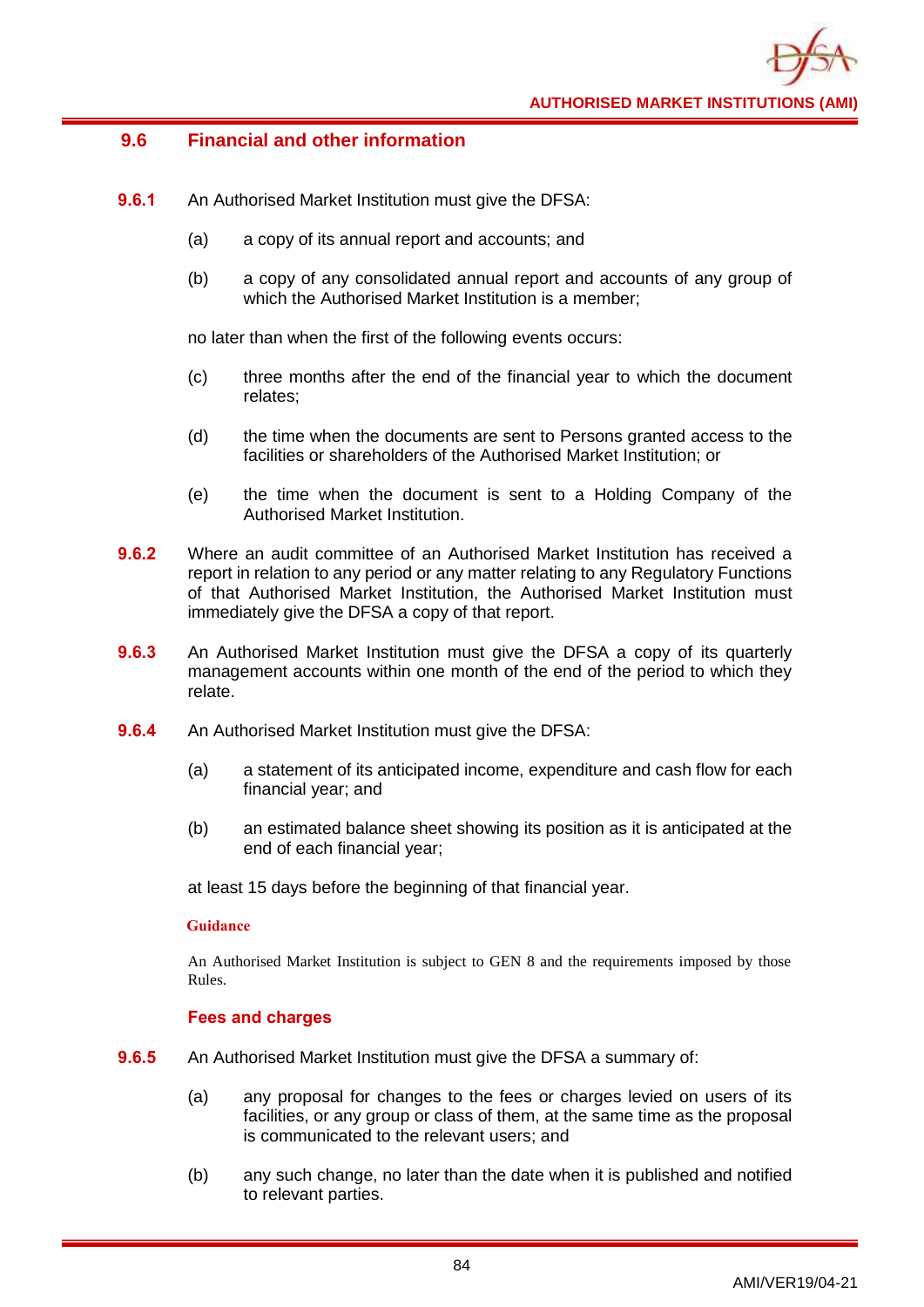# **9.7 Complaints**

- **9.7.1** Where an Authorised Market Institution has investigated a complaint arising in connection with the performance of, or failure to perform, any of its Regulatory Functions, and the conclusion is, that the Authorised Market Institution should:
	- (a) make a compensatory payment to any person; or
	- (b) remedy the matter which was the subject of that complaint,

the Authorised Market Institution must immediately notify the DFSA of that event and give the DFSA a copy of the report and particulars of the recommendation as soon as that report or those recommendations are available to it.

# **9.8 Notification**

# **Notification in respect of trading**

- **9.8.1** Where an Authorised Market Institution proposes to remove from trading or admit to trading, by means of its facilities, a class of Investment which it has not previously traded, but is licensed to do so, it must give the DFSA notice of that event, at the same time as the proposal is communicated to persons granted access to its facilities or shareholders, with the following information;
	- (a) a description of the Investment to which the proposal relates;
	- (b) where that Investment is a derivative product, the proposed terms of that derivative; and
	- (c) the name of any clearing or settlement facility in respect of that Investment.
- **9.8.2** Where an Authorised Market Institution decides to suspend, restore from suspension or cease trading any Investment, it must immediately notify the DFSA and any person granted access to its facilities of the decision.
- **9.8.3** Where a Clearing House proposes to cease clearing or settling, or to commence clearing or settling, by means of its facilities, a class of Investment which it has not previously cleared or settled, but is licensed to do so, it must give the DFSA notice of that event, at the same time as the proposal is communicated to persons granted access to its facilities or shareholders, with the following information;
	- (a) a description of the Investment to which the proposal relates;
	- (b) where that Investment is a derivative product, the proposed terms of that derivative; and
	- (c) the name of any trading facility in respect of that Investment.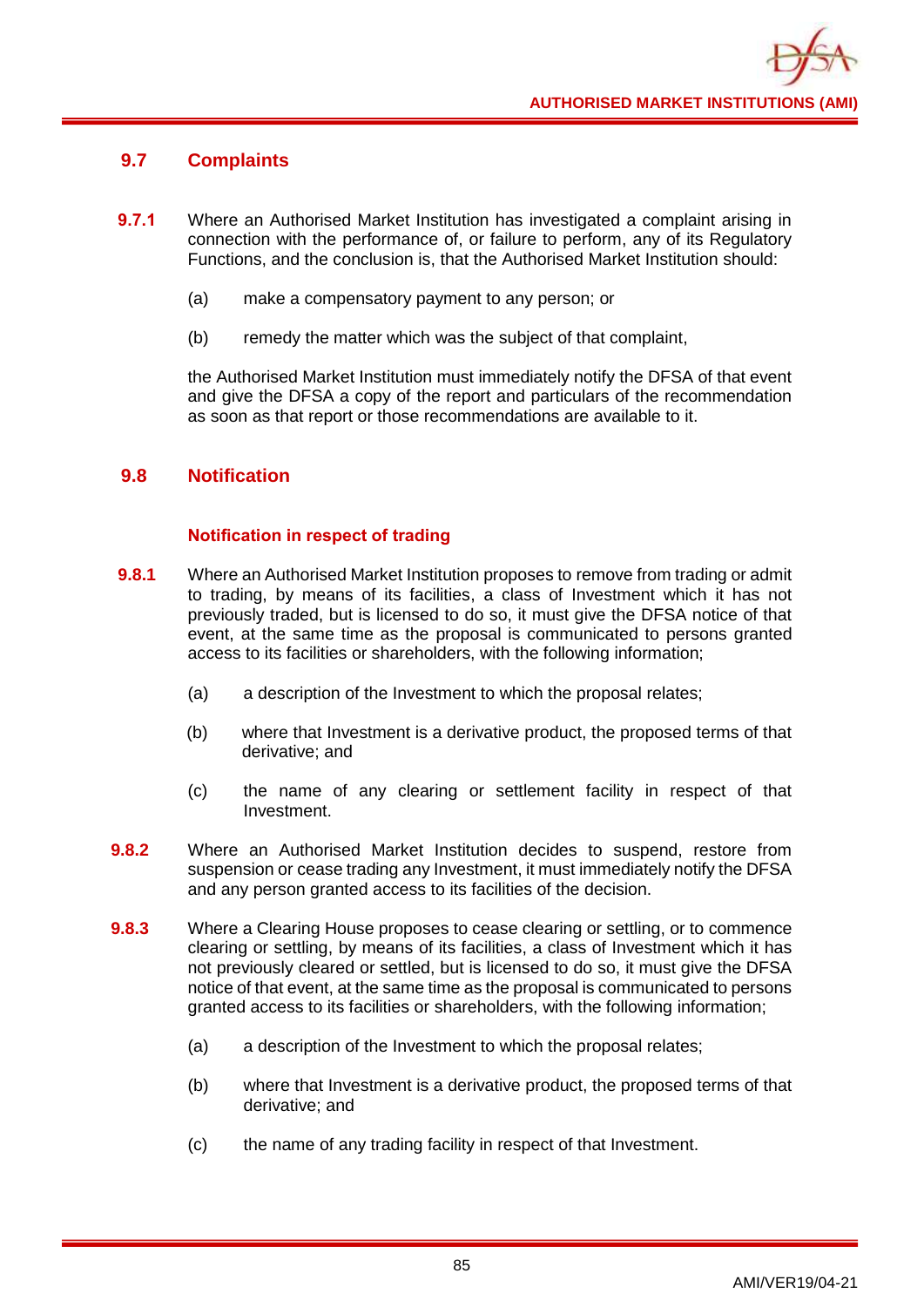

## **Delisting or suspension of Securities from an Official List of Securities**

#### **Guidance**

An Authorised Market Institution which maintains an Official List of Securities has the power under Article 35(1) of the Markets Law 2012 to delist or suspend Securities from its Official List of Securities.

**9.8.4** Where an Authorised Market Institution suspends, restores or delists from suspension any Securities from an Official List of Securities it maintains under an endorsement on its Licence, it must immediately notify the DFSA of its decision and the reasons for the decision.

# **9.9 Information technology systems**

- **9.9.1** Where an Authorised Market Institution changes any of its plans for action in response to a failure of any of its information technology systems resulting in disruption to the operation of its facilities, it must immediately give the DFSA notice of that event, and a copy of the revised or new plan.
- **9.9.2** Where any reserve information technology system of an Authorised Market Institution fails in such a way that, if the main information technology system of that body were also to fail, it would be unable to operate any of its facilities during its normal hours of operation, that body must immediately give the DFSA notice of that event, and inform the DFSA of:
	- (a) what action that Authorised Market Institution is taking to restore the operation of the reserve information technology system; and
	- (b) when it is expected that the operation of that system will be restored.

### **Inability to discharge regulatory functions**

- **9.9.3** Where, because of the occurrence of any event or circumstances, an Authorised Market Institution is unable to discharge any Regulatory Function, it must immediately give the DFSA written notice of its inability to discharge that function, and inform the DFSA of:
	- (a) what event or circumstance has caused it to become unable to do so;
	- (b) which of its Regulatory Functions it is unable to discharge; and
	- (c) what action, if any, it is taking or proposes to take to deal with the situation and, in particular, to enable it to recommence discharging that Regulatory Function.

# **9.10 Investigations and disciplinary action**

- **9.10.1** Where an Authorised Market Institution becomes aware that a person other than the DFSA has been appointed by any regulatory authority to investigate:
	- (a) any business transacted on or through its facilities; or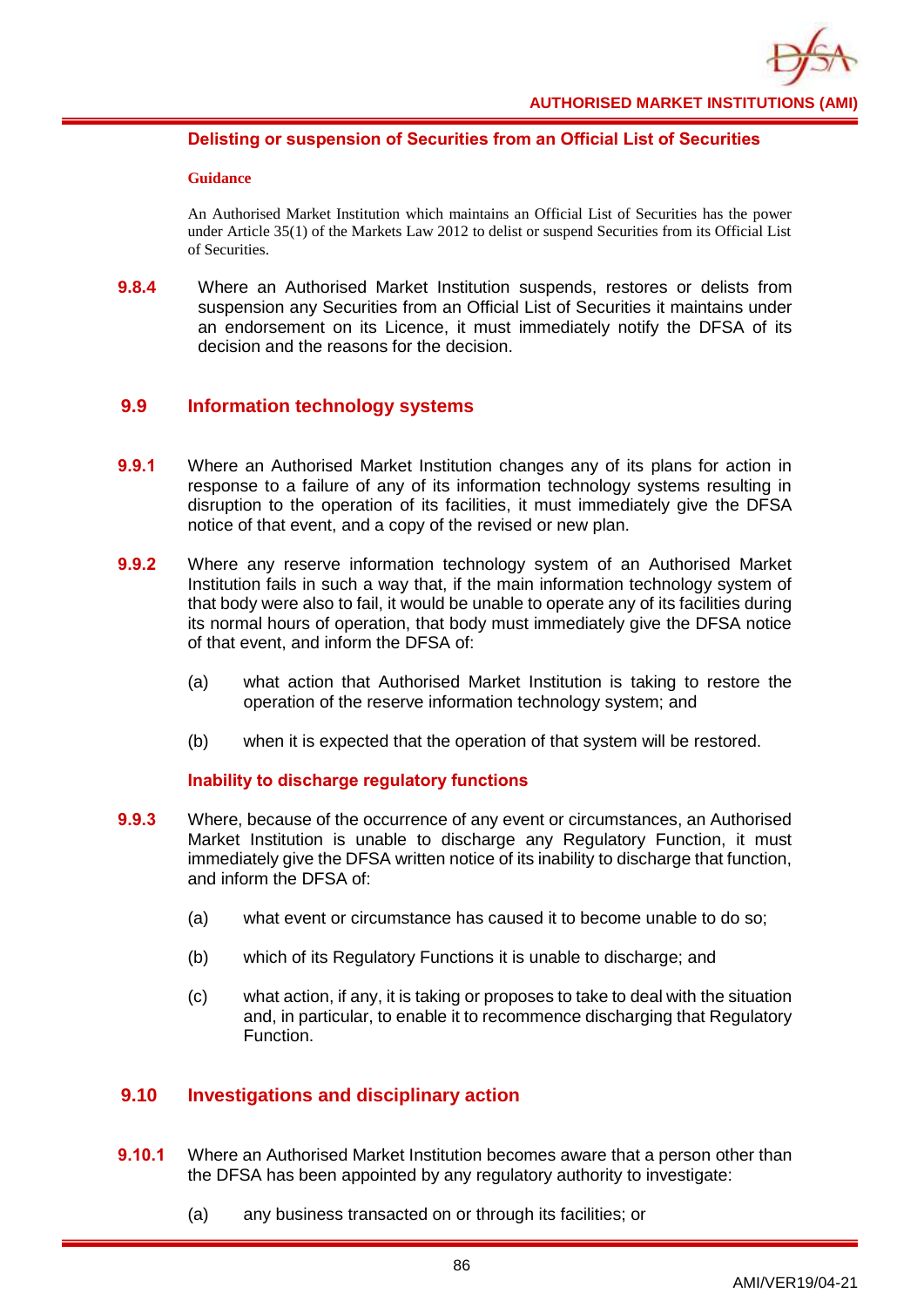(b) any aspect of the clearing or settlement services which it provides,

it must immediately give the DFSA notice of that event.

#### **Guidance**

An Authorised Market Institution need not give the DFSA notice of:

- a. routine inspections or visits undertaken in the course of regular monitoring, complaints handling or as part of a series of theme visits;
- b. routine requests for information; or
- c. investigations into the conduct of Persons granted access to the facilities of an Authorised Market Institution where the use of its facilities is a small or incidental part of the subject matter of the investigation.

### **Disciplinary action relating to persons granted access to its facilities**

- **9.10.2** Where an Authorised Market Institution has taken disciplinary action against a Member or any other Person granted access to its facilities, or any Employee of such Person, in respect of a breach of its Business Rules, trading rules or Listing Rules, the Authorised Market Institution must immediately notify the DFSA of that event, and give:
	- (a) the name of the Person concerned;
	- (b) details of the disciplinary action taken by the Authorised Market Institution; and
	- (c) the Authorised Market Institution's reasons for taking that disciplinary action.
- **9.10.3** Where an appeal is lodged against any disciplinary action referred to in Rule 9.10.2, the Authorised Market Institution must immediately give the DFSA notice of that event and:
	- (a) the name of the appellant and the grounds on which the appeal is based, immediately; and
	- (b) the outcome of the appeal, when known.

### **Criminal offences and civil prohibition**

- **9.10.4** Where an Authorised Market Institution has information tending to suggest that any person has:
	- (a) been carrying on Financial Services in the DIFC in contravention of the general prohibition;
	- (b) engaged in Market Abuse; or
	- (c) engaged in financial crime or money laundering;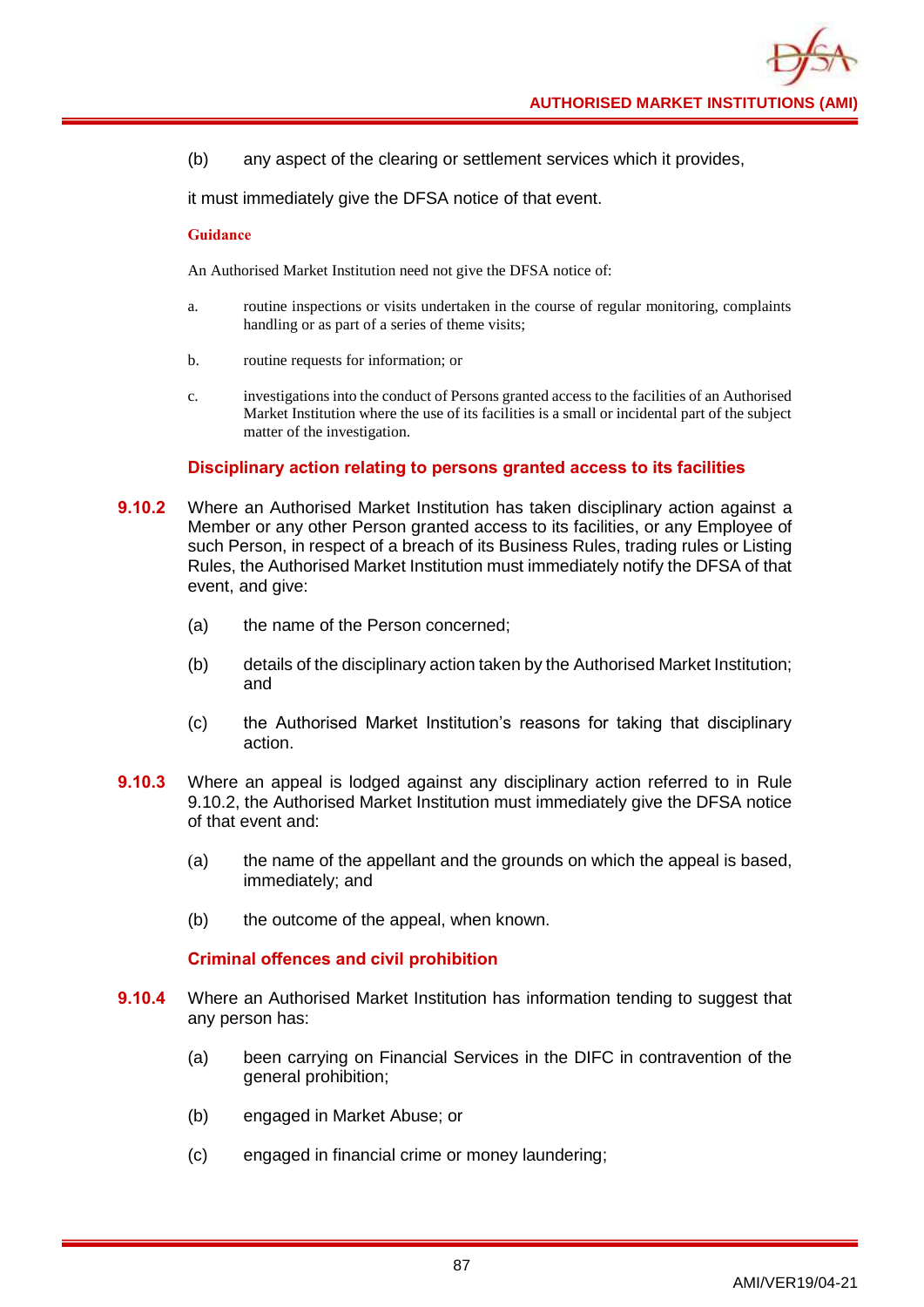

it must immediately give the DFSA notice of that event, along with full details of that information in writing. In regard to (c) the AMI must immediately inform the appropriate authorities in the U.A.E.

## **Directions by an Authorised Market Institution**

- **9.10.5** Where an Authorised Market Institution:
	- (a) decides to limit the open position of any Person in Investments; or
	- (b) issues directions to any Person to close out his position in any Investment;

that Authorised Market Institution must immediately give the DFSA notice of that event, and the Person's name, the Investment and size of any position to be limited or closed-out and the reasons for the Authorised Market Institution's decision.

# **9.11 Supervisory directions**

- 1. Article 26 of the Markets Law provides as follows:
	- "(1) Without limiting the application of the Regulatory Law 2004, the DFSA may direct an Authorised Market Institution to do or not do specified things that the DFSA considers are necessary or desirable or ensure the integrity of the financial services industry in the DIFC, including but not limited to, directions:
		- (a) requiring compliance with any duty, requirement, prohibition, obligation or responsibility applicable to an Authorised Market Institution;
		- (b) requiring an Authorised Market Institution to act in a specified manner in relation to transactions conducted on or through the facilities operated by an Authorised Market Institution, or in relation to a specified class of transactions; or
		- (c) requiring an Authorised Market Institution to act in a specified manner or to exercise its powers under any rules that the Authorised Market Institution has made.
	- (2) Without limiting the application of Article 75 of the Regulatory Law 2004, the DFSA may direct an Authorised Market Institution to:
		- (a) close the market or facilities operated by an Authorised Market Institution in a particular manner or for a specified period;
		- (b) suspend transactions on the market or through the facilities operated by an Authorised Market Institution;
		- (c) suspend transactions in Investments conducted on the market or through the facilities operated by an Authorised Market Institution;
		- (d) prohibit trading in Investments conducted on the market or through the facilities operated by an Authorised Market Institution;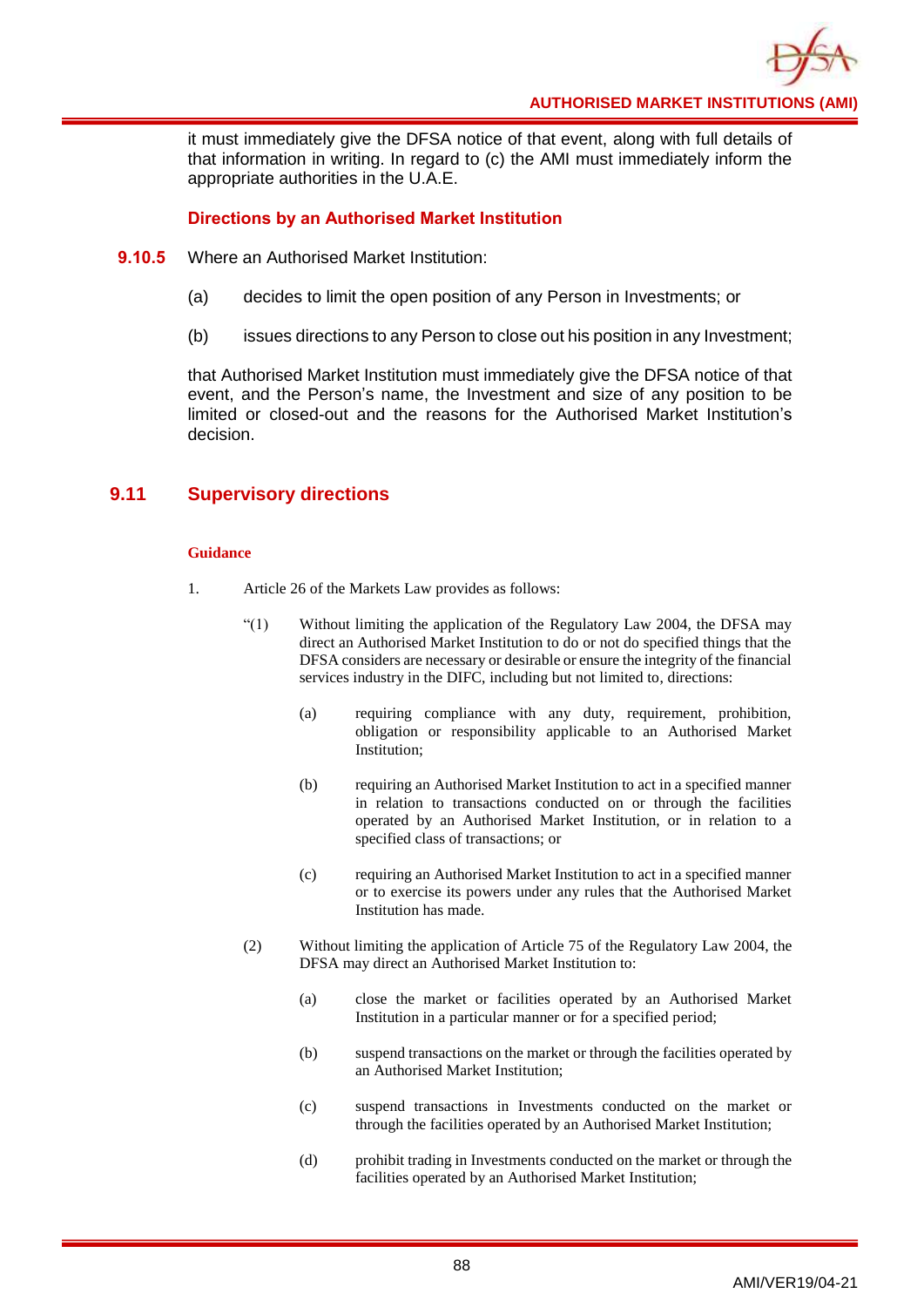

**AUTHORISED MARKET INSTITUTIONS (AMI)**

- (e) defer for a specified period the completion date of transactions conducted on the market or through the facilities operated by an Authorised Market Institution;
- (f) prohibit a specified person from undertaking any transactions on the facilities operated by the Authorised Market Institution; or
- (g) do any act or thing, or not do any act or thing, in order to ensure an orderly market, or reduce risk to the DFSA's objectives."
- 2. The DFSA expects to use these powers only in exceptional circumstances. Factors the DFSA will consider in exercising these powers include:
	- a. what steps the Authorised Market Institution has taken or is taking in respect of the issue being addressed in the planned direction;
	- b. the impact on the DFSA's objectives if a direction were not issued; or
	- c. whether it is in the interests of the DIFC.
- 3. The Decision Notice given by the DFSA will specify what an Authorised Market Institution is required to do under the exercise of such powers.

# **9.12 Reports**

**9.12.1** For the purposes of Article 74(2) of the Regulatory Law 2004, an Authorised Market Institution must deliver to the DFSA a report in writing at such times as the DFSA may direct addressing those matters contained in Article 74(2)(a)-(d) of the Regulatory Law and such other matters as the DFSA may reasonably require.

# **9.13 Listing directions**

#### **Guidance**

Article 35(2) of the Markets Law 2012 allows the DFSA to direct an Authorised Market Institution to suspend or restore from suspension or delist Securities from its Official List of Securities. Such directions may take immediate effect or from a date and time as may be specified in the directive.

# **9.14 Public disclosures of decisions in relation to an Official List of Securities of an Authorised Market Institution**

- **9.14.1** (1) An Authorised Market Institution must make a market disclosure:
	- (a) on the website of the Authorised Market Institution; and
	- (b) to the DFSA,

of decisions in relation to the following events:

- (c) an admission of Securities to its Official List of Securities;
- (d) a suspension of Securities from its Official List of Securities;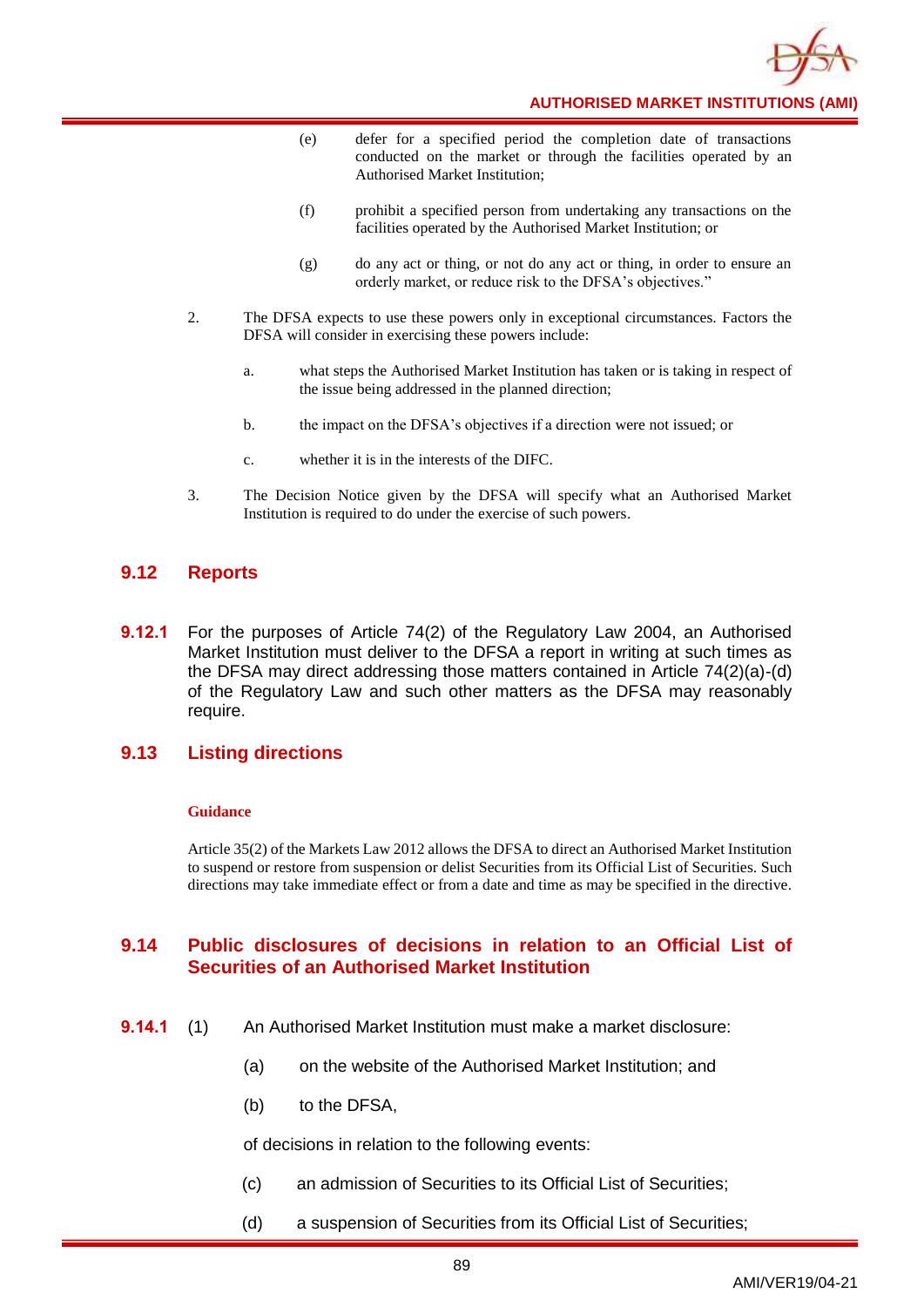- (e) a restoration from suspension of Securities from its Official List of Securities;
- (f) a delisting of Securities from its Official List of Securities; and
- (g) a suspension, restoration from suspension or decision to cease trading of any Investment.
- (2) The disclosure made in accordance with (1) should also indicate whether the event was made under a direction made to the Authorised Market Institution by the DFSA.

#### **Guidance**

Disclosures made in accordance with Rule 9.14.1 are designed to help ensure that an orderly market exists in relation to Securities admitted to an Official List of Securities of an Authorised Market Institution.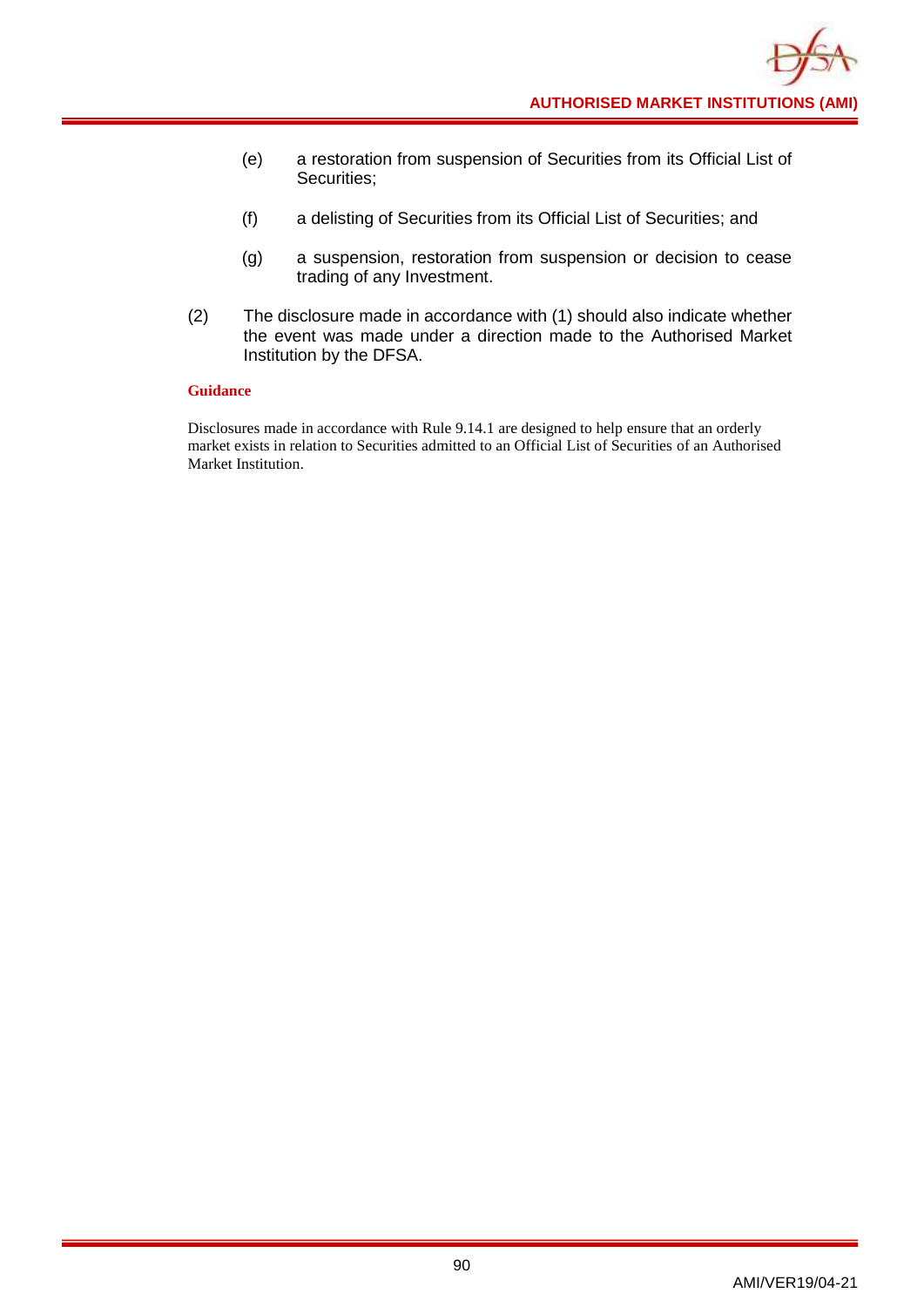

# **10 WITHDRAWAL OF A LICENCE**

# **10.1 Application**

**10.1.1** This chapter applies to an Authorised Market Institution.

## **10.2 Withdrawal of a licence at an Authorised Market Institution's request**

- **10.2.1** (1) An Authorised Market Institution must continue to carry on every Financial Service it is authorised to conduct under its Licence until its Licence is withdrawn or the DFSA consents in writing.
	- (2) An Authorised Market Institution seeking to have its Licence withdrawn must submit a request in writing stating:
		- (a) the reasons for the request;
		- (b) the date on which it will cease to carry on Financial Services in or from the DIFC;
		- (c) how Persons using facilities maintained by it for trading, clearing or settlement, as applicable, are affected and any alternative arrangements made for the trading, clearing or settlement;
		- (d) where applicable, how persons with Securities admitted to an Official List of Securities maintained by it are affected and any alternative arrangements made for the listing and trading of the relevant Securities; and
		- (e) that it has discharged, or will discharge, all obligations owed to its users in respect of whom the Authorised Market Institution has carried on Financial Services in or from the DIFC.

- 1. The DFSA will need to be satisfied when considering requests under Rule 10.2.1, that an Authorised Market Institution has made appropriate arrangements with respect to its existing users (including the receipt of consent where required) and, in particular:
	- a. whether there may be a long period in which the business will be wound down or transferred;
	- b. whether money and other assets belonging to users must be returned to them; and
	- c. whether there is any other matter which the DFSA would reasonably expect to be resolved before granting a request for the withdrawal of a Licence.
- 2. In determining a request for the withdrawal of a Licence, the DFSA may require additional procedures or information as appropriate including evidence that the Authorised Market Institution has ceased to carry on Financial Services.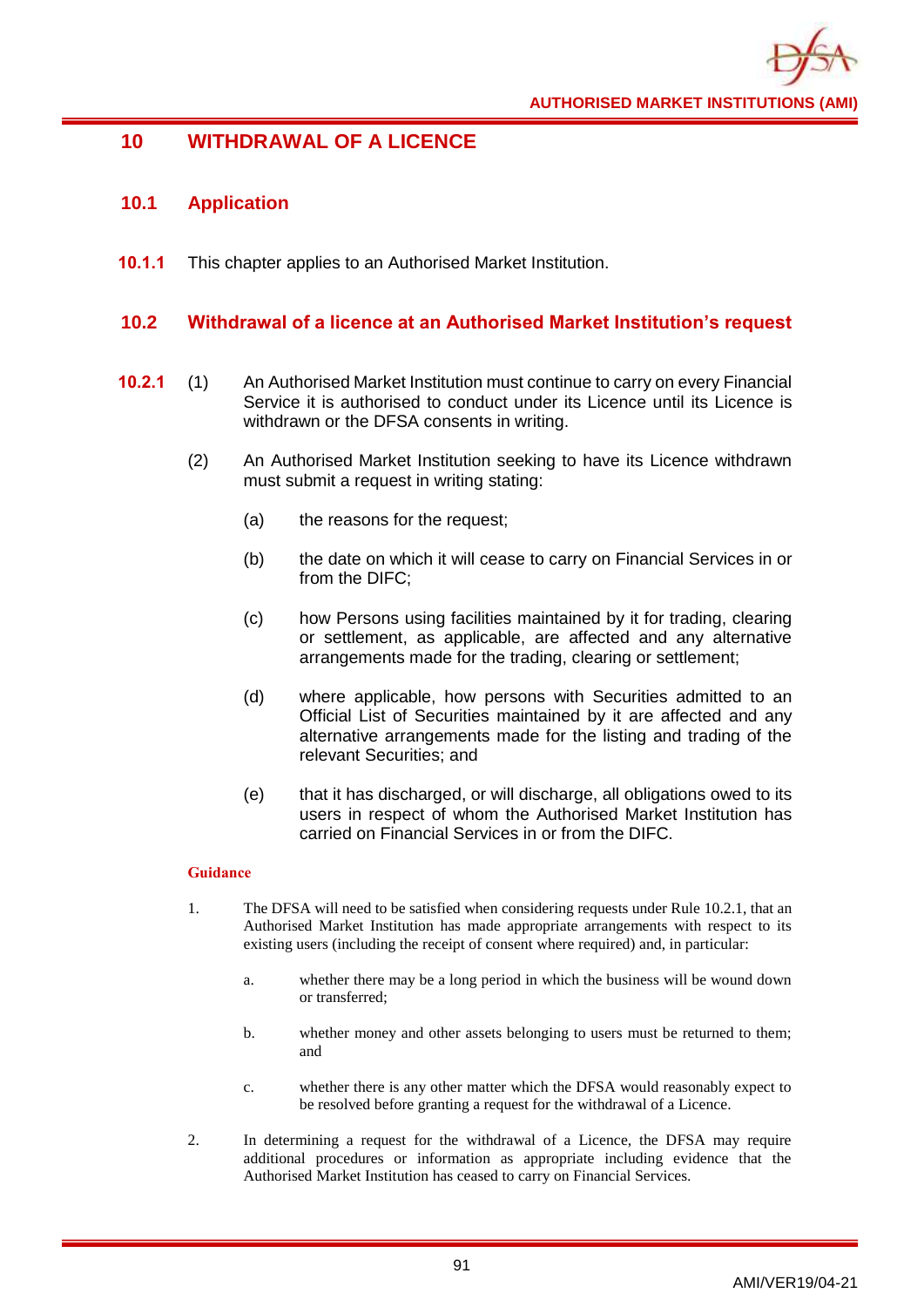

- 3. Detailed plans should be submitted where there may be an extensive period of winddown. It may not be appropriate for an Authorised Market Institution to immediately request a withdrawal of its Licence in all circumstances, although it may wish to consider reducing the scope of its Licence during this period. Authorised Market Institutions should discuss these arrangements with the DFSA.
- 4. The DFSA may refuse a request for the withdrawal of a Licence where it appears that users and customers may be adversely affected.
- 5. The DFSA may also refuse a request for the withdrawal of a Licence where:
	- a. the Authorised Market Institution has failed to settle its debts to the DFSA; or
	- b. it is in the interests of a current or pending investigation by the DFSA, or by another regulatory body or Financial Services Regulator.
- 6. Under Article 63 where the DFSA grants a request for the withdrawal of a Licence, the DFSA may continue to exercise any power under the Regulatory Law, the Markets Law or Rules in relation to an Authorised Market Institution for a period of three years from the date on which it became aware of the matter giving rise to the right to exercise the power.

# **10.3 Withdrawal of a licence on the DFSA's initiative**

#### **Guidance**

In section 10.2 above, an application to withdraw a Licence will be at the Authorised Market Institution's request. Under Article 51 of the Regulatory Law, the DFSA may act on its own initiative to withdraw an Authorised Market Institution's Licence in cases when the Authorised Market Institution no longer has authority to carry on any Financial Service, is no longer meeting the conditions of its Licence or has failed to remove a Controller in the circumstances described in Article 64 of the Regulatory Law.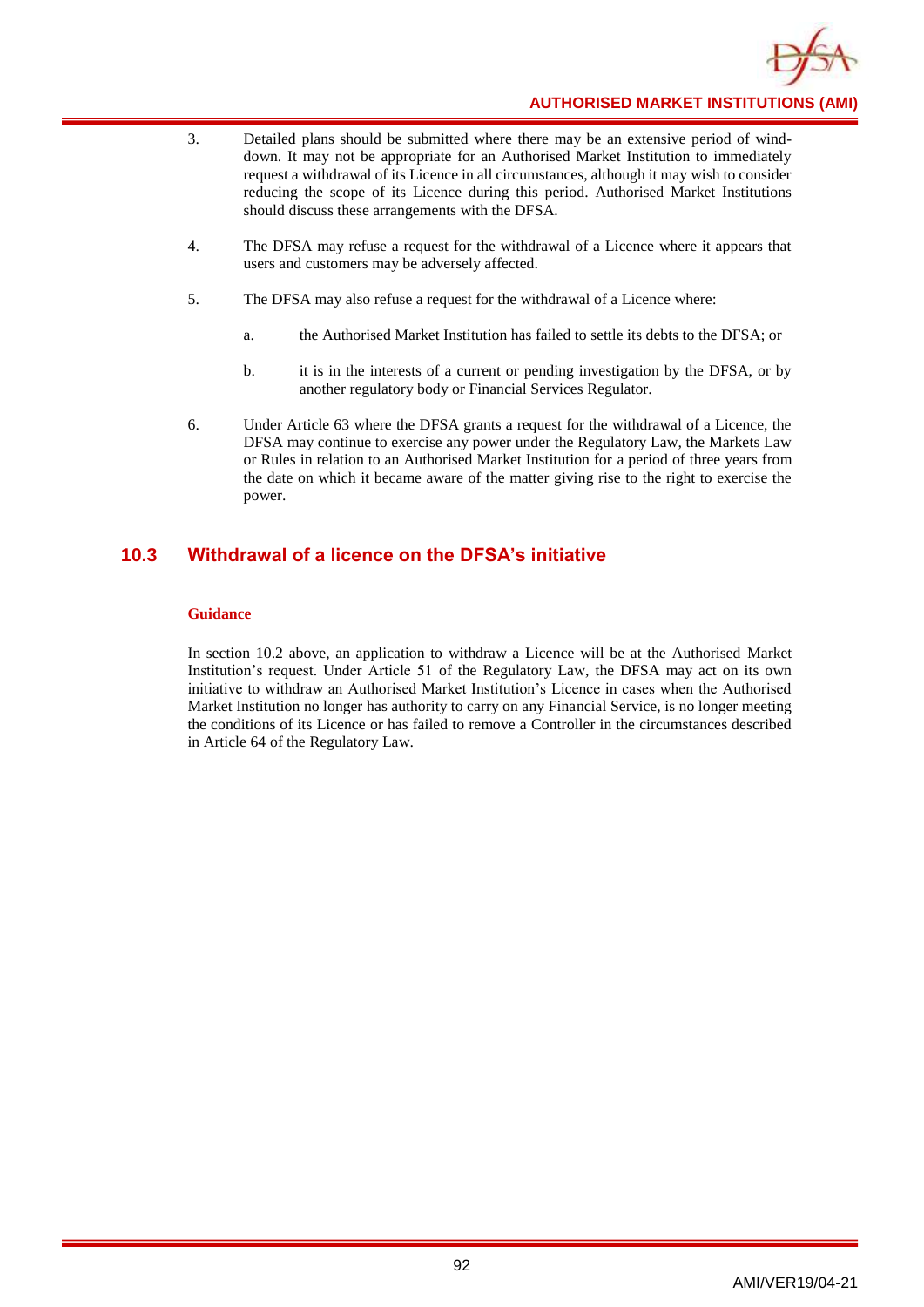

# **11 APPEALS FROM AUTHORISED MARKET INSTITUTION DECISIONS**

# **11.1 Application**

- **11.1.1** (1) Pursuant to Article 30 of the Regulatory Law, any Person who:
	- (a) is aggrieved by a decision of the Authorised Market Institution;
	- (b) has a right to a further appeal of the Authorised Market Institution decision to a tribunal under the Business Rules of that Authorised Market Institution; and
	- (c) has exhausted the internal appeal process of that Authorised Market Institution;

may appeal the Authorised Market Institution decision by commencing a regulatory proceeding before the FMT.

- (2) The grounds on which an appeal may lie under this Rule are limited to the following:
	- (a) an error of law or jurisdiction;
	- (b) a breach of the rules of natural justice; or
	- (c) the decision is manifestly unreasonable.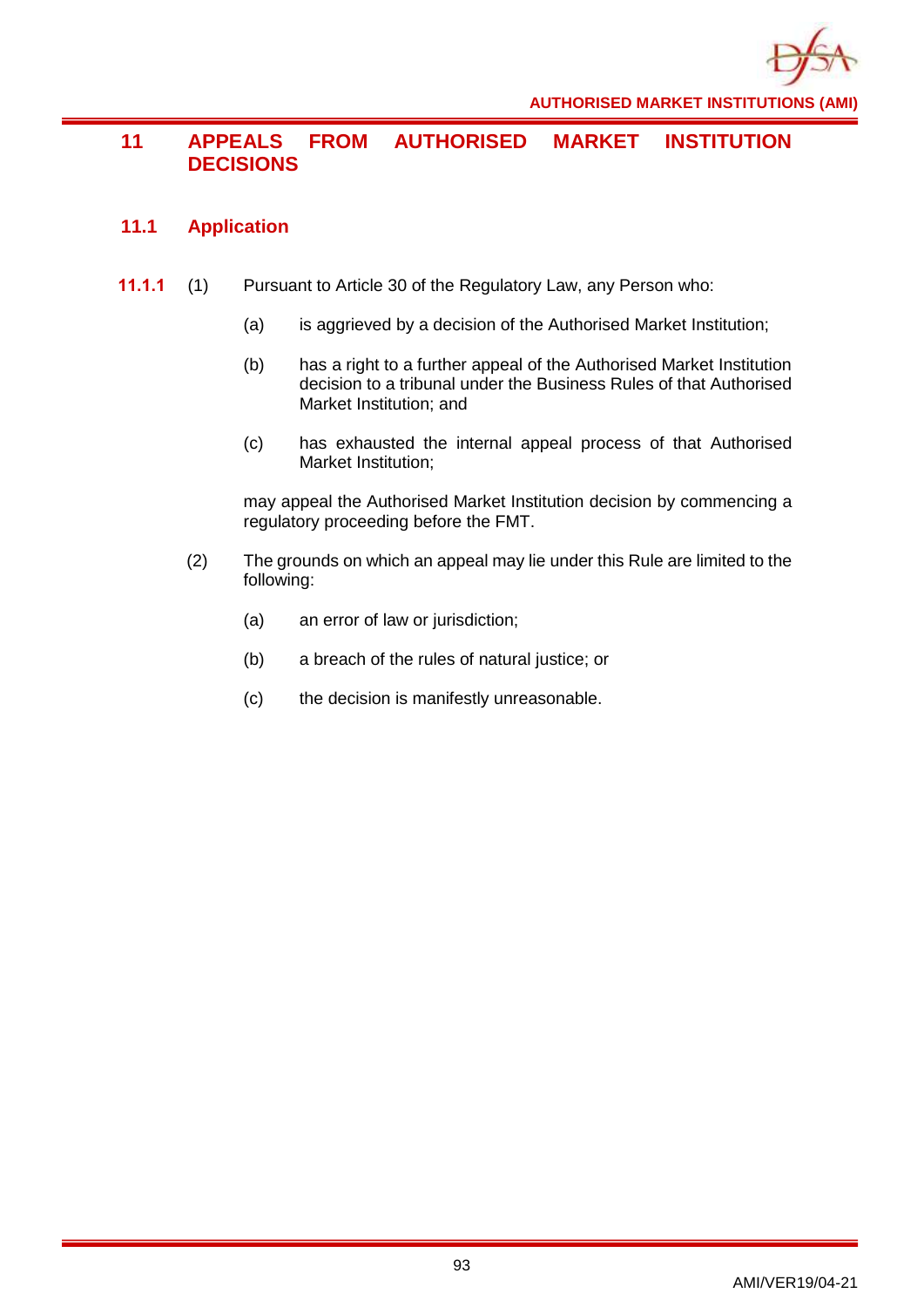

# **12. TRANSITION AND SAVING**

# **12.1 Transitional Rule for Key Individuals**

- **12.1.1** (1) In this Rule:
	- (a) "Commencement Date" means the date on which the DIFC Law Amendment Law No. 1 of 2014 comes into force;
	- (b) "Current Regime" means the provisions in the Regulatory Law and AMI module as in force on the Commencement Date; and
	- (c) "Previous Regime" means the provisions in the Regulatory Law and AMI module as in force immediately before the Commencement Date.
	- (2) A Person who was authorised as a Key Individual by the DFSA under the Previous Regime is on the Commencement Date deemed to be authorised as a Key Individual by the DFSA under the Current Regime.

# **12.2 Deleted**

# **12.3 Saving Rules**

- **12.3.1** (1) Save as provided in Rule 12.2.1, anything done or omitted to be done pursuant to or for the purposes of the Previous Regime is deemed to be done or omitted to be done pursuant to or for the purposes of the Current Regime.
	- (2) Without prejudice to (1):
		- (a) any right, privilege, remedy, obligation or liability accrued to or incurred by any Person; and
		- (b) any investigation or legal or administrative proceeding commenced or to be commenced in respect of any right, privilege, remedy, obligation or liability,

under the Previous Regime continues and is enforceable under the Current Regime.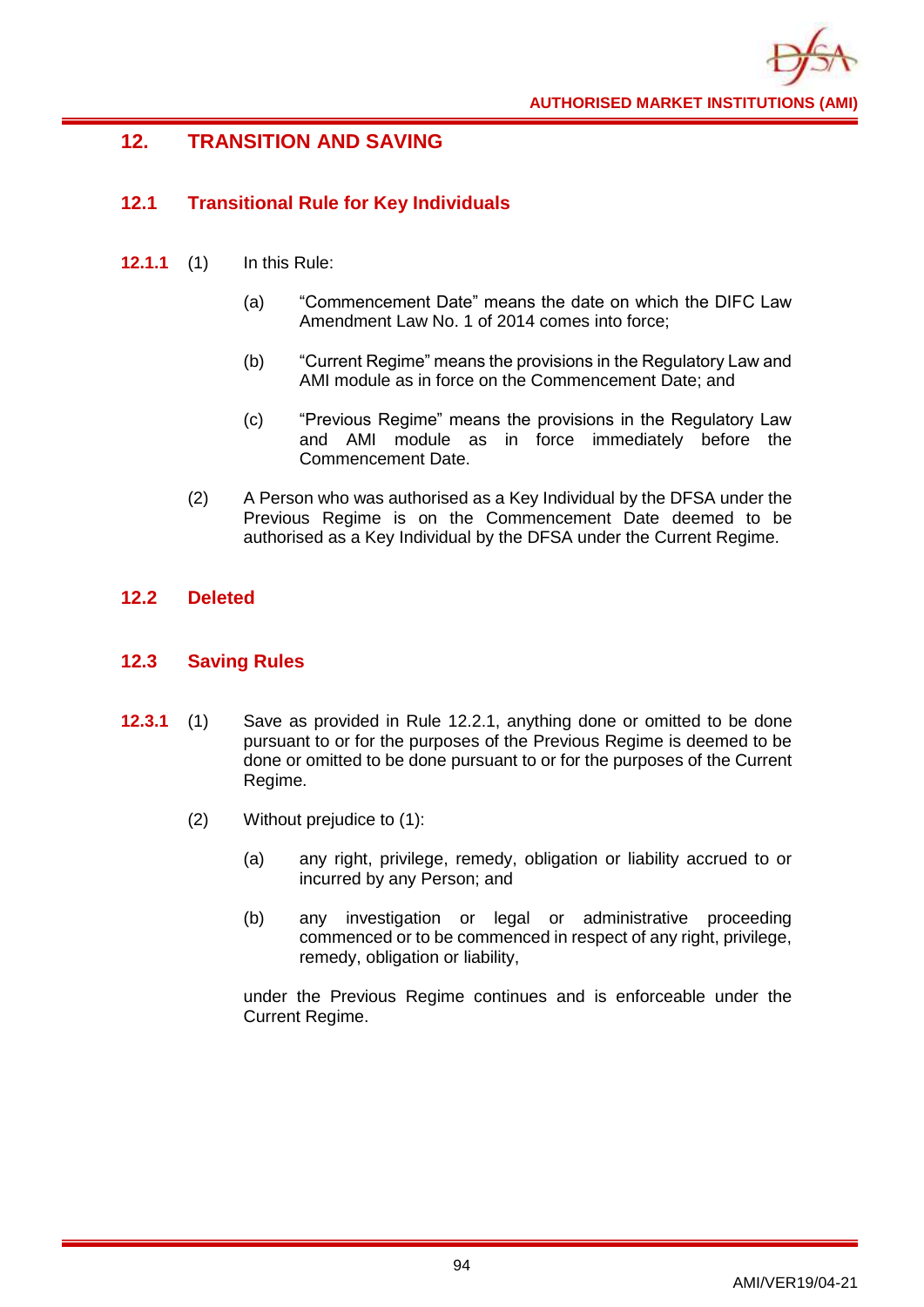

# **APP1 TESTING OF TECHNOLOGY SYSTEMS**

# **A1.1 Application**

**A1.1.1** An Authorised Market Institution must, for the purposes of meeting the requirements in Rule 5.5.5 relating to the testing of its information technology systems, comply with the requirements in this Appendix.

# **A1.2 Testing of technology systems**

- **A1.2.1** An Authorised Market Institution must, before commencing live operation of its information technology systems or any updates thereto, use development and testing methodologies in line with internationally accepted testing standards in order to test the viability and effectiveness of such systems. For this purpose, the testing must be adequate for the Authorised Market Institution to obtain reasonable assurances that the systems, among other things:
	- (a) enable it to comply with all the applicable requirements, including legislation, on an on-going basis;
	- (b) can continue to operate effectively in stressed market conditions; and
	- (c) any risk management controls embedded within the systems, such as generating automatic error reports, work as intended.

#### **Guidance**

In assessing whether an Authorised Market Institution has adequate information technology resourcing, the DFSA will consider:

- a. whether its systems have sufficient electronic capacity to accommodate reasonably foreseeable volumes of messaging and orders, and
- b. whether such systems are adequately scalable in emergency conditions that might threaten the orderly and proper operations of its facility.

# **A1.3 Testing relating to Members' technology systems**

- **A1.3.1** (1) An Authorised Market Institution must implement standardised conformance testing procedures to ensure that the systems which its Members are using to access facilities operated by it have a minimum level of functionality that is compatible with the Authorised Market Institution's information technology systems and will not pose any threat to fair and orderly conduct of its facilities.
	- (2) An Authorised Market Institution must also require its Members, before commencing live operation of any electronic trading system, user interface or a trading algorithm, including any updates to such arrangements, to use adequate development and testing methodologies to test the viability and effectiveness of their systems.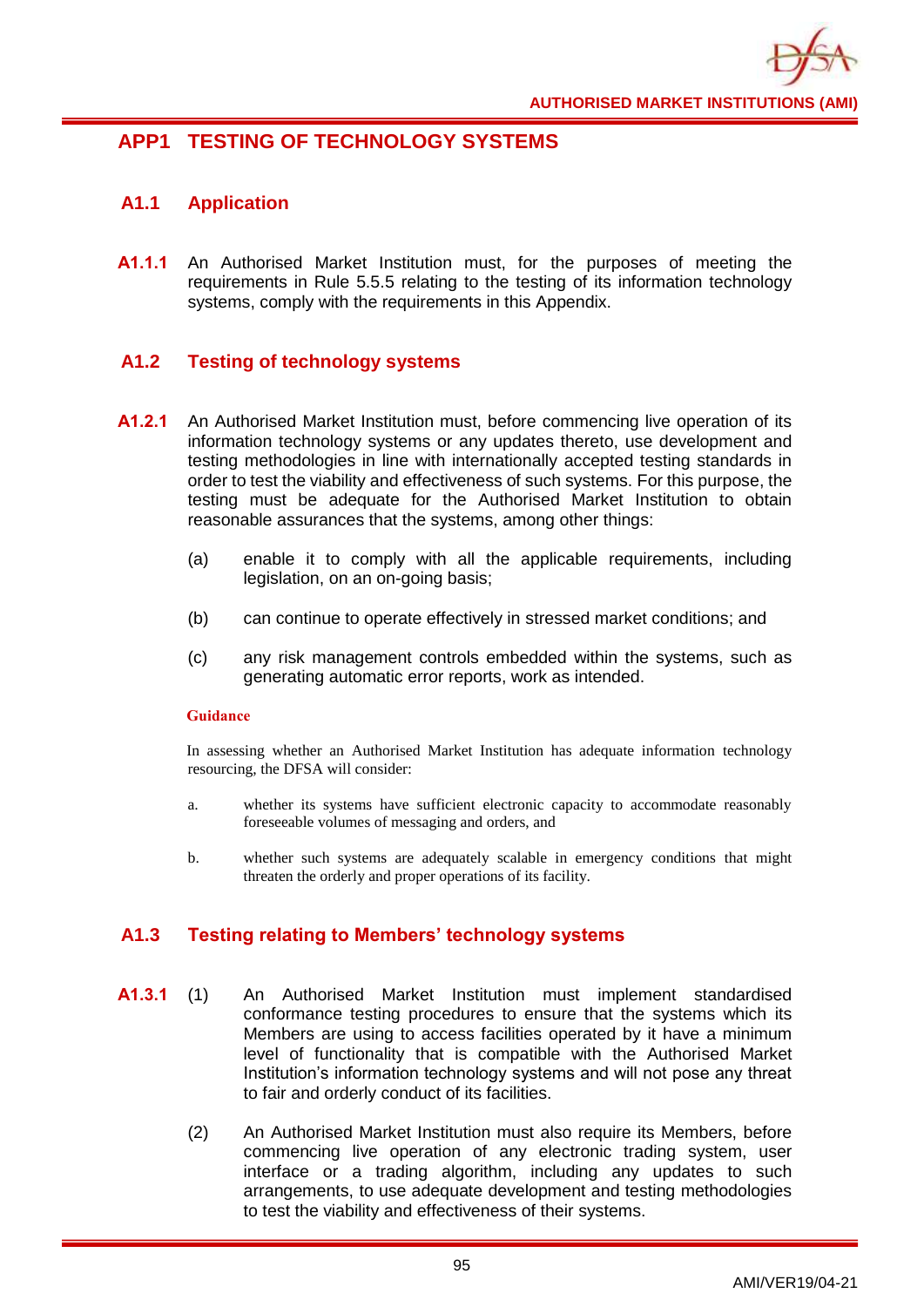- (3) For the purposes of (2), an Authorised Market Institution must require its Members:
	- (a) to adopt trading algorithm tests, including tests in a simulation environment which are commensurate with the risks that such a strategy may pose to itself and to the fair and orderly functioning of the facility operated by the Authorised Market Institution; and
	- (b) not to deploy trading algorithms in a live environment except in a controlled and cautious manner.

#### **Guidance**

When assessing whether the trading algorithm testing plan of its Members is adequate and appropriate and implemented effectively, an Authorised Market Institution should consider whether:

- a. it includes testing where the markets in which the algorithm is to be used change in structure;
- b. the Member has taken into account any limits that are being placed on the number of Investments to be traded on, and the value and number of orders to be sent to, the facility operated by the Authorised Market Institution;
- c. the algorithm works effectively in stressed market conditions, including whether it can be switched off in appropriate circumstances; and
- d. it includes adequate independent auditing of the Member's testing procedures.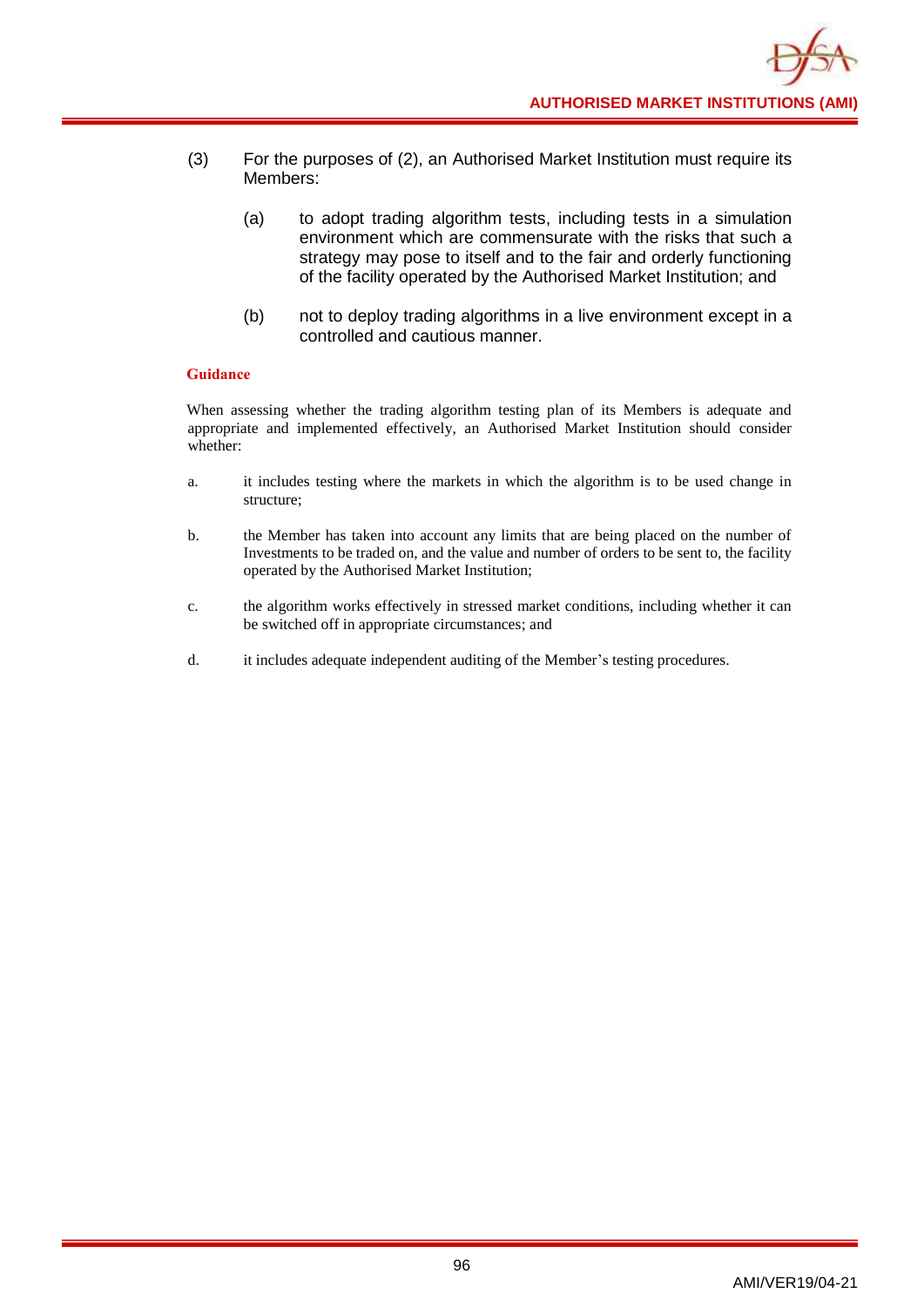

# **APP2 USE OF PRICE INFORMATION PROVIDERS**

# **A2.1 Application**

**A2.1.1** This Appendix applies to an Authorised Market Institution referred to in Rule 5.8.1(3).

## **Use of price information providers**

- **A2.1.2** (1) An Authorised Market Institution may only admit to trading or clearing or trade on its facilities Investments that reference to an underlying benchmark or index provided by a Price Information Provider where it has undertaken appropriate due diligence to ensure that the Price Information Provider, on an on-going basis, meets the requirements set out in (3).
	- (2) A Price Information Provider is a price reporting agency or an index provider which constructs, compiles, assesses or reports, on a regular and systematic basis, prices of Investments, rates, indices, commodities or figures, which are made available to users.
	- (3) For the purposes of (1), the Price Information Provider must:
		- (a) have fair and non-discriminatory procedures for establishing prices of Investments which are made public.
		- (b) demonstrate adequate and appropriate transparency over the methodology, calculation and inputs to allow users to understand how the benchmark or index is derived and its potential limitations;
		- (c) where appropriate, give priority to concluded transactions in making assessments and adopt measures to minimise selective reporting;
		- (d) be of good standing and repute as an independent and objective price reporting agency or index provider;
		- (e) have a sound corporate governance framework;
		- (f) have adequate arrangements to avoid its staff having any conflicts of interest where such conflicts are, or are likely to have, a material adverse impact on price establishment process; and
		- (g) adequate complaint resolution mechanisms to resolve any complaints about the Price Information Provider's assessment process and methodology.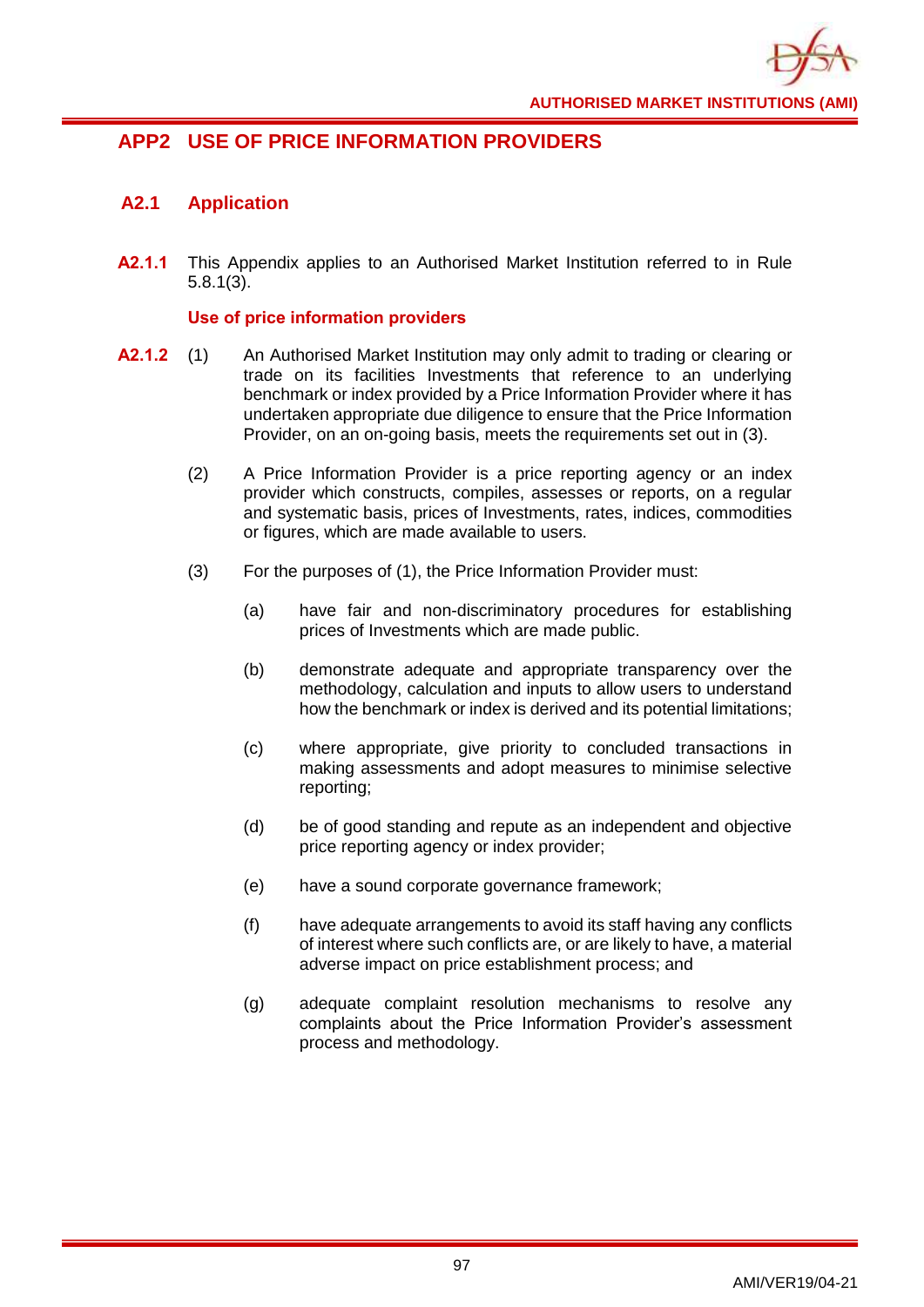#### **Guidance**

An Authorised Market Institution, when assessing the suitability of a Price Information Provider (the provider), should take into account factors such as:

- a. the provider's standing and reliability in the relevant physical or derivatives markets as a credible price reporting agency;
- b. the quality of corporate governance adopted, covering areas such as independent members of the board, independence of its internal audit and risk management function;
- c. whether the methodologies and processes (including any material changes to such methodologies and processes) adopted by the provider for the purposes of pricing are made publicly available;
- d. whether there are adequate procedures adopted to ensure that conflicts of interests between the provider's commercial interests and that of users of its services, including that of its Employees involved in pricing process, are adequately addressed, including through codes of ethics;
- e. whether there is a clear conveyance to its users of the economic realities of the underlying interest the Price Information Provider seeks to measure; and,
- f. the degree to which the Price Information Provider has given consideration to the characteristics of underlying interests measured, such as:
	- **the size and liquidity**: Whether the size of the market informs the selection of an appropriate compilation mechanism and governance processes. For example, a benchmark or index that measures a smaller market may be impacted by single trades and therefore be more prone to potential manipulation, whereas a benchmark for a larger market may not be well represented by a small sample of participants;
	- **the relative market size**. Where the size of a market referencing a benchmark is significantly larger than the volume of the underlying market, the potential incentive for benchmark manipulation to increase; and
	- **Transparency**: Where there are varying levels of transparency regarding trading volumes and positions of market participants, particularly in non-regulated markets and instruments, whether the benchmark represents the full breadth of the market, the role of specialist participants who might be in a position to give an overview of the market, and the feasibility, costs and benefits of providing additional transparency in the underlying markets.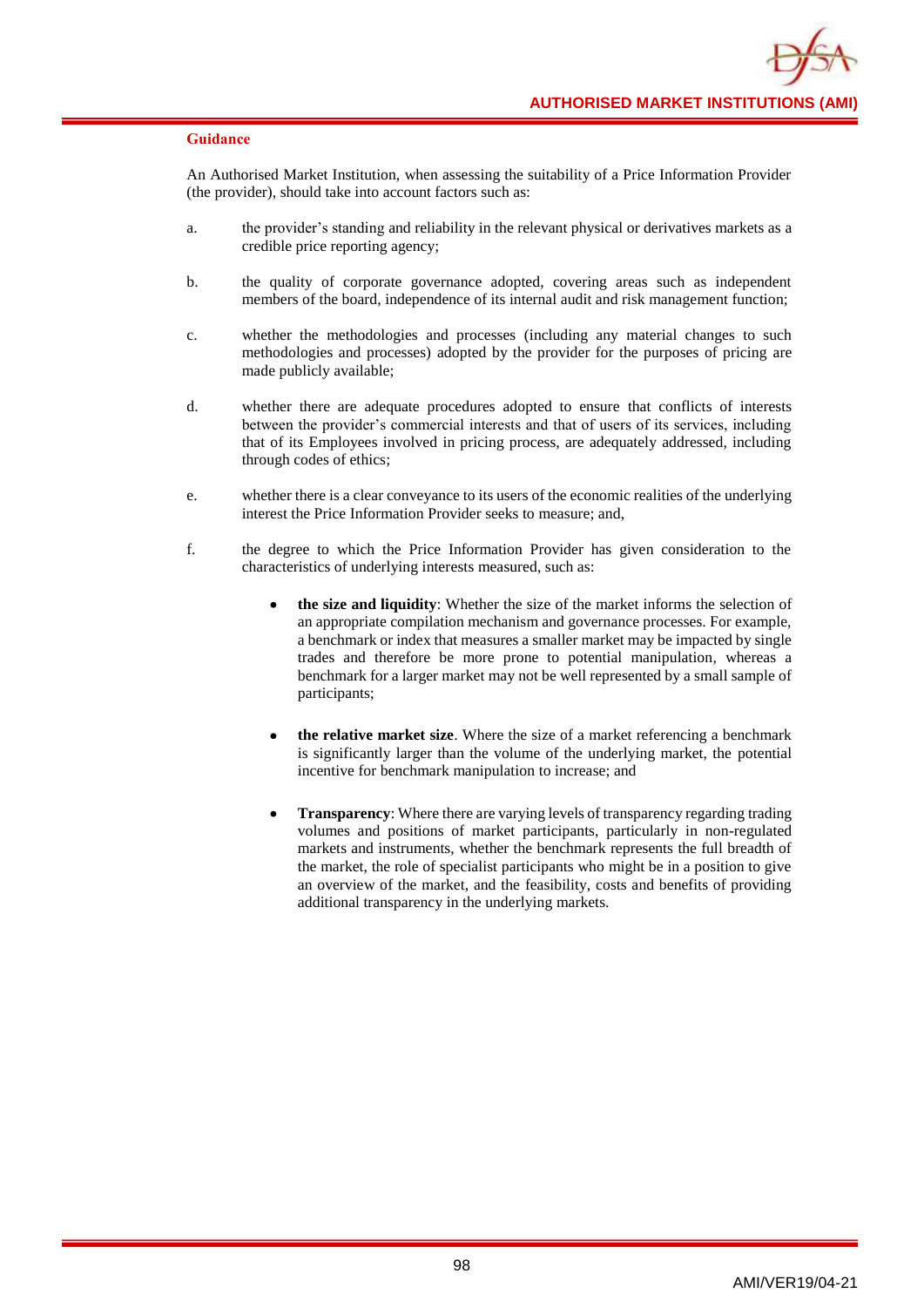

# **APP3 CONTRACT DELIVERY SPECIFICATIONS**

# **A3.1 Application**

**A3.1.1** This Appendix applies to an Authorised Market Institution which trades, or clears or settles, on its facilities Commodity Derivative contracts which require physical delivery of the underlying commodity.

# **A3.2 Deliverability of the underlying commodity**

**A3.2.1** An Authorised Market Institution referred to in A3.1.1 must, for the purposes of meeting the requirement in Rule 6.3.2(1)(b), ensure that the terms and conditions of the Commodity Derivative contracts which are to be traded, or cleared or settled, on its facilities, are designed to include the matters specified in Rules  $A3.2.2 - A3.2.9.$ 

## **Quality or deliverable grade**

**A3.2.2** A Commodity Derivative contract must include specifications of commodity characteristics for par delivery, including those relating to grade, class, and weight. The quality or grade specified must conform to the prevailing practices in the underlying physical market relating to the relevant commodity.

#### **Guidance**

- 1. Par delivery envisages delivery of commodities which are of a comparable quality or grade as specified in the contract. Contracts that call for delivery of a specific quality of commodity may provide commercial participants with a clearer, more efficient hedging and price-basing contracts than a contract that permits delivery of a broad range of commodity grades or classes.
- 2. However, as contracts that permit delivery of only a specific grade of commodity may be susceptible to manipulation if that grade of the commodity is in short supply or controlled by a limited number of sellers, an Authorised Market Institution should require appropriate measures to mitigate such risks.

# **Size of delivery unit**

**A3.2.3** A Commodity Derivative contract must contain provisions relating to size or composition of delivery units which conform to the prevailing market practice in the underlying physical market to ensure that it does not constitute a barrier to delivery or otherwise impede the performance of the contract.

#### **Guidance**

An Authorised Market Institution should, where the provisions relating to size and delivery units of the Commodity Derivatives contract deviate from the underlying physical market, examine the reasons for such deviation and ensure that the risks arising from such deviation can be effectively addressed by the contract parties.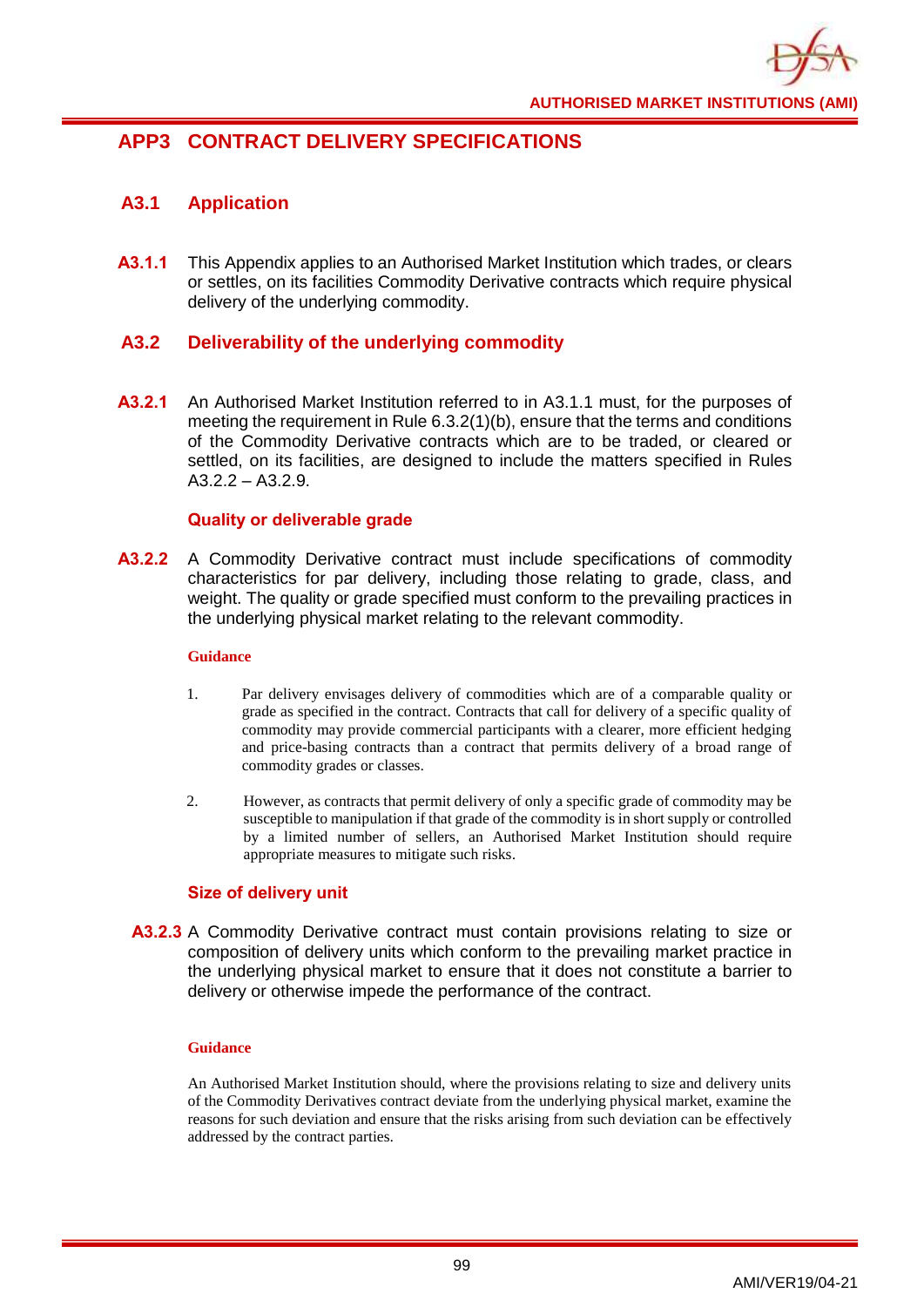#### **Delivery instruments**

**A3.2.4** A Commodity Derivative contract must specify the acceptable form or type of delivery instruments, and whether such instruments are negotiable or assignable and, if so, on what conditions.

#### **Guidance**

Acceptable delivery instruments include warehouse receipts, bills of lading, shipping certificates, demand certificates, or collateralized depository receipts.

### **The delivery process and facilities**

**A3.2.5** A Commodity Derivative contract must specify:

- (a) the delivery process, including timing, location, manner and form of delivery, and
- (b) the delivery and/or storage facilities available,

which conform to the prevailing practices in the underlying physical market to permit effective monitoring and to reduce the likelihood of disruption.

- 1. An Authorised Market Institution should consider issues associated with the delivery process, including those relating to acceptable delivery locations. Such issues include:
	- a. the level of deliverable supplies normally available, including the seasonal distribution of such supplies;
	- b. the nature of the physical market at the delivery point (e.g., auction market, buying station or export terminal);
	- c. the number of major buyers and sellers; and
	- d. normal commercial practices in establishing cash commodity values.
- 2. The delivery months specified in the Commodity Derivative contract should take into account cyclical production and demand and accord with when sufficient deliverable supplies are expected to exist in the underlying physical market. Seasonality of a commodity should also be taken into account in relation to transport and storage, as it may affect the availability of warehouse space and transportation facilities.
- 3. Consistent with the grade differentials noted above, Commodity Derivative contracts that permit delivery in more than one location should set delivery premiums or discounts consistent with those observed in the underlying physical market. The adequacy of transportation links to and from the delivery point should also be taken into account when setting delivery premiums.
- 4. The delivery facilities available can include oil or gas storage facilities, warehouses or elevators for agricultural commodities and bank or vault depositories for precious metals.
- 5. An Authorised Market Institution should consider issues relating to the selection of delivery facilities under the contract which include:
	- a. the number and total capacity of facilities meeting contract requirements;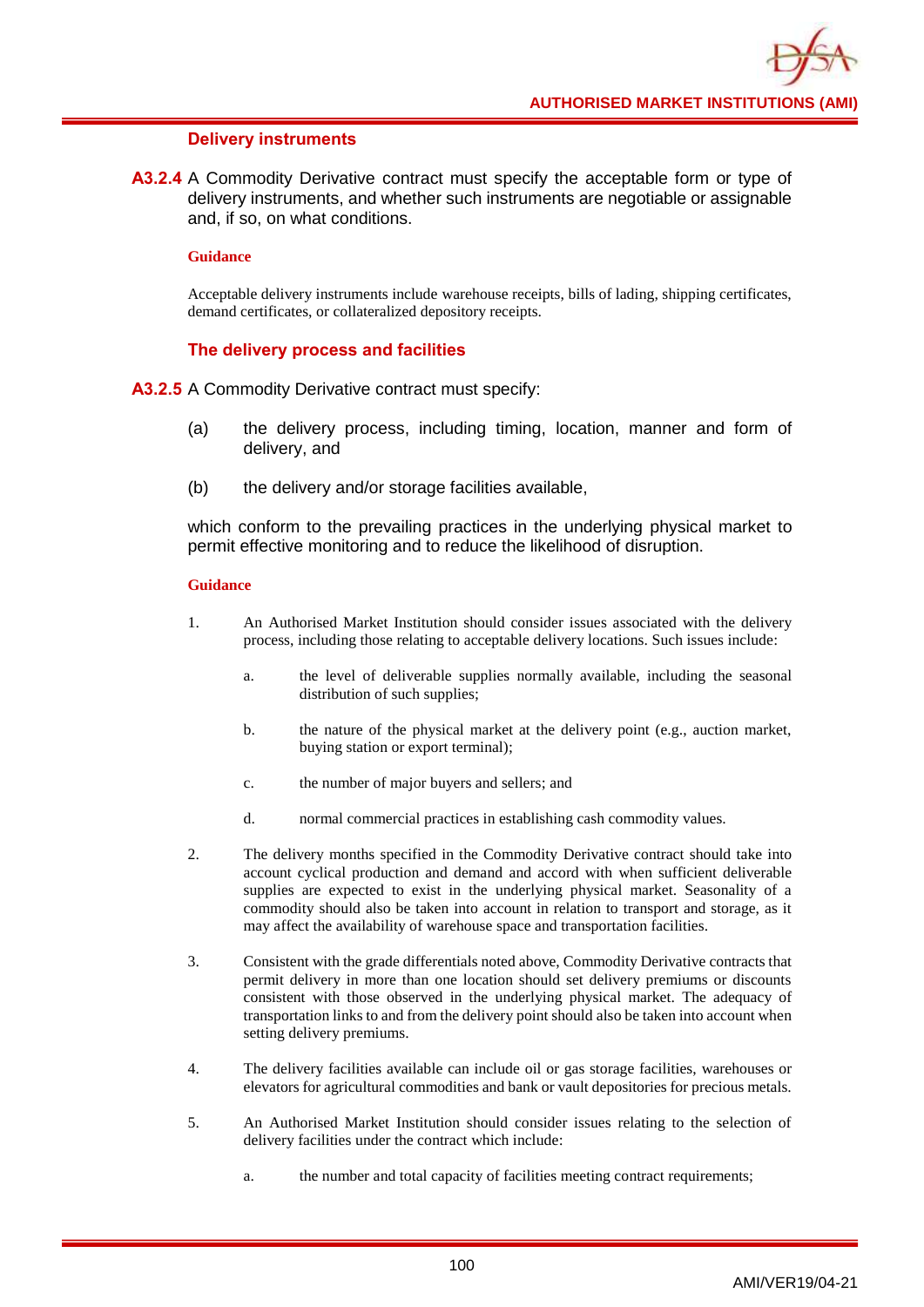

- b. the proportion of such capacity expected to be available for short traders who may wish to make delivery against Commodity Derivative contracts and seasonal changes in such proportions;
- c. the extent to which ownership and control of such facilities is dispersed or concentrated; and
- d. its ability to access necessary information from such facility.

#### **Inspection and certification procedures**

**A3.2.6** A Commodity Derivative contract must specify applicable inspection or certification procedures for verifying that the delivered commodity meets the quality or grade specified in the contract, which conform to the prevailing practices in the underlying physical market.

#### **Guidance**

If the commodity is perishable, the Commodity Derivative contract should specify if there are any limits on the duration of the inspection certificate and the existence of any discounts applicable to deliveries of a given age.

### **Payment for transportation or storage**

- **A3.2.7** A Commodity Derivative contract must specify:
	- (a) the respective responsibilities of the parties to the contract regarding costs associated with transporting the commodity to and from the designated delivery point and any applicable storage costs; and
	- (b) how and when title to the commodity transfers, including from any short to long position holder.

#### **Legal enforceability**

**A3.2.8** A Commodity Derivative contract must, where any one or more of the activities of trading, clearing or settlement under the contract take place in different jurisdictions, contain adequate arrangements to mitigate risks arising from any disparity between governing laws applicable in the relevant jurisdictions.

#### **Guidance**

An Authorised Market Institution should, when assessing whether the contractual terms adequately provide for addressing jurisdictional risks, take into account whether the contract:

- a. clearly identifies the different legal requirements applicable in the relevant jurisdictions and any differences, including those relating to the manner in which standard clauses are interpreted; and
- b. the impact such differences may have in dealing with matters such as delivery disputes, and determination of rights in insolvency proceedings; and
- c. contains effective measures to address risk of unenforceability of the contractual terms, particularly those relating to cargos and storage where jurisdictional differences could have a significant impact on the deliverability.